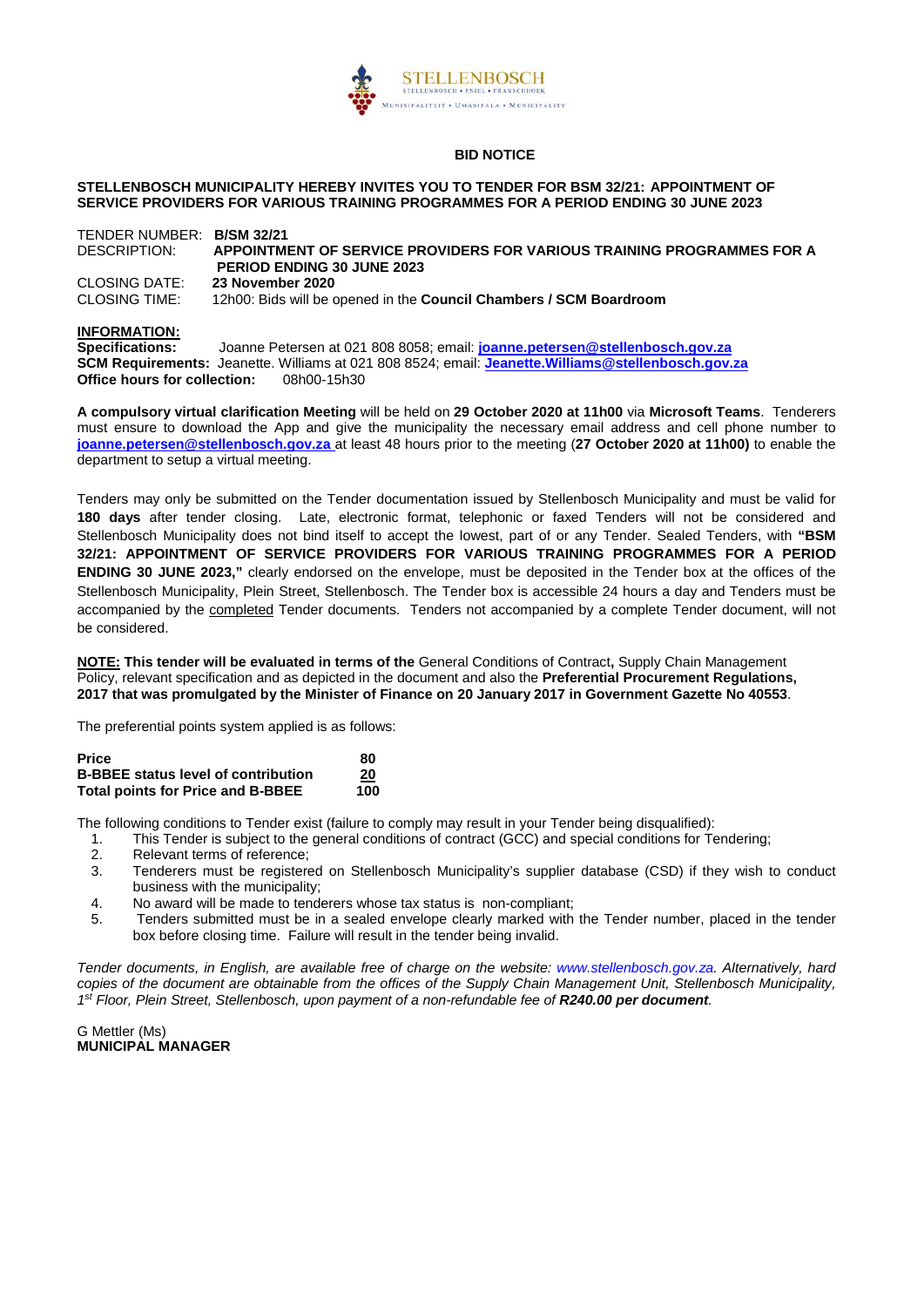

#### **TENDER KENNISGEWING**

#### **STELLENBOSCH NOOI U OM TE TENDER VIR B/SM 32/21 AANSTELLING VAN DIENSVERSKAFFER VIR OPLEIDING VAN VERSKEIE OPLEIDINGSPROGRAMME VIR 'N PERIODE EINDIGEND 30 JUNE 2023**

| <b>TENDER NOMMER:</b>        | <b>B/SM 32/21</b>                                                                                            |
|------------------------------|--------------------------------------------------------------------------------------------------------------|
| BESKRYWING:                  | DIENSVERSKAFFER VIR<br><b>VAN</b><br><b>VERSKEIE</b><br><b>AANSTELLING</b><br><b>VAN</b><br><b>OPLEIDING</b> |
|                              | <b>OPLEIDINGSPROGRAMME VIR 'N PERIODE EINDIGEND 30 JUNE 2023</b>                                             |
| SLUITINGSDATUM:              | 23 November 2020                                                                                             |
| TYD VAN SLUITING:            | 12h00. Tenders sal oopgemaak word in die Raadsaal of in die Voorsieningskanaalbestuurs                       |
|                              | Raadsaal.                                                                                                    |
| <b>NAVRAE:</b>               |                                                                                                              |
| <b>Tender spesifikasies:</b> | Joanne Petersen at 021 808 8058; epos: joanne.petersen@stellenbosch.gov.za                                   |
| <b>Vkb vereistes:</b>        | Jeanette Williams at 021 808 8524; epos: Jeanette. Williams@stellenbosch.gov.za                              |
| <b>Kantoor Ure:</b>          | 08h00-15h30                                                                                                  |

'n **Verpligte aanlyn inligtingsessie** sal gehou word op **29 Oktober 2020** om **11h00**. Die verpligte inligtingsessie sal via die **Microsoft Teams-app** gehou word. Tenderaars moet toesien dat die app aflaai en die munisipaliteit die nodige e-posadres en selfoonnommer aan **[joanne.petersen@stellenbosch.gov.za](mailto:joanne.petersen@stellenbosch.gov.za)** gee ten minste 48 uur voor die vergadering (**27 Oktober 2020 at 11h00**) om die departement in staat te stel om op te stel 'n virtuele vergadering

Tenders mag slegs ingedien word op die tenderdokumentasie verskaf deur Stellenbosch Munisipaliteit en moet geldig wees vir **180 dae** na die sluitingsdatum. Laat, elektroniese formaat of gefakse tenders sal nie aanvaar word nie en Stellenbosch Munisipaliteit is nie verplig om die laagste of enige tender wat ingedien word te aanvaar nie. Verseëlde tenders duidelik gemerk: "**BSM 32/21: AANSTELLING VAN DIENSVERSKAFFER VIR OPLEIDING VAN VERSKEIE OPLEIDINGSPROGRAMME VIR 'N PERIODE EINDIGEND 30 JUNE 2023",** op die koevert, moet geplaas word in Tenderbus by die kantore van Stellenbosch Munisipaliteit, Pleinstraat, Stellenbosch.Die tenderbus is 24 uur per dag beskikbaar en tenders moet vergesel word met die voltooide stel tenderdokumente. Tenderaanbiedinge wat nie deur die volledige tenderdokument vergesel word nie, sal nie oorweeg word nie.

**LET WEL: Hierdie tender sal geëvalueer word ingevolge die** Algemene Kontrakvoorwaardes, Voorsieningskanaal Bestuursbeleid en relevante spesifikasies soos vervat in die tender dokument asook die **Voorkeurverkrygingsregulasies 2017 wat op 20 Januarie 2017 deur die Minister van Finansies in Staatskoerant No 40553 afgekondig is.** 

Tenderaars mag voorkeurpunte eis in terme van hul B-BSEB status vlak van bydrae asvolg:

| <b>Prys</b>  | 80             |
|--------------|----------------|
| <b>BBSEB</b> | 20<br><u>—</u> |
| Totale punte | 100            |

Die volgende voorwaardes vir Tender soos volg: (versuim om te voldoen, kan veroorsaak dat u Tender gediskwalifiseer word):

- 1. Hierdie tender is onderworpe aan die algemene kontrakvoorwaardes (GCC) en spesiale voorwaardes vir die tender;
- 2. Toepaslike opdrag;
- 3. Tenderaars moet geregistreer wees op die Sentrale Verskaffersdatabasis (SVD) as hulle met die munisipaliteit sake wil doen
- 4. Geen toekenning sal gemaak word aan tenderaars wie se belastingstatus nie voldoen nie;<br>5. Die tender wat ingedien moet word, moet in 'n verseëlde koevert wees wat duid
- 5. Die tender wat ingedien moet word, moet in 'n verseëlde koevert wees wat duidelik gemerk is met die Tendernommer, wat in die tenderbus voor sluitingstyd geplaas word. Versuim sal tot gevolg hê dat die tender ongeldig is.

*Tenderdokumente, in Engels, is verkrygbaar by die kantoor van die Voorsieningskanaalbestuurseenheid, Stellenbosch Munisipaliteit, 1ste Vloer, Pleinstraat, Stellenbosch na betaling van 'n nie-terugbetaalde tenderdeelnamefooi van R240.00. per dokument. Alternatiewelik mag die dokument gratis afgelaai word vanaf die webblad [www.stellenbosch.gov.za.](http://www.stellenbosch.gov.za/)* 

G Mettler (Me) **MUNISIPALE BESTUURDER**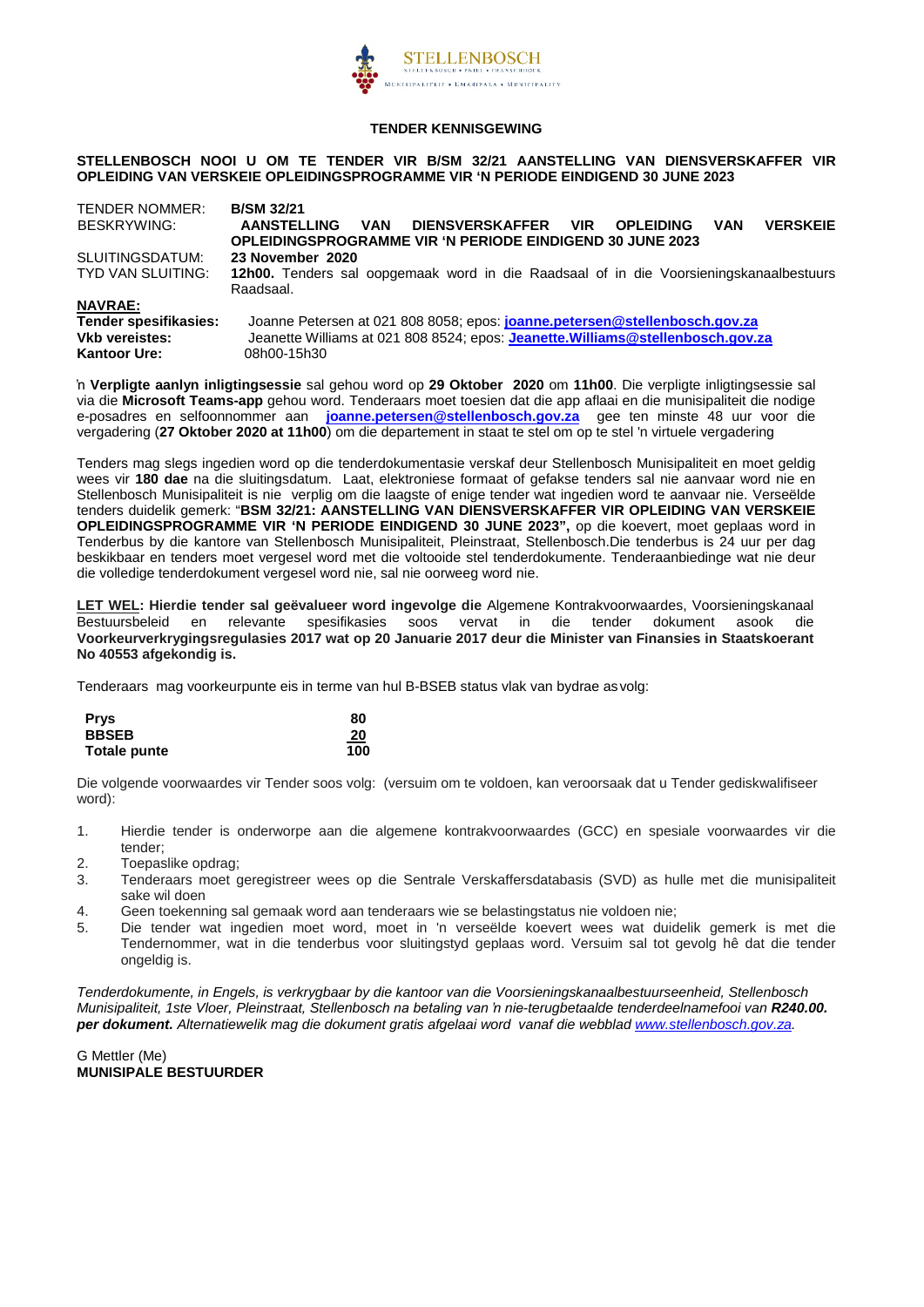

# **TENDER NO.: B/SM 32/21**

# **APPOINTMENT OF SERVICE PROVIDERS FOR VARIOUS TRAINING PROGRAMMES FOR A PERIOD ENDING 30 JUNE 2023**

# **PROCUREMENT DOCUMENT**

| <b>NAME OF TENDERER:</b>                                            |                           |
|---------------------------------------------------------------------|---------------------------|
| <b>Total Bid Price</b><br>(Inclusive of VAT)<br>(refer to page 40): | <b>Rates based tender</b> |
| <b>BBBEE LEVEL</b>                                                  |                           |

**OCTOBER 2020**

#### **PREPARED AND ISSUED BY:**

Directorate: Finance: Supply Chain Management Unit Stellenbosch Municipality, PO Box 17, Stellenbosch, 7599

**CONTACT FOR ENQUIRIES REGARDING SPECIFICATIONS: Ms. J Petersen Head: Skills Development** Tel. Number: **021 808 8058**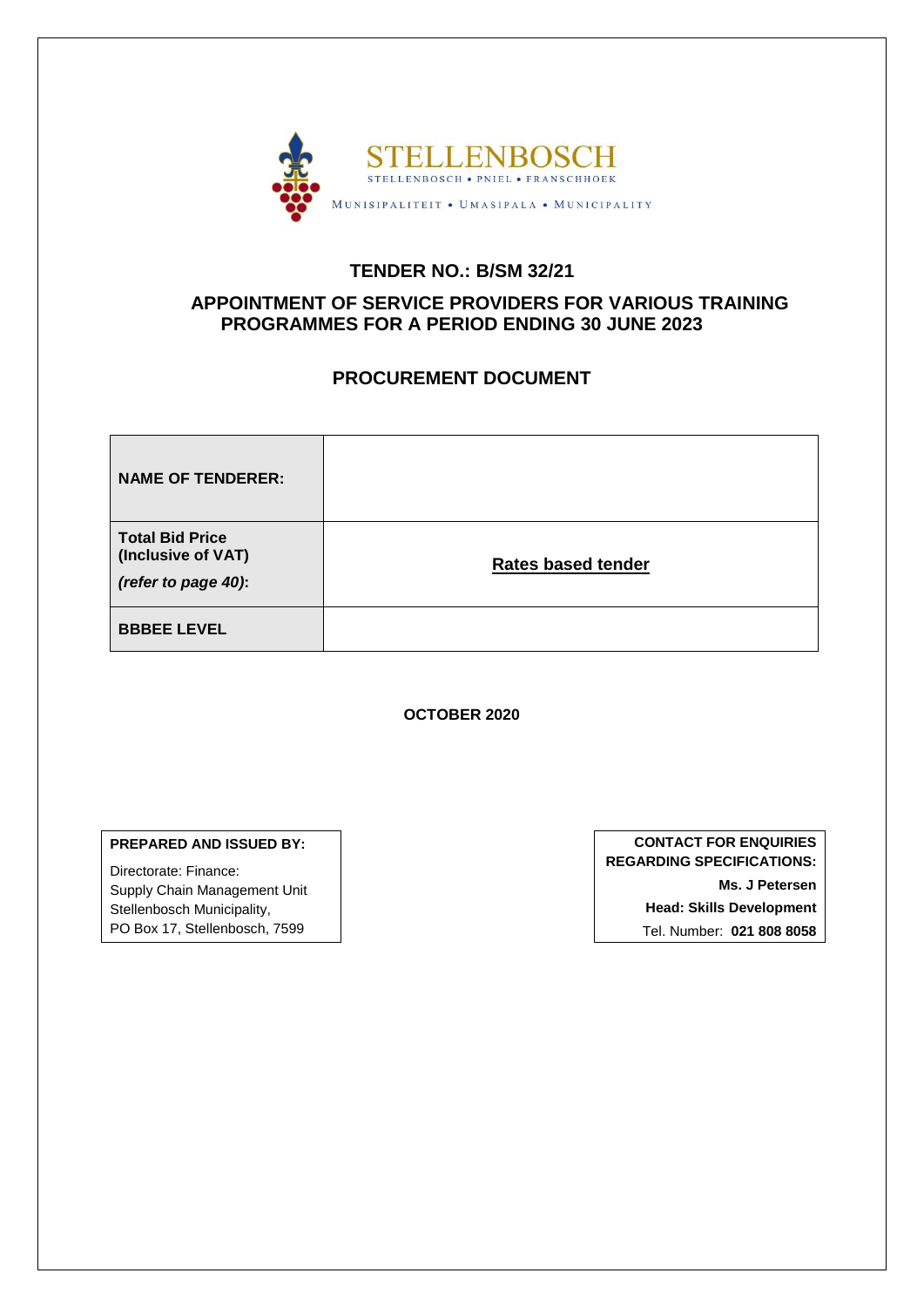

# **1. TENDER NOTICE & INVITATION TO TENDER**

<span id="page-3-0"></span>

|                                                                                                                                                                                                                                                                                                                                                                                                                                                                                                                                                                                                                                                                                                                                                                                                                                                  | <b>BID NOTICE</b><br>STELLENBOSCH MUNICIPALITY HEREBY INVITES YOU TO TENDER FOR BSM 32/21: APPOINTMENT OF<br>SERVICE PROVIDERS FOR VARIOUS TRAINING PROGRAMMES FOR A PERIOD ENDING 30 JUNE 2023                                                                                                                                                                                                       |  |  |  |
|--------------------------------------------------------------------------------------------------------------------------------------------------------------------------------------------------------------------------------------------------------------------------------------------------------------------------------------------------------------------------------------------------------------------------------------------------------------------------------------------------------------------------------------------------------------------------------------------------------------------------------------------------------------------------------------------------------------------------------------------------------------------------------------------------------------------------------------------------|-------------------------------------------------------------------------------------------------------------------------------------------------------------------------------------------------------------------------------------------------------------------------------------------------------------------------------------------------------------------------------------------------------|--|--|--|
| TENDER NUMBER: B/SM 32/21<br><b>DESCRIPTION:</b>                                                                                                                                                                                                                                                                                                                                                                                                                                                                                                                                                                                                                                                                                                                                                                                                 | APPOINTMENT OF SERVICE PROVIDERS FOR VARIOUS TRAINING PROGRAMMES FOR A<br><b>PERIOD ENDING 30 JUNE 2023</b>                                                                                                                                                                                                                                                                                           |  |  |  |
| <b>CLOSING DATE:</b><br><b>CLOSING TIME:</b>                                                                                                                                                                                                                                                                                                                                                                                                                                                                                                                                                                                                                                                                                                                                                                                                     | 23 November 2020<br>12h00: Bids will be opened in the Council Chambers / SCM Boardroom                                                                                                                                                                                                                                                                                                                |  |  |  |
| <b>INFORMATION:</b><br><b>Specifications:</b><br><b>Office hours for collection:</b>                                                                                                                                                                                                                                                                                                                                                                                                                                                                                                                                                                                                                                                                                                                                                             | Joanne Petersen at 021 808 8058; email: joanne.petersen@stellenbosch.gov.za<br>SCM Requirements: Jeanette. Williams at 021 808 8524; email: Jeanette. Williams@stellenbosch.gov.za<br>08h00-15h30                                                                                                                                                                                                     |  |  |  |
|                                                                                                                                                                                                                                                                                                                                                                                                                                                                                                                                                                                                                                                                                                                                                                                                                                                  | A compulsory virtual clarification Meeting will be held on 29 October 2020 at 11h00 via Microsoft Teams.<br>Tenderers must ensure to download the App and give the municipality the necessary email address and cell phone<br>number to joanne.petersen@stellenbosch.gov.za at least 48 hours prior to the meeting (27 October 2020 at 11h00)<br>to enable the department to setup a virtual meeting. |  |  |  |
| Tenders may only be submitted on the Tender documentation issued by Stellenbosch Municipality and must be valid for<br>180 days after tender closing. Late, electronic format, telephonic or faxed Tenders will not be considered and<br>Stellenbosch Municipality does not bind itself to accept the lowest, part of or any Tender. Sealed Tenders, with "BSM<br>32/21: APPOINTMENT OF SERVICE PROVIDERS FOR VARIOUS TRAINING PROGRAMMES FOR A PERIOD<br><b>ENDING 30 JUNE 2023,"</b> clearly endorsed on the envelope, must be deposited in the Tender box at the offices of the<br>Stellenbosch Municipality, Plein Street, Stellenbosch. The Tender box is accessible 24 hours a day and Tenders must<br>be accompanied by the completed Tender documents. Tenders not accompanied by a complete Tender document, will<br>not be considered. |                                                                                                                                                                                                                                                                                                                                                                                                       |  |  |  |
|                                                                                                                                                                                                                                                                                                                                                                                                                                                                                                                                                                                                                                                                                                                                                                                                                                                  | NOTE: This tender will be evaluated in terms of the General Conditions of Contract, Supply Chain Management<br>Policy, relevant specification and as depicted in the document and also the Preferential Procurement Regulations,<br>2017 that was promulgated by the Minister of Finance on 20 January 2017 in Government Gazette No 40553.                                                           |  |  |  |
|                                                                                                                                                                                                                                                                                                                                                                                                                                                                                                                                                                                                                                                                                                                                                                                                                                                  | The preferential points system applied is as follows:                                                                                                                                                                                                                                                                                                                                                 |  |  |  |
| <b>Price</b><br><b>B-BBEE status level of contribution</b><br><b>Total points for Price and B-BBEE</b>                                                                                                                                                                                                                                                                                                                                                                                                                                                                                                                                                                                                                                                                                                                                           | 80<br>20<br>100                                                                                                                                                                                                                                                                                                                                                                                       |  |  |  |
|                                                                                                                                                                                                                                                                                                                                                                                                                                                                                                                                                                                                                                                                                                                                                                                                                                                  | The following conditions to Tender exist (failure to comply may result in your Tender being disqualified):<br>1. This Tender is subject to the general conditions of contract (GCC) and special conditions for Tendering;                                                                                                                                                                             |  |  |  |
| 2.                                                                                                                                                                                                                                                                                                                                                                                                                                                                                                                                                                                                                                                                                                                                                                                                                                               | Relevant terms of reference;                                                                                                                                                                                                                                                                                                                                                                          |  |  |  |
| 3.                                                                                                                                                                                                                                                                                                                                                                                                                                                                                                                                                                                                                                                                                                                                                                                                                                               | Tenderers must be registered on Stellenbosch Municipality's supplier database (CSD) if they wish to conduct<br>business with the municipality;                                                                                                                                                                                                                                                        |  |  |  |
| 4.                                                                                                                                                                                                                                                                                                                                                                                                                                                                                                                                                                                                                                                                                                                                                                                                                                               | No award will be made to tenderers whose tax status is non-compliant;                                                                                                                                                                                                                                                                                                                                 |  |  |  |
| 5.                                                                                                                                                                                                                                                                                                                                                                                                                                                                                                                                                                                                                                                                                                                                                                                                                                               | Tenders submitted must be in a sealed envelope clearly marked with the Tender number, placed in the tender<br>box before closing time. Failure will result in the tender being invalid.                                                                                                                                                                                                               |  |  |  |
| G Mettler (Ms)                                                                                                                                                                                                                                                                                                                                                                                                                                                                                                                                                                                                                                                                                                                                                                                                                                   | Tender documents, in English, are available free of charge on the website: www.stellenbosch.gov.za. Alternatively,<br>hard copies of the document are obtainable from the offices of the Supply Chain Management Unit, Stellenbosch<br>Municipality, 1 <sup>st</sup> Floor, Plein Street, Stellenbosch, upon payment of a non-refundable fee of R240.00 per document.                                 |  |  |  |

| <b>Reference No:</b> | <b>B/SM</b><br>32/21 | Page 2 of 80 |
|----------------------|----------------------|--------------|
|----------------------|----------------------|--------------|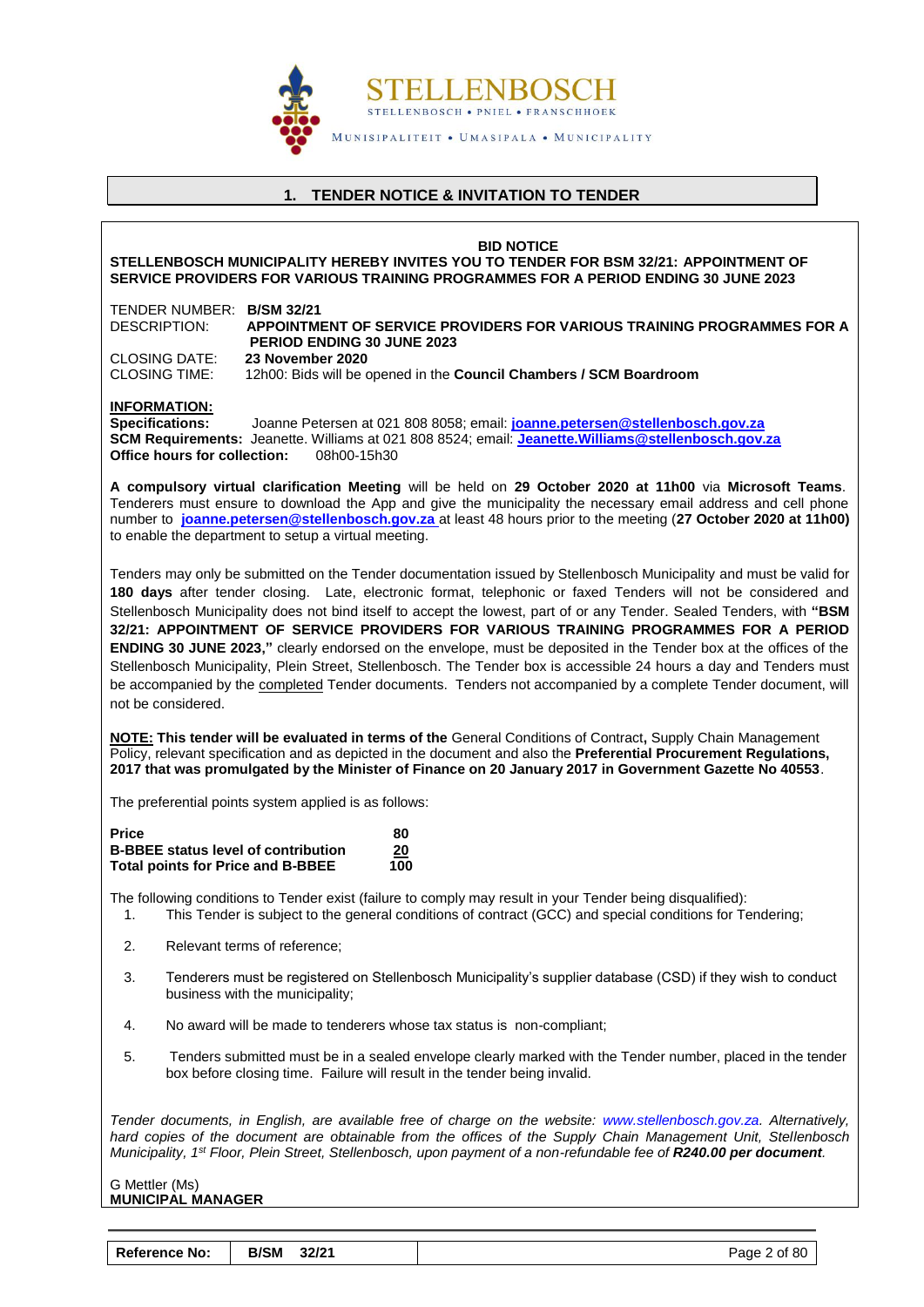

#### **TENDER KENNISGEWING**

**STELLENBOSCH NOOI U OM TE TENDER VIR B/SM 32/21 AANSTELLING VAN DIENSVERSKAFFER VIR OPLEIDING VAN VERSKEIE OPLEIDINGSPROGRAMME VIR 'N PERIODE EINDIGEND 30 JUNE 2023**

| TENDER NOMMER:          | <b>B/SM 32/21</b>                                                                      |
|-------------------------|----------------------------------------------------------------------------------------|
| BESKRYWING:             | AANSTELLING VAN<br>DIENSVERSKAFFER VIR OPLEIDING<br><b>VERSKEIE</b><br>VAN             |
|                         | <b>OPLEIDINGSPROGRAMME VIR 'N PERIODE EINDIGEND 30 JUNE 2023</b>                       |
| SLUITINGSDATUM:         | 23 November 2020                                                                       |
| l TYD VAN SLUITING:     | 12h00. Tenders sal oopgemaak word in die Raadsaal of in die Voorsieningskanaalbestuurs |
|                         | Raadsaal.                                                                              |
| <b>NAVRAE:</b>          |                                                                                        |
| l Tandar engeifikaejae: | loanne Refereen at 021,808,8058; enes; joanne peterson@stellenbesch gevize             |

**Tender spesifikasies:** Joanne Petersen at 021 808 8058; epos: **[joanne.petersen@stellenbosch.gov.za](mailto:joanne.petersen@stellenbosch.gov.za) Vkb vereistes:** Jeanette Williams at 021 808 8524; epos: **[Jeanette.Williams@stellenbosch.gov.za](mailto:Jeanette.Williams@stellenbosch.gov.za) Kantoor Ure:** 08h00-15h30

'n **Verpligte aanlyn inligtingsessie** sal gehou word op **29 Oktober 2020** om **11h00**. Die verpligte inligtingsessie sal via die **Microsoft Teams-app** gehou word. Tenderaars moet toesien dat die app aflaai en die munisipaliteit die nodige e-posadres en selfoonnommer aan **[joanne.petersen@stellenbosch.gov.za](mailto:joanne.petersen@stellenbosch.gov.za)** gee ten minste 48 uur voor die vergadering (**27 Oktober 2020 at 11h00**) om die departement in staat te stel om op te stel 'n virtuele vergadering

Tenders mag slegs ingedien word op die tenderdokumentasie verskaf deur Stellenbosch Munisipaliteit en moet geldig wees vir **180 dae** na die sluitingsdatum. Laat, elektroniese formaat of gefakse tenders sal nie aanvaar word nie en Stellenbosch Munisipaliteit is nie verplig om die laagste of enige tender wat ingedien word te aanvaar nie. Verseëlde tenders duidelik gemerk: "**BSM 32/21: AANSTELLING VAN DIENSVERSKAFFER VIR OPLEIDING VAN VERSKEIE OPLEIDINGSPROGRAMME VIR 'N PERIODE EINDIGEND 30 JUNE 2023",** op die koevert, moet geplaas word in Tenderbus by die kantore van Stellenbosch Munisipaliteit, Pleinstraat, Stellenbosch.Die tenderbus is 24 uur per dag beskikbaar en tenders moet vergesel word met die voltooide stel tenderdokumente. Tenderaanbiedinge wat nie deur die volledige tenderdokument vergesel word nie, sal nie oorweeg word nie.

**LET WEL: Hierdie tender sal geëvalueer word ingevolge die** Algemene Kontrakvoorwaardes, Voorsieningskanaal Bestuursbeleid en relevante spesifikasies soos vervat in die tender dokument asook die **Voorkeurverkrygingsregulasies 2017 wat op 20 Januarie 2017 deur die Minister van Finansies in Staatskoerant No 40553 afgekondig is.** 

Tenderaars mag voorkeurpunte eis in terme van hul B-BSEB status vlak van bydrae as volg:

| <b>Prys</b>  | 80  |
|--------------|-----|
| <b>BBSEB</b> | 20  |
| Totale punte | 100 |

Die volgende voorwaardes vir Tender soos volg: (versuim om te voldoen, kan veroorsaak dat u Tender gediskwalifiseer word):

- 1. Hierdie tender is onderworpe aan die algemene kontrakvoorwaardes (GCC) en spesiale voorwaardes vir die tender;
- 2. Toepaslike opdrag;
- 3. Tenderaars moet geregistreer wees op die Sentrale Verskaffersdatabasis (SVD) as hulle met die munisipaliteit sake wil doen
- 4. Geen toekenning sal gemaak word aan tenderaars wie se belastingstatus nie voldoen nie;<br>5. Die tender wat ingedien moet word, moet in 'n verseëlde koevert wees wat duideli
- 5. Die tender wat ingedien moet word, moet in 'n verseëlde koevert wees wat duidelik gemerk is met die Tendernommer, wat in die tenderbus voor sluitingstyd geplaas word. Versuim sal tot gevolg hê dat die tender ongeldig is.

*Tenderdokumente, in Engels, is verkrygbaar by die kantoor van die Voorsieningskanaalbestuurseenheid, Stellenbosch Munisipaliteit, 1ste Vloer, Pleinstraat, Stellenbosch na betaling van 'n nie-terugbetaalde tenderdeelnamefooi van R240.00. per dokument. Alternatiewelik mag die dokument gratis afgelaai word vanaf die webblad [www.stellenbosch.gov.za.](http://www.stellenbosch.gov.za/)* 

G Mettler (Me) **MUNISIPALE BESTUURDER**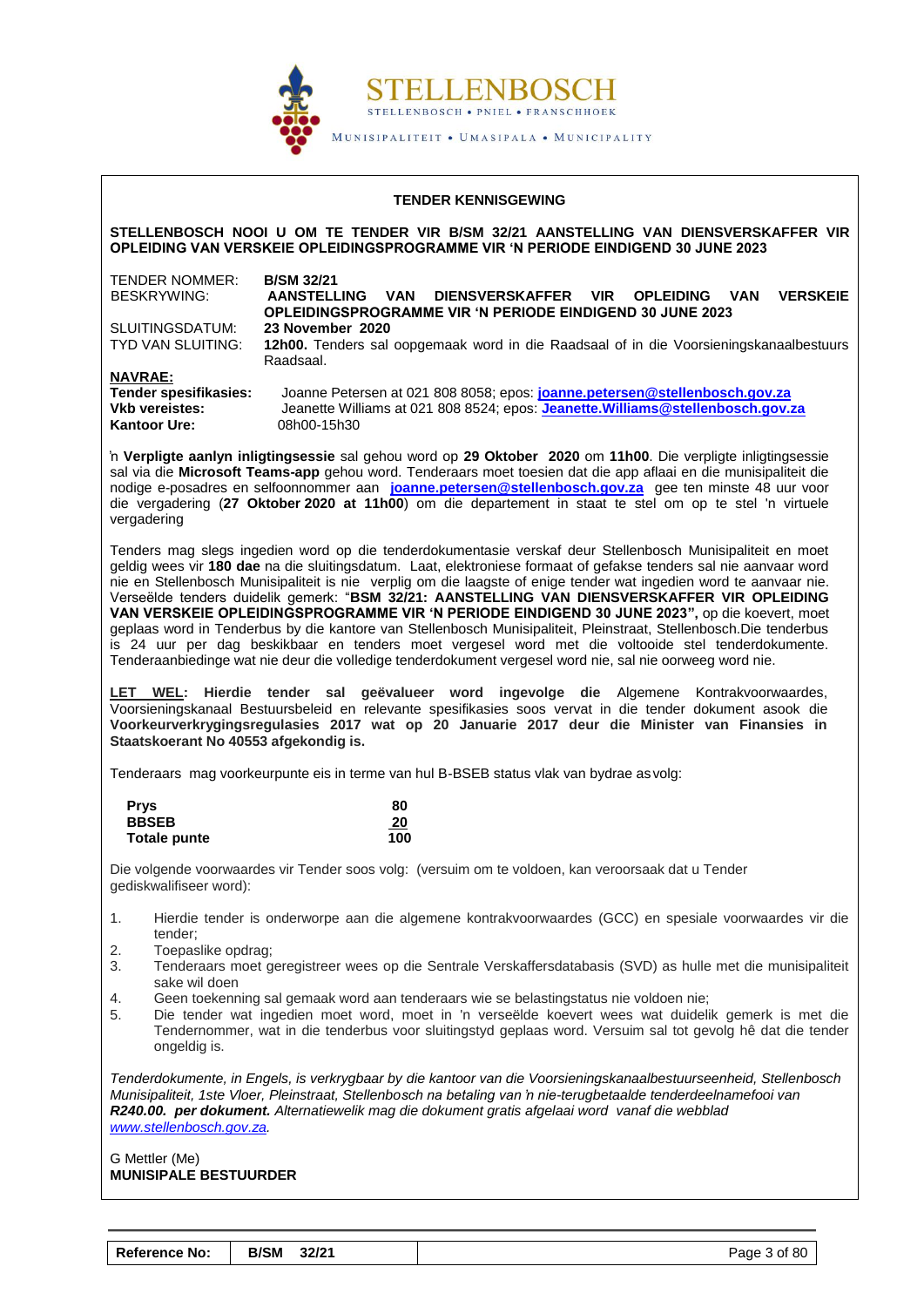

| <b>PART A</b><br><b>INVITATION TO BID</b>                                                                                                                     |                       |                                                                                                             |       |                  |                       |                                |  |                                                                                                           |
|---------------------------------------------------------------------------------------------------------------------------------------------------------------|-----------------------|-------------------------------------------------------------------------------------------------------------|-------|------------------|-----------------------|--------------------------------|--|-----------------------------------------------------------------------------------------------------------|
|                                                                                                                                                               |                       | YOU ARE HEREBY INVITED TO BID FOR REQUIREMENTS OF THE (NAME OF MUNICIPALITY/ MUNICIPAL ENTITY)              |       |                  |                       |                                |  |                                                                                                           |
| <b>BID NUMBER:</b>                                                                                                                                            | <b>BSM 32/21</b>      | <b>CLOSING DATE:</b>                                                                                        |       | 23 November 2020 |                       |                                |  | <b>CLOSING TIME:</b><br>12h00                                                                             |
| <b>DESCRIPTION</b>                                                                                                                                            |                       | APPOINTMENT OF SERVICE PROVIDERS FOR VARIOUS TRAINING PROGRAMMES FOR A PERIOD<br><b>ENDING 30 JUNE 2023</b> |       |                  |                       |                                |  |                                                                                                           |
|                                                                                                                                                               |                       | THE SUCCESSFUL BIDDER WILL BE REQUIRED TO FILL IN AND SIGN A WRITTEN CONTRACT FORM (MBD7).                  |       |                  |                       |                                |  |                                                                                                           |
|                                                                                                                                                               |                       |                                                                                                             |       |                  |                       |                                |  | BID RESPONSE DOCUMENTS MUST BE DEPOSITED IN THE BID BOX SITUATED AT STELLENBOSCH MUNICIPALITY, TOWN HOUSE |
| <b>COMPLEX, PLEIN STREET, STELLENBOSCH</b>                                                                                                                    |                       |                                                                                                             |       |                  |                       |                                |  |                                                                                                           |
| <b>SUPPLIER INFORMATION</b>                                                                                                                                   |                       |                                                                                                             |       |                  |                       |                                |  |                                                                                                           |
| NAME OF BIDDER                                                                                                                                                |                       |                                                                                                             |       |                  |                       |                                |  |                                                                                                           |
| POSTAL ADDRESS                                                                                                                                                |                       |                                                                                                             |       |                  |                       |                                |  |                                                                                                           |
| <b>STREET ADDRESS</b>                                                                                                                                         |                       |                                                                                                             |       |                  |                       |                                |  |                                                                                                           |
| <b>TELEPHONE NUMBER</b>                                                                                                                                       |                       | CODE                                                                                                        |       |                  |                       | <b>NUMBER</b>                  |  |                                                                                                           |
| <b>CELLPHONE NUMBER</b>                                                                                                                                       |                       |                                                                                                             |       |                  |                       |                                |  |                                                                                                           |
| <b>FACSIMILE NUMBER</b>                                                                                                                                       |                       | CODE                                                                                                        |       |                  |                       | <b>NUMBER</b>                  |  |                                                                                                           |
| <b>E-MAIL ADDRESS</b>                                                                                                                                         |                       |                                                                                                             |       |                  |                       |                                |  |                                                                                                           |
| VAT<br><b>NUMBER</b>                                                                                                                                          | <b>REGISTRATION</b>   |                                                                                                             |       |                  |                       |                                |  |                                                                                                           |
| TAX COMPLIANCE STATUS                                                                                                                                         |                       | <b>TCS PIN:</b>                                                                                             |       |                  | <b>OR</b>             | CSD No:                        |  |                                                                                                           |
| <b>B-BBEE STATUS LEVEL</b>                                                                                                                                    |                       |                                                                                                             |       |                  | <b>B-BBEE</b>         |                                |  |                                                                                                           |
| <b>VERIFICATION</b>                                                                                                                                           |                       | $\Box$ Yes                                                                                                  |       |                  |                       | <b>STATUS LEVEL</b>            |  | $\Box$ Yes                                                                                                |
| <b>CERTIFICATE</b>                                                                                                                                            |                       |                                                                                                             |       |                  | <b>SWORN</b>          |                                |  |                                                                                                           |
| <b>[TICK APPLICABLE BOX]</b>                                                                                                                                  |                       | $\Box$ No<br><b>AFFIDAVIT</b><br>$\Box$ No                                                                  |       |                  |                       |                                |  |                                                                                                           |
| [A B-BBEE STATUS LEVEL VERIFICATION CERTIFICATE/ SWORN AFFIDAVIT (FOR EMES & QSEs) MUST BE SUBMITTED<br>IN ORDER TO QUALIFY FOR PREFERENCE POINTS FOR B-BBEET |                       |                                                                                                             |       |                  |                       |                                |  |                                                                                                           |
| 1. ARE YOU THE                                                                                                                                                |                       |                                                                                                             |       |                  |                       | 2. ARE YOU A                   |  |                                                                                                           |
| <b>ACCREDITED</b>                                                                                                                                             |                       |                                                                                                             |       |                  |                       | <b>FOREIGN</b><br><b>BASED</b> |  |                                                                                                           |
| REPRESENTATIVE IN                                                                                                                                             |                       |                                                                                                             |       |                  |                       | SUPPLIER FOR                   |  |                                                                                                           |
| <b>SOUTH AFRICA FOR</b>                                                                                                                                       |                       |                                                                                                             |       |                  |                       | THE GOODS                      |  |                                                                                                           |
| THE GOODS                                                                                                                                                     |                       | $\Box$ Yes                                                                                                  | l INo |                  |                       | <b>/SERVICES</b>               |  | $\Box$ No<br>  Yes                                                                                        |
| <b>/SERVICES/WORKS</b><br>OFFERED?                                                                                                                            |                       | [IF YES ENCLOSE PROOF]                                                                                      |       |                  |                       | <b><i>NORKS</i></b>            |  | [IF YES, ANSWER PART B:3]                                                                                 |
|                                                                                                                                                               |                       |                                                                                                             |       |                  |                       | OFFERED?                       |  |                                                                                                           |
| 3. TOTAL NUMBER OF<br><b>ITEMS OFFERED</b>                                                                                                                    |                       |                                                                                                             |       |                  |                       | <b>4. TOTAL BID PRICE</b>      |  | R                                                                                                         |
| <b>SIGNATURE OF</b><br>5.                                                                                                                                     |                       |                                                                                                             |       |                  |                       |                                |  |                                                                                                           |
| <b>BIDDER</b>                                                                                                                                                 |                       |                                                                                                             |       |                  | 6.                    | <b>DATE</b>                    |  |                                                                                                           |
| 7.<br>WHICH THIS BID IS SIGNED                                                                                                                                | <b>CAPACITY UNDER</b> |                                                                                                             |       |                  |                       |                                |  |                                                                                                           |
|                                                                                                                                                               |                       | BIDDING PROCEDURE ENQUIRIES MAY BE DIRECTED TO:                                                             |       |                  |                       |                                |  | <b>TECHNICAL INFORMATION MAY BE DIRECTED TO:</b>                                                          |
| <b>DEPARTMENT</b>                                                                                                                                             |                       | Finance                                                                                                     |       |                  |                       | <b>CONTACT PERSON</b>          |  | J Petersen                                                                                                |
| CONTACT PERSON                                                                                                                                                |                       | <b>JN Williams</b>                                                                                          |       |                  |                       | <b>TELEPHONE NUMBER</b>        |  | 021 808 8058                                                                                              |
| <b>TELEPHONE NUMBER</b>                                                                                                                                       |                       | 021 808 8524                                                                                                |       |                  |                       | <b>FACSIMILE NUMBER</b>        |  | N/a                                                                                                       |
| <b>FACSIMILE NUMBER</b>                                                                                                                                       |                       | N/a                                                                                                         |       |                  | <b>E-MAIL ADDRESS</b> |                                |  | Joanne.Petersen@stellenbosch.gov.za                                                                       |
| <b>E-MAIL ADDRESS</b>                                                                                                                                         |                       | Jeanette.williams@stellenbosch.gov.za                                                                       |       |                  |                       |                                |  |                                                                                                           |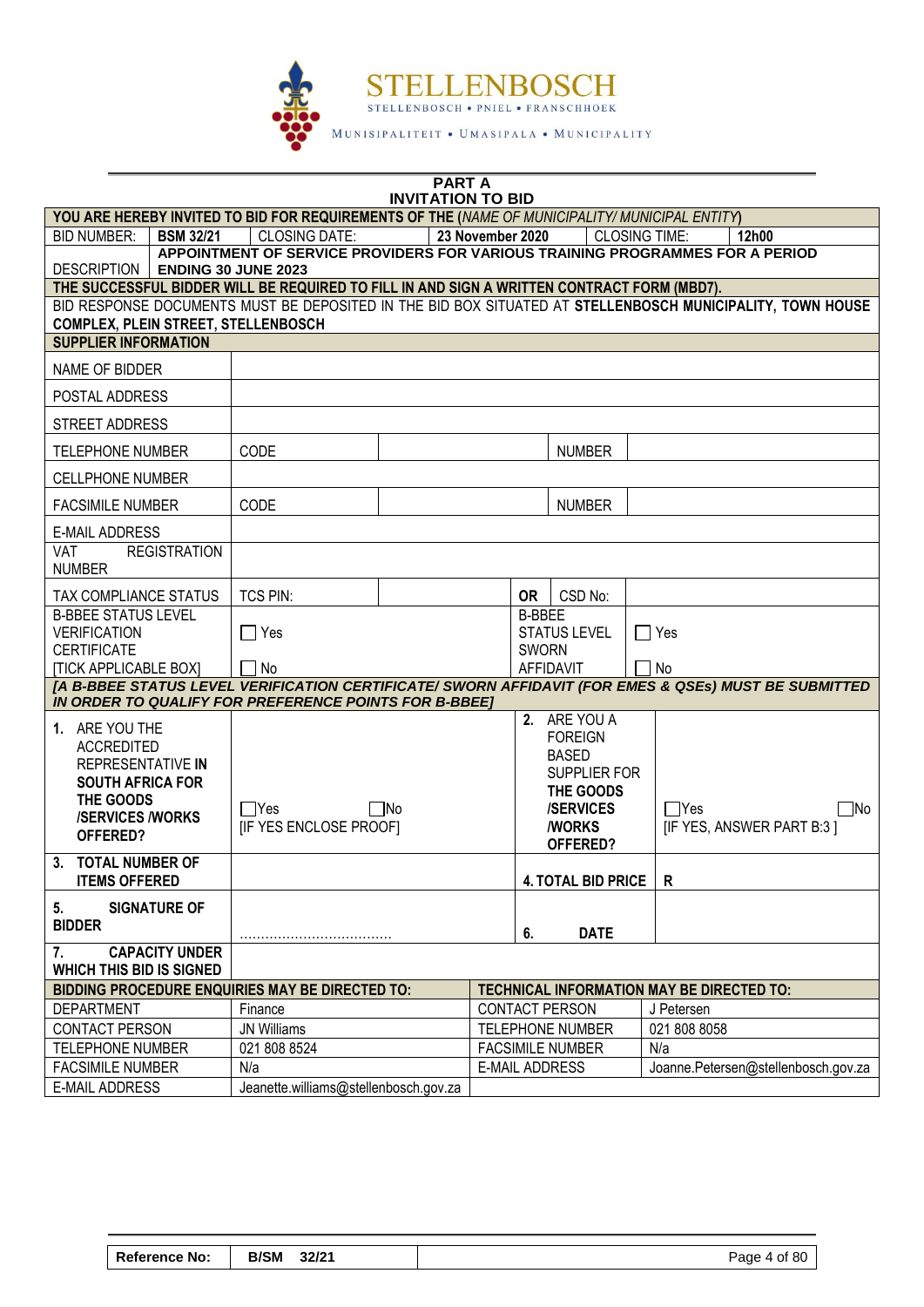

#### **PART B TERMS AND CONDITIONS FOR BIDDING**

| $\overline{1}$ . | <b>BID SUBMISSION:</b>                                                                                                                                                                                                                         |
|------------------|------------------------------------------------------------------------------------------------------------------------------------------------------------------------------------------------------------------------------------------------|
|                  | 1.1. BIDS MUST BE DELIVERED BY THE STIPULATED TIME TO THE CORRECT ADDRESS. LATE BIDS WILL NOT BE<br>ACCEPTED FOR CONSIDERATION.                                                                                                                |
|                  | 1.2. ALL BIDS MUST BE SUBMITTED ON THE OFFICIAL FORMS PROVIDED-(NOT TO BE RE-TYPED) OR ONLINE                                                                                                                                                  |
|                  | 1.3. THIS BID IS SUBJECT TO THE PREFERENTIAL PROCUREMENT POLICY FRAMEWORK ACT AND THE<br>PREFERENTIAL PROCUREMENT REGULATIONS, 2017, THE GENERAL CONDITIONS OF CONTRACT (GCC)<br>AND, IF APPLICABLE, ANY OTHER SPECIAL CONDITIONS OF CONTRACT. |
| 2.               | <b>TAX COMPLIANCE REQUIREMENTS</b>                                                                                                                                                                                                             |
| 2.1              | BIDDERS MUST ENSURE COMPLIANCE WITH THEIR TAX OBLIGATIONS.                                                                                                                                                                                     |
| 2.2              | BIDDERS ARE REQUIRED TO SUBMIT THEIR UNIQUE PERSONAL IDENTIFICATION NUMBER (PIN) ISSUED BY<br>SARS TO ENABLE THE ORGAN OF STATE TO VIEW THE TAXPAYER'S PROFILE AND TAX STATUS.                                                                 |
| 2.3              | APPLICATION FOR THE TAX COMPLIANCE STATUS (TCS) CERTIFICATE OR PIN MAY ALSO BE MADE VIA E-<br>FILING. IN ORDER TO USE THIS PROVISION, TAXPAYERS WILL NEED TO REGISTER WITH SARS AS E-FILERS<br>THROUGH THE WEBSITE WWW.SARS.GOV.ZA.            |
| 2.4              | FOREIGN SUPPLIERS MUST COMPLETE THE PRE-AWARD QUESTIONNAIRE IN PART B:3.                                                                                                                                                                       |
| 2.5              | BIDDERS MAY ALSO SUBMIT A PRINTED TCS CERTIFICATE TOGETHER WITH THE BID.                                                                                                                                                                       |
| 2.6              | IN BIDS WHERE CONSORTIA / JOINT VENTURES / SUB-CONTRACTORS ARE INVOLVED, EACH PARTY MUST<br>SUBMIT A SEPARATE TCS CERTIFICATE / PIN / CSD NUMBER.                                                                                              |
| 2.7              | WHERE NO TCS IS AVAILABLE BUT THE BIDDER IS REGISTERED ON THE CENTRAL SUPPLIER DATABASE<br>(CSD), A CSD NUMBER MUST BE PROVIDED.                                                                                                               |
| 3.               | <b>QUESTIONNAIRE TO BIDDING FOREIGN SUPPLIERS</b>                                                                                                                                                                                              |
|                  | 3.1. IS THE ENTITY A RESIDENT OF THE REPUBLIC OF SOUTH AFRICA (RSA)?<br>$\Box$ yes $\Box$ no                                                                                                                                                   |
|                  | 3.2. DOES THE ENTITY HAVE A BRANCH IN THE RSA?<br>YES $\Box$ No<br>$\mathsf{L}$                                                                                                                                                                |
|                  | YES $\neg$ NO<br>3.3. DOES THE ENTITY HAVE A PERMANENT ESTABLISHMENT IN THE RSA?                                                                                                                                                               |
|                  | 3.4. DOES THE ENTITY HAVE ANY SOURCE OF INCOME IN THE RSA?<br>YES $\neg$ NO                                                                                                                                                                    |
|                  | 3.5. IS THE ENTITY LIABLE IN THE RSA FOR ANY FORM OF TAXATION?<br>YES $\Box$ NO                                                                                                                                                                |
|                  | IF THE ANSWER IS "NO" TO ALL OF THE ABOVE, THEN IT IS NOT A REQUIREMENT TO REGISTER FOR A TAX<br>COMPLIANCE STATUS SYSTEM PIN CODE FROM THE SOUTH AFRICAN REVENUE SERVICE (SARS) AND IF NOT<br><b>REGISTER AS PER 2.3 ABOVE.</b>               |
|                  | NB: FAILURE TO PROVIDE ANY OF THE ABOVE PARTICULARS MAY RENDER THE BID INVALID.<br>NO BIDS WILL BE CONSIDERED FROM PERSONS IN THE SERVICE OF THE STATE.                                                                                        |
|                  | <b>SIGNATURE OF BIDDER:</b>                                                                                                                                                                                                                    |
|                  | CAPACITY UNDER WHICH THIS BID IS SIGNED:                                                                                                                                                                                                       |
| DATE:            |                                                                                                                                                                                                                                                |

…………………………………………...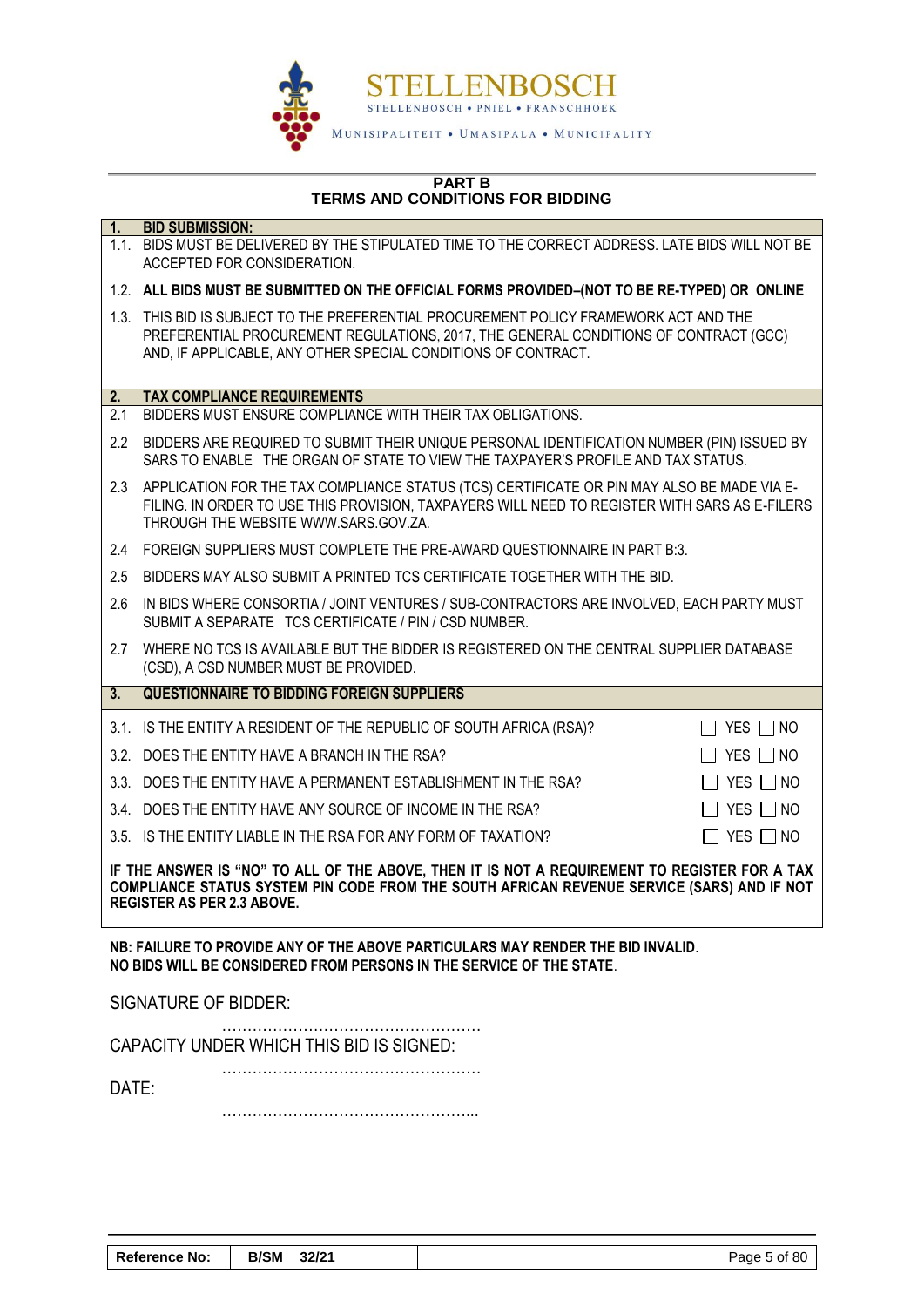

#### **CONTENTS**

**PAGE NUMBER**

# 1. [TENDER NOTICE & INVITATION TO TENDER...........................................................................2](#page-3-0) PART A – [ADMINISTRATIVE REQUIREMENTS IN TERMS OF THE SUPPLY CHAIN](#page-8-0)  MANAGEMENT POLICY [..............................................................................................................7](#page-8-0) **2. CHECKLIST**[..................................................................................................................................8](#page-9-0) 3. [VIRTUAL CLARIFICATION MEETING CERTIFICATE](#page-10-0) .................................................................9 4. [AUTHORITY TO SIGN A BID......................................................................................................10](#page-11-0) 5. [CERTIFICATE OF AUTHORITY FOR JOINT VENTURES.........................................................12](#page-13-0) 6. [GENERAL CONDITIONS OF CONTRACT](#page-14-0) – GOVERNMENT PROCUREMENT ......................13 7. GENERAL CONDITIONS OF TENDER [......................................................................................22](#page-23-0) 8. MBD 4 – DECLARATION OF INTEREST [...................................................................................24](#page-25-0) 9. MBD6.1 – [PREFERENCE POINTS CLAIM FORM IN TERMS OF THE](#page-28-0)  [PREFERENTIAL PROCUREMENT REGULATIONS 2017](#page-28-0) – PURCHASES/SERVICES 80/20 [...........................................................................................................................................27](#page-28-0) 10. MBD 8 – [DECLARATION OF BIDDER'S PAST SUPPLY CHAIN MANAGEMENT](#page-33-0)  [PRACTICES................................................................................................................................32](#page-33-0) 11. MBD 9 – [CERTIFICATE OF INDEPENDENT BID DETERMINATION........................................34](#page-35-0) 12. MBD 10 – [CERTIFICATE FOR PAYMENT OF MUNICIPAL SERVICES....................................36](#page-37-0) 13. [COMPENSATION FOR OCCUPATIONAL INJURIES AND DISEASES ACT, 1993](#page-38-0)  [\(ACT 130 OF 1993\).....................................................................................................................37](#page-38-0) 14. FORM OF INDEMNITY [...............................................................................................................38](#page-39-0) PART B – [SPECIFICATIONS AND PRICING SCHEDULE............................................................................39](#page-40-0) 15. [SPECIFICATIONS AND PRICING SCHEDULE..........................................................................40](#page-41-0) 16. [SCHEDULE OF WORK EXPERIENCE OF THE TENDERER](#page-79-0) – CURRENT [CONTRACTS..............................................................................................................................78](#page-79-0) 17. [SCHEDULE OF WORK EXPERIENCE OF THE TENDERER](#page-80-0) – COMPLETED [CONTRACTS..............................................................................................................................79](#page-80-0) 18. DECLARATION BY TENDERER [................................................................................................80](#page-81-0)

| <b>Reference No:</b> | <b>B/SM</b><br>32/21 | Page 6 of 80 |
|----------------------|----------------------|--------------|
|----------------------|----------------------|--------------|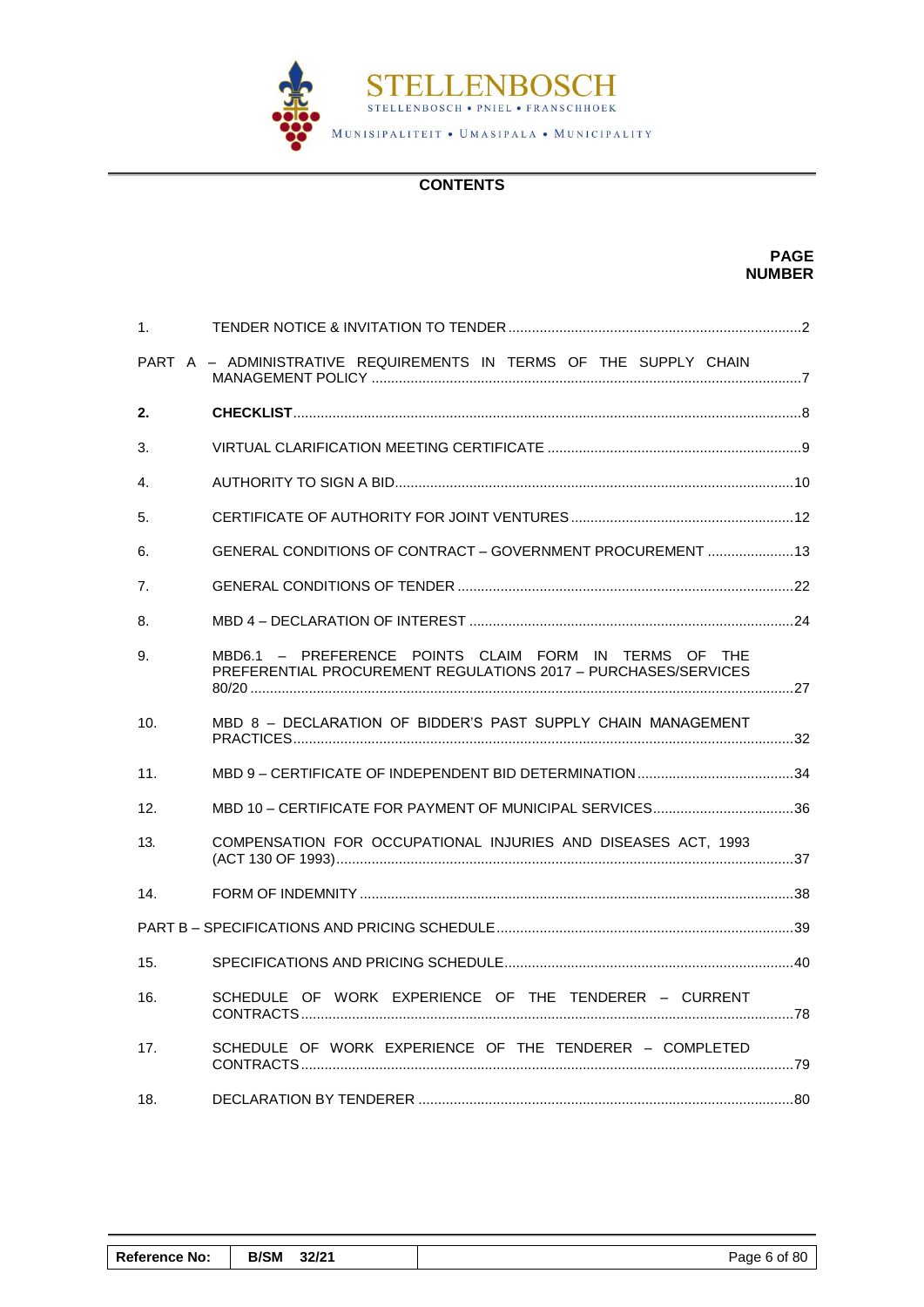

# <span id="page-8-0"></span>**PART A – ADMINISTRATIVE REQUIREMENTS IN TERMS OF THE SUPPLY CHAIN MANAGEMENT POLICY**

| <b>Reference No:</b> | <b>B/SM</b><br>32/21 | Page 7 of 80 |
|----------------------|----------------------|--------------|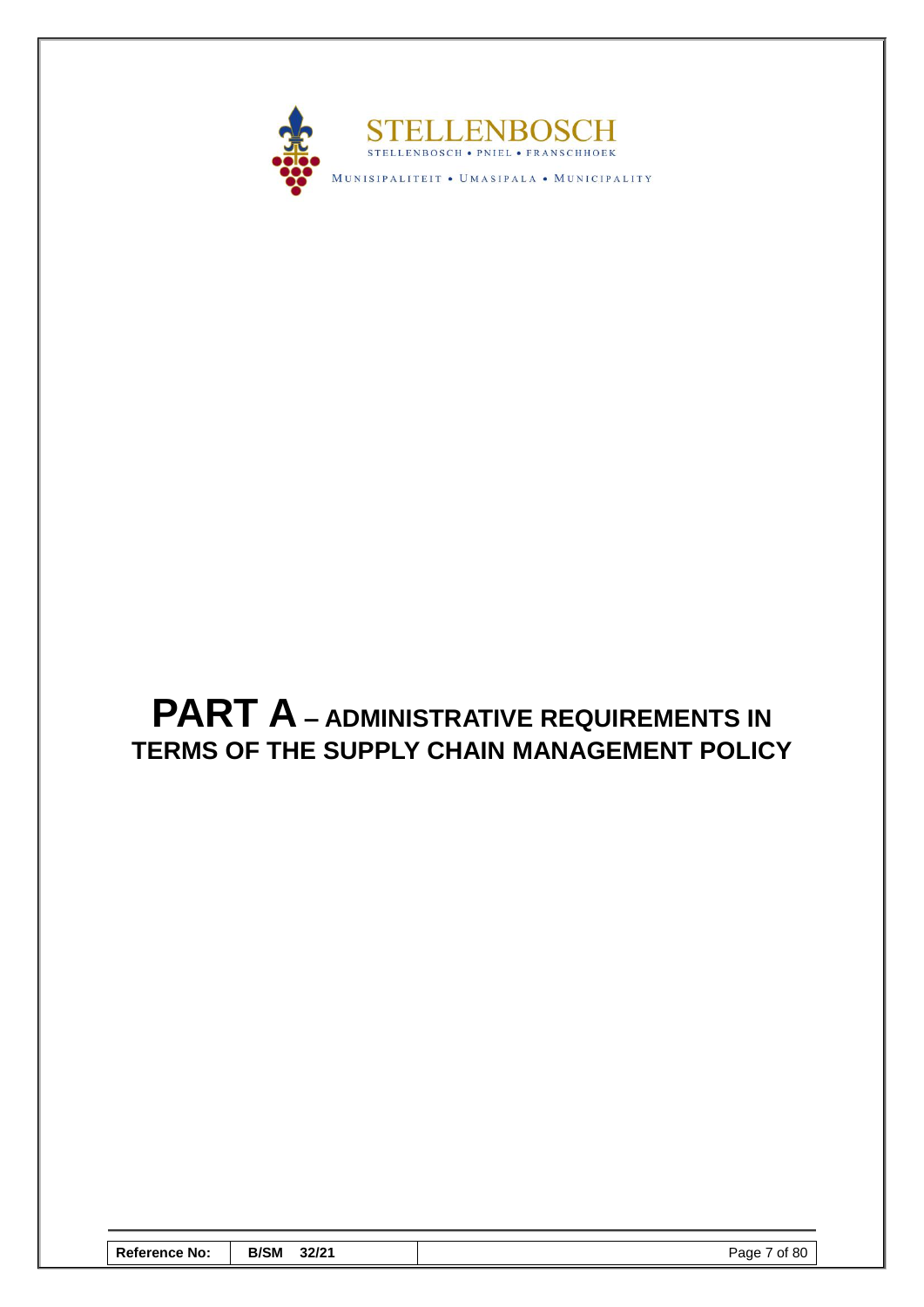

# **2. CHECKLIST**

#### <span id="page-9-0"></span>**PLEASE ENSURE THAT THE FOLLOWING FORMS HAVE BEEN DULY COMPLETED AND SIGNED AND THAT ALL DOCUMENTS AS REQUESTED, ARE ATTACHED TO THE TENDER DOCUMENT:**

| Certificate of Clarification Meeting Attendance - Is the form duly completed and signed by<br>both tenderer and agent of the Stellenbosch Municipality?                                                                                                            | <b>Yes</b> | <b>No</b> |  |
|--------------------------------------------------------------------------------------------------------------------------------------------------------------------------------------------------------------------------------------------------------------------|------------|-----------|--|
| Authority to Sign a Bid - Is the form duly completed and is a certified copy of the resolution<br>attached?                                                                                                                                                        | <b>Yes</b> | <b>No</b> |  |
| <b>MBD 4</b> (Declaration of Interest) - Is the form duly completed and signed?                                                                                                                                                                                    | <b>Yes</b> | <b>No</b> |  |
| <b>MBD 6.1</b> (Preference Points claim form for purchases/services) - Is the form duly completed and<br>signed?<br>Is a CERTIFIED copy of the B-BBEE Certificate issued by a Verification Agency<br>accredited by SANAS or the original Sworn Affidavit attached? | <b>Yes</b> | <b>No</b> |  |
| <b>MBD 8</b> (Declaration of Past Supply Chain Practices) - Is the form duly completed and signed?                                                                                                                                                                 | <b>Yes</b> | <b>No</b> |  |
| MBD 9 (Certificate of Independent Bid Determination) - Is the form duly completed and signed?                                                                                                                                                                      | <b>Yes</b> | <b>No</b> |  |
| MBD 10 (Certificate of Payment of Municipal Accounts) - Is the form duly completed and signed?<br>Are the Identity numbers, residential addresses and municipal account numbers of ALL<br>members, partners, directors, etc. provided on the form as requested?    | <b>Yes</b> | No        |  |
| <b>OHSA</b> (Occupational Health and Safety) - Is the form duly completed and signed?<br>Is a valid Letter of Good Standing from the Compensation Commissioner attached?                                                                                           | <b>Yes</b> | <b>No</b> |  |
| Form of Indemnity - Is the form duly completed and signed?                                                                                                                                                                                                         | <b>Yes</b> | <b>No</b> |  |
| Pricing Schedule - Is the form duly completed and signed?                                                                                                                                                                                                          | <b>Yes</b> | <b>No</b> |  |
| Declaration by Tenderer - Is the form duly completed and signed?                                                                                                                                                                                                   | Yes        | <b>No</b> |  |

| <b>SIGNATURE</b> | NAME (PRINT) |  |
|------------------|--------------|--|
| <b>CAPACITY</b>  | <b>DATE</b>  |  |
| NAME OF FIRM     |              |  |

| <b>Reference No:</b> | <b>B/SM</b><br>32/21 | Page 8 of 80 |
|----------------------|----------------------|--------------|
|----------------------|----------------------|--------------|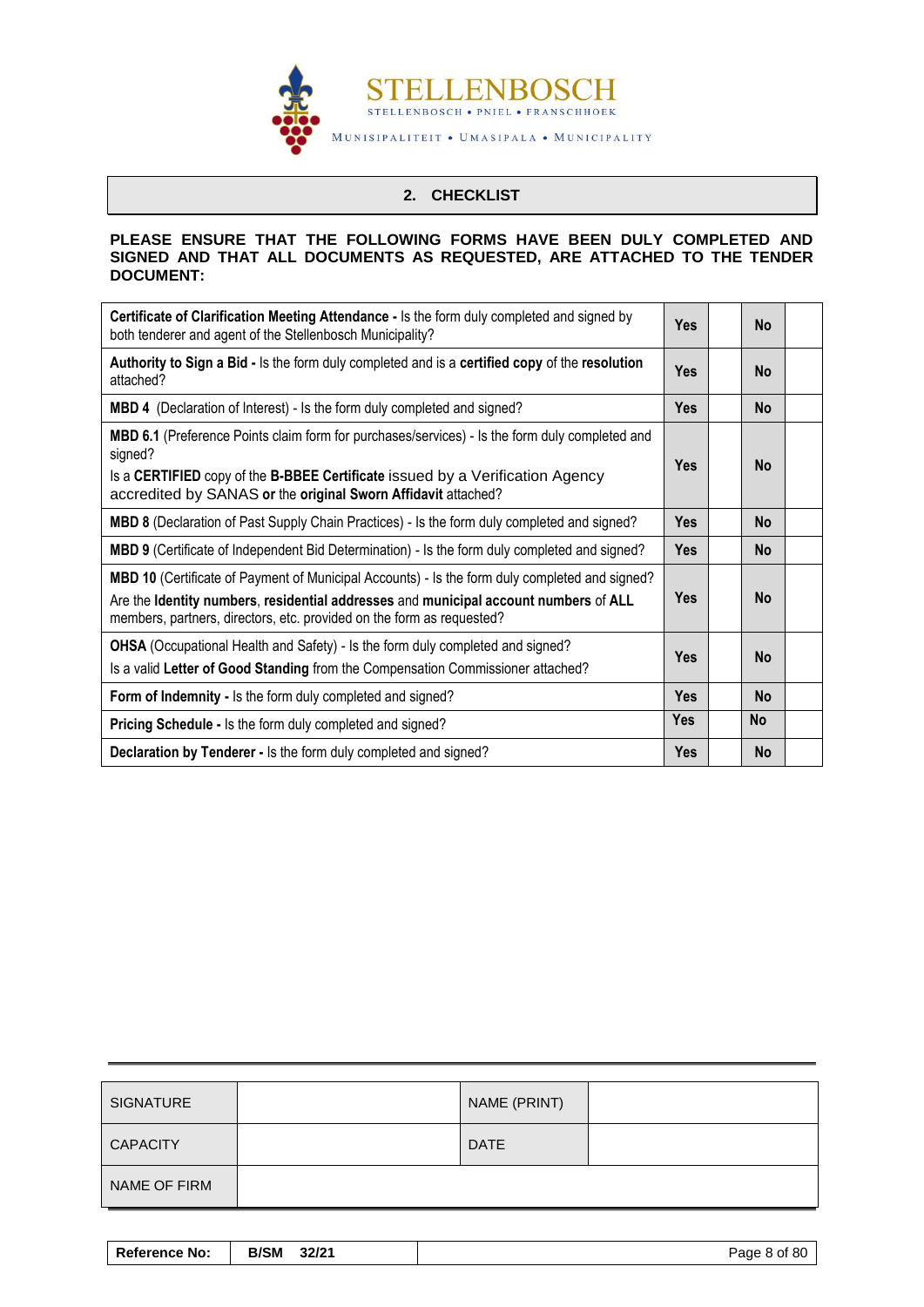

## **3. VIRTUAL CLARIFICATION MEETING CERTIFICATE**

<span id="page-10-0"></span>I / We\*, the undersigned, certify that I / we\* have examined the Site for the Works and its surroundings for which I / we\* am / are\* submitting this Tender and have, as far as practicable possible, familiarized myself / ourselves\* with all information, risks, contingencies and other circumstances which may influence or affect my / our\* tender.

\* Delete whichever is inapplicable

| NAME & SURNAME  |           |  |
|-----------------|-----------|--|
| <b>CAPACITY</b> |           |  |
| NAME OF FIRM    |           |  |
|                 |           |  |
| <b>ADDRESS</b>  |           |  |
|                 |           |  |
| TELEPHONE NO    | FAX NO:   |  |
| E-MAIL          | SIGNATURE |  |

#### *NB: Please note that no latecomers will be allowed.*

*For all compulsory briefing sessions/site meetings/clarification meetings, bids received from interested bidders that did not attend the meeting or arrived later than predetermined date and time, will be disqualified*

| <b>Reference No:</b> | B/SM 32/21 | Page 9 of 80 |
|----------------------|------------|--------------|
|----------------------|------------|--------------|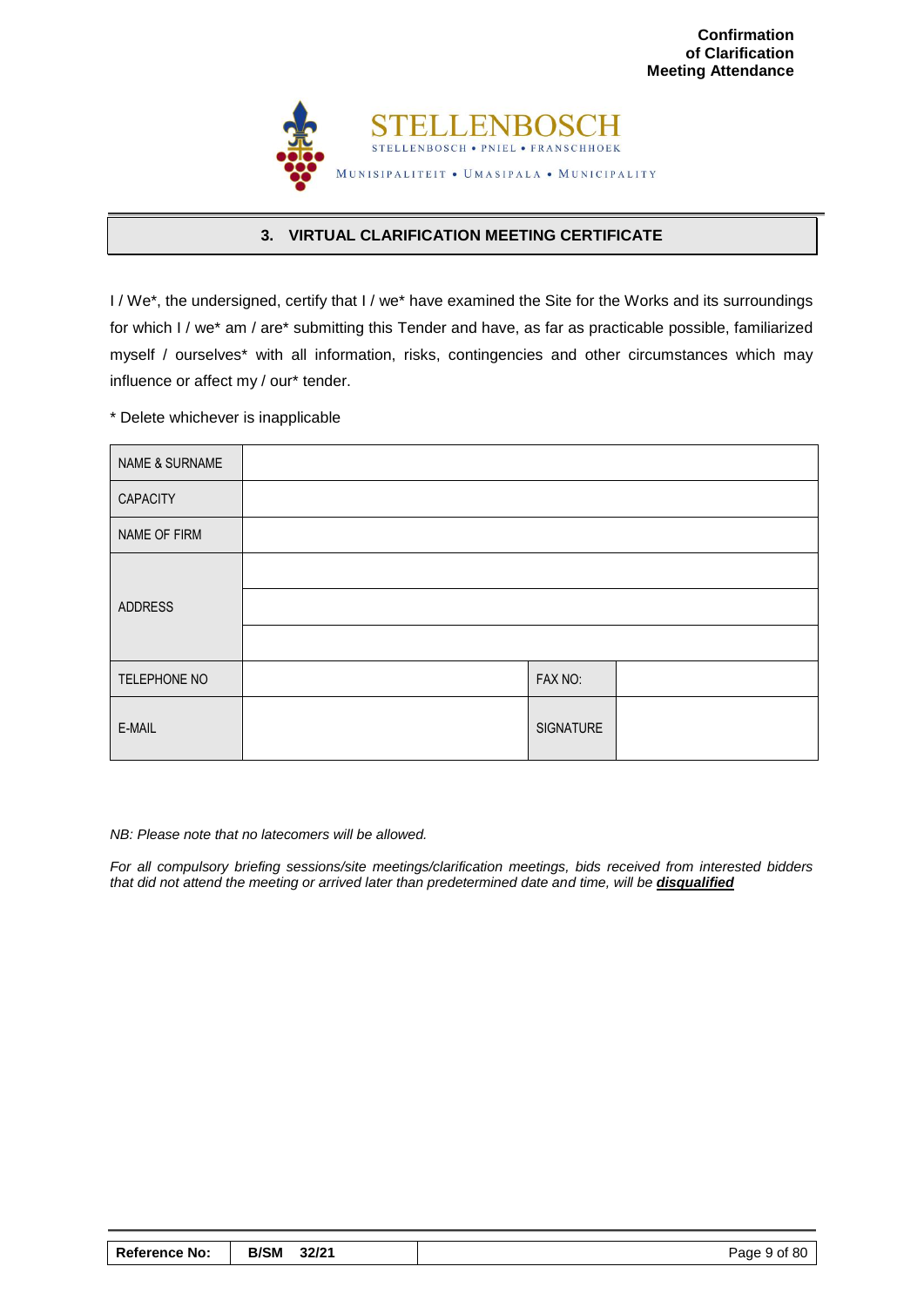

# **4. AUTHORITY TO SIGN A BID**

#### <span id="page-11-0"></span>**1. SOLE PROPRIETOR (SINGLE OWNER BUSINESS) AND NATURAL PERSON**

1.1. I,  $\frac{1}{1}$  am the undersigned, hereby confirm that I am the

sole owner of the business trading as \_\_\_\_\_

OR

1.2. I,  $\frac{1}{12}$  is the undersigned, hereby confirm that I am

submitting this tender in my capacity as natural person.

| SIGNATURE:         | DATE:      |  |
|--------------------|------------|--|
| <b>PRINT NAME:</b> |            |  |
| WITNESS 1:         | WITNESS 2: |  |

#### **2. COMPANIES AND CLOSE CORPORATIONS**

- 2.1. **If a Bidder is a COMPANY**, **a certified copy of the resolution by the board of directors**, duly signed, authorising the person who signs this bid to do so, as well as to sign any contract resulting from this bid and any other documents and correspondence in connection with this bid and/or contract on behalf of the company **must be submitted with this bid,** that is, before the closing time and date of the bid
- 2.2. In the case of a **CLOSE CORPORATION (CC**) submitting a bid**, a resolution by its members**, authorizing a member or other official of the corporation to sign the documents on their behalf, **shall be included with the bid.**

#### **PARTICULARS OF RESOLUTION BY BOARD OF DIRECTORS OF THE COMPANY/MEMBERS OF THE CC**

| Date Resolution was taken                       |                                                       |     |                   |            |  |           |  |
|-------------------------------------------------|-------------------------------------------------------|-----|-------------------|------------|--|-----------|--|
| Resolution signed by (name and surname)         |                                                       |     |                   |            |  |           |  |
| Capacity                                        |                                                       |     |                   |            |  |           |  |
|                                                 | Name and surname of delegated Authorised Signatory    |     |                   |            |  |           |  |
| Capacity                                        |                                                       |     |                   |            |  |           |  |
|                                                 | <b>Specimen Signature</b>                             |     |                   |            |  |           |  |
|                                                 | Full name and surname of ALL Director(s) / Member (s) |     |                   |            |  |           |  |
| 1.                                              |                                                       | 2.  |                   |            |  |           |  |
| 3.                                              |                                                       | 4.  |                   |            |  |           |  |
| 5.                                              |                                                       | 6.  |                   |            |  |           |  |
| 7 <sub>1</sub>                                  |                                                       | 8.  |                   |            |  |           |  |
| 9.                                              |                                                       | 10. |                   |            |  |           |  |
| Is a CERTIFIED COPY of the resolution attached? |                                                       |     |                   | <b>YES</b> |  | <b>NO</b> |  |
| SIGNED ON BEHALF OF<br>COMPANY / CC:            |                                                       |     | DATE:             |            |  |           |  |
| <b>PRINT NAME:</b>                              |                                                       |     |                   |            |  |           |  |
|                                                 | WITNESS 1:                                            |     | <b>WITNESS 2:</b> |            |  |           |  |

| <b>Reference No:</b> | <b>B/SM</b><br>32/21 | Page 10 of 80 |
|----------------------|----------------------|---------------|
|----------------------|----------------------|---------------|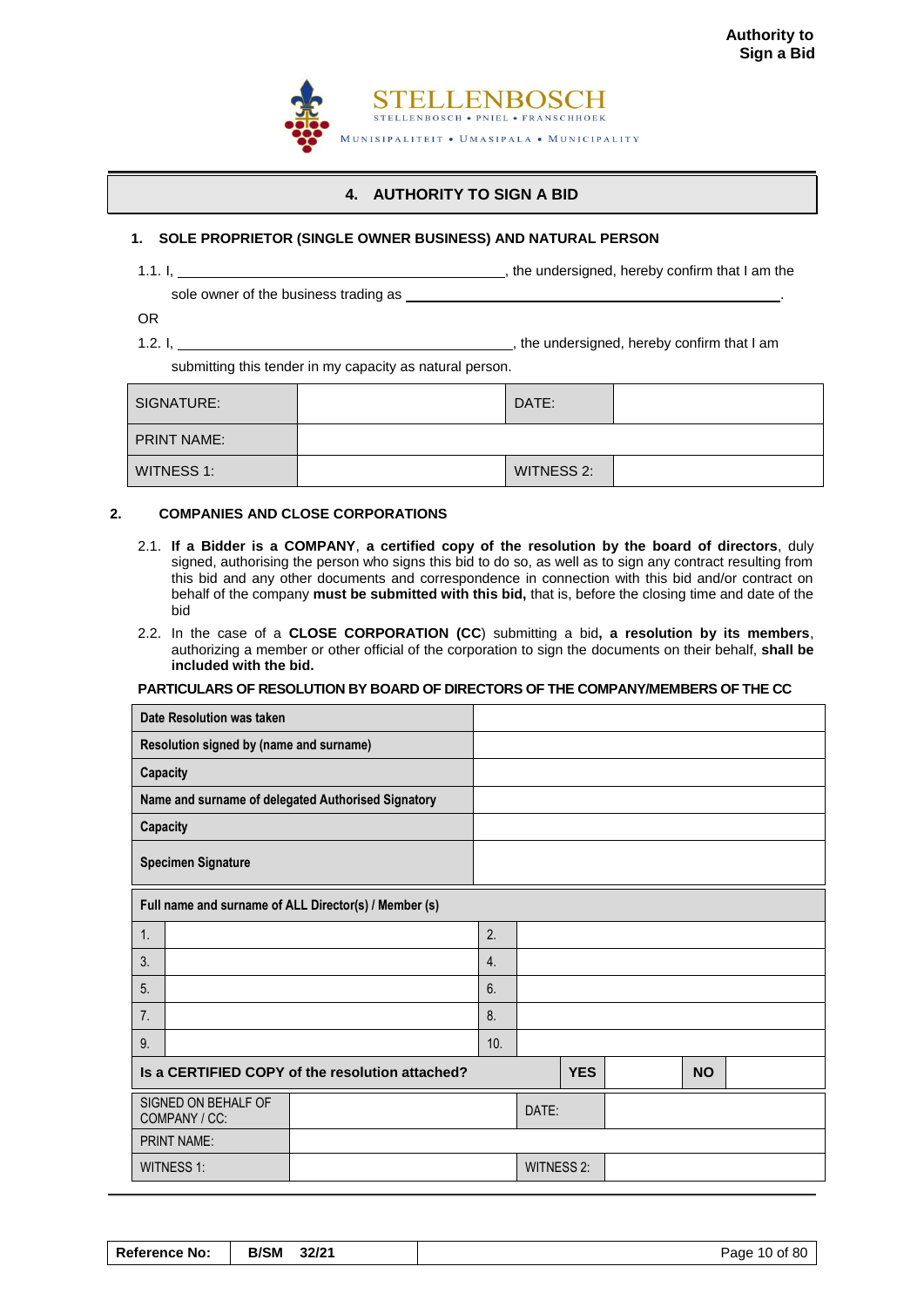

#### **3. PARTNERSHIP**

We, the undersigned partners in the business trading as **hereby** hereby authorize Mr/Ms **the Mr/Ms** to sign this bid as well as any contract resulting from the bid and any other documents and correspondence in connection with this bid and /or contract for and on behalf of the abovementioned partnership.

The following particulars in respect of every partner must be furnished and signed by every partner:

|                                     | Full name of partner | Signature         |  |
|-------------------------------------|----------------------|-------------------|--|
|                                     |                      |                   |  |
|                                     |                      |                   |  |
|                                     |                      |                   |  |
|                                     |                      |                   |  |
|                                     |                      |                   |  |
| SIGNED ON BEHALF OF<br>PARTNERSHIP: |                      | DATE:             |  |
| <b>PRINT NAME:</b>                  |                      |                   |  |
| <b>WITNESS 1:</b>                   |                      | <b>WITNESS 2:</b> |  |

#### **4. CONSORTIUM**

We, the undersigned consortium partners, hereby authorize\_

(Name of entity) to act as lead consortium partner and further authorize Mr./Ms.

To sign this offer as well as any contract resulting from this

tender and any other documents and correspondence in connection with this tender and / or contract for and on behalf of the consortium.

The following particulars in respect of each consortium member must be provided and signed by each member:

| <b>Full Name of Consortium Member</b> | <b>Role of Consortium Member</b> |                   | %<br><b>Participation</b> | Signature |
|---------------------------------------|----------------------------------|-------------------|---------------------------|-----------|
|                                       |                                  |                   |                           |           |
|                                       |                                  |                   |                           |           |
|                                       |                                  |                   |                           |           |
|                                       |                                  |                   |                           |           |
|                                       |                                  |                   |                           |           |
| SIGNED ON BEHALF OF<br>PARTNERSHIP:   |                                  |                   | DATE:                     |           |
| <b>PRINT NAME:</b>                    |                                  |                   |                           |           |
| <b>WITNESS 1:</b>                     |                                  | <b>WITNESS 2:</b> |                           |           |

| <b>Reference No:</b> | B/SM 32/21 | Page 11 of 80 |
|----------------------|------------|---------------|
|----------------------|------------|---------------|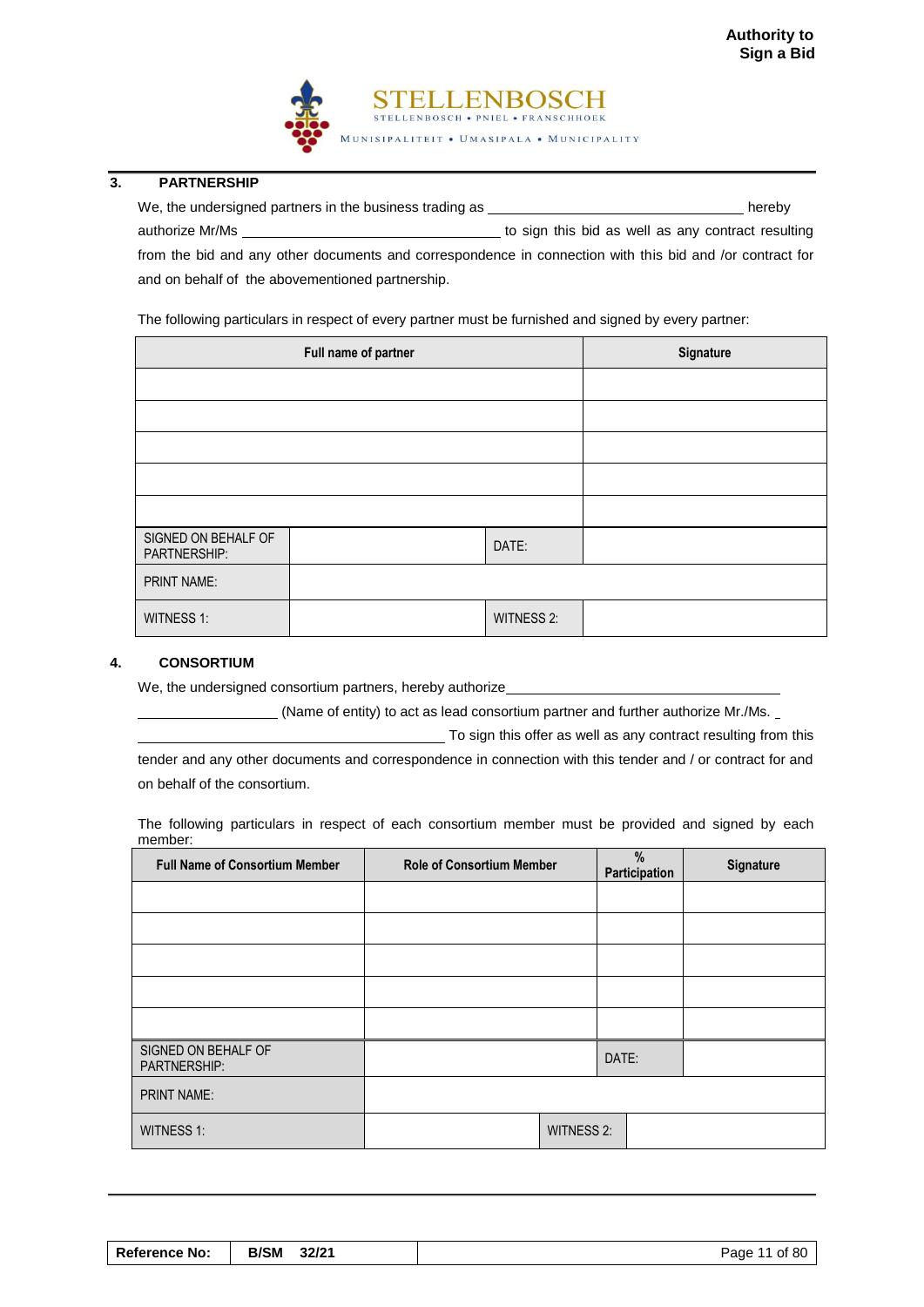

# **5. CERTIFICATE OF AUTHORITY FOR JOINT VENTURES**

#### <span id="page-13-0"></span>**This returnable schedule is to be completed by JOINT VENTURES**

We, the undersigned, are submitting this tender offer in joint venture and hereby authorize Mr./Ms. \_\_

authorized signatory of the Company/Close Corporation/Partnership (name)

**1201**, acting in the capacity of lead partner, to

sign all documents in connection with the tender offer and any contract resulting from it on our behalf.

| (i) Name of firm (Lead partner) |  |             |  |
|---------------------------------|--|-------------|--|
| Address                         |  |             |  |
|                                 |  | Tel. No.    |  |
| Signature                       |  | Designation |  |

| (ii) Name of firm |  |             |  |
|-------------------|--|-------------|--|
| Address           |  |             |  |
|                   |  | Tel. No.    |  |
| Signature         |  | Designation |  |

| (iii)Name of firm |  |             |  |
|-------------------|--|-------------|--|
| Address:          |  |             |  |
|                   |  | Tel. No.    |  |
| Signature         |  | Designation |  |

| Name of firm<br>(iv) |  |             |  |
|----------------------|--|-------------|--|
| Address              |  |             |  |
|                      |  | Tel. No.    |  |
| Signature            |  | Designation |  |

#### **NOTE: A copy of the Joint Venture Agreement showing clearly the percentage contribution of each partner to the Joint Venture, shall be appended to this Schedule.**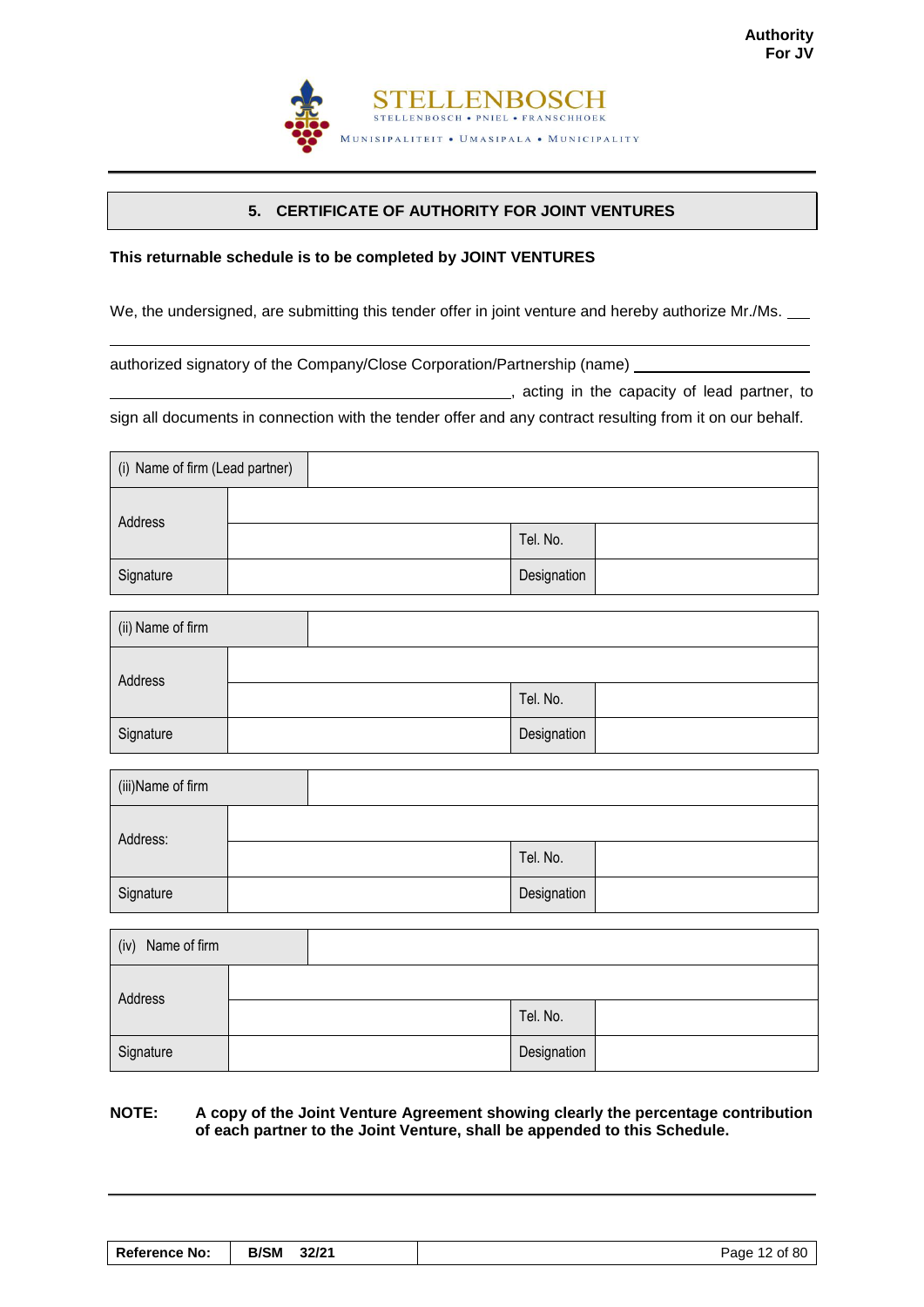



#### **6. GENERAL CONDITIONS OF CONTRACT – GOVERNMENT PROCUREMENT**

#### <span id="page-14-0"></span>**1. DEFINITIONS**

The following terms shall be interpreted as indicated:

- 1.1. "Closing time" means the date and hour specified in the bidding documents for the receipt of bids.
- 1.2. "Contract" means the written agreement entered into between the purchaser and the supplier, as recorded in the contract form signed by the parties, including all attachments and appendices thereto and all documents incorporated by reference therein.
- 1.3. "Contract price" means the price payable to the supplier under the contract for the full and proper performance of his contractual obligations.
- 1.4. "Corrupt practice" means the offering, giving, receiving, or soliciting of any thing of value to influence the action of a public official in the procurement process or in contract execution.
- 1.5. "Countervailing duties" are imposed in cases where an enterprise abroad is subsidized by its government and encouraged to market its products internationally
- 1.6. "Country of origin" means the place where the goods were mined, grown or produced or from which the services are supplied. Goods are produced when, through manufacturing, processing or substantial and major assembly of components, a commercially recognized new product results that is substantially different in basic characteristics or in purpose or utility from its components.
- 1.7. "Day" means calendar day.
- 1.8. "Delivery" means delivery in compliance of the conditions of the contract or order.
- 1.9. "Delivery ex stock" means immediate delivery directly from stock actually on hand
- 1.10."Delivery into consignees store or to his site" means delivered and unloaded in the specified store or depot or on the specified site in compliance with the conditions of the contract or order, the supplier bearing all risks and charges involved until the supplies are so delivered and a valid receipt is obtained.
- 1.11."Dumping" occurs when a private enterprise abroad market its goods on own initiative in the RSA at lower prices than that of the country of origin and which have the potential to harm the local industries in the RSA.
- 1.12."Force majeure" means an event beyond the control of the supplier and not involving the supplier's fault or negligence and not foreseeable.
- 1.13.Such events may include, but is not restricted to, acts of the purchaser in its sovereign capacity, wars or revolutions, fires, floods, epidemics, quarantine restrictions and freight embargoes.
- 1.14."Fraudulent practice" means a misrepresentation of facts in order to influence a procurement process or the execution of a contract to the detriment of any bidder, and includes collusive practice among bidders (prior to or after bid submission) designed to establish bid prices at artificial non-competitive levels and to deprive the bidder of the benefits of free and open competition.
- 1.15."GCC" means the General Conditions of Contract.
- 1.16."Goods" means all of the equipment, machinery, and/or other materials that the supplier is required to supply to the purchaser under the contract.
- 1.17."Imported content" means that portion of the bidding price represented by the cost of components, parts or materials which have been or are still to be imported (whether by the supplier or his subcontractors) and which costs are inclusive of the costs abroad, plus freight and other direct importation costs such as landing costs, dock dues, import duty, sales duty or other similar tax or duty at the South African place of entry as well as transportation and handling charges to the factory in the Republic where the supplies covered by the bid will be manufactured.
- 1.18."Local content" means that portion of the bidding price which is not included in the imported content provided that local manufacture does take place.

| <b>Reference No:</b> | B/SM 32/21 | Page 13 of 80 |
|----------------------|------------|---------------|
|----------------------|------------|---------------|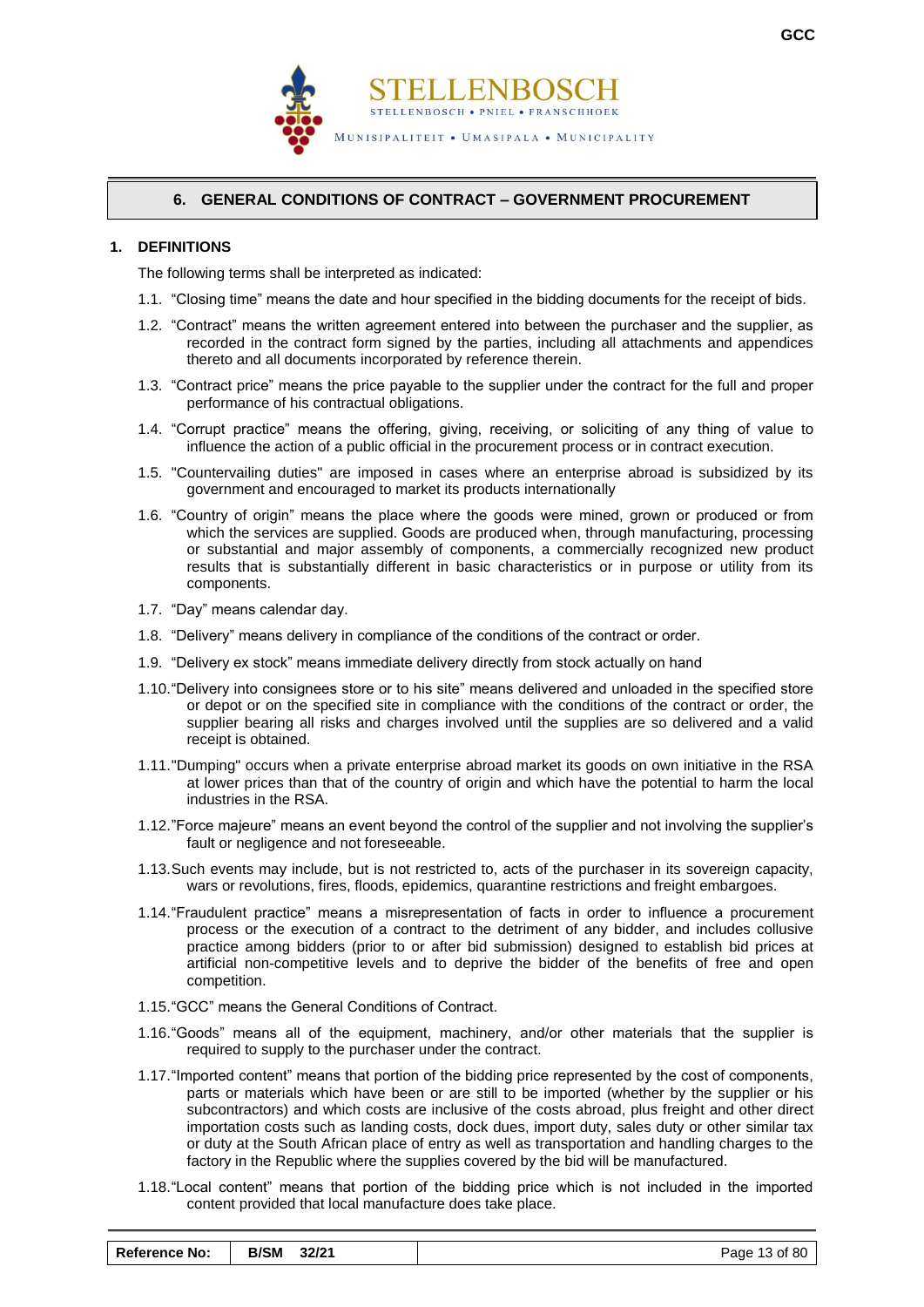

- 1.19."Manufacture" means the production of products in a factory using labour, materials, components and machinery and includes other related value-adding activities.
- 1.20."Order" means an official written order issued for the supply of goods or works or the rendering of a service.
- 1.21."Project site" where applicable, means the place indicated in bidding documents.
- 1.22."Purchaser" means the organization purchasing the goods.
- 1.23."Republic" means the Republic of South Africa.
- 1.24."SCC" means the Special Conditions of Contract.
- 1.25."Services" means those functional services ancillary to the supply of the goods, such as transportation and any other incidental services, such as installation, commissioning, provision of technical assistance, training, catering, gardening, security, maintenance and other such obligations of the supplier covered under the contract.
- 1.26."Supplier" means the successful bidder who is awarded the contract to maintain and administer the required and specified service(s) to the State.
- 1.27."Tort" means in breach of contract.
- 1.28."Turnkey" means a procurement process where one service provider assumes total responsibility for all aspects of the project and delivers the full end product / service required by the contract.
- 1.29."Written" or "in writing" means handwritten in ink or any form of electronic or mechanical writing.

#### **2. Application**

- 2.1. These general conditions are applicable to all bids, contracts and orders including bids for functional and professional services, sales, hiring, letting and the granting or acquiring of rights, but excluding immovable property, unless otherwise indicated in the bidding documents.
- 2.2. Where applicable, special conditions of contract are also laid down to cover specific supplies, services or works.
- 2.3. Where such special conditions of contract are in conflict with these general conditions, the special conditions shall apply.

#### **3. General**

- 3.1. Unless otherwise indicated in the bidding documents, the purchaser shall not be liable for any expense incurred in the preparation and submission of a bid. Where applicable a nonrefundable fee for documents may be charged.
- 3.2. Invitations to bid are usually published in locally distributed news media and on the municipality / municipal entity website.

#### **4. Standards**

4.1. The goods supplied shall conform to the standards mentioned in the bidding documents and specifications.

#### **5. Use of contract documents and information; inspection.**

- 5.1. The supplier shall not, without the purchaser's prior written consent, disclose the contract, or any provision thereof, or any specification, plan, drawing, pattern, sample, or information furnished by or on behalf of the purchaser in connection therewith, to any person other than a person employed by the supplier in the performance of the contract. Disclosure to any such employed person shall be made in confidence and shall extend only as far as may be necessary for purposes of such performance.
- 5.2. The supplier shall not, without the purchaser's prior written consent, make use of any document or information mentioned in GCC clause 5.1 except for purposes of performing the contract.
- 5.3. Any document, other than the contract itself mentioned in GCC clause 5.1 shall remain the property of the purchaser and shall be returned (all copies) to the purchaser on completion of the supplier's performance under the contract if so required by the purchaser.

| <b>Reference No:</b> | <b>B/SM</b><br>32/21 | Page 14 of 80 |
|----------------------|----------------------|---------------|
|----------------------|----------------------|---------------|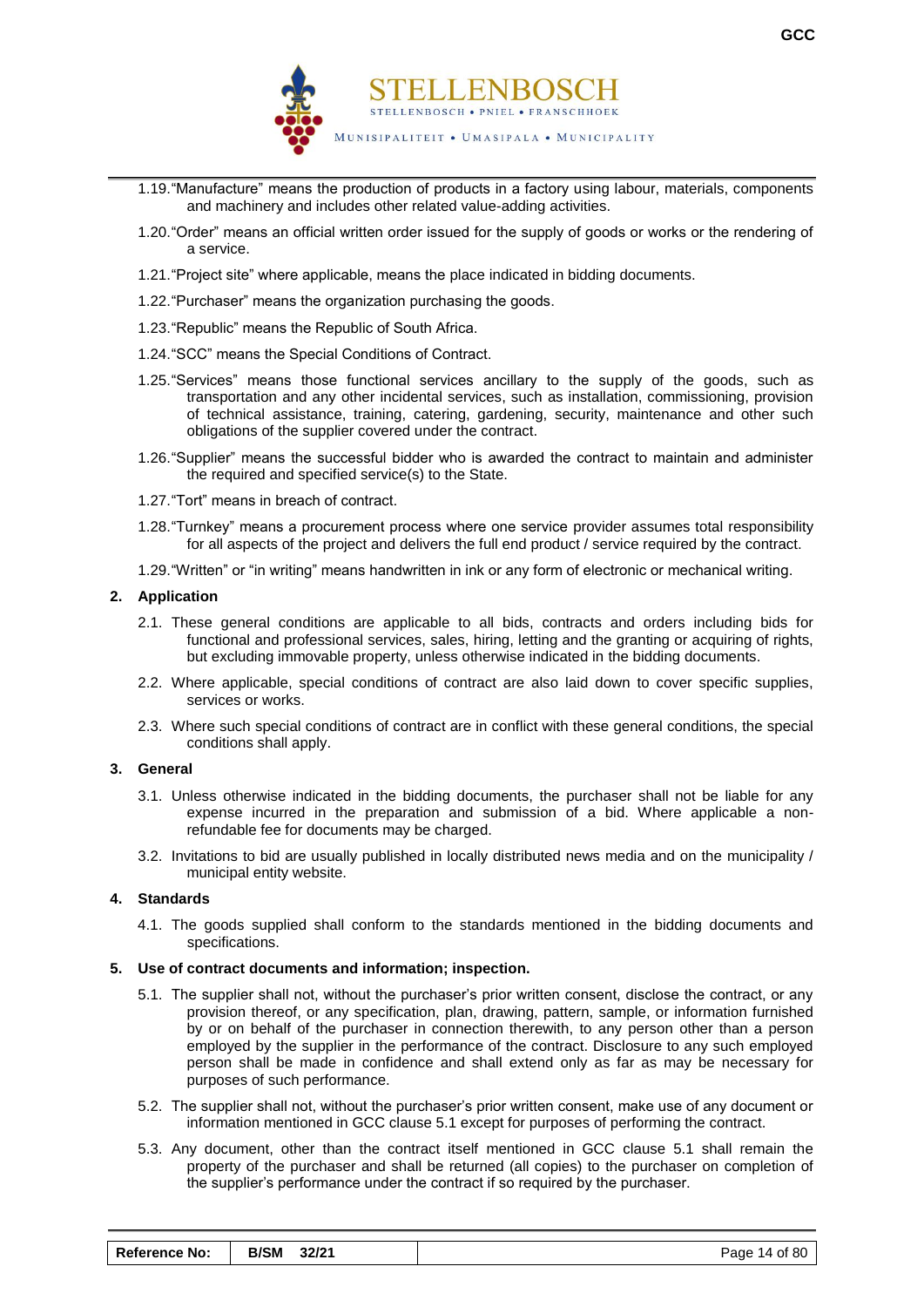

5.4. The supplier shall permit the purchaser to inspect the supplier's records relating to the performance of the supplier and to have them audited by auditors appointed by the purchaser, if so required by the purchaser.

#### **6. Patent rights**

- 6.1. The supplier shall indemnify the purchaser against all third-party claims of infringement of patent, trademark, or industrial design rights arising from use of the goods or any part thereof by the purchaser.
- 6.2. When a supplier developed documentation / projects for the municipality / municipal entity, the intellectual, copy and patent rights or ownership of such documents or projects will vest in the municipality / municipal entity.

#### **7. Performance security**

- 7.1. Within thirty (30) days of receipt of the notification of contract award, the successful bidder shall furnish to the purchaser the performance security of the amount specified in SCC.
- 7.2. The proceeds of the performance security shall be payable to the purchaser as compensation for any loss resulting from the supplier's failure to complete his obligations under the contract.
- 7.3. The performance security shall be denominated in the currency of the contract or in a freely convertible currency acceptable to the purchaser and shall be in one of the following forms:
	- 7.3.1. bank guarantee or an irrevocable letter of credit issued by a reputable bank located in the purchaser's country or abroad, acceptable to the purchaser, in the form provided in the bidding documents or another form acceptable to the purchaser; or
	- 7.3.2. a cashier's or certified cheque
- 7.4. The performance security will be discharged by the purchaser and returned to the supplier not later than thirty (30) days following the date of completion of the supplier's performance obligations under the contract, including any warranty obligations, unless otherwise specified.

#### **8. Inspections, tests and analyses**

- 8.1. All pre-bidding testing will be for the account of the bidder. If it is a bid condition that supplies to be produced or services to be rendered should at any stage during production or execution or on completion be subject to inspections tests and analysis, the bidder or contractor's premises shall be open, at all reasonable hours, for inspection by a representative of the purchaser or an organization acting on behalf of the purchaser.
- 8.2. If there are no inspection requirements indicated in the bidding documents and no mention is made in the contract, but during the contract period it is decided that inspections shall be carried out, the purchaser shall itself make the necessary arrangements, including payment arrangements with the testing authority concerned.
- 8.3. If the inspections, tests and analyses referred to in clauses 8.2 and 8.3 show the goods to be in accordance with the contract requirements, the cost of the inspections, tests and analyses shall be defrayed by the purchaser.
- 8.4. Where the goods or services referred to in clauses 8.2 and 8.3 do not comply with the contract requirements, irrespective of whether such goods or services are accepted or not, the cost in connection with these inspections, tests or analyses shall be defrayed by the supplier.
- 8.5. Supplies and services which are referred to in clauses 8.2 and 8.3 and which do not comply with the contract requirements may be rejected.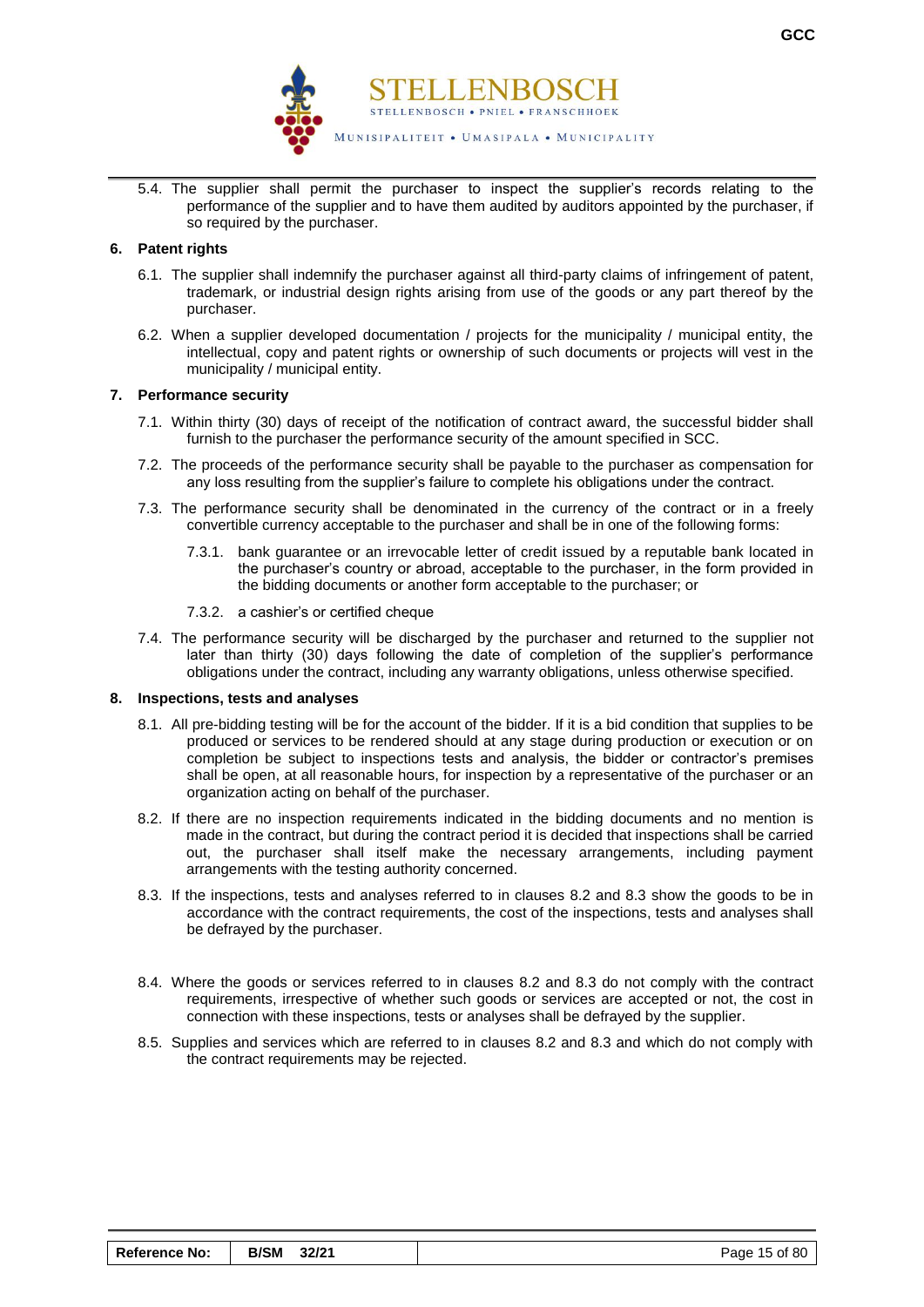

- 8.6. Any contract goods may on or after delivery be inspected, tested or analyzed and may be rejected if found not to comply with the requirements of the contract. Such rejected goods shall be held at the cost and risk of the supplier who shall, when called upon, remove them immediately at his own cost and forthwith substitute them with goods which do comply with the requirements of the contract. Failing such removal the rejected goods shall be returned at the suppliers cost and risk. Should the supplier fail to provide the substitute goods forthwith, the purchaser may, without giving the supplier further opportunity to substitute the rejected goods, purchase such goods as may be necessary at the expense of the supplier.
- 8.7. The provisions of clauses 8.4 to 8.7 shall not prejudice the right of the purchaser to cancel the contract on account of a breach of the conditions thereof, or to act in terms of Clause 22 of GCC.

#### **9. Packing**

- 9.1. The supplier shall provide such packing of the goods as is required to prevent their damage or deterioration during transit to their final destination, as indicated in the contract. The packing shall be sufficient to withstand, without limitation, rough handling during transit and exposure to extreme temperatures, salt and precipitation during transit, and open storage. Packing, case size and weights shall take into consideration, where appropriate, the remoteness of the goods' final destination and the absence of heavy handling facilities at all points in transit.
- 9.2. The packing, marking, and documentation within and outside the packages shall comply strictly with such special requirements as shall be expressly provided for in the contract, including additional requirements, and in any subsequent instructions ordered by the purchaser.

#### **10. Delivery**

Delivery of the goods shall be made by the supplier in accordance with the documents and terms specified in the contract. The details of shipping and/or other documents to be furnished by the supplier are specified.

#### **11. Insurance**

The goods supplied under the contract shall be fully insured in a freely convertible currency against loss or damage incidental to manufacture or acquisition, transportation, storage and delivery in the manner specified.

#### **12. Transportation**

Should a price other than an all-inclusive delivered price be required, this shall be specified.

#### **13. Incidental**

- 13.1.The supplier may be required to provide any or all of the following services, including additional services, if any:
	- 13.1.1. performance or supervision of on-site assembly and/or commissioning of the supplied goods;
	- 13.1.2. furnishing of tools required for assembly and/or maintenance of the supplied goods;
	- 13.1.3. furnishing of a detailed operations and maintenance manual for each appropriate unit of the supplied goods;
	- 13.1.4. performance or supervision or maintenance and/or repair of the supplied goods, for a period of time agreed by the parties, provided that this service shall not relieve the supplier of any warranty obligations under this contract; and
	- 13.1.5. training of the purchaser's personnel, at the supplier's plant and/or on-site, in assembly, start-up, operation, maintenance, and/or repair of the supplied goods.
- 13.2.Prices charged by the supplier for incidental services, if not included in the contract price for the goods, shall be agreed upon in advance by the parties and shall not exceed the prevailing rates charged to other parties by the supplier for similar services.

| <b>Reference No:</b> | B/SM 32/21 | Page 16 of 80 |
|----------------------|------------|---------------|
|----------------------|------------|---------------|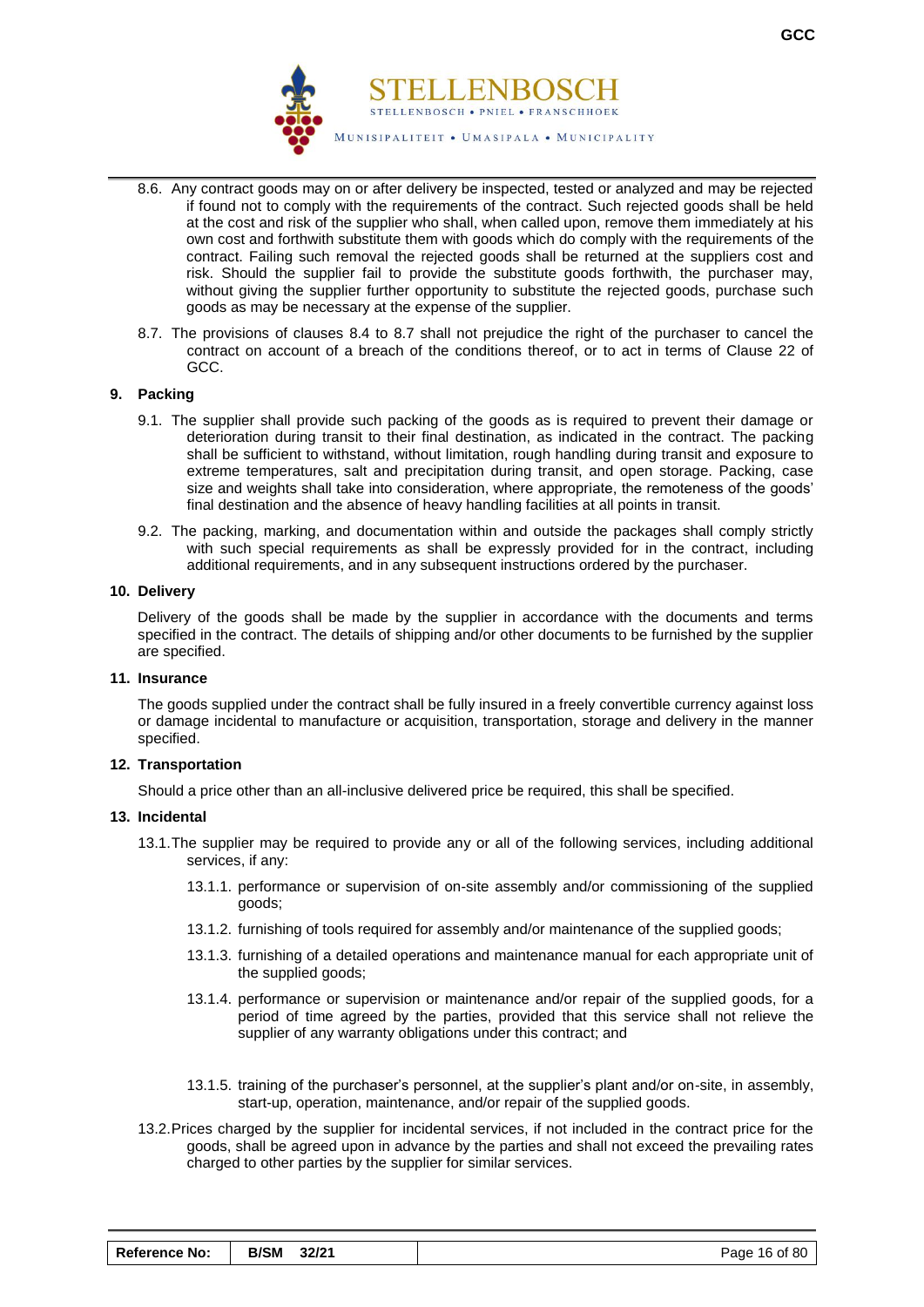

## **14. Spare parts**

- 14.1.As specified, the supplier may be required to provide any or all of the following materials, notifications, and information pertaining to spare parts manufactured or distributed by the supplier:
	- 14.1.1. such spare parts as the purchaser may elect to purchase from the supplier, provided that this election shall not relieve the supplier of any warranty obligations under the contract; and;
	- 14.1.2. in the event of termination of production of the spare parts:
		- 14.1.2.1. advance notification to the purchaser of the pending termination, in sufficient time to permit the purchaser to procure needed requirements; and
		- 14.1.2.2. following such termination, furnishing at no cost to the purchaser, the blueprints, drawings, and specifications of the spare parts, if requested.

#### **15. Warranty**

- 15.1.The supplier warrants that the goods supplied under the contract are new, unused, of the most recent or current models, and that they incorporate all recent improvements in design and materials unless provided otherwise in the contract. The supplier further warrants that all goods supplied under this contract shall have no defect, arising from design, materials, or workmanship (except when the design and/or material is required by the purchaser's specifications) or from any act or omission of the supplier, that may develop under normal use of the supplied goods in the conditions prevailing in the country of final destination.
- 15.2.This warranty shall remain valid for twelve (12) months after the goods, or any portion thereof as the case may be, have been delivered to and accepted at the final destination indicated in the contract, or for eighteen (18) months after the date of shipment from the port or place of loading in the source country, whichever period concludes earlier, unless specified otherwise in SCC.
- 15.3.The purchaser shall promptly notify the supplier in writing of any claims arising under this warranty.
- 15.4.Upon receipt of such notice, the supplier shall, within the period specified in SCC and with all reasonable speed, repair or replace the defective goods or parts thereof, without costs to the purchaser.
- 15.5.If the supplier, having been notified, fails to remedy the defect(s) within the period specified, the purchaser may proceed to take such remedial action as may be necessary, at the supplier's risk and expense and without prejudice to any other rights which the purchaser may have against the supplier under the contract.

#### **16. Payment**

- 16.1.The method and conditions of payment to be made to the supplier under this contract shall be specified.
- 16.2.The supplier shall furnish the purchaser with an invoice accompanied by a copy of the delivery note and upon fulfillment of other obligations stipulated in the contract.
- 16.3.Payments shall be made by the purchaser **no later than thirty (30**) days after submission of an **invoice, statement** or claim by the supplier.
- 16.4.Payment will be made in Rand unless otherwise stipulated.

#### **17. Prices**

Prices charged by the supplier for goods delivered and services performed under the contract shall not vary from the prices quoted by the supplier in his bid, with the exception of any price adjustments authorized or in the purchaser's request for bid validity extension, as the case may be.

#### **18. Variation orders**

In cases where the estimated value of the envisaged changes in purchase does not vary more tha15% of the total value of the original contract, the contractor may be instructed to deliver the goods or render the services as such. In cases of measurable quantities, the contractor may be approached to reduce the unit price and such offers, may be accepted provided that there is no escalation in price.

| <b>Reference No:</b> | B/SM 32/21 | Page 17 of 80 |
|----------------------|------------|---------------|
|----------------------|------------|---------------|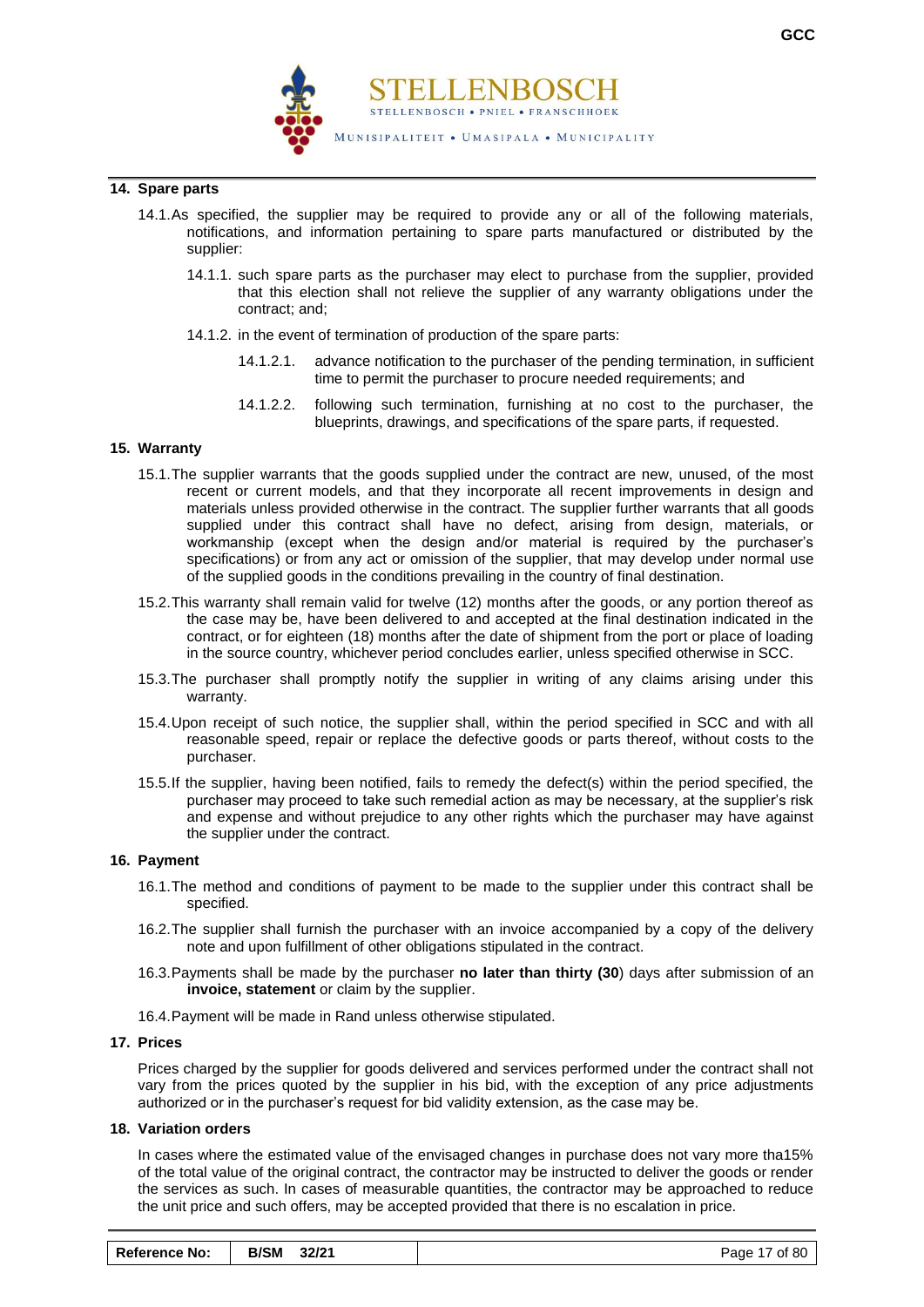

#### **19. Assignment**

The supplier shall not assign, in whole or in part, its obligations to perform under the contract, except with the purchaser's prior written consent.

#### **20. Subcontracts**

The supplier shall notify the purchaser in writing of all subcontracts awarded under this contract, if not already specified in the bid. Such notification, in the original bid or later, shall not relieve the supplier from any liability or obligation under the contract.

#### **21. Delays in the supplier's performance**

- 21.1.Delivery of the goods and performance of services shall be made by the supplier in accordance with the time schedule prescribed by the purchaser in the contract.
- 21.2.If at any time during performance of the contract, the supplier or its subcontractor(s) should encounter conditions impeding timely delivery of the goods and performance of services, the supplier shall promptly notify the purchaser in writing of the fact of the delay, its likely duration and its cause(s). As soon as practicable after receipt of the supplier's notice, the purchaser shall evaluate the situation and may at his discretion extend the supplier's time for performance, with or without the imposition of penalties, in which case the extension shall be ratified by the parties by amendment of contract.
- 21.3.The right is reserved to procure outside of the contract small quantities or to have minor essential services executed if an emergency arises, the supplier's point of supply is not situated at or near the place where the supplies are required, or the supplier's services are not readily available.
- 21.4.Except as provided under GCC Clause 25, a delay by the supplier in the performance of its delivery obligations shall render the supplier liable to the imposition of penalties, pursuant to GCC Clause 22, unless an extension of time is agreed upon pursuant to GCC Clause 22 without the application of penalties.
- 21.5.Upon any delay beyond the delivery period in the case of a supplies contract, the purchaser shall, without cancelling the contract, be entitled to purchase supplies of a similar quality and up to the same quantity in substitution of the goods not supplied in conformity with the contract and to return any goods delivered later at the supplier's expense and risk, or to cancel the contract and buy such goods as may be required to complete the contract and without prejudice to his other rights, be entitled to claim damages from the supplier.

#### **22. Penalties**

Subject to GCC Clause 25, if the supplier fails to deliver any or all of the goods or to perform the services within the period(s) specified in the contract, the purchaser shall, without prejudice to its other remedies under the contract, deduct from the contract price, as a penalty, a sum calculated on the delivered price of the delayed goods or unperformed services using the current prime interest rate calculated for each day of the delay until actual delivery or performance. The purchaser may also consider termination of the contract pursuant to GCC Clause 23.

#### **23. Termination for default**

- 23.1.The purchaser, without prejudice to any other remedy for breach of contract, by written notice of default sent to the supplier, may terminate this contract in whole or in part:
	- 23.1.1. if the supplier fails to deliver any or all of the goods within the period(s) specified in the contract, or within any extension thereof granted by the purchaser pursuant to GCC Clause 21.2;
	- 23.1.2. if the Supplier fails to perform any other obligation(s) under the contract; or
	- 23.1.3. if the supplier, in the judgment of the purchaser, has engaged in corrupt or fraudulent practices in competing for or in executing the contract.
- 23.2.In the event the purchaser terminates the contract in whole or in part, the purchaser may procure, upon such terms and in such manner as it deems appropriate, goods, works or services similar to those undelivered, and the supplier shall be liable to the purchaser for any excess costs for such similar goods, works or services. However, the supplier shall continue performance of the contract to the extent not terminated.

| <b>Reference No:</b> | <b>B/SM</b><br>32/21 | Page 18 of 80 |
|----------------------|----------------------|---------------|
|----------------------|----------------------|---------------|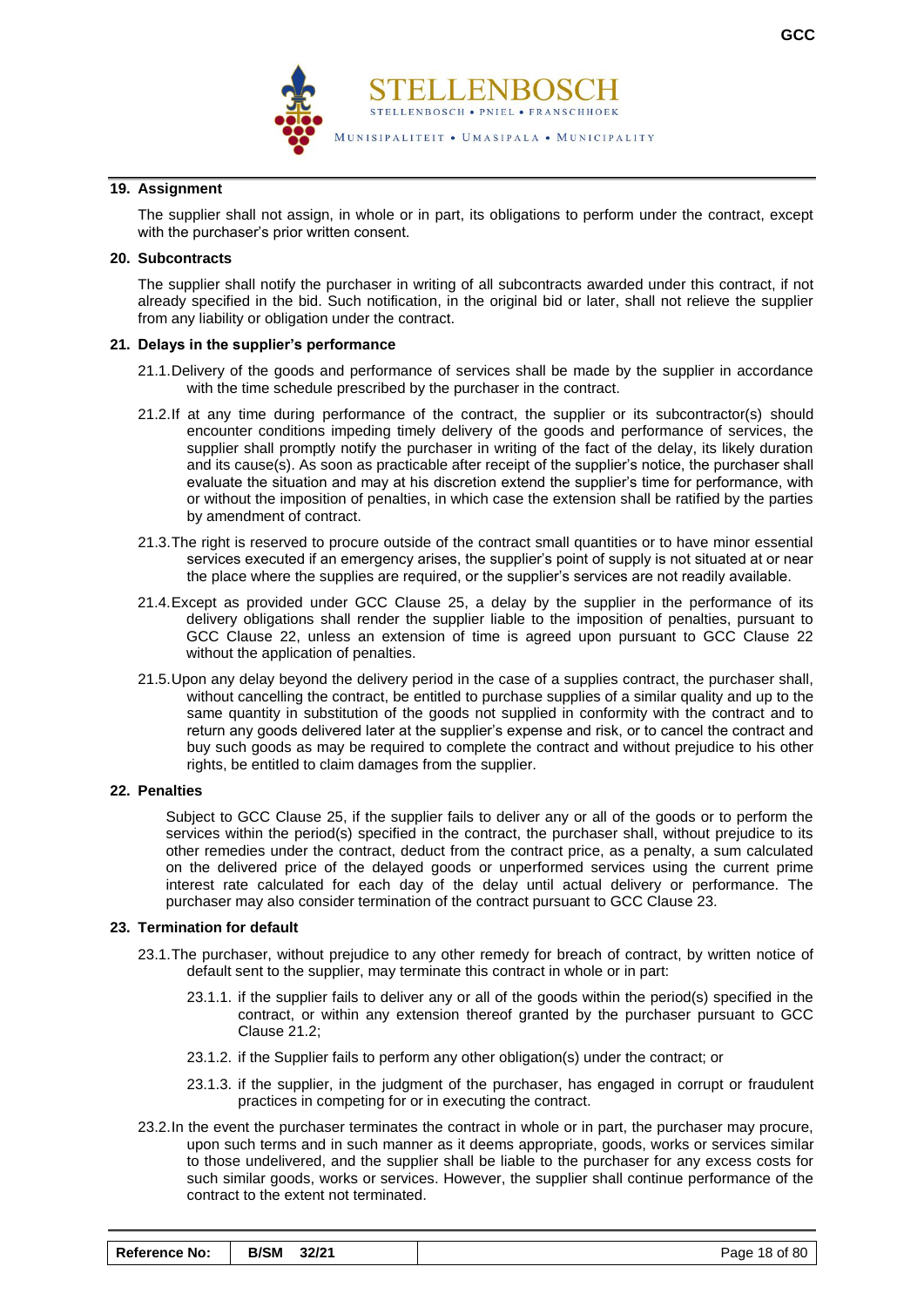

- 23.3.Where the purchaser terminates the contract in whole or in part, the purchaser may decide to impose a restriction penalty on the supplier by prohibiting such supplier from doing business with the public sector for a period not exceeding 10 years.
- 23.4.If a purchaser intends imposing a restriction on a supplier or any person associated with the supplier, the supplier will be allowed a time period of not more than fourteen (14) days to provide reasons why the envisaged restriction should not be imposed. Should the supplier fail to respond within the stipulated fourteen (14) days the purchaser may regard the supplier as having no objection and proceed with the restriction.
- 23.5.Any restriction imposed on any person by the purchaser will, at the discretion of the purchaser, also be applicable to any other enterprise or any partner, manager, director or other person who wholly or partly exercises or exercised or may exercise control over the enterprise of the firstmentioned person, and with which enterprise or person the first-mentioned person, is or was in the opinion of the purchase actively associated.
- 23.6.If a restriction is imposed, the purchaser must, within five (5) working days of such imposition, furnish the National Treasury, with the following information:
	- 23.6.1. the name and address of the supplier and / or person restricted by the purchaser;
	- 23.6.2. the date of commencement of the restriction
	- 23.6.3. the period of restriction; and
	- 23.6.4. the reasons for the restriction.

These details will be loaded in the National Treasury's central database of suppliers or persons prohibited from doing business with the public sector.

23.7.If a court of law convicts a person of an offence as contemplated in sections 12 or 13 of the Prevention and Combating of Corrupt Activities Act, No. 12 of 2004, the court may also rule that such person's name be endorsed on the Register for Tender Defaulters. When a person's name has been endorsed on the Register, the person will be prohibited from doing business with the public sector for a period not less than five years and not more than 10 years. The National Treasury is empowered to determine the period of restriction and each case will be dealt with on its own merits. According to section 32 of the Act the Register must be open to the public. The Register can be perused on the National Treasury website.

#### **24. Anti-dumping and countervailing duties and rights**

When, after the date of bid, provisional payments are required, or antidumping or countervailing duties are imposed, or the amount of a provisional payment or anti-dumping or countervailing right is increased in respect of any dumped of subsidized import, the State is not liable for any amount so required or imposed, or for the amount of any such increase. When, after the said date, such a provisional payment is no longer required or any such anti-dumping or countervailing right is abolished, or where the amount of such provisional payment or any such right is reduced, any such favourable difference shall on demand be paid forthwith by the contractor to the State or the State may deduct such amounts from moneys (if any) which may otherwise be due to the contractor in regard to supplies or services which he delivered or rendered, or is to deliver or render in terms of the contract or any other contract or any other amount which may be due to him.

#### **25. Force Majeure**

- 25.1.Notwithstanding the provisions of GCC Clauses 22 and 23, the supplier shall not be liable for forfeiture of its performance security, damages, or termination for default if and to the extent that his delay in performance or other failure to perform his obligations under the contract is the result of an event of force majeure.
- 25.2.If a force majeure situation arises, the supplier shall promptly notify the purchaser in writing of such condition and the cause thereof. Unless otherwise directed by the purchaser in writing, the supplier shall continue to perform its obligations under the contract as far as is reasonably practical, and shall seek all reasonable alternative means for performance not prevented by the force majeure event.

#### **26. Termination for insolvency**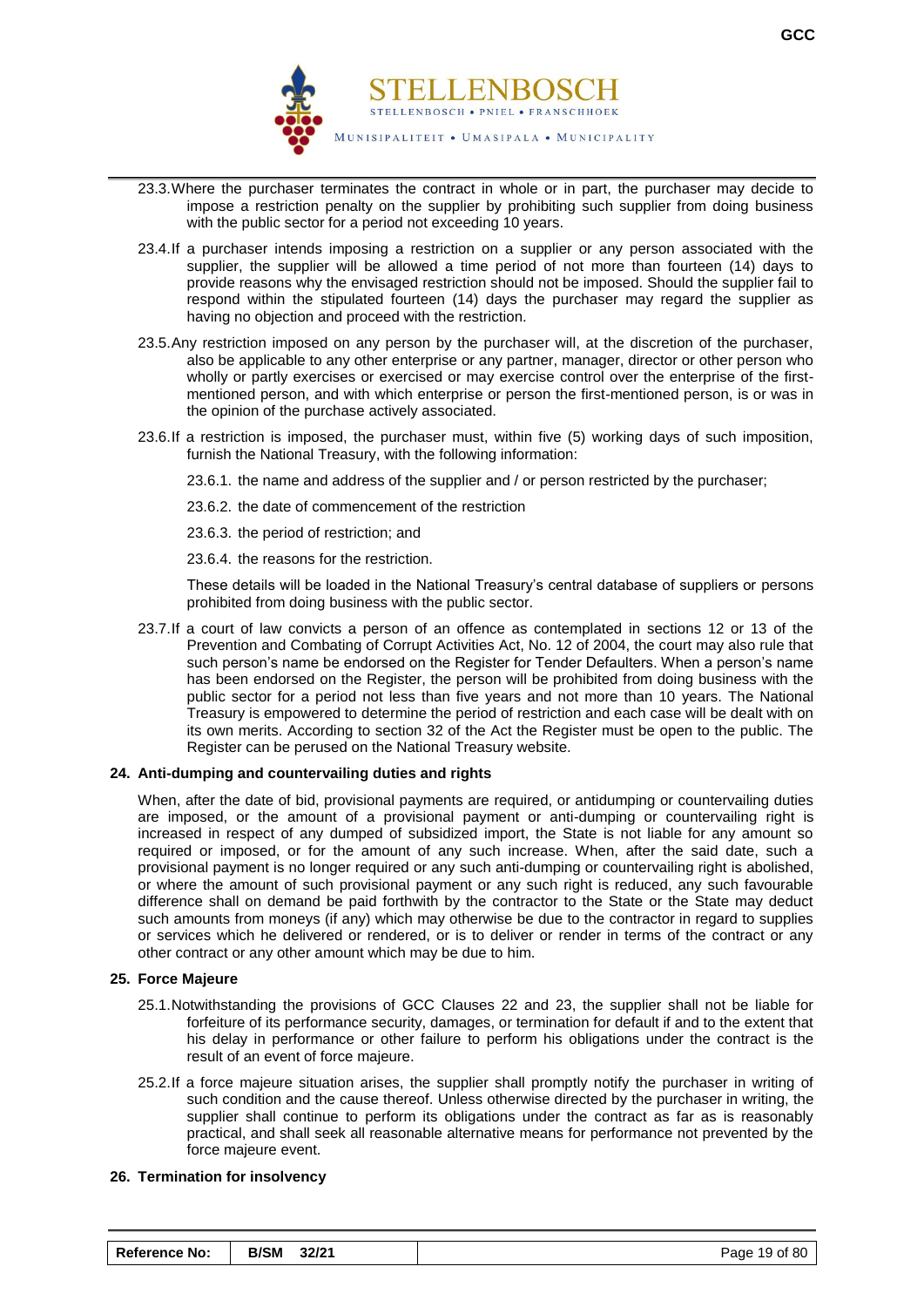

The purchaser may at any time terminate the contract by giving written notice to the supplier if the supplier becomes bankrupt or otherwise insolvent. In this event, termination will be without compensation to the supplier, provided that such termination will not prejudice or affect any right of action or remedy which has accrued or will accrue thereafter to the purchaser.

#### **27. Settlement of Disputes**

- 27.1.If any dispute or difference of any kind whatsoever arises between the purchaser and the supplier in connection with or arising out of the contract, the parties shall make every effort to resolve amicably such dispute or difference by mutual consultation.
- 27.2.If, after thirty (30) days, the parties have failed to resolve their dispute or difference by such mutual consultation, then either the purchaser or the supplier may give notice to the other party of his intention to commence with mediation. No mediation in respect of this matter may be commenced unless such notice is given to the other party.
- 27.3.Should it not be possible to settle a dispute by means of mediation, it may be settled in a South African court of law.
- 27.4.Notwithstanding any reference to mediation and/or court proceedings herein,
	- 27.4.1. the parties shall continue to perform their respective obligations under the contract unless they otherwise agree; and
	- 27.4.2. the purchaser shall pay the supplier any monies due for goods delivered and / or services rendered according to the prescripts of the contract.

#### **28. Limitation of liability**

- 28.1.Except in cases of criminal negligence or wilful misconduct, and in the case of infringement pursuant to Clause 6;
	- 28.1.1. the supplier shall not be liable to the purchaser, whether in contract, tort, or otherwise, for any indirect or consequential loss or damage, loss of use, loss of production, or loss of profits or interest costs, provided that this exclusion shall not apply to any obligation of the supplier to pay penalties and/or damages to the purchaser; and
	- 28.1.2. the aggregate liability of the supplier to the purchaser, whether under the contract, in tort or otherwise, shall not exceed the total contract price, provided that this limitation shall not apply to the cost of repairing or replacing defective equipment

#### **29. Governing language**

The contract shall be written in English. All correspondence and other documents pertaining to the contract that is exchanged by the parties shall also be written in English.

#### **30. Applicable law**

The contract shall be interpreted in accordance with South African laws, unless otherwise specified.

#### **31. Notices**

- 31.1.Every written acceptance of a bid shall be posted to the supplier concerned by registered or certified mail and any other notice to him shall be posted by ordinary mail to the address furnished in his bid or to the address notified later by him in writing and such posting shall be deemed to be proper service of such notice
- 31.2.The time mentioned in the contract documents for performing any act after such aforesaid notice has been given, shall be reckoned from the date of posting of such notice.

#### **32. Taxes and duties**

- 32.1.A foreign supplier shall be entirely responsible for all taxes, stamp duties, license fees, and other such levies imposed outside the purchaser's country.
- 32.2.A local supplier shall be entirely responsible for all taxes, duties, license fees, etc., incurred until delivery of the contracted goods to the purchaser.
- 32.3.No contract shall be concluded with any bidder whose tax matters are not in order. Prior to the award of a bid SARS must have certified that the tax matters of the preferred bidder are in order.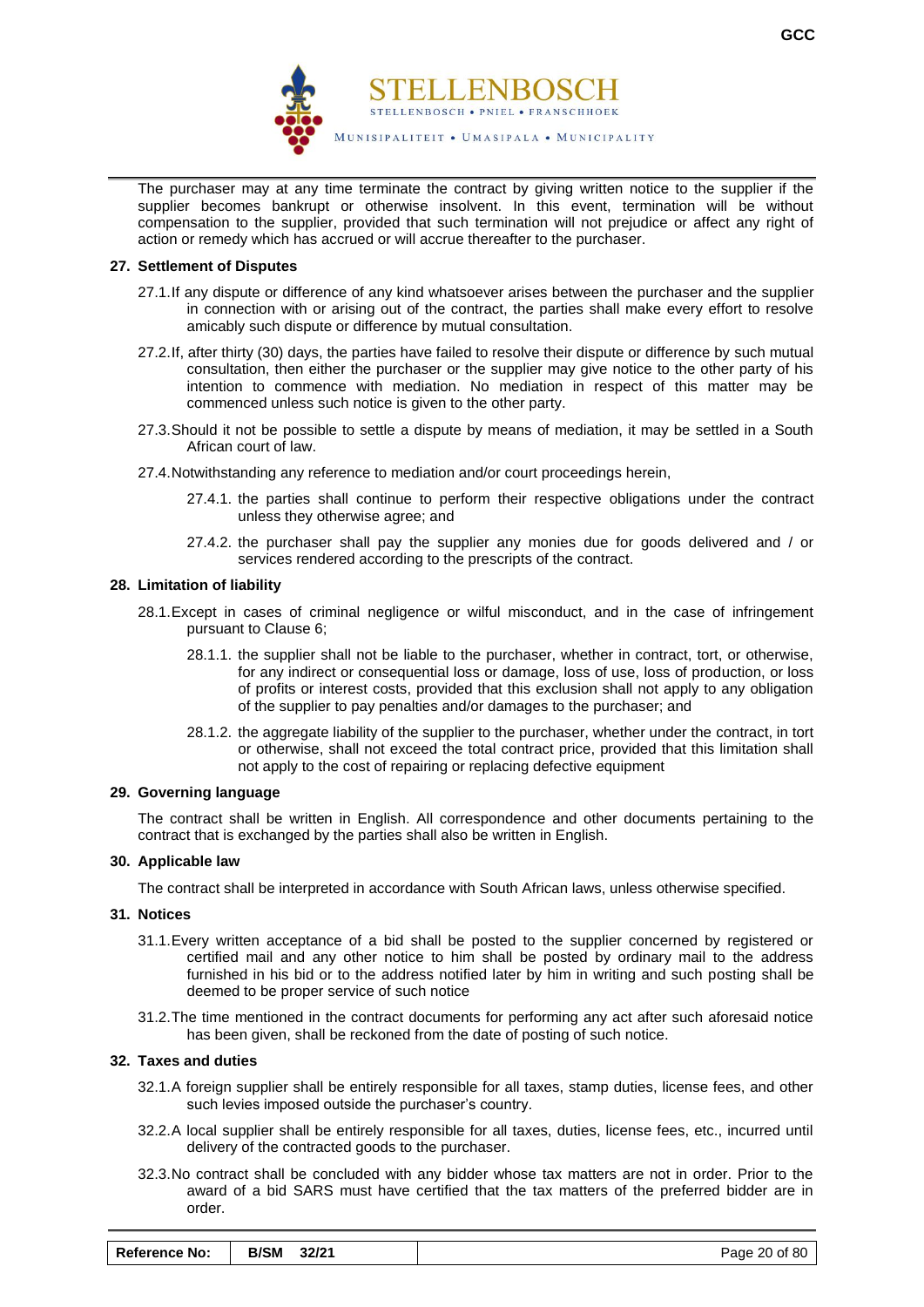

32.4.No contract shall be concluded with any bidder whose municipal rates and taxes and municipal services charges are in arrears.

#### **33. Transfer of contracts**

The contractor shall not abandon, transfer, cede, assign or sublet a contract or part thereof without the written permission of the purchaser.

#### **34. Amendment of contracts**

No agreement to amend or vary a contract or order or the conditions, stipulations or provisions thereof shall be valid and of any force unless such agreement to amend or vary is entered into in writing and signed by the contracting parties. Any waiver of the requirement that the agreement to amend or vary shall be in writing, shall also be in writing.

#### **35. Prohibition of restrictive practices.**

- 35.1.In terms of section 4 (1) (b) (iii) of the Competition Act No. 89 of 1998, as amended, an agreement between, or concerted practice by, firms, or a decision by an association of firms, is prohibited if it is between parties in a horizontal relationship and if a bidder(s) is / are or a contractor(s) was / were involved in collusive bidding.
- 35.2.If a bidder(s) or contractor(s) based on reasonable grounds or evidence obtained by the purchaser has / have engaged in the restrictive practice referred to above, the purchaser may refer the matter to the Competition Commission for investigation and possible imposition of administrative penalties as contemplated in section 59 of the Competition Act No 89 0f 1998.
- 35.3.If a bidder(s) or contractor(s) has / have been found guilty by the Competition Commission of the restrictive practice referred to above, the purchaser may, in addition and without prejudice to any other remedy provided for, invalidate the bid(s) for such item(s) offered, and / or terminate the contract in whole or part, and / or restrict the bidder(s) or contractor(s) from conducting business with the public sector for a period not exceeding ten (10) years and / or claim damages from the bidder(s) or contractor(s) concerned.

*General Conditions of Contract (revised July 2010)*

| <b>Reference No:</b> | B/SM 32/21 | Page 21 of 80 |
|----------------------|------------|---------------|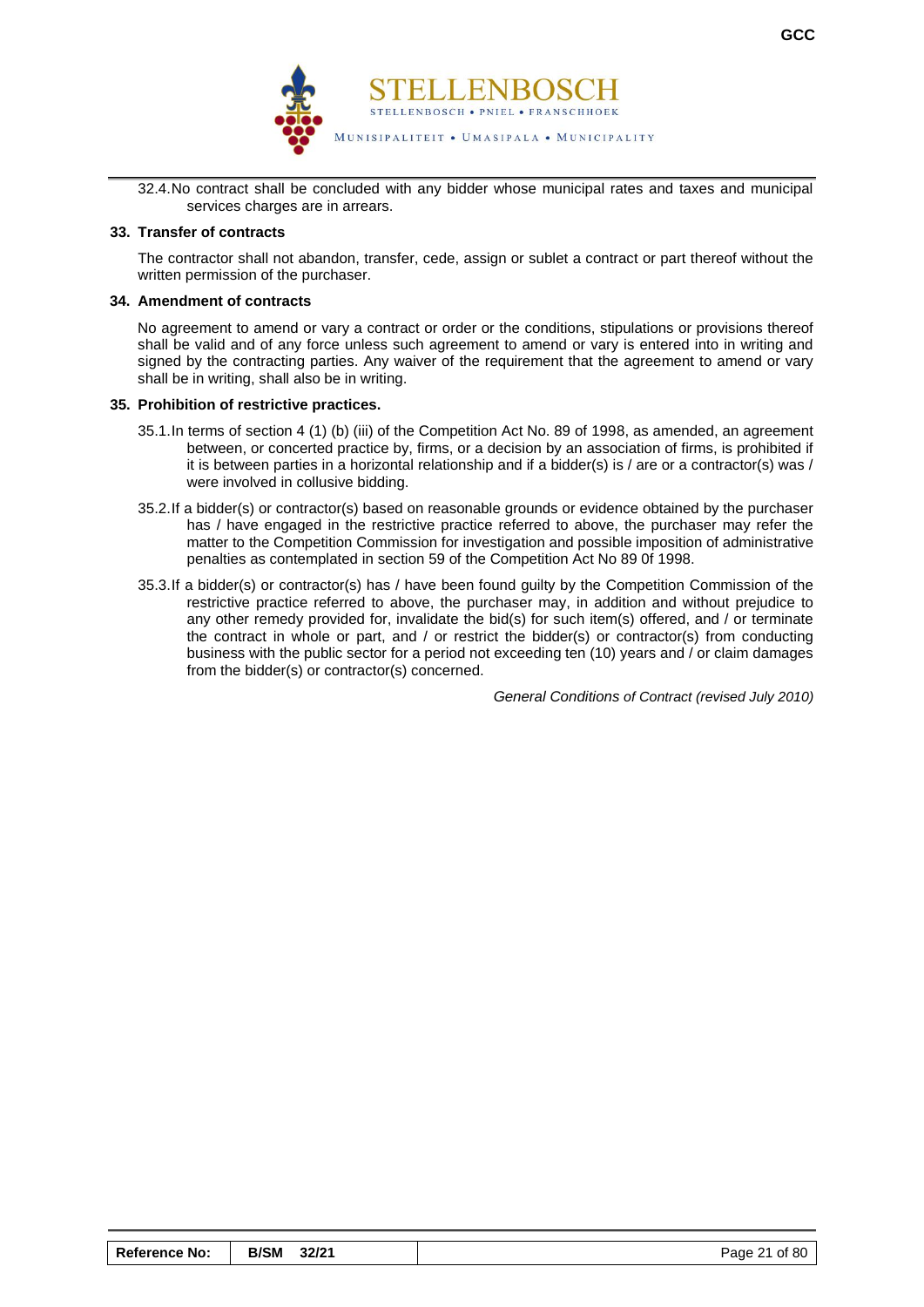

#### **7. GENERAL CONDITIONS OF TENDER**

- <span id="page-23-0"></span>1. Sealed tenders, with the **"Tender Number and Title"** clearly endorsed on the envelope, must be deposited in the **tender box** at the offices of the Stellenbosch Municipality, Plein Street, Stellenbosch.
- 2. The tender must be lodged by the Tenderer in the tender box in the Main Hall Entrance, Stellenbosch Municipal Offices, Plein Street, Stellenbosch

#### **PLEASE NOTE:**

- 2.1. Tenders that are deposited in the incorrect box will not be considered.
- 2.2. Mailed, telegraphic or faxed tenders will not be accepted.
- 2.3. Documents may only be completed in non-erasable ink.
- 2.4. The use of correction fluid/tape is not allowed.
	- 2.4.1. In the event of a mistake having been made, it shall be crossed out in ink and be accompanied by an initial at each and every alteration.
	- 2.4.2. Alterations or deletions not signed by the Tenderer may render the tender invalid.
- 2.5. All bids must be submitted in writing on the official forms supplied (not to be re-typed)
- 2.6. All prices shall be quoted in South African currency and be **INCLUSIVE of VAT.**
- **3. Where the value of an intended contract will exceed R1 000 000, 00 (R1 million) it is the bidder's responsibility to be registered with the South African Revenue Service (SARS) for VAT purposes in order to be able to issue tax invoices. The municipality will deem the price above R 1 000 000,00 (R1 million) to be VAT inclusive even if it is indicated that no VAT is charged. Please insure that provision is made for VAT in these instances.**
	- 3.1 It is a requirement of this contract that the amount of value-added tax (VAT) must be shown clearly on each invoice.
		- 3.2 The amended Value-Added Tax Act requires that a Tax Invoice for supplies in excess of R3 000 should, in addition to the other required information, also disclose the VAT registration number of the recipient, with effect from 1 March 2005. The VAT registration number of the Stellenbosch Municipality is **4700102181.**
- 3 Any Tender received after the appointed time for the closing of Tenders shall not be considered but shall be filed unopened with the other Tenders received or may be returned to the Tenderer at his request.
- 4 Tenders may not be telefaxed to the Municipality and therefore any tenders received by fax will **not** be considered.
- 5 Tenders shall be opened in public at the Stellenbosch Municipal Offices as soon as possible after the closing time for the receipt of tenders.
- 6 The Municipality shall have the right to summarily disqualify any Tenderer who, either at the date of submission of this tender or at the date of its award, is indebted to the Municipality in respect of any rental, levies, rates and/or service charges; ALTERNATIVELY;
- 6.1 That an agreement be signed whereby the Tenderer agrees that a percentage or fixed amount at the discretion of the Municipality, be deducted from payments due to him for this tender, until the debt is paid in full.
- 6.2 The tenderer shall declare **all** the Municipal account numbers in the Stellenbosch Area for which the enterprise or the proprietors or directors in their personal capacity is/ are responsible or coresponsible.

| <b>Reference No:</b> | <b>B/SM</b> | 32/21 | Page 22 of 80 |
|----------------------|-------------|-------|---------------|
|                      |             |       |               |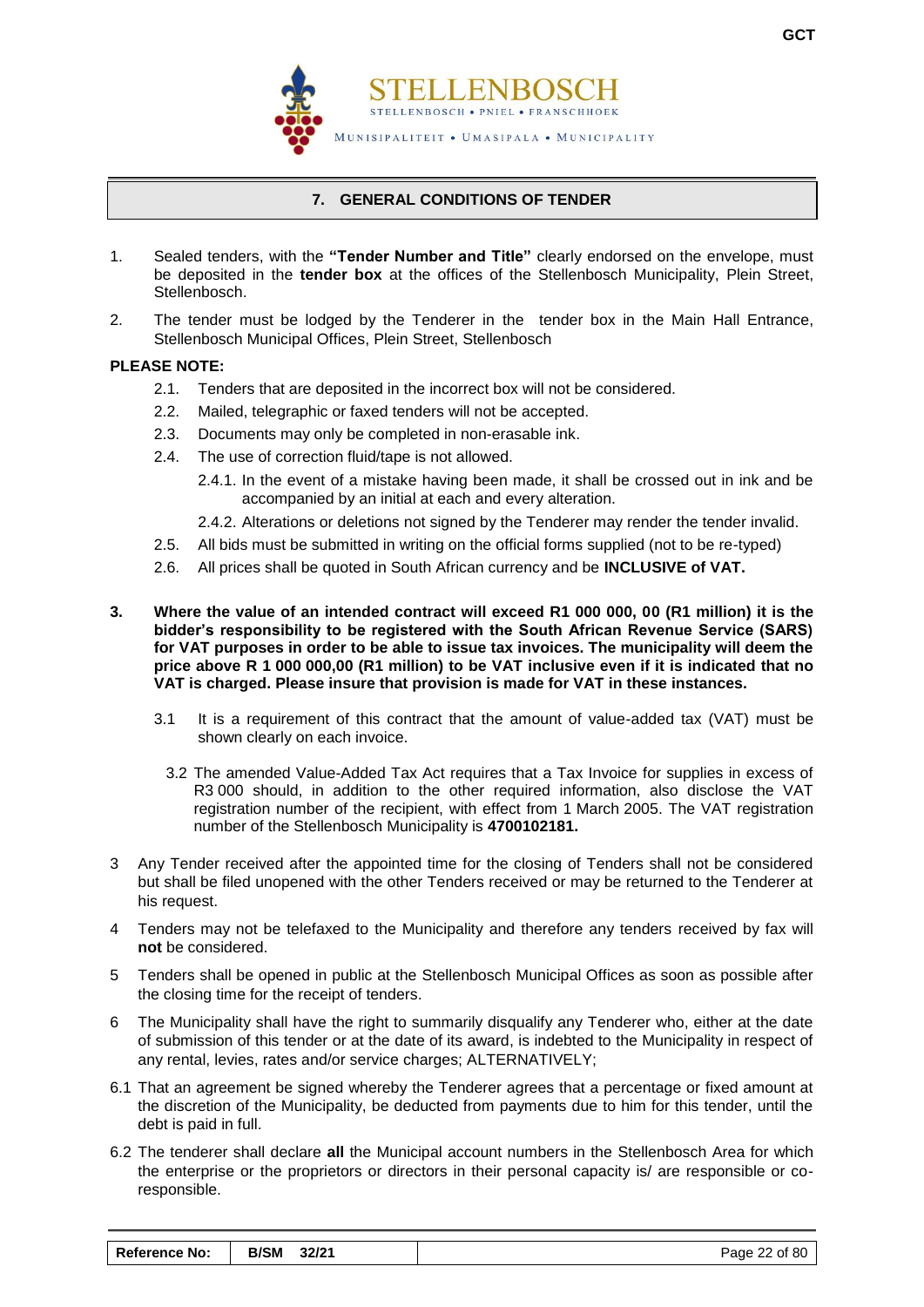

#### **7. Negotiations for a fair market related price**

- 7.1 The award of the tender may be subject to price negotiation with the preferred tenderers.
- 8 This bid will be evaluated and adjudicated according to the following criteria:
	- 8.1Relevant specifications 8.2Value for money 8.3Capability to execute the contract 8.4PPPFA & associated regulations

#### **9 Service Level Agreement**

The award of the tender is subject to the signing of a Service Level Agreement (SLA) between the successful bidder and Stellenbosch Municipality.

#### **10 Centralised Supplier Database**

No Bids will be awarded to a bidder who is not registered on the Centralised Supplier Database (CSD).

The CSD supplier number starting with (MAAA) number is automatically generated by the Central Database System after successful registration and validation of a prospective service provider. This number is now a mandatory requirement, as referred to in regulation 14(1) *(b)* of the Municipal Supply Chain Management Regulations, as part of the listing criteria for accrediting a prospective service provider. Prospective suppliers should self – register on the CSD website at [www.csd.gov.za](http://www.csd.gov.za/) Registration on the CSD will be compulsory in order to conduct business with the STELLENBOSCH MUNICIPALITY. Registration on CSD can be done by contacting 021 808 8594 or [Nicolene.Hamilton@stellenbosch.gov.za](mailto:Nicolene.Hamilton@stellenbosch.gov.za)

**Centralised Supplier Database No. MAAA……………………**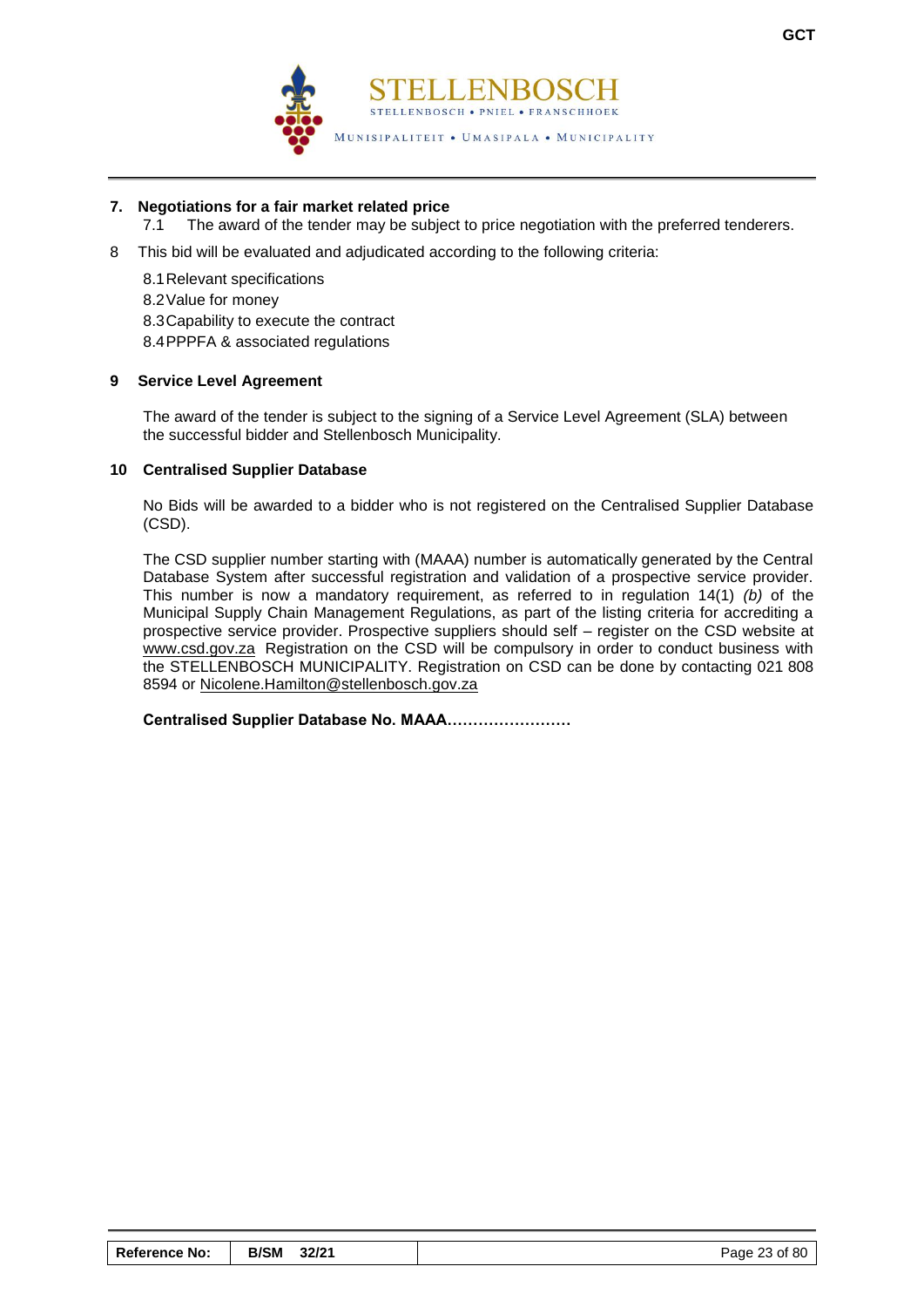

#### **8. MBD 4 – DECLARATION OF INTEREST**

- <span id="page-25-0"></span>1. No bid will be accepted from persons in the service of the state<sup>1</sup>.
- 2. Any person, having a kinship with persons in the service of the state, including a blood relationship, may make an offer or offers in terms of this invitation to bid. In view of possible allegations of favouritism, should the resulting bid, or part thereof, be awarded to persons connected with or related to persons in service of the state, it is required that the bidder or their authorised representative declare their position in relation to the evaluating/adjudicating authority and/or take an oath declaring his/her interest.
- 3. In order to give effect to the above, the following questionnaire must be completed and submitted with the bid:

| 3.1.   | Full Name of bidder or his or her<br>representative                           |  |  |  |            |  |           |  |
|--------|-------------------------------------------------------------------------------|--|--|--|------------|--|-----------|--|
| 3.2.   | <b>Identity Number</b>                                                        |  |  |  |            |  |           |  |
| 3.3.   | Position occupied in the Company<br>(director, shareholder <sup>2</sup> etc.) |  |  |  |            |  |           |  |
| 3.4.   | <b>Company Registration Number</b>                                            |  |  |  |            |  |           |  |
| 3.5.   | <b>Tax Reference Number</b>                                                   |  |  |  |            |  |           |  |
| 3.6.   | <b>VAT Registration Number</b>                                                |  |  |  |            |  |           |  |
| 3.7.   | Are you presently in the service of the state?                                |  |  |  | <b>YES</b> |  | <b>NO</b> |  |
| 3.7.1. | If so, furnish particulars:                                                   |  |  |  |            |  |           |  |
|        |                                                                               |  |  |  |            |  |           |  |
| 3.8.   | Have you been in the service of the state for the past twelve months?         |  |  |  | <b>YES</b> |  | <b>NO</b> |  |
|        |                                                                               |  |  |  |            |  |           |  |

*1 MSCM Regulations: "in the service of the state" means to be –*

*a. a member of –*

-

- *i. any municipal council;*
- *ii. any provincial legislature; or*
- *iii. the National Assembly or the National Council of Provinces;*
- *b. a member of the board of directors of any municipal entity;*
- *c. an official of any municipality or municipal entity;*
- *d. an employee of any national or provincial department, national or provincial public entity or constitutional institution within the meaning of the Public Finance Management Act, 1999 (Act No.1 of 1999);*
- *e. an executive member of the accounting authority of any national or provincial public entity; or*
- *f. an employee of Parliament or a provincial legislature.*
- *2 "Shareholder" means a person who owns shares in the company and is actively involved in the management of the company or business and exercises control over the company.*

| ∣ Reference No: | B/SM 32/21 | Page 24 of 80 |
|-----------------|------------|---------------|
|-----------------|------------|---------------|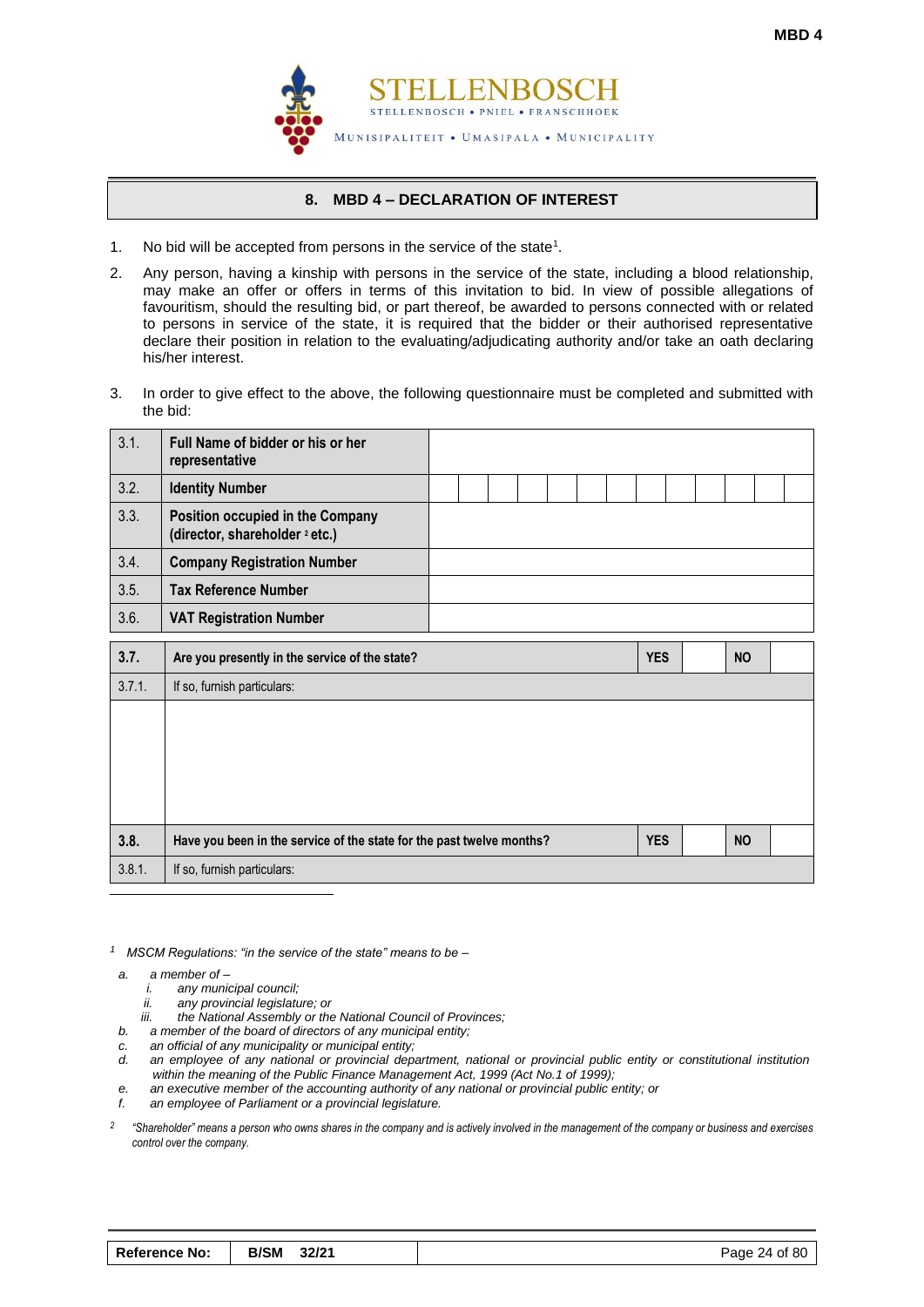

| 3.9.    | Do you have any relationship (family, friend, other) with persons in the service of the<br>state and who may be involved with the evaluation and or adjudication of this bid?                                                     | <b>YES</b> | <b>NO</b> |  |
|---------|-----------------------------------------------------------------------------------------------------------------------------------------------------------------------------------------------------------------------------------|------------|-----------|--|
| 3.9.1.  | If so, furnish particulars:                                                                                                                                                                                                       |            |           |  |
|         |                                                                                                                                                                                                                                   |            |           |  |
| 3.10.   | Are you aware of any relationship (family, friend, other) between a bidder and any<br>persons in the service of the state who may be involved with the evaluation and or<br>adjudication of this bid?                             | <b>YES</b> | <b>NO</b> |  |
| 3.10.1. | If so, furnish particulars:                                                                                                                                                                                                       |            |           |  |
|         |                                                                                                                                                                                                                                   |            |           |  |
| 3.11.   | Are any of the company's directors, managers, principal shareholders or<br>stakeholders in the service of the state?                                                                                                              | <b>YES</b> | <b>NO</b> |  |
| 3.11.1. | If so, furnish particulars:                                                                                                                                                                                                       |            |           |  |
|         |                                                                                                                                                                                                                                   |            |           |  |
| 3.12.   | Is any spouse, child or parent of the company's directors, managers, principal<br>shareholders or stakeholders in the service of the state?                                                                                       | <b>YES</b> | <b>NO</b> |  |
| 3.12.1. | If so, furnish particulars:                                                                                                                                                                                                       |            |           |  |
|         |                                                                                                                                                                                                                                   |            |           |  |
| 3.13.   | Do you or any of the directors, trustees, managers, principal shareholders, or<br>stakeholders of this company have any interest in any other related companies or<br>business whether or not they are bidding for this contract? | <b>YES</b> | <b>NO</b> |  |
| 3.13.1. | If so, furnish particulars:                                                                                                                                                                                                       |            |           |  |
|         |                                                                                                                                                                                                                                   |            |           |  |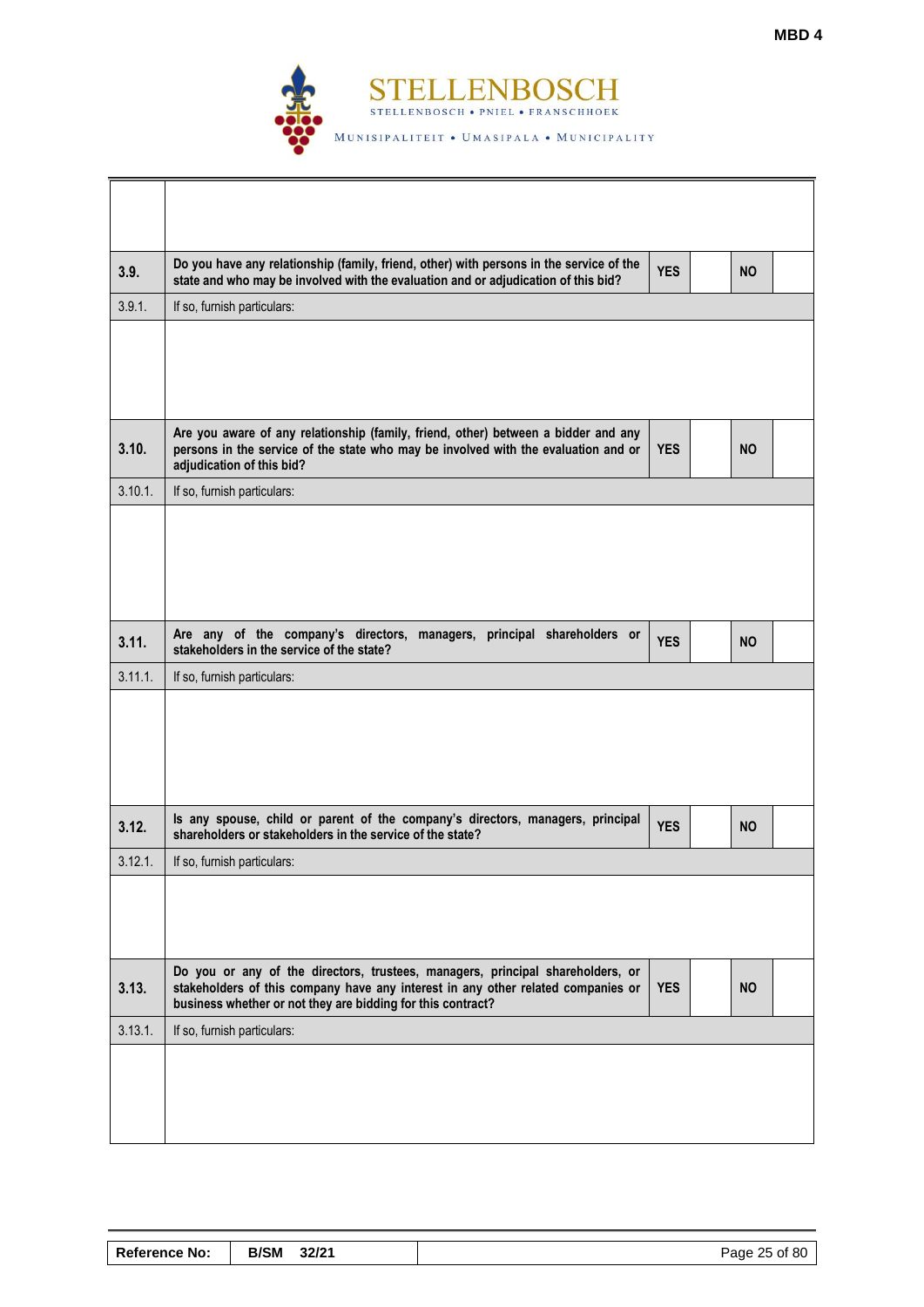

| 3.14. | Please provide the following information on ALL directors/shareholders/trustees/members below: |                                                                       |  |                                                      |  |  |  |  |
|-------|------------------------------------------------------------------------------------------------|-----------------------------------------------------------------------|--|------------------------------------------------------|--|--|--|--|
|       | <b>Full Name and Surname</b>                                                                   | <b>Personal Income Tax</b><br><b>Identity Number</b><br><b>Number</b> |  | Provide State <sup>3</sup><br><b>Employee Number</b> |  |  |  |  |
|       |                                                                                                |                                                                       |  |                                                      |  |  |  |  |
|       |                                                                                                |                                                                       |  |                                                      |  |  |  |  |
|       |                                                                                                |                                                                       |  |                                                      |  |  |  |  |
|       |                                                                                                |                                                                       |  |                                                      |  |  |  |  |
|       |                                                                                                |                                                                       |  |                                                      |  |  |  |  |
|       |                                                                                                |                                                                       |  |                                                      |  |  |  |  |

#### **NB:**

# **a) PLEASE ATTACH CERTIFIED COPY(IES) OF ID DOCUMENT(S)**

**b) PLEASE PROVIDE PERSONAL INCOME TAX NUMBERS FOR ALL DIRECTORS / SHAREHOLDERS / TRUSTEES / MEMBERS, ETC.**

#### **4. DECLARATION**

I, the undersigned (name)

certify that the information furnished in paragraph 3 above is correct.

I accept that the state may act against me should this declaration prove to be false.

| <b>SIGNATURE</b>  | <b>DATE</b> |  |
|-------------------|-------------|--|
| NAME OF SIGNATORY |             |  |
| <b>POSITION</b>   |             |  |
| NAME OF COMPANY   |             |  |

<sup>3</sup> *MSCM Regulations: "in the service of the state" means to be –*

*a. a member of –*

-

- *i. any municipal council;*
- *ii. any provincial legislature; or*
- *iii. the National Assembly or the National Council of Provinces;*
- *b. a member of the board of directors of any municipal entity;*
- *c. an official of any municipality or municipal entity;*
- *d. an employee of any national or provincial department, national or provincial public entity or constitutional institution within the meaning of the Public Finance Management Act, 1999 (Act No.1 of 1999);*
- *e. an executive member of the accounting authority of any national or provincial public entity; or*
- f. *an employee of Parliament or a provincial legislature.*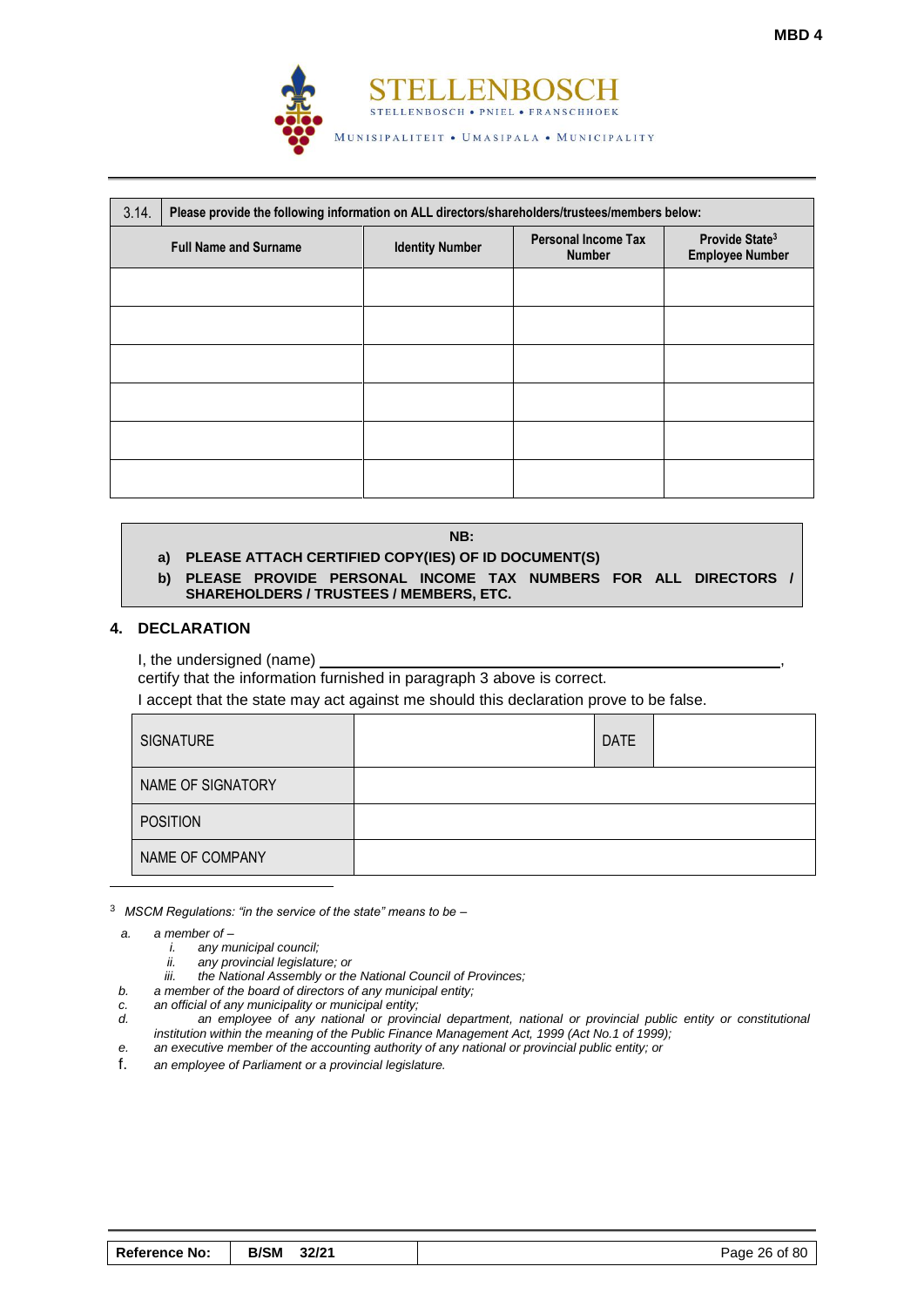

#### <span id="page-28-0"></span>**9. MBD6.1 – PREFERENCE POINTS CLAIM FORM IN TERMS OF THE PREFERENTIAL PROCUREMENT REGULATIONS 2017 – PURCHASES/SERVICES 80/20**

**NB:**

**Before completing this form, bidders must study the general conditions, definitions and directives applicable in respect of B-BBEE, as prescribed in the Preferential Procurement Regulations, 2017.** 

#### **1. GENERAL CONDITIONS**

- 1.1 The following preference point systems are applicable to all bids:
	- the 80/20 system for requirements with a Rand value of up to R50 000 000 (all applicable taxes included); and
	- the 90/10 system for requirements with a Rand value above R50 000 000 (all applicable taxes included).
	- a) The value of this bid is estimated to not exceed R50 000 000 (all applicable taxes included) and therefore the 80/20 preference point system shall be applicable; or
- 1.2 Points for this bid shall be awarded for:
	- (a) Price; and
	- (b) B-BBEE Status Level of Contributor.
- 1.3 The maximum points for this bid are allocated as follows:

|                                                   | <b>POINTS</b> |
|---------------------------------------------------|---------------|
| $1.1.1$ Price                                     | 80            |
| 1.1.2. B-BBEE status level of contribution        | 20            |
| Total points for Price and B-BBEE must not exceed | 100           |

- 1.4 Failure on the part of a bidder to submit proof of B-BBEE Status level of contributor together with the bid will be interpreted to mean that preference points for B-BBEE status level of contribution are not claimed.
- 1.5 The purchaser reserves the right to require of a bidder, either before a bid is adjudicated or at any time subsequently, to substantiate any claim in regard to preferences, in any manner required by the purchaser.

#### **2. DEFINITIONS**

- 2.1 **"B-BBEE"** means broad-based black economic empowerment as defined in section 1 of the Broad-Based Black Economic Empowerment Act;
- 2.2 "**B-BBEE status level of contributor"** means the B-BBEE status of an entity in terms of a code of good practice on black economic empowerment, issued in terms of section 9(1) of the Broad-Based Black Economic Empowerment Act;
- 2.3 **"bid"** means a written offer in a prescribed or stipulated form in response to an invitation by an organ of state for the provision of goods or services, through price quotations, advertised competitive bidding processes or proposals;
- 2.4 **"Broad-Based Black Economic Empowerment Act"** means the Broad-Based Black Economic Empowerment Act, 2003 (Act No. 53 of 2003); as amended by Act No. 46 of 2013; (this was added by us)

| <b>Reference No:</b> | B/SM 32/21 | Page 27 of 80 |
|----------------------|------------|---------------|
|----------------------|------------|---------------|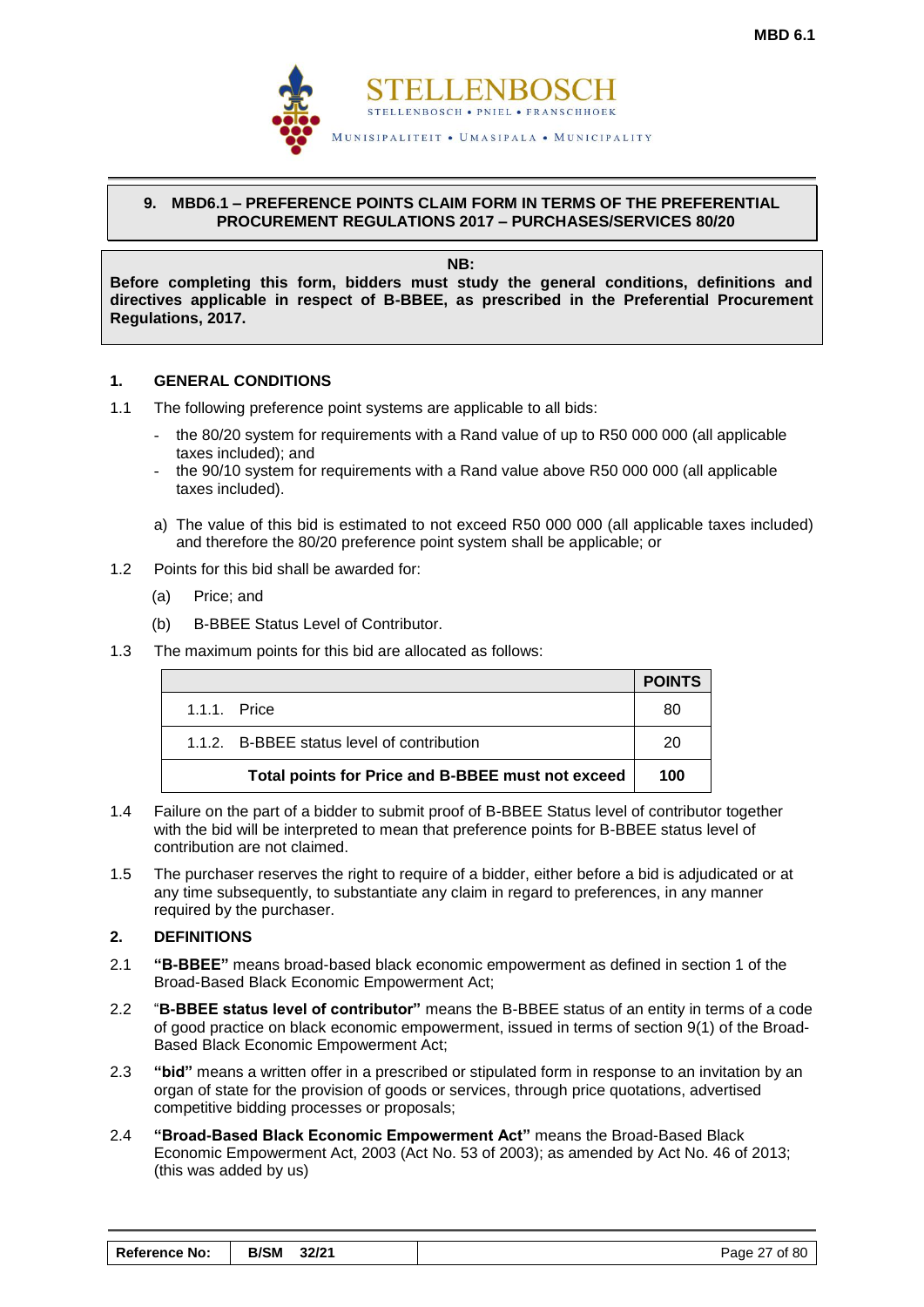

- 2.5 **"EME"** means an Exempted Micro Enterprise in terms of a code of good practice on black economic empowerment issued in terms of section 9 (1) of the Broad-Based Black Economic Empowerment Act;
- 2.6 **"functionality"** means the ability of a tenderer to provide goods or services in accordance with specifications as set out in the tender documents.
- 2.7 **"prices"** includes all applicable taxes less all unconditional discounts;

#### 2.8 **"proof of B-BBEE status level of contributor"** means:

- 2.8.1 B-BBEE Status level certificate issued by an authorized body or person;
- 2.8.2 A sworn affidavit as prescribed by the B-BBEE Codes of Good Practice;
- 2.8.3 Any other requirement prescribed in terms of the B-BBEE Act;
- 2.9 **"QSE"** means a qualifying small business enterprise in terms of a code of good practice on black economic empowerment issued in terms of section 9 (1) of the Broad-Based Black Economic Empowerment Act;
- *2.10* **"rand value"** means the total estimated value of a contract in Rand, calculated at the time of bid invitation, and includes all applicable taxes;

## **3. POINTS AWARDED FOR PRICE**

#### 3.1 **THE 80/20 OR 90/10 PREFERENCE POINT SYSTEMS**

A maximum of 80 or 90 points is allocated for price on the following basis:

 **80/20 or 90/10**

I

$$
Ps = 80\left(1 - \frac{Pt - P\min P}{\min}\right) \qquad \text{or} \qquad \qquad Ps = 90\left(1 - \frac{Pt - P\min P}{\min}\right)
$$

**Where:**

- Ps = Points scored for price of bid under consideration
- $Pt =$  Price of bid under consideration
- Pmin = Price of lowest acceptable bid

#### **4. POINTS AWARDED FOR B-BBEE STATUS LEVEL OF CONTRIBUTION**

4.1 In terms of Regulation 6 (2) and 7 (2) of the Preferential Procurement Regulations, preference points must be awarded to a bidder for attaining the B-BBEE status level of contribution in accordance with the table below:

| <b>B-BBEE Status</b><br><b>Level of Contributor</b> | <b>Number of points</b><br>(90/10 system) | <b>Number of points</b><br>(80/20 system) |
|-----------------------------------------------------|-------------------------------------------|-------------------------------------------|
|                                                     | 10                                        | 20                                        |
|                                                     |                                           | 18                                        |
|                                                     |                                           | 14                                        |
|                                                     |                                           | 12                                        |
|                                                     |                                           | 8                                         |
|                                                     |                                           | ิค                                        |
|                                                     |                                           |                                           |
|                                                     |                                           |                                           |
| Non-compliant<br>contributor                        |                                           |                                           |

| <b>B/SM</b><br>32/21<br><b>Reference No:</b> | Page 28 of 80 |
|----------------------------------------------|---------------|
|----------------------------------------------|---------------|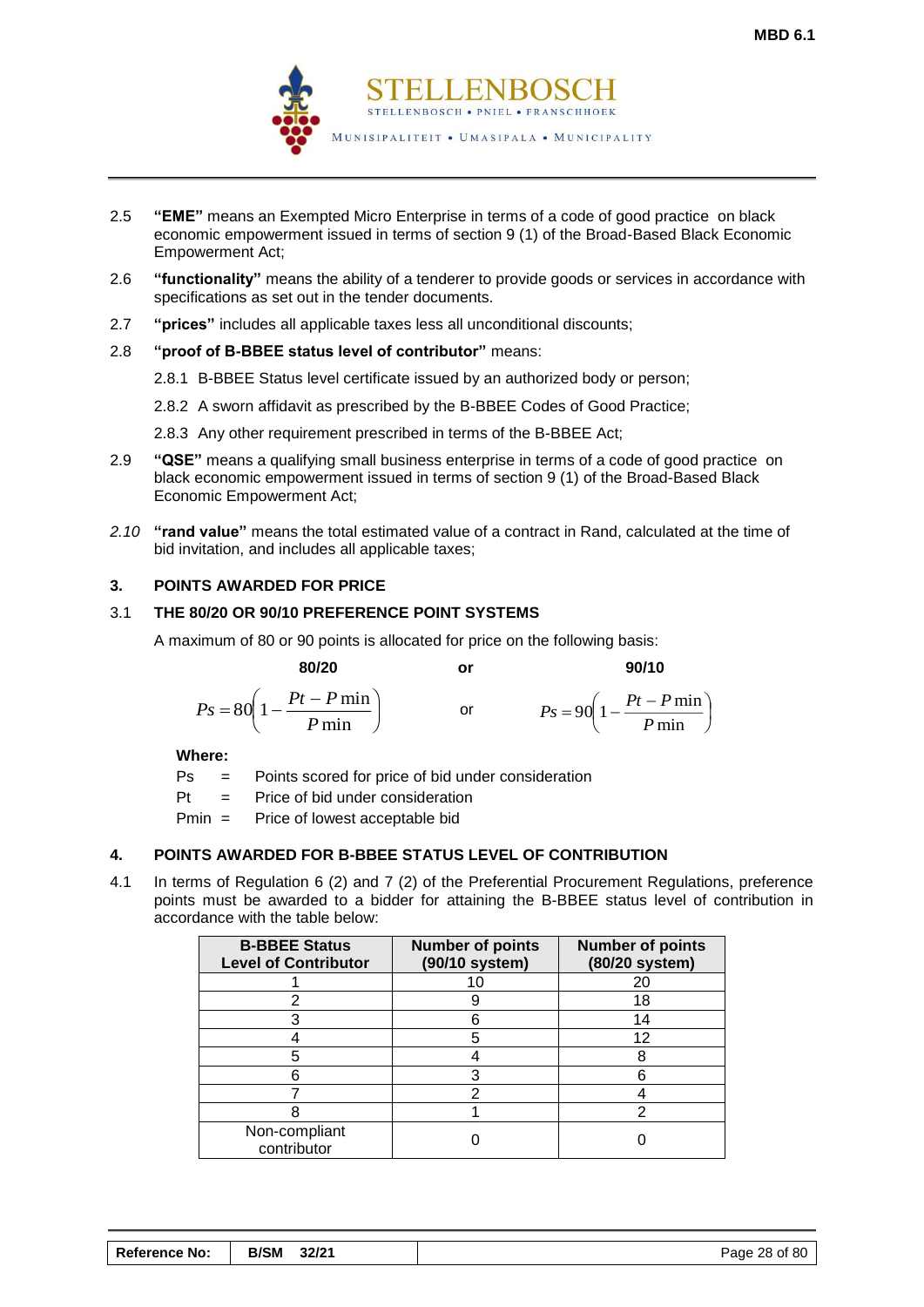

#### **5. BID DECLARATION**

5.1 Bidders who claim points in respect of B-BBEE Status Level of Contribution must complete the following:

#### 6. **B -BBEE STATUS LEVEL OF CONTRIBUTION CLAIMED IN TERMS OF PARAGRAPHS 1.4 AND 4.1**

6.1 B-BBEE Status Level of Contributor: = …………………(maximum of 10 or 20 points)

(Points claimed in respect of paragraph 7.1 must be in accordance with the table reflected in paragraph 4.1 and must be substantiated by means of a B-BBEE certificate issued by a Verification Agency accredited by SANAS or the original sworn affidavit.

#### **7. SUB-CONTRACTING**

| 7.1<br>Will any portion of the contract be sub-contracted? (Tick<br><b>YES</b><br>applicable box) |  |  |           |  |  |
|---------------------------------------------------------------------------------------------------|--|--|-----------|--|--|
| If yes, indicate:<br>7.1.1                                                                        |  |  |           |  |  |
| 7.1.1.1 what percentage of the contract will be subcontracted?                                    |  |  | %         |  |  |
| 7.1.1.2 the name of the sub-contractor?                                                           |  |  |           |  |  |
| 7.1.1.3 the B-BBEE status level of the sub-contractor?                                            |  |  |           |  |  |
| 7.1.1.4 whether the sub-contractor is an EME or QSE? (Tick<br><b>YES</b><br>applicable box)       |  |  | <b>NO</b> |  |  |

#### 7.1.1.5 Specify, by ticking the appropriate box, if subcontracting with an enterprise in terms of Preferential Procurement Regulations, 2017:

| Designated Group: An EME or QSE which is at last 51% owned by:    | <b>EME</b> | QSE |
|-------------------------------------------------------------------|------------|-----|
| <b>Black people</b>                                               |            |     |
| Black people who are youth                                        |            |     |
| Black people who are women                                        |            |     |
| Black people with disabilities                                    |            |     |
| Black people living in rural or underdeveloped areas or townships |            |     |
| Cooperative owned by black people                                 |            |     |
| Black people who are military veterans                            |            |     |
| OR.                                                               |            |     |
| Any EME                                                           |            |     |
| Any QSE                                                           |            |     |

| <b>Reference No:</b> | <b>B/SM</b><br>32/21 | Page 29 of 80 |
|----------------------|----------------------|---------------|
|----------------------|----------------------|---------------|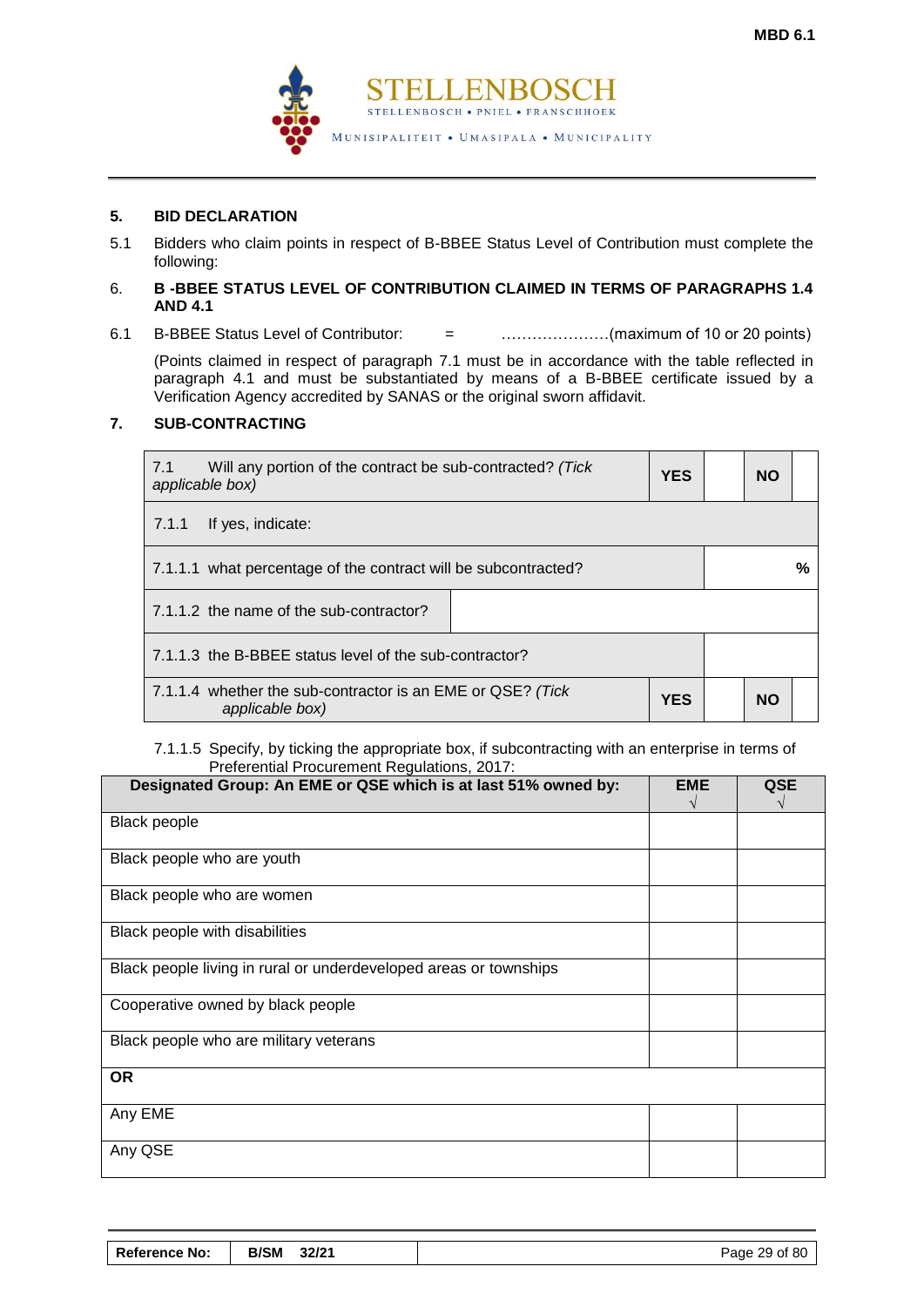

# **8. DECLARATION WITH REGARD TO COMPANY/FIRM**

 $\blacksquare$ 

| 8.1                                      | <b>Name of Company/firm:</b>                                      |                               |                                                 |  |
|------------------------------------------|-------------------------------------------------------------------|-------------------------------|-------------------------------------------------|--|
| 8.2                                      | VAT registration number                                           |                               |                                                 |  |
| 8.3                                      | <b>Company registration</b><br>number                             |                               |                                                 |  |
|                                          |                                                                   |                               | Partnership / Joint Venture / Consortium        |  |
|                                          |                                                                   |                               | One person business / sole proprietor           |  |
| 8.4                                      | Type of Company/Firm:<br>(Tick applicable box)                    | <b>Close Corporation</b>      |                                                 |  |
|                                          |                                                                   | Company                       |                                                 |  |
|                                          |                                                                   | (Pty) Limited                 |                                                 |  |
|                                          |                                                                   |                               |                                                 |  |
| 8.5                                      | <b>Describe Principal</b><br><b>Business</b><br><b>Activities</b> |                               |                                                 |  |
|                                          |                                                                   |                               |                                                 |  |
|                                          | <b>Company Classification</b><br>(Tick applicable box)            | Manufacturer                  |                                                 |  |
| 8.6                                      |                                                                   | Supplier                      |                                                 |  |
|                                          |                                                                   | Professional service provider |                                                 |  |
|                                          |                                                                   |                               | Other service providers, e.g. transporter, etc. |  |
| 8.7                                      | <b>Municipal Information</b>                                      |                               |                                                 |  |
| Municipality where business is situated: |                                                                   |                               |                                                 |  |
| <b>Registered Account Number:</b>        |                                                                   |                               |                                                 |  |
|                                          | <b>Stand Number:</b>                                              |                               |                                                 |  |
| 8.8                                      | Total Number of years the Company/Firm has been in business:      |                               |                                                 |  |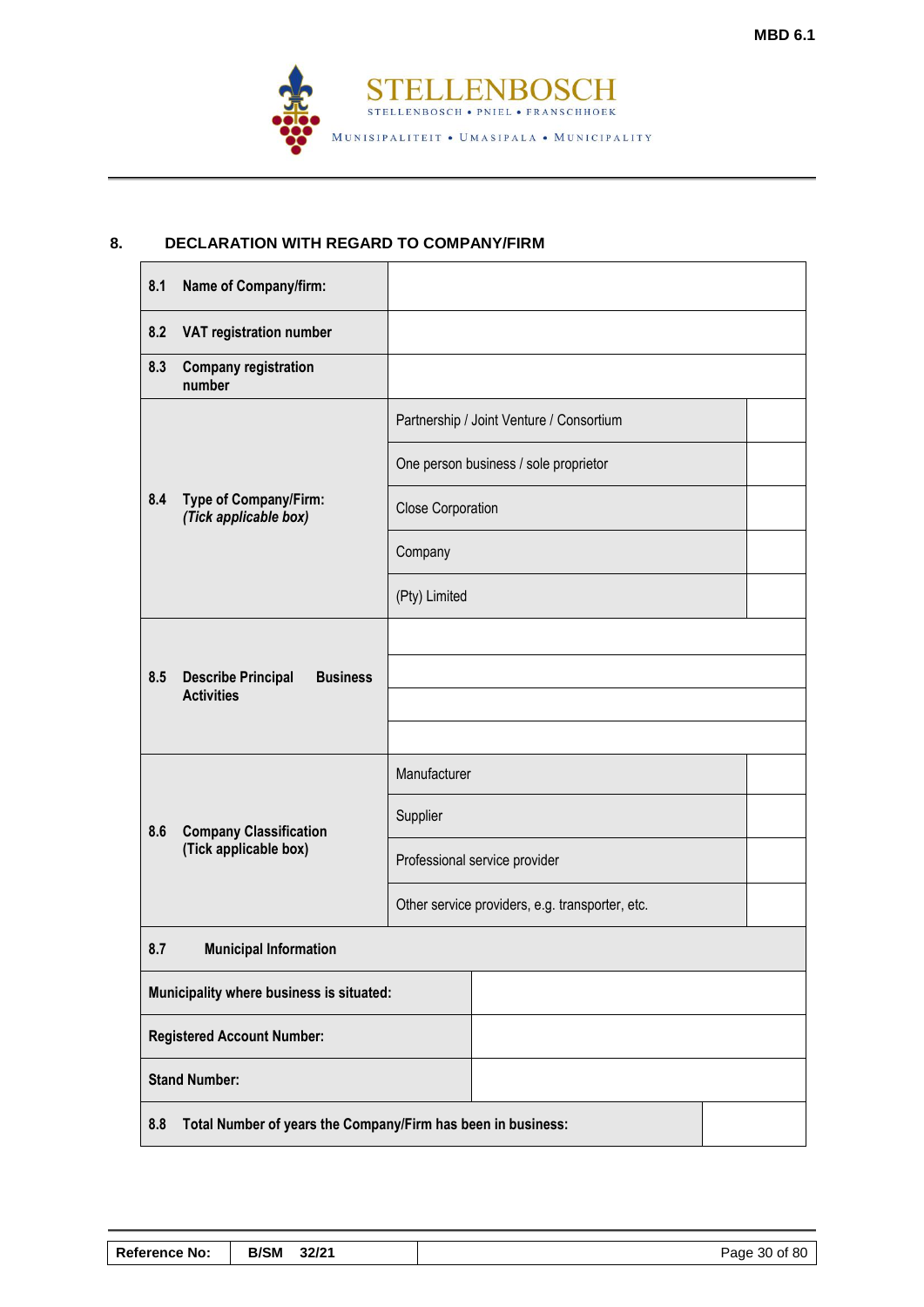

- 9. I / we, the undersigned, who is / are duly authorised to do so on behalf of the company/firm, certify that the points claimed, based on the B-BBE status level of contribution indicated in paragraph 1.4 and 6.1 of the foregoing certificate, qualifies the company/ firm for the preference(s) shown and I / we acknowledge that:
- 9.1 The information furnished is true and correct;
- 9.2 The preference points claimed are in accordance with the General Conditions as indicated in paragraph 1 of this form.
- 9.3 In the event of a contract being awarded as a result of points claimed as shown in paragraph 1.4 and 6.1, the contractor may be required to furnish documentary proof to the satisfaction of the purchaser that the claims are correct;
- 9.4 If the B-BBEE status level of contribution has been claimed or obtained on a fraudulent basis or any of the conditions of contract have not been fulfilled, the purchaser may, in addition to any other remedy it may have –
	- 9.4.1 disqualify the person from the bidding process;
	- 9.4.2 recover costs, losses or damages it has incurred or suffered as a result of that person's conduct;
	- 9.4.3 cancel the contract and claim any damages which it has suffered as a result of having to make less favourable arrangements due to such cancellation;
	- 9.4.4 restrict the bidder or contractor, its shareholders and directors, or only the shareholders and directors who acted on a fraudulent basis, from obtaining business from any organ of state for a period not exceeding 10 years, after the *audi alteram partem* (hear the other side) rule has been applied; and

| SIGNATURE OF<br>BIDDER(S): |                   |  |
|----------------------------|-------------------|--|
| <b>WITNESS 1:</b>          | <b>WITNESS 2:</b> |  |
| DATE:                      |                   |  |
| ADDRESS:                   |                   |  |
|                            |                   |  |
|                            |                   |  |

9.4.5 forward the matter for criminal prosecution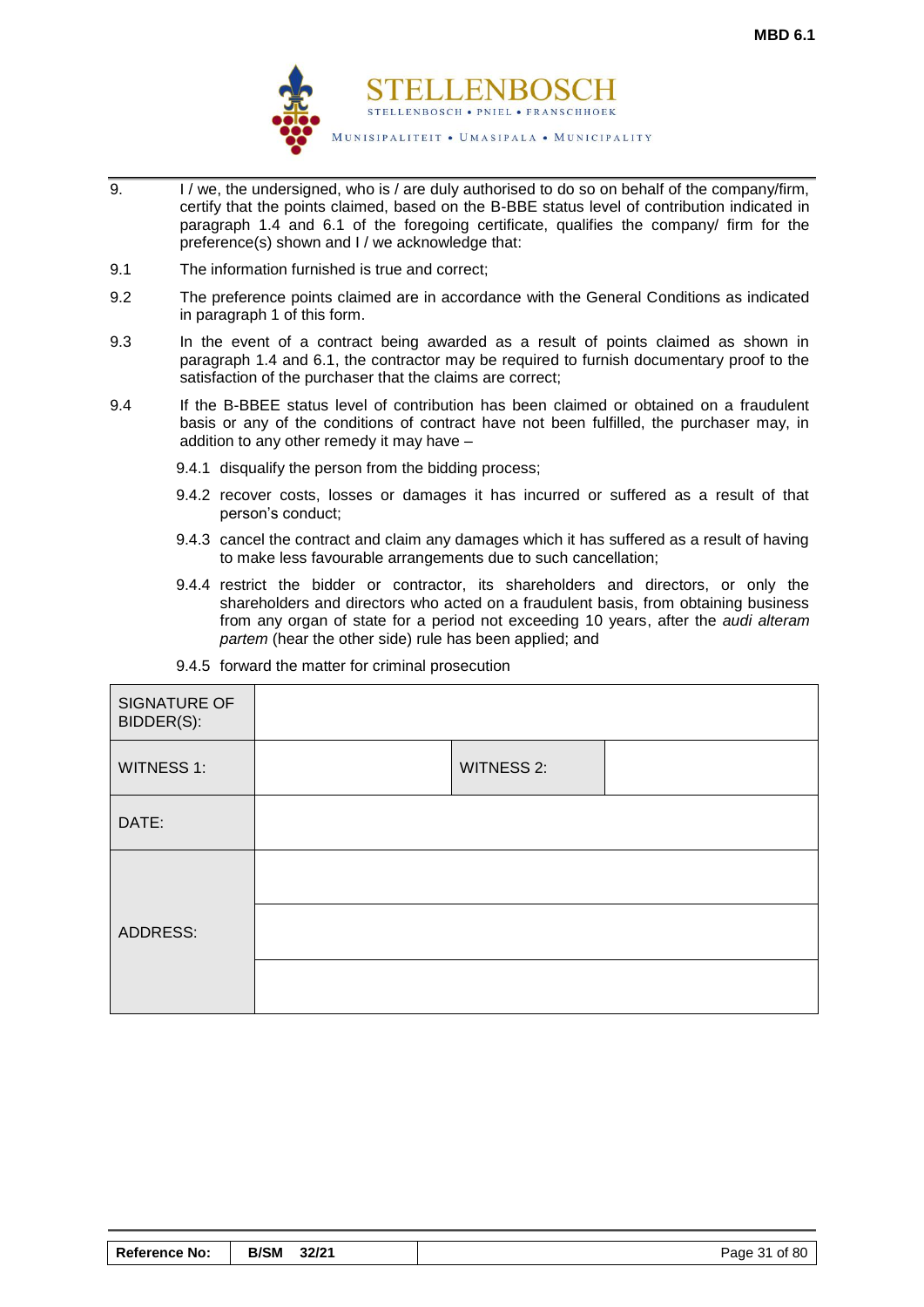

#### <span id="page-33-0"></span>**10. MBD 8 – DECLARATION OF BIDDER'S PAST SUPPLY CHAIN MANAGEMENT PRACTICES**

- 1. This Municipal Bidding Document must form part of all bids invited.
- 2. It serves as a declaration to be used by municipalities and municipal entities in ensuring that when goods and services are being procured, all reasonable steps are taken to combat the abuse of the supply chain management system.
- 3. The bid of any bidder may be rejected if that bidder, or any of its directors have:
	- 3.1. abused the municipality's / municipal entity's supply chain management system or committed any improper conduct in relation to such system;
	- 3.2. been convicted for fraud or corruption during the past five years;
	- 3.3. willfully neglected, reneged on or failed to comply with any government, municipal or other public sector contract during the past five years; or
	- 3.4. been listed in the Register for Tender Defaulters in terms of section 29 of the Prevention and Combating of Corrupt Activities Act (No 12 of 2004).
- 4. In order to give effect to the above, the following questionnaire must be completed and submitted with the bid.

| 4.1   | Is the bidder or any of its directors listed on the National Treasury's database as<br>a company or person prohibited from doing business with the public sector?<br>(Companies or persons who are listed on this database were informed in writing of this restriction<br>by the National Treasury after the audi alteram partem rule was applied).                                                                                           | <b>Yes</b> | No        |
|-------|------------------------------------------------------------------------------------------------------------------------------------------------------------------------------------------------------------------------------------------------------------------------------------------------------------------------------------------------------------------------------------------------------------------------------------------------|------------|-----------|
| 4.1.1 | If so, furnish particulars:                                                                                                                                                                                                                                                                                                                                                                                                                    |            |           |
| 4.2   | Is the bidder or any of its directors listed on the Register for Tender Defaulters in<br>terms of section 29 of the Prevention and Combating of Corrupt Activities Act<br>(No 12 of 2004)?<br>(To access this Register enter the National Treasury's website, www.treasury.gov.za, click on the<br>icon "Register for Tender Defaulters" or submit your written request for a hard copy of the Register<br>to facsimile number (012) 3265445). | <b>Yes</b> | <b>No</b> |
| 4.2.1 | If so, furnish particulars:                                                                                                                                                                                                                                                                                                                                                                                                                    |            |           |
| 4.3   | Was the bidder or any of its directors convicted by a court of law (including a<br>court of law outside the Republic of South Africa) for fraud or corruption during<br>the past five years?                                                                                                                                                                                                                                                   | <b>Yes</b> | <b>No</b> |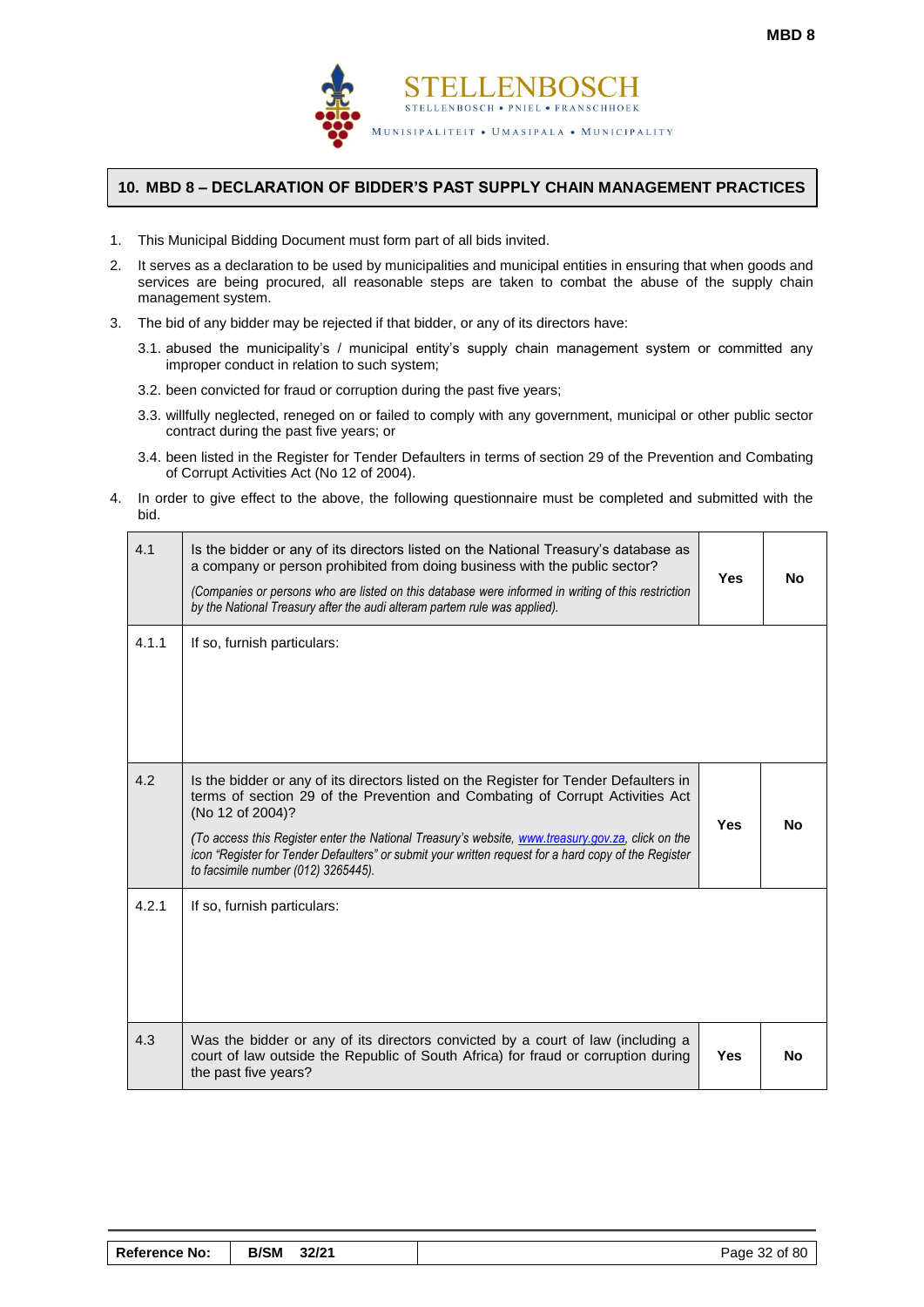

| 4.3.1 | If so, furnish particulars:                                                                                                                                                                                                                  |            |     |
|-------|----------------------------------------------------------------------------------------------------------------------------------------------------------------------------------------------------------------------------------------------|------------|-----|
| 4.4   | Does the bidder or any of its directors owe any municipal rates and taxes or<br>municipal charges to the municipality / municipal entity, or to any other<br>municipality / municipal entity, that is in arrears for more than three months? | <b>Yes</b> | No. |
| 4.4.1 | If so, furnish particulars:                                                                                                                                                                                                                  |            |     |
| 4.5   | Was any contract between the bidder and the municipality / municipal entity or<br>any other organ of state terminated during the past five years on account of<br>failure to perform on or comply with the contract?                         | <b>Yes</b> | No. |
| 4.5.1 | If so, furnish particulars:                                                                                                                                                                                                                  |            |     |

#### **5. CERTIFICATION**

I, the undersigned (full name), , certify that

the information furnished on this declaration form true and correct.

I accept that, in addition to cancellation of a contract, action may be taken against me should this declaration prove to be false.

| SIGNATURE:    | NAME (PRINT): |  |
|---------------|---------------|--|
| CAPACITY:     | DATE:         |  |
| NAME OF FIRM: |               |  |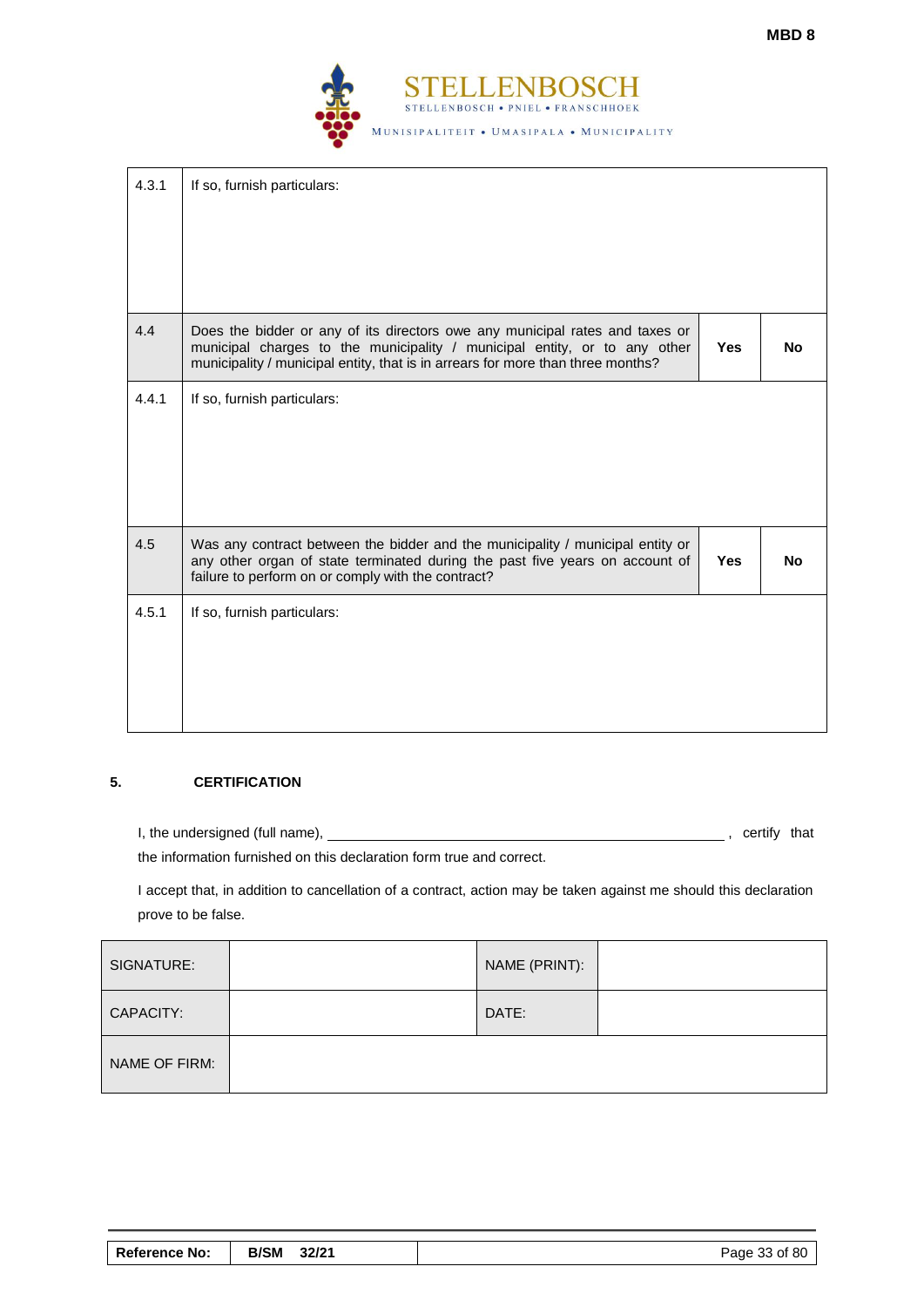

#### **11. MBD 9 – CERTIFICATE OF INDEPENDENT BID DETERMINATION**

- <span id="page-35-0"></span>1. This Municipal Bidding Document (MBD) must form part of all bids invited.
- 2. Section 4 (1) (b) (iii) of the Competition Act No. 89 of 1998, as amended, prohibits an agreement between, or concerted practice by, firms, or a decision by an association of firms, if it is between parties in a horizontal relationship and if it involves collusive bidding (or bid rigging).<sup>4</sup> Collusive bidding is a *per se* prohibition meaning that it cannot be justified under any grounds.
- 3. Municipal Supply Regulation 38 (1) prescribes that a supply chain management policy must provide measures for the combating of abuse of the supply chain management system, and must enable the accounting officer, among others, to:
	- 3.1. take all reasonable steps to prevent such abuse;
	- 3.2. reject the bid of any bidder if that bidder or any of its directors has abused the supply chain management system of the municipality or municipal entity or has committed any improper conduct in relation to such system; and
	- 3.3. cancel a contract awarded to a person if the person committed any corrupt or fraudulent act during the bidding process or the execution of the contract.
- 4. This MBD serves as a certificate of declaration that would be used by institutions to ensure that, when bids are considered, reasonable steps are taken to prevent any form of bid-rigging.
- 5. In order to give effect to the above, the attached Certificate of Bid Determination (MBD 9) must be completed and submitted with the bid:

#### **CERTIFICATE OF INDEPENDENT BID DETERMINATION**:

In response to the invitation for the bid made by:

#### **STELLENBOSCH MUNICIPALITY**

I, the undersigned, in submitting the accompanying bid, hereby make the following statements that I certify to be true and complete in every respect:

- 1. I have read and I understand the contents of this Certificate;
- 2. I understand that the accompanying bid will be disqualified if this Certificate is found not to be true and complete in every respect;
- 3. I am authorized by the bidder to sign this Certificate, and to submit the accompanying bid, on behalf of the bidder;
- 4. Each person whose signature appears on the accompanying bid has been authorized by the bidder to determine the terms of, and to sign, the bid, on behalf of the bidder;
- 5. For the purposes of this Certificate and the accompanying bid, I understand that the word "competitor" shall include any individual or organization, other than the bidder, whether or not affiliated with the bidder, who:
	- 5.1. has been requested to submit a bid in response to this bid invitation;

<sup>-</sup>*<sup>4</sup> Bid rigging (or collusive bidding) occurs when businesses, that would otherwise be expected to compete, secretly conspire to raise prices or lower the quality of goods and / or services for purchasers who wish to acquire goods and / or services through a bidding process. Bid rigging is, therefore, an agreement between competitors not to compete.*

| <b>Reference No:</b> | B/SM 32/21 | Page 34 of 80 |
|----------------------|------------|---------------|
|----------------------|------------|---------------|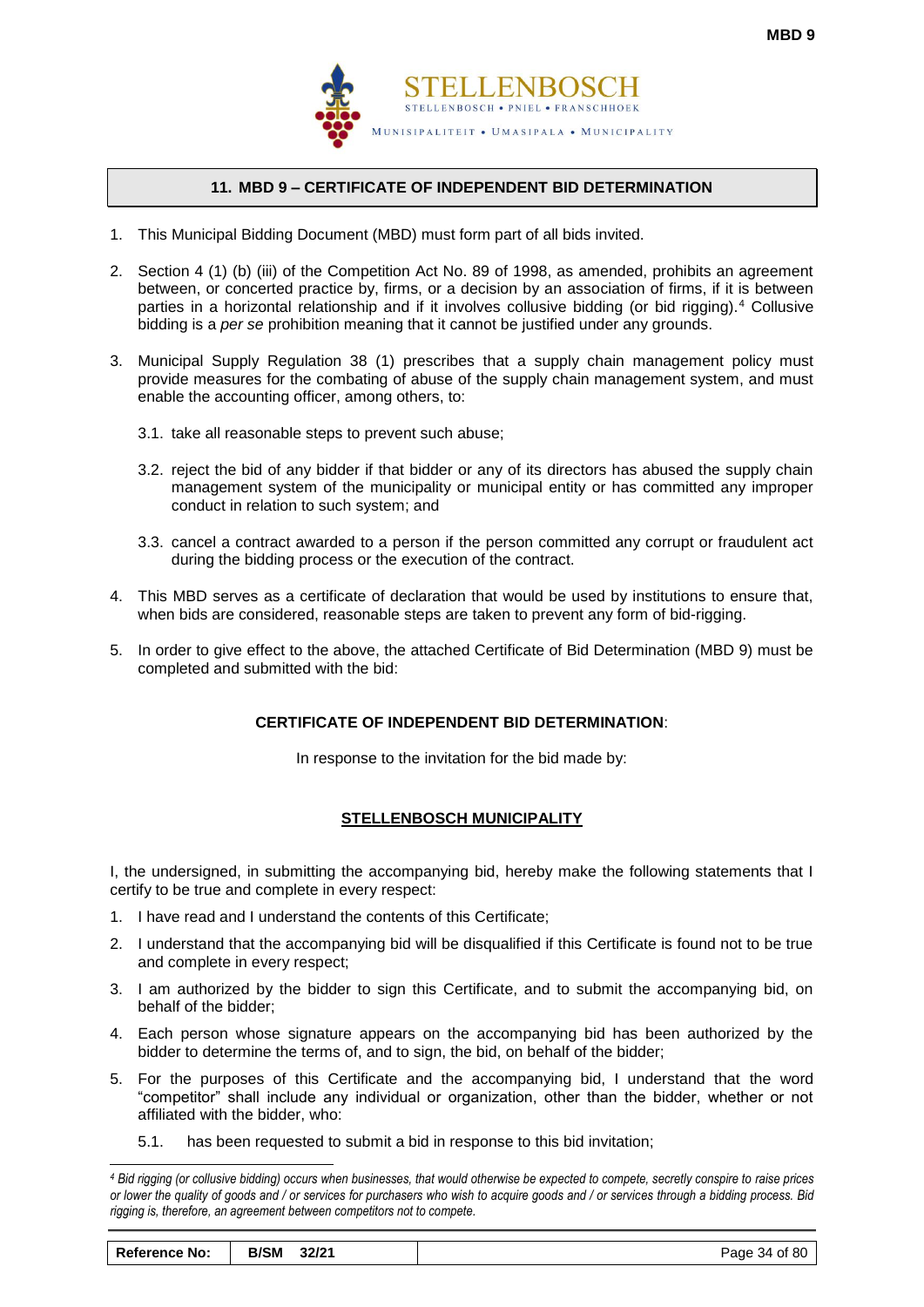

- 5.2. could potentially submit a bid in response to this bid invitation, based on their qualifications, abilities or experience; and
- 5.3. provides the same goods and services as the bidder and/or is in the same line of business as the bidder
- 6. The bidder has arrived at the accompanying bid independently from, and without consultation, communication, agreement or arrangement with any competitor. However communication between partners in a joint venture or consortium<sup>5</sup> will not be construed as collusive bidding.
- 7. In particular, without limiting the generality of paragraphs 6 above, there has been no consultation, communication, agreement or arrangement with any competitor regarding:

7.1. prices;

- 7.2. geographical area where product or service will be rendered (market allocation)
- 7.3. methods, factors or formulas used to calculate prices;
- 7.4. the intention or decision to submit or not to submit, a bid;
- 7.5. the submission of a bid which does not meet the specifications and conditions of the bid; or
- 7.6. bidding with the intention not to win the bid.
- 8. In addition, there have been no consultations, communications, agreements or arrangements with any competitor regarding the quality, quantity, specifications and conditions or delivery particulars of the products or services to which this bid invitation relates.
- 9. The terms of the accompanying bid have not been, and will not be, disclosed by the bidder, directly or indirectly, to any competitor, prior to the date and time of the official bid opening or of the awarding of the contract.
- 10. I am aware that, in addition and without prejudice to any other remedy provided to combat any restrictive practices related to bids and contracts, bids that are suspicious will be reported to the Competition Commission for investigation and possible imposition of administrative penalties in terms of section 59 of the Competition Act No. 89 of 1998 and or may be reported to the National Prosecuting Authority (NPA) for criminal investigation and or may be restricted from conducting business with the public sector for a period not exceeding ten (10) years in terms of the Prevention and Combating of Corrupt Activities Act No. 12 of 2004 or any other applicable legislation.

| SIGNATURE:    | NAME (PRINT): |  |
|---------------|---------------|--|
| CAPACITY:     | DATE:         |  |
| NAME OF FIRM: |               |  |
|               |               |  |

*<sup>5</sup> Joint venture or Consortium means an association of persons for the purpose of combining their expertise, property, capital, efforts, skill and knowledge in an activity for the execution of a contract.*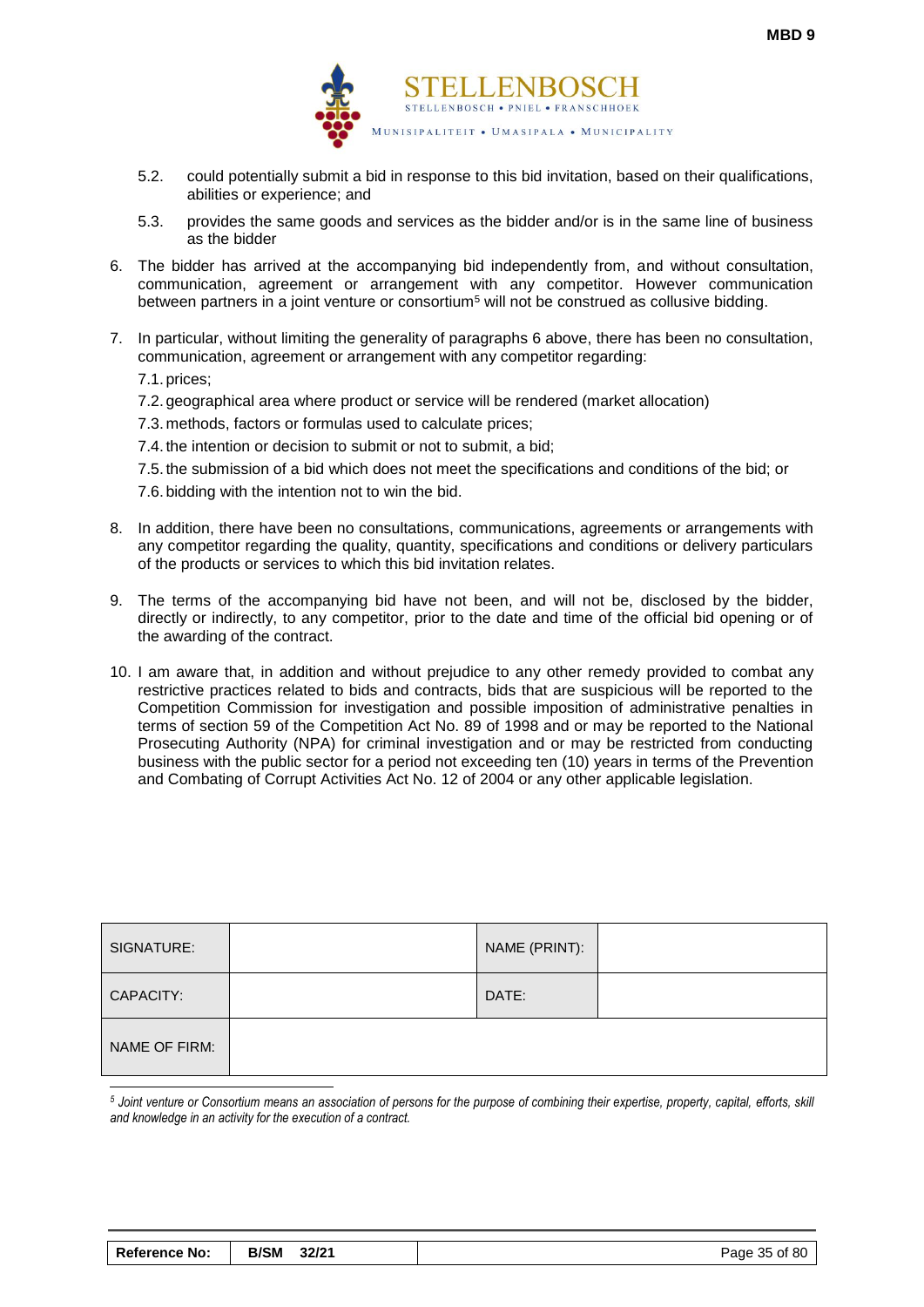

#### **12. MBD 10 – CERTIFICATE FOR PAYMENT OF MUNICIPAL SERVICES**

#### **DECLARATION IN TERMS OF CLAUSE 112(1) OF THE MUNICIPAL FINANCE MANAGEMENT ACT (NO.56 OF 2003)**

 $\mathsf{I}, \mathsf{I}, \mathsf{I}$ acknowledge that according to SCM Regulation 38(1)(d)(i), the Municipality may reject the tender of the tenderer if any municipal rates and taxes or municipal service charges owed by the Tenderer or any of its directors/members/partners to the Stellenbosch Municipality, or to any other municipality or municipal entity, are in arrears for more than 3 (three) months.

I declare that I am duly authorised to act on behalf of \_\_\_\_\_\_\_\_\_\_\_\_\_\_\_\_\_\_\_\_\_\_\_\_\_\_\_\_\_\_\_\_\_\_\_\_\_\_\_\_\_\_ (name of the firm) and hereby declare, that to the best of my personal knowledge, neither the firm nor any director/member/partner of said firm is in arrears on any of its municipal accounts with any municipality in the Republic of South Africa, for a period longer than 3 (three) months.

I further hereby certify that the information set out in this schedule and/or attachment(s) hereto is true and correct. The Tenderer acknowledges that failure to properly and truthfully complete this schedule may result in the tender being disqualified, and/or in the event that the tenderer is successful, the cancellation of the contract.

| PHYSICAL BUSINESS ADDRESS(ES) OF THE TENDERER | <b>MUNICIPAL ACCOUNT NUMBER</b> |
|-----------------------------------------------|---------------------------------|
|                                               |                                 |
|                                               |                                 |

#### **FURTHER DETAILS OF THE BIDDER'S Director / Shareholder / Partners, etc.:**

| Director / Shareholder / partner | Physical address of the<br><b>Municipal Account</b><br><b>Business</b><br>number(s) |  | <b>Physical residential</b><br>address of the Director /<br>shareholder / partner | <b>Municipal Account</b><br>number(s) |  |  |
|----------------------------------|-------------------------------------------------------------------------------------|--|-----------------------------------------------------------------------------------|---------------------------------------|--|--|
|                                  |                                                                                     |  |                                                                                   |                                       |  |  |
|                                  |                                                                                     |  |                                                                                   |                                       |  |  |
|                                  |                                                                                     |  |                                                                                   |                                       |  |  |
|                                  |                                                                                     |  |                                                                                   |                                       |  |  |
|                                  |                                                                                     |  |                                                                                   |                                       |  |  |
|                                  |                                                                                     |  |                                                                                   |                                       |  |  |
|                                  |                                                                                     |  |                                                                                   |                                       |  |  |

**NB: Please attach certified copy (ies) of ID document(s) and Municipal Accounts If the entity or any of its Directors/Shareholders/Partners, etc. rents/leases premises, a copy of the rental/lease agreement must be submitted with this tender.**

| <b>Reference No:</b> | <b>B/SM</b><br>32/21 | Page 36 of 80 |
|----------------------|----------------------|---------------|
|----------------------|----------------------|---------------|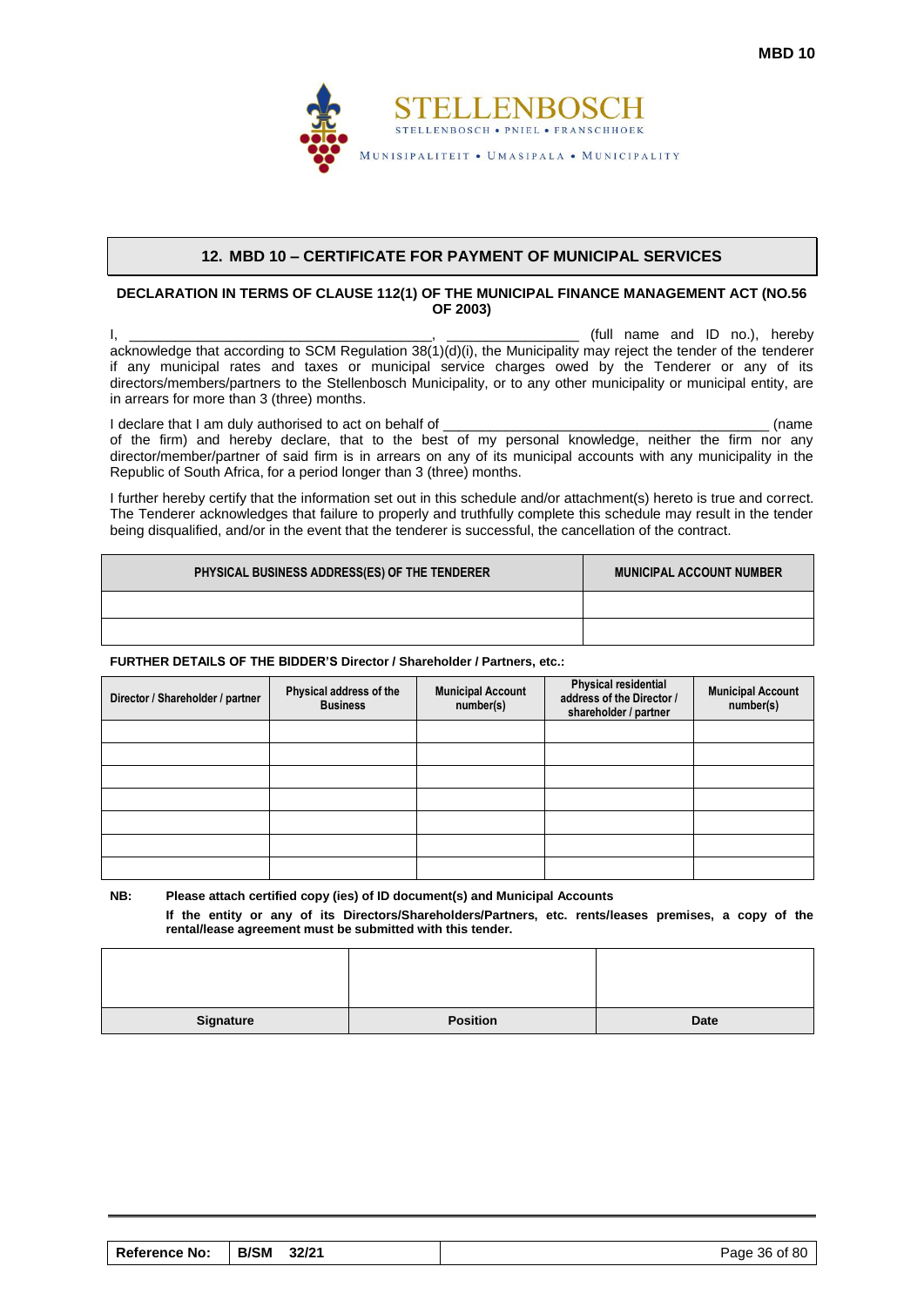

## **13. COMPENSATION FOR OCCUPATIONAL INJURIES AND DISEASES ACT, 1993 (ACT 130 OF 1993)**

**COMPENSATION FOR OCCUPATIONAL INJURIES AND DISEASES ACT, 1993 (ACT 130 OF 1993)**

**Stellenbosch Municipality** has legal duty in terms of Section 89 of the said Act to ensure that all contractors with whom agreements are entered into for the execution of work are registered as employers in accordance with the provisions of this Act and that all the necessary assessments have been paid by the contractor.

In order to enter into this agreement, the following information is needed regarding the abovementioned:

Contractor's registration number with the office of the Compensation Commissioner:

**NOTE:**

**A copy of the latest receipt together with a copy of the relevant assessment OR a copy of a valid Letter of Good Standing must be handed in, in this regard.**

| <b>PRINT NAME:</b> |                 |  |
|--------------------|-----------------|--|
| CAPACITY:          | Name<br>of firm |  |
| SIGNATURE:         | DATE:           |  |

| <b>Reference No:</b> | <b>B/SM</b><br>32/21 | 80<br>Page<br>∩t<br>$\cdot$ |
|----------------------|----------------------|-----------------------------|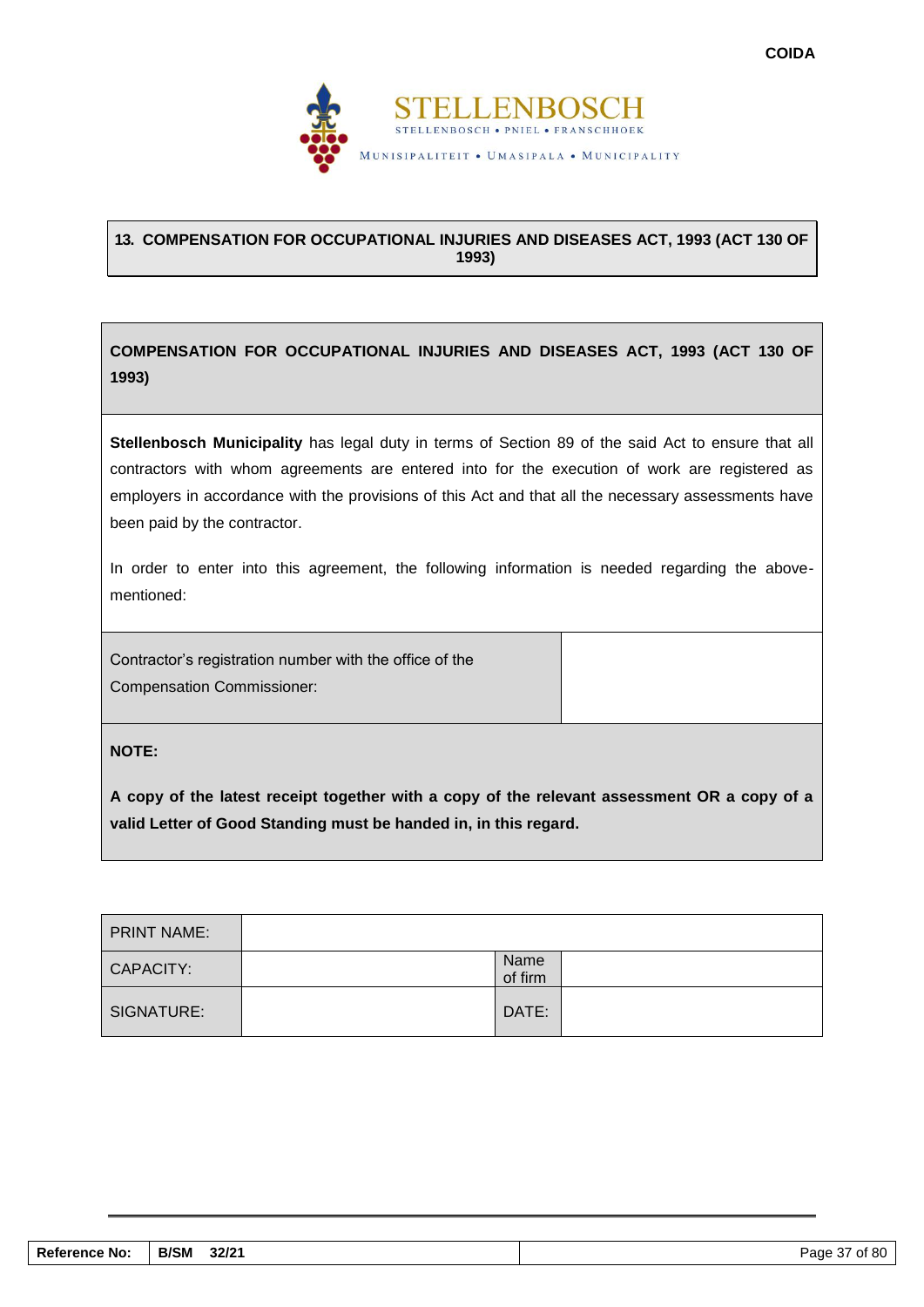

#### **14. FORM OF INDEMNITY**

#### **INDEMNITY**

Given by (Name of Company)

of (registered address of Company)

a company incorporated with limited liability according to the Company Laws of the Republic of South

Africa (hereinafter called the Contractor), represented herein by (Name of Representative) \_\_\_\_\_\_\_\_

in his capacity as (Designation)

of the Contractor, is duly authorised hereto by a resolution dated /20 /20 ,

to sign on behalf of the Contractor.

**WHEREAS** the Contractor has entered into a Contract dated  $/20$ , with the Municipality who require this indemnity from the Contractor.

**NOW THEREFORE THIS DEED WITNESSES** that the Contractor does hereby indemnify and hold harmless the Municipality in respect of all loss or damage that may be incurred or sustained by the Municipality by reason of or in any way arising out of or caused by operations that may be carried out by the Contractor in connection with the aforementioned contract; and also in respect of all claims that may be made against the Municipality in consequence of such operations, by reason of or in any way arising out of any accidents or damage to life or property or any other cause whatsoever; and also in respect of all legal or other expenses that may be incurred by the Municipality in examining, resisting or settling any such claims; for the due performance of which the Contractor binds itself according to law.

| <b>SIGNATURE OF CONTRACTOR:</b> |  |
|---------------------------------|--|
| DATE:                           |  |
| SIGNATURE OF WITNESS 1:         |  |
| DATE:                           |  |
| <b>SIGNATURE OF WITNESS 2:</b>  |  |
| DATE:                           |  |

| <b>Reference No:</b> | <b>B/SM</b><br>32/21 | 38 of 80<br>Paɑe |
|----------------------|----------------------|------------------|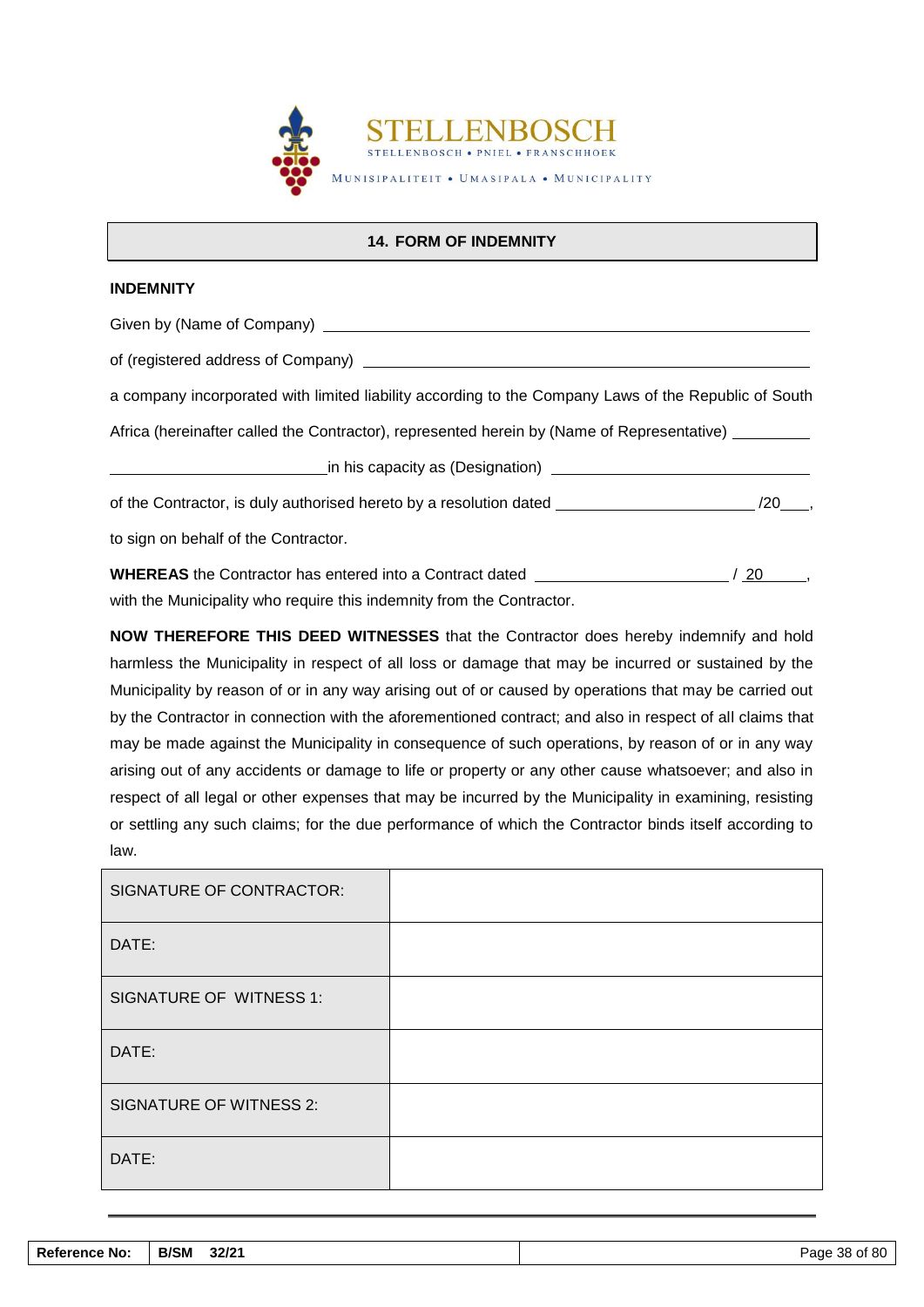

# **PART B – SPECIFICATIONS AND PRICING SCHEDULE**

| Reference No: | <b>B/SM</b><br>32/21 | 80<br>٩Q<br>Page<br>Οì<br>ີ |
|---------------|----------------------|-----------------------------|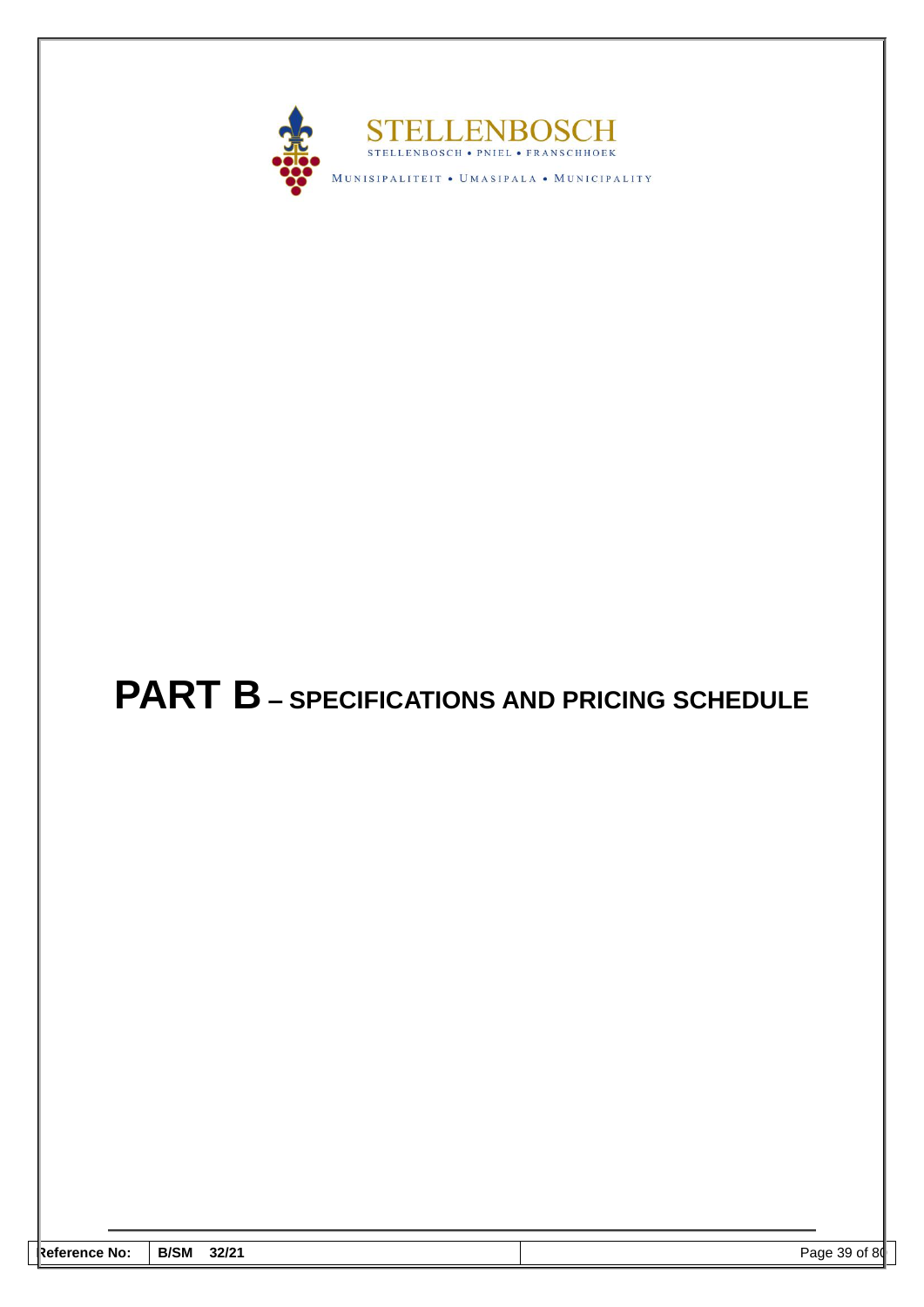

#### **15. SPECIFICATIONS AND PRICING SCHEDULE**

#### **NOTE:**

- **1. Only firm prices will be accepted. Non-firm prices will not be considered.**
- **2. All delivery costs MUST be included in the bid price, for delivery at the prescribed destination.**
- **3. Document MUST be completed in non-erasable black ink.**
- **4. NO correction fluid/tape may be used.**
	- **a. In the event of a mistake having been made, it shall be crossed out in ink and be accompanied by an initial at each and every alteration.**
- **5. The Bidder MUST indicate whether he/she/the entity is a registered VAT Vendor or not.**

 $I$  / We  $\rule{1em}{0.15mm}$ 

(full name of Bidder) the undersigned in my capacity as

of the firm

**a.**

hereby offer to Stellenbosch Municipality to render the services as described, in accordance with the specification

and conditions of contract to the entire satisfaction of the Stellenbosch Municipality and subject to the conditions

of tender, for the amounts indicated hereunder:

|                                             | <b>INDICATE WITH AN 'X'</b> |  |     |  |  |           |  |  |
|---------------------------------------------|-----------------------------|--|-----|--|--|-----------|--|--|
| Are you/is the firm a registered VAT Vendor |                             |  | YES |  |  | <b>NO</b> |  |  |
| If "YES", please provide VAT number         |                             |  |     |  |  |           |  |  |

#### **Please note the following:**

- 1. Stellenbosch Municipality reserves the right to downward adjust the scope of work/ quantity required to stay within its budget.
- 2. Only firm prices will be accepted and non-firm prices will not be considered.
- 3. The municipality reserves the right to accept all, some, or none of the bids submitted, either wholly or in part and it is not obligated to accept the lowest bid.

**•**

| <b>PRINT NAME:</b> |                 |  |
|--------------------|-----------------|--|
| CAPACITY:          | Name<br>of firm |  |
| SIGNATURE:         | DATE:           |  |

| <b>Reference No:</b> | 32/21<br><b>B/SM</b> | Page 40 of 80 |
|----------------------|----------------------|---------------|
|                      |                      |               |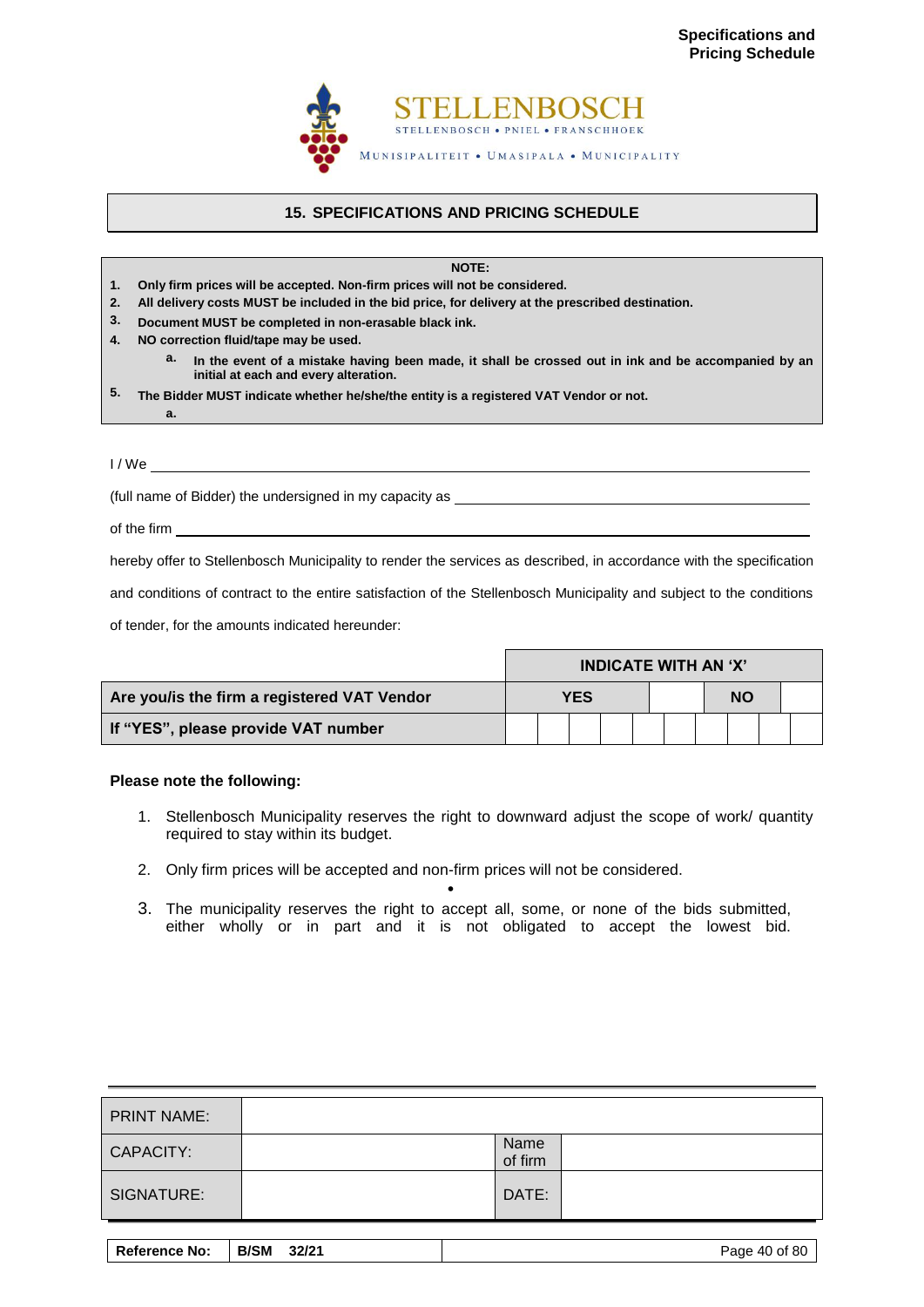

## **SPECIFICATION FOR SKILLS DEVELOPMENT**

# **None compliance to specification will invalidate your offer**

## **VARIOUS TRAINING PROGRAMMES**

|                                                 | Stellenbosch Municipality wishes to invite prospective tenderers                                                                                                                                                                                                                                                                                                                                                                                                                                                                                                                                                                                                                                                                                                                                                                                                                                                                                                                                                                                                                                                                                                                                                                                   |  |  |
|-------------------------------------------------|----------------------------------------------------------------------------------------------------------------------------------------------------------------------------------------------------------------------------------------------------------------------------------------------------------------------------------------------------------------------------------------------------------------------------------------------------------------------------------------------------------------------------------------------------------------------------------------------------------------------------------------------------------------------------------------------------------------------------------------------------------------------------------------------------------------------------------------------------------------------------------------------------------------------------------------------------------------------------------------------------------------------------------------------------------------------------------------------------------------------------------------------------------------------------------------------------------------------------------------------------|--|--|
| <b>Background</b>                               | to provide tenders for the delivering of various training                                                                                                                                                                                                                                                                                                                                                                                                                                                                                                                                                                                                                                                                                                                                                                                                                                                                                                                                                                                                                                                                                                                                                                                          |  |  |
|                                                 | programmes:                                                                                                                                                                                                                                                                                                                                                                                                                                                                                                                                                                                                                                                                                                                                                                                                                                                                                                                                                                                                                                                                                                                                                                                                                                        |  |  |
|                                                 |                                                                                                                                                                                                                                                                                                                                                                                                                                                                                                                                                                                                                                                                                                                                                                                                                                                                                                                                                                                                                                                                                                                                                                                                                                                    |  |  |
| <b>Scope</b>                                    | The service provider must:<br>a) Render an outcomes-based training programme that<br>supports formative and summative assessment(s);<br>b) Conduct pre-assessments to determine the entry levels of<br>learners;<br>c) Submit a proposal on how the intervention will be<br>conducted:<br>d) Provide skilled and experienced facilitator(s) who shall be<br>dedicated in providing facilitation services at any of the<br>municipal venue(s), in accordance with the nationally<br>acceptable norms and standards;<br>e) Assist the municipality in the coordination and monitoring of<br>the relevant training programme by means of monthly<br>reports per learner;<br>Submit comprehensive monthly reports on learner progress<br>f)<br>and attendance registers;<br>g) Provide exit level Outcome: Trained and Competent<br>learner:<br>h) Be open for customisation in line with the core functions of<br>the municipality.<br>Learners will be on different levels and implementation levels<br>may differ. Provider should be able to accommodate this in the<br>facilitation and assessment methods. Facilitation must be<br>rendered with the learner in mind. The age and experience of<br>the learner must be taken into consideration. |  |  |
|                                                 |                                                                                                                                                                                                                                                                                                                                                                                                                                                                                                                                                                                                                                                                                                                                                                                                                                                                                                                                                                                                                                                                                                                                                                                                                                                    |  |  |
| <b>Accreditation &amp;</b><br><b>Experience</b> | The preferred Service Provider must provide proof of the<br>following information:<br>a) Sufficient proof/evidence of relevant<br>accreditation/registration with a Quality Assurance<br>Body/Institution/SETA;<br>b) Company Profile;<br>c) CV's of facilitator – subject matter expert within the relevant<br>training field;                                                                                                                                                                                                                                                                                                                                                                                                                                                                                                                                                                                                                                                                                                                                                                                                                                                                                                                    |  |  |

| <b>PRINT NAME:</b> |                 |  |
|--------------------|-----------------|--|
| CAPACITY:          | Name<br>of firm |  |
| SIGNATURE:         | DATE:           |  |

| <b>Reference No:</b> | <b>B/SM</b><br>32/21 | Page 41 of 80 |
|----------------------|----------------------|---------------|
|                      |                      |               |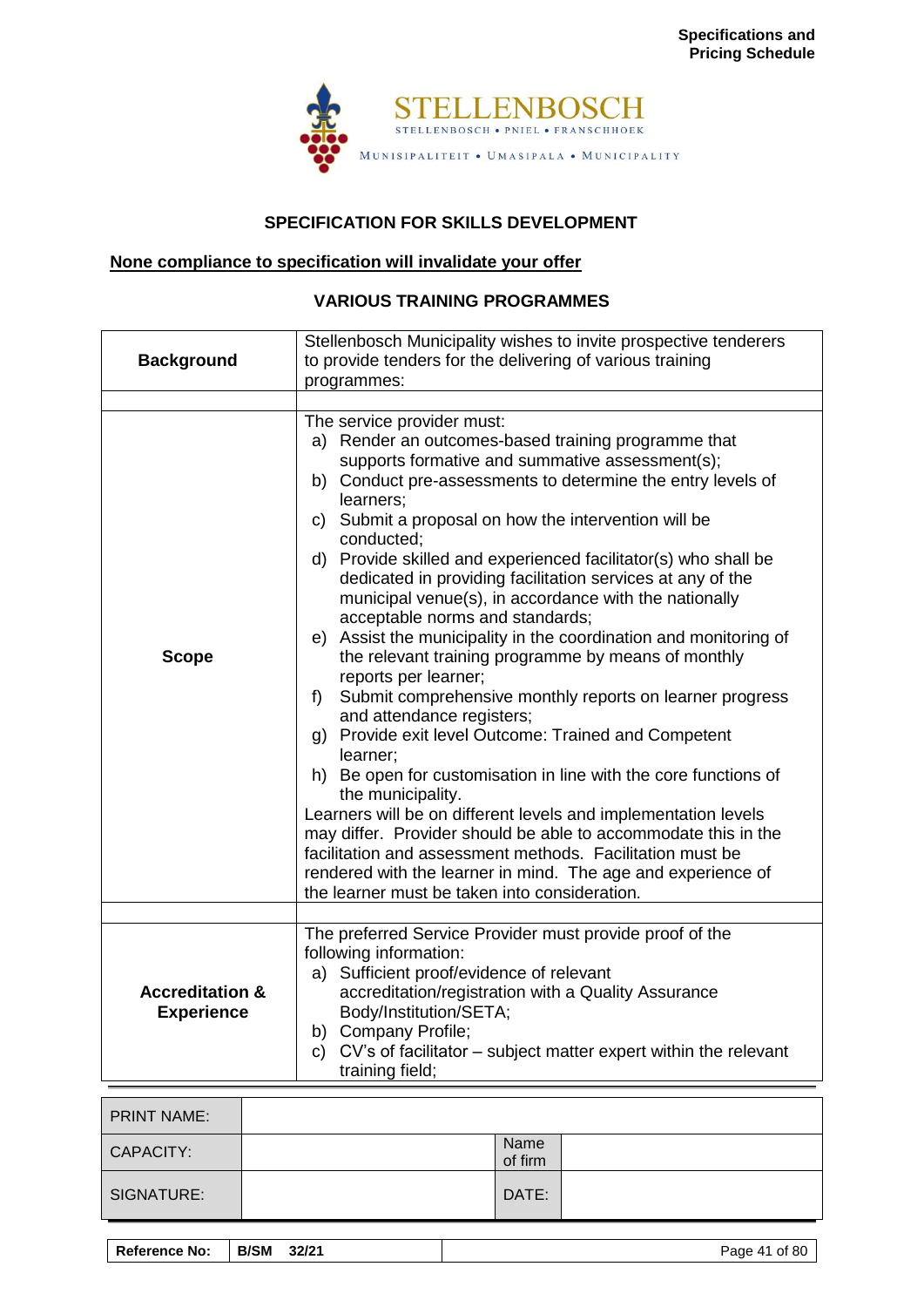

|                                                                                 | 1 (one) Contactable reference<br>d)                                                                                                                                                                                                                                                                                                                                                                                                                                       |
|---------------------------------------------------------------------------------|---------------------------------------------------------------------------------------------------------------------------------------------------------------------------------------------------------------------------------------------------------------------------------------------------------------------------------------------------------------------------------------------------------------------------------------------------------------------------|
|                                                                                 |                                                                                                                                                                                                                                                                                                                                                                                                                                                                           |
| Assessment,<br>Moderation,<br><b>Verification &amp;</b><br><b>Certification</b> | The service provider must:<br>a) Conduct assessments and moderation;<br>b) Provide assistance with Portfolio of Evidence (POE)<br>compilation;<br>c) Arrange collection of POE's from Stellenbosch Municipality;<br>d) Certification of learner(s) (competent/attendance) with the<br>provision of hard copy certificates and statement of results<br>$(SOR)$ ;<br>Registration of learner(s) on the National Learner Record<br>e)<br>Database (NLRD) (where applicable). |
|                                                                                 |                                                                                                                                                                                                                                                                                                                                                                                                                                                                           |
| <b>Course Material,</b><br>training equipment<br>and venue                      | The service provider must:<br>a) Provide all learning material and stationary for learners and<br>facilitators i.e. learner guides, pens, paper etc.;<br>b) Provide training equipment such as laptop, projector, PPE<br>& PPC (where applicable).<br>Provide any additional documentation needed during<br>C)<br>facilitation or assessments, that forms part of the learning<br>process.                                                                                |
|                                                                                 |                                                                                                                                                                                                                                                                                                                                                                                                                                                                           |
| <b>Project Cost</b>                                                             | a) All training and associated activities must be included in the<br>cost per learner;<br>b) 1 x Additional cost per learner for re-assessment must be<br>included in the price;<br>All other expenses e.g. travelling, subsistence, stationary<br>C)<br>etc., must be included in the price.                                                                                                                                                                             |
|                                                                                 |                                                                                                                                                                                                                                                                                                                                                                                                                                                                           |
| <b>Adequate Insurance</b>                                                       | The provider shall be liable for its own insurance and hereby<br>indemnifies Stellenbosch Municipality against any liability, loss,<br>claim or proceedings consequent upon loss of or damage to any<br>moveable, or immoveable or personal property or private<br>property which occurred during the contract period.<br>Proof of professional indemnity insurance policy must be<br>submitted with the quotation.                                                       |

| <b>PRINT NAME:</b> |                 |  |
|--------------------|-----------------|--|
| CAPACITY:          | Name<br>of firm |  |
| SIGNATURE:         | DATE:           |  |
|                    |                 |  |

| <b>Reference No:</b> | B/SM<br>32/21 | Page 42 of 80 |
|----------------------|---------------|---------------|
|                      |               |               |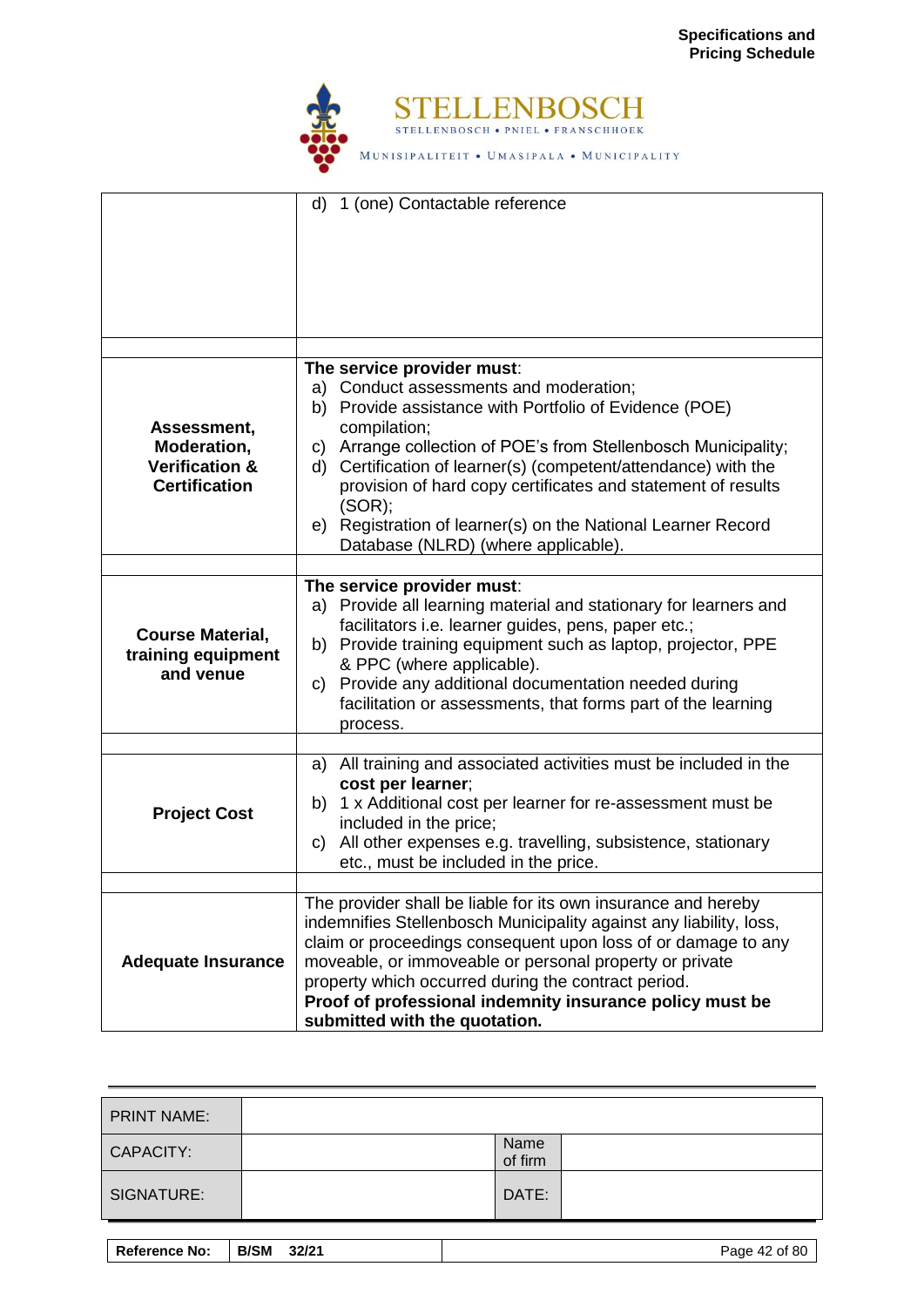

| Learning areas to be<br>covered | The learning areas to be covered are stipulated below. Where<br>learning area(s) have specified unit standard(s), the relevant<br>unit standard serves as a basis for the training. Learners who<br>are eligible to achieve the outcomes of the unit standard(s) and<br>credits, must be accommodate accordingly. Learners who are |
|---------------------------------|------------------------------------------------------------------------------------------------------------------------------------------------------------------------------------------------------------------------------------------------------------------------------------------------------------------------------------|
|                                 | not eligible to achieve the outcomes of the unit standard(s) in                                                                                                                                                                                                                                                                    |
|                                 | terms of credits must receive certificates of attendance.                                                                                                                                                                                                                                                                          |

| <b>PRINT NAME:</b>   |                      |                 |               |
|----------------------|----------------------|-----------------|---------------|
| CAPACITY:            |                      | Name<br>of firm |               |
| SIGNATURE:           |                      | DATE:           |               |
|                      |                      |                 |               |
| <b>Reference No:</b> | <b>B/SM</b><br>32/21 |                 | Page 43 of 80 |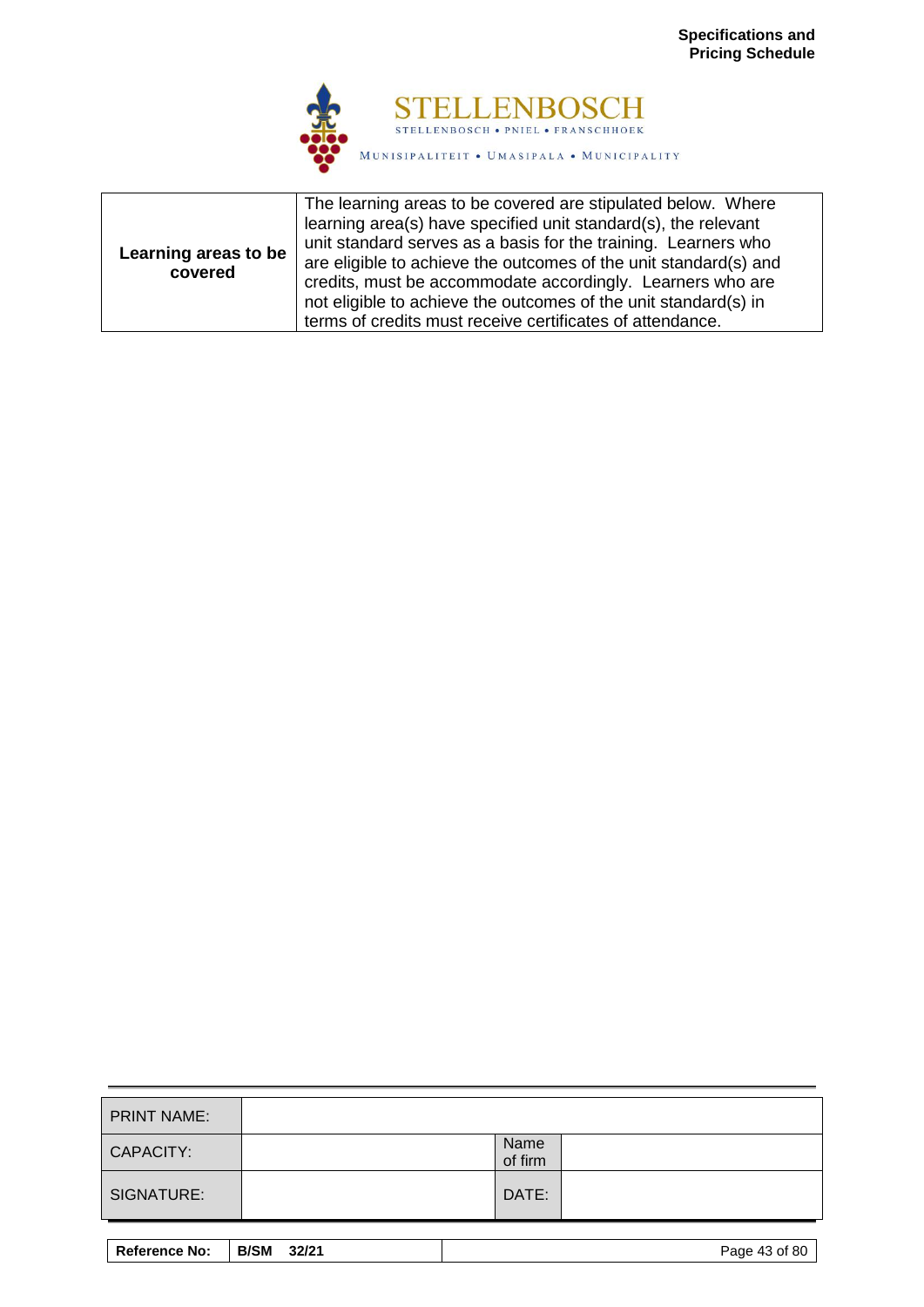

## **1. First Aid Level 1**

#### 119567 – Perform basic life support and first aid procedures

This unit standard is aimed at employees required to assess the emergency situation and providing basic life support and basic first aid in order to stabilise an employee prior to transfer to the emergency services. The training must include the following specific outcomes:

- Demonstrate an understanding of emergency scene management;
- Demonstrate an understanding of elementary anatomy and physiology;
- Assess an emergency situation;
- Apply First Aid procedures to the life-threatening situation; and
- Treat common injuries.

## **Training days**

Please insert the number of training days Theoretical Training **days** Practical Training **days** 

#### **Pricing Schedule: First Aid Level 1**

The quoted prices must be indicated in the pricing schedule below. The award will be on the total price per learner.

#### **Detailed cost analysis: Pricing for 3 financial years (VAT Included)**

The price per learner must include pre-assessments (where required), Facilitation, Assessment, Moderation, Verification (where required), Certification and any other training related costs, including travelling & accommodation.

| First Aid Level 1: 119567 - Perform basic life support and first aid procedures                 |   |  |   |   |  |
|-------------------------------------------------------------------------------------------------|---|--|---|---|--|
| <b>Total over 3</b><br>2022/2023<br>2021/2022<br>2020/2021<br><b>Price per learner</b><br>years |   |  |   |   |  |
| Group of 5 - 7 Learners                                                                         | R |  | R | R |  |
| Group of 8 - 10                                                                                 | R |  |   |   |  |
| <b>Total</b><br>R                                                                               |   |  |   |   |  |

| <b>PRINT NAME:</b>   |                      |                 |               |
|----------------------|----------------------|-----------------|---------------|
| <b>CAPACITY:</b>     |                      | Name<br>of firm |               |
| SIGNATURE:           |                      | DATE:           |               |
|                      |                      |                 |               |
| <b>Reference No:</b> | <b>B/SM</b><br>32/21 |                 | Page 44 of 80 |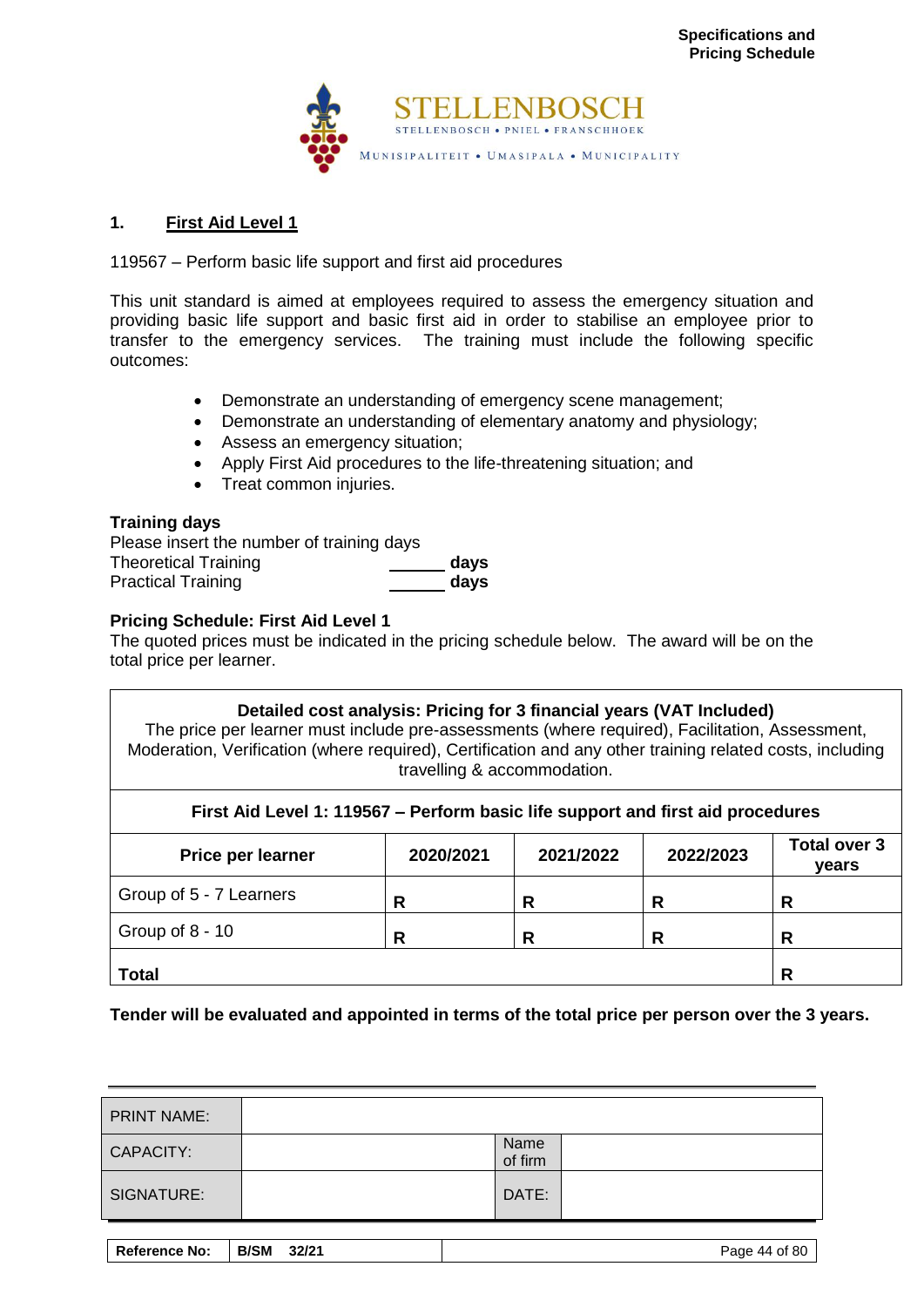

## **2. Fire Warden Training**

- 2.1 242825 Conduct evacuations and emergency drills &<br>2.2 252250 Apply firefighting techniques
- 252250 Apply firefighting techniques

These unit standards are aimed at employees required to:

- Identify and determine the type of an emergency and assist with the evacuation of employees during an emergency;
- Respond to and use emergency signals within their own area of responsibility;
- Identify, contain, prevent and extinguish different types of fires by operating basic firefighting techniques.

## **Training days**

 $\Gamma$ 

Please insert the number of training days

Theoretical Training **days**<br> **Practical Training days Practical Training** 

## **Pricing Schedule: Fire Warden Training**

The quoted prices must be indicated in the pricing schedule below. The award will be on the total price per learner.

| Detailed cost analysis: Pricing for 3 financial years (VAT Included)<br>The price per learner must include pre-assessments (where required), Facilitation, Assessment,<br>Moderation, Verification (where required), Certification and any other training related costs, including<br>travelling & accommodation. |                             |  |  |   |  |
|-------------------------------------------------------------------------------------------------------------------------------------------------------------------------------------------------------------------------------------------------------------------------------------------------------------------|-----------------------------|--|--|---|--|
|                                                                                                                                                                                                                                                                                                                   | <b>Fire Warden Training</b> |  |  |   |  |
| 242825 - Conduct evacuations and emergency drills &<br>252250 - Apply firefighting techniques                                                                                                                                                                                                                     |                             |  |  |   |  |
| <b>Total over 3</b><br>2021/2022<br>2022/2023<br><b>Price per learner</b><br>2020/2021<br>vears                                                                                                                                                                                                                   |                             |  |  |   |  |
| Group of 5-7 Learners                                                                                                                                                                                                                                                                                             | R                           |  |  |   |  |
| Group of 8-10 Learners                                                                                                                                                                                                                                                                                            | R                           |  |  |   |  |
| <b>Total</b>                                                                                                                                                                                                                                                                                                      |                             |  |  | R |  |

| <b>PRINT NAME:</b>   |                      |                 |               |
|----------------------|----------------------|-----------------|---------------|
| <b>CAPACITY:</b>     |                      | Name<br>of firm |               |
| SIGNATURE:           |                      | DATE:           |               |
|                      |                      |                 |               |
| <b>Reference No:</b> | <b>B/SM</b><br>32/21 |                 | Page 45 of 80 |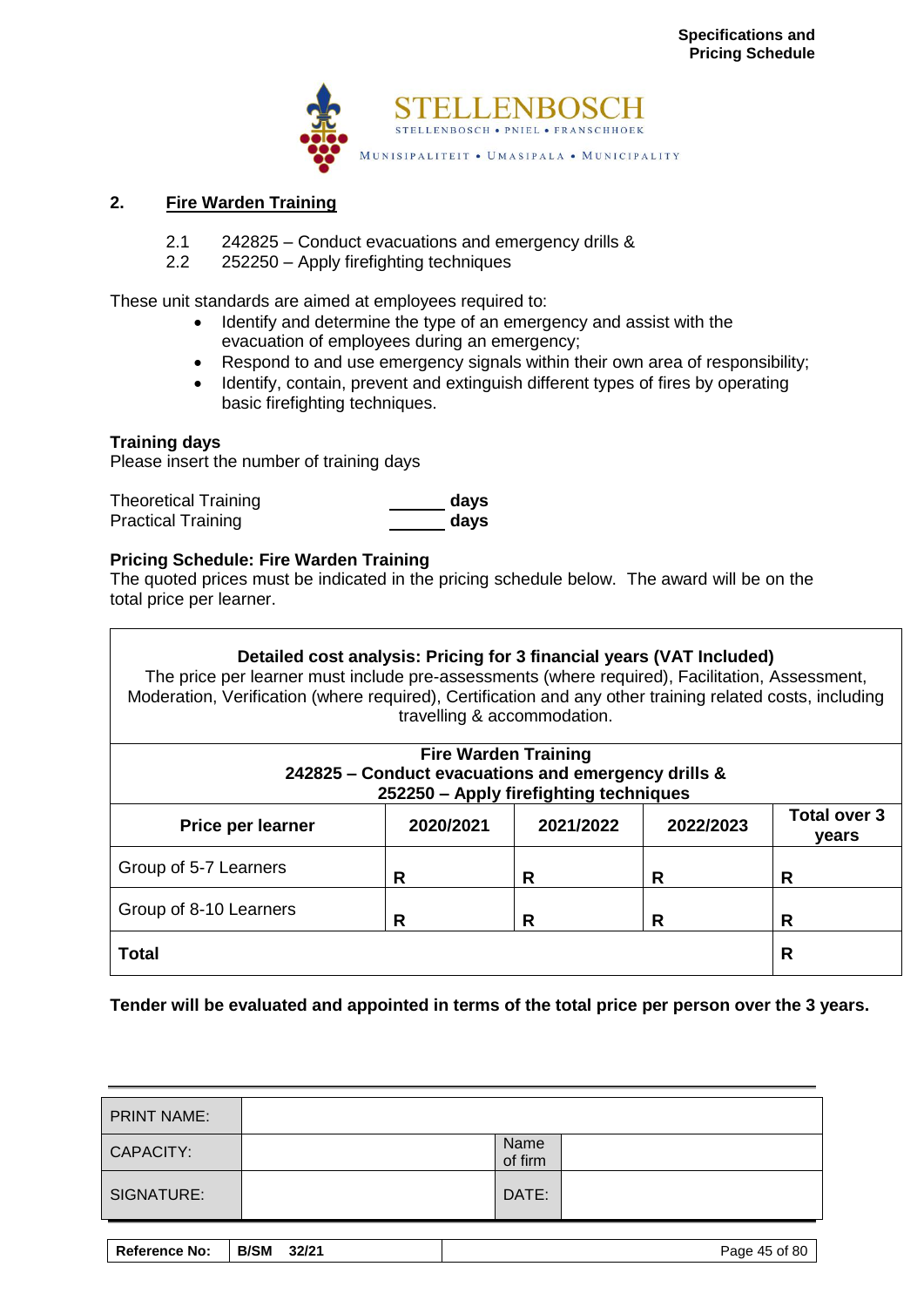

## **3. Peace Officer**

#### **377224 – Demonstrate an understanding of the role of a Peace Officer**

This unit standard is aimed at employees required to understand the relevant sections and regulations contained in the criminal procedure legislation pertaining to peace officers. It must enable the employee to apply the applicable legislation by enforcing the provisions of the legislation, teaching the public and leading by example. The outcome of the unit standard includes:

- Explaining the meaning of terms and phrases used in the legislation;
- Explaining the duties and responsibilities of peace officers;
- Explaining the procedure for search and seizure;
- Demonstrate an understanding of the relevant aspects of Criminal Law; and
- Explaining the rules pertaining to giving evidence.

#### **Training days**

Please insert the number of training days

Theoretical Training **days**<br> **Practical Training days**<br> **days Practical Training** 

#### **Pricing Schedule: Peace Officer Training**

The quoted prices must be indicated in the pricing schedule below. The award will be on the total price per learner.

| Detailed cost analysis: Pricing for 3 financial years (VAT Included)<br>The price per learner must include pre-assessments (where required), Facilitation, Assessment, |   |                             |   |   |  |
|------------------------------------------------------------------------------------------------------------------------------------------------------------------------|---|-----------------------------|---|---|--|
| Moderation, Verification (where required), Certification and any other training related costs, including                                                               |   |                             |   |   |  |
|                                                                                                                                                                        |   | travelling & accommodation. |   |   |  |
| <b>Peace Officer Training</b>                                                                                                                                          |   |                             |   |   |  |
| 377224 – Demonstrate an understanding of the role and functions of a Peace Officer                                                                                     |   |                             |   |   |  |
| <b>Total over 3</b><br>2022/2023<br>2020/2021<br>2021/2022<br><b>Price per learner</b><br>vears                                                                        |   |                             |   |   |  |
| Group of 5-7 Learners                                                                                                                                                  | R | R                           | R | R |  |
| Group of 8-10 Learners                                                                                                                                                 | R |                             |   |   |  |
| <b>Total</b><br>R                                                                                                                                                      |   |                             |   |   |  |

| <b>CAPACITY:</b>     |                      | Name<br>of firm |               |
|----------------------|----------------------|-----------------|---------------|
| SIGNATURE:           |                      | DATE:           |               |
| <b>Reference No:</b> | <b>B/SM</b><br>32/21 |                 | Page 46 of 80 |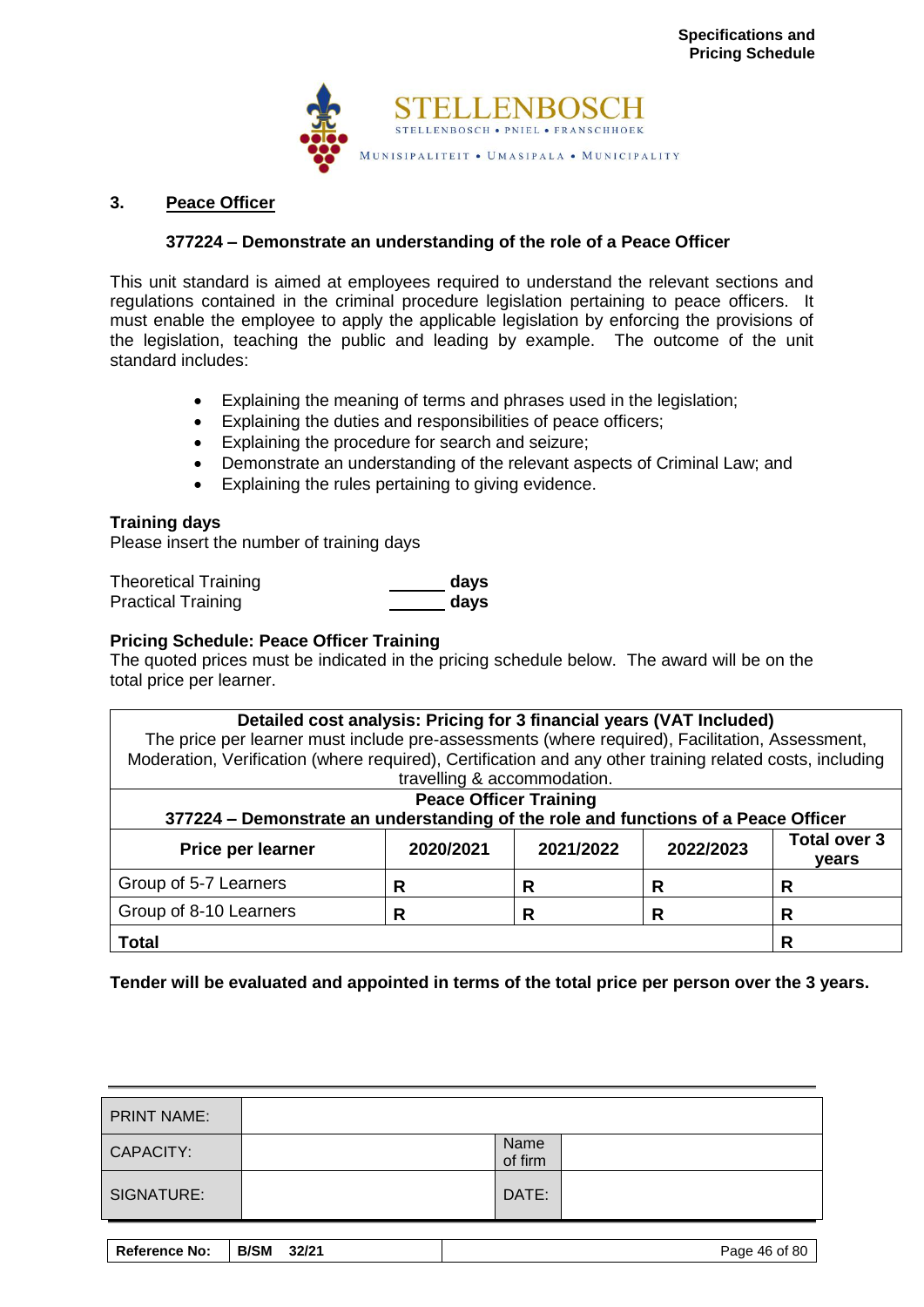

## **4. Advance Driving Training**

## 4.1 **377201 – Apply advance driving skills: defensive driving (economical)**

This unit standard is aimed at employees required to

- Apply knowledge related to vehicle dynamics to reduce risk;
- Demonstrate techniques used to avoid accidents and maintain control;
- Apply techniques to improve driving skills and maintain safety at all times;

## **Training days**

Please insert the number of training days Theoretical Training<br> **Practical Training**<br> **days**<br> **days Practical Training** 

## 4.2 **123253 – Operate a rigid heavy vehicle (fire trucks etc.)**

This unit standard is aimed at employees required to

- Prepare a rigid vehicle for road transport trips according to specifications;
- Drive a rigid heavy vehicle in accordance with specified requirements;
- Ensure the maintenance of road transport service quality;
- Handle unexpected situations according to specified procedures;
- Reflect on rigid heavy vehicle performance and own operation of vehicle against requirements;
- Parking rigid heavy vehicle in accordance with specified requirements.

## **Training days**

Please insert the number of training days Theoretical Training<br> **Practical Training**<br> **days**<br> **days Practical Training** 

## 4.3 **377220 – Apply advanced driving skills: offensive (traffic services etc.)**

This unit standard is aimed at employees required to

- Apply offensive driving skills when negotiating static hazard/dealing with vehicle damage;
- Apply offensive driving skills in dynamic situations;
- Demonstrate high speed turning skills.

## **Training days**

Please insert the number of training days Theoretical Training<br> **Practical Training**<br> **days**<br> **days Practical Training** 

| <b>PRINT NAME:</b> |                 |  |
|--------------------|-----------------|--|
| <b>CAPACITY:</b>   | Name<br>of firm |  |
| SIGNATURE:         | DATE:           |  |

| <b>Reference No:</b> | <b>B/SM</b><br>32/21 | Page 47 of 80 |
|----------------------|----------------------|---------------|
|                      |                      |               |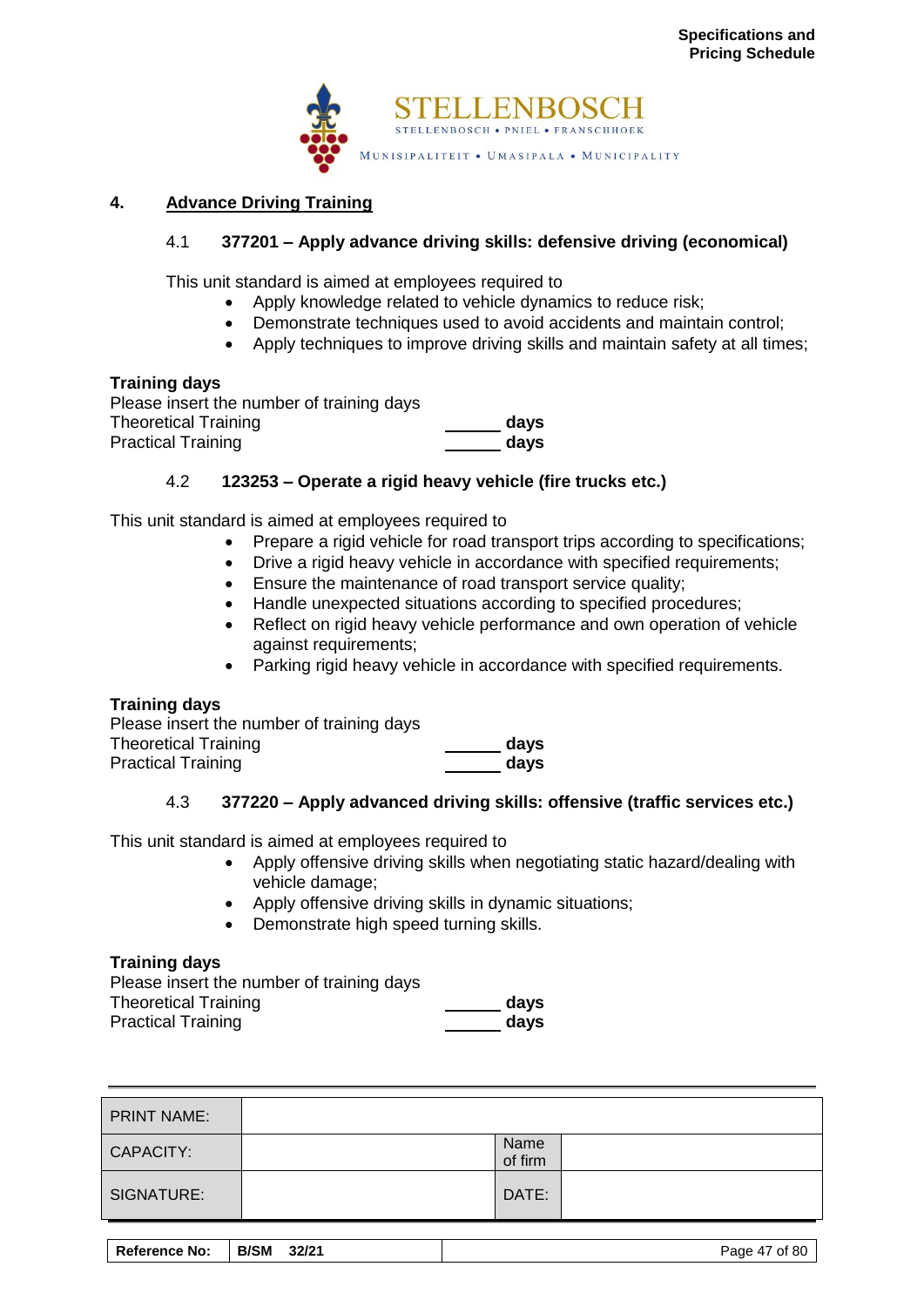

# **Pricing Schedule: Advance Driving Training**

The quoted prices must be indicated in the pricing schedule below. The award will be on the total price per learner.

#### **Detailed cost analysis: Pricing for 3 financial years (VAT Included)**

The price per learner must include pre-assessments (where required), Facilitation, Assessment, Moderation, Verification (where required), Certification and any other training related costs, including travelling & accommodation.

| <b>Advance Driving Training</b><br>4 Learners per group                      |           |           |           |                       |
|------------------------------------------------------------------------------|-----------|-----------|-----------|-----------------------|
| Price per learner per learning area                                          | 2020/2021 | 2021/2022 | 2022/2023 | Total over 3<br>years |
| 377201 - Apply advance driving skills:<br>defensive driving (economical)     | R         | R         | R         | R                     |
| 123253 – Operate a rigid heavy vehicle<br>(fire trucks etc.)                 | R         | R         | R         | R                     |
| 377220 - Apply advanced driving skills:<br>offensive (traffic services etc.) | R         | R         | R         | R                     |
| <b>Total</b>                                                                 |           |           |           | R                     |

| <b>PRINT NAME:</b>   |                      |                 |               |
|----------------------|----------------------|-----------------|---------------|
| <b>CAPACITY:</b>     |                      | Name<br>of firm |               |
| SIGNATURE:           |                      | DATE:           |               |
|                      |                      |                 |               |
| <b>Reference No:</b> | <b>B/SM</b><br>32/21 |                 | Page 48 of 80 |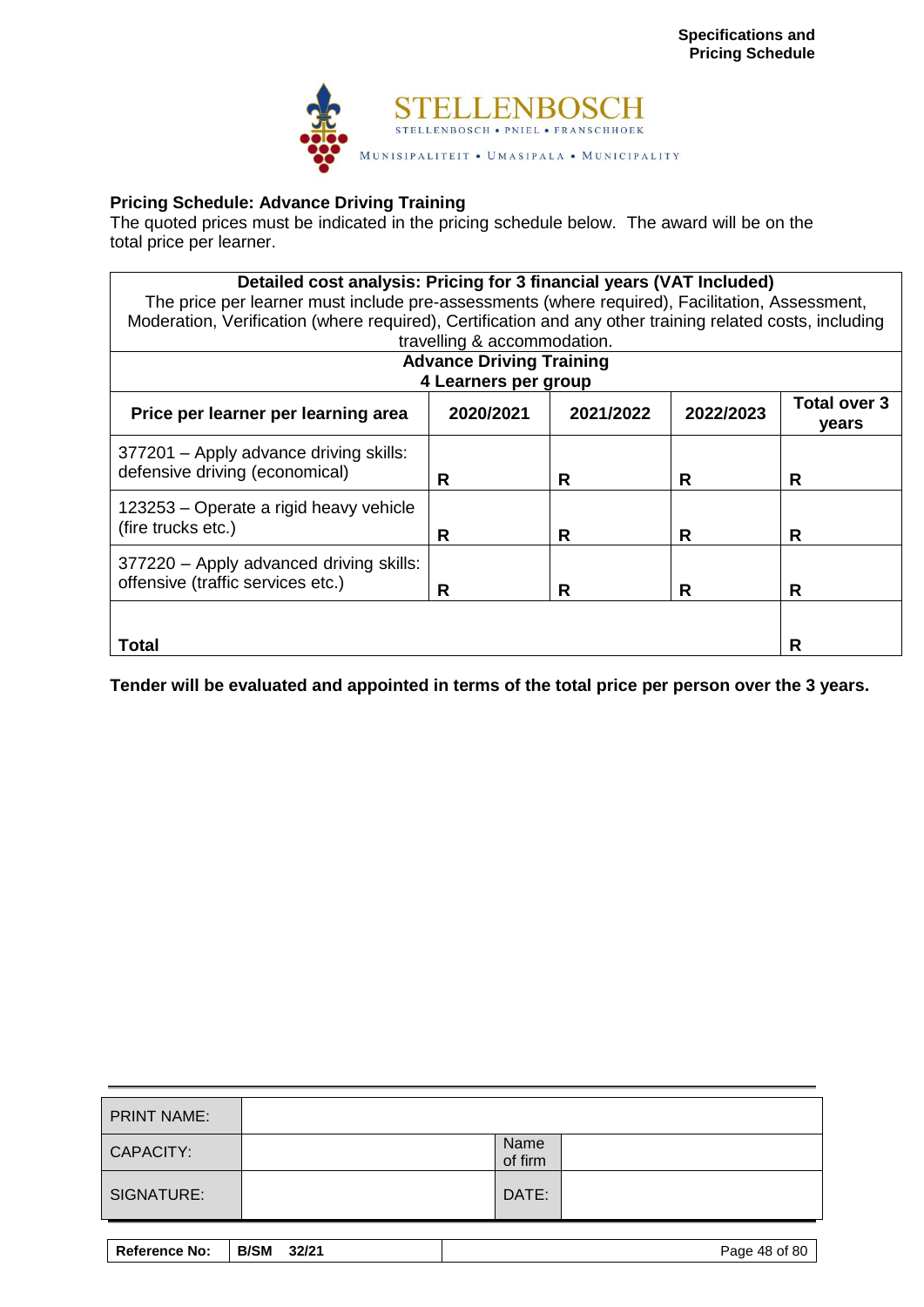

#### **5. Business Writing**

#### **12153 – Use the writing process to compose texts required in the business environment**

This unit standard is aimed at employees required to follow a process in writing texts and reports required in business. The learner/employee should be capable of:

- Using textual features and conventions specific to texts;
- Identifying the intended audience for the communication and the purpose of the text;
- Selecting the appropriate text type, format and layout for the purpose;
- Organising and structuring a technical text appropriately;
- Using appropriate grammar conventions, drafting and editing a technical text;
- Recognising errors and checking for accuracy;
- Presenting the same information in different ways;
- Using plain language in business.

#### **Training days**

Please insert the number of training days

| <b>Theoretical Training</b> | days |
|-----------------------------|------|
| <b>Practical Training</b>   | days |

#### **Pricing Schedule: Business Writing**

The quoted prices must be indicated in the pricing schedule below. The award will be on the total price per learner.

| Detailed cost analysis: Pricing for 3 financial years (VAT Included)<br>The price per learner must include pre-assessments (where required), Facilitation, Assessment, |           |           |           |                              |  |
|------------------------------------------------------------------------------------------------------------------------------------------------------------------------|-----------|-----------|-----------|------------------------------|--|
| Moderation, Verification (where required), Certification and any other training related costs, including<br>travelling & accommodation.                                |           |           |           |                              |  |
| <b>Business Writing Training</b>                                                                                                                                       |           |           |           |                              |  |
| 12153 – Use the writing process to compose texts required in the business environment                                                                                  |           |           |           |                              |  |
| Price per learner                                                                                                                                                      | 2020/2021 | 2021/2022 | 2022/2023 | <b>Total over 3</b><br>years |  |
| Group of 5-7 Learners                                                                                                                                                  | R         | R         | R         | R                            |  |
| Group of 8-10 Learners                                                                                                                                                 | R         | R         | R         | R                            |  |
| <b>Total</b>                                                                                                                                                           |           |           |           | R                            |  |

| <b>PRINT NAME:</b>   |                      |                 |               |
|----------------------|----------------------|-----------------|---------------|
| <b>CAPACITY:</b>     |                      | Name<br>of firm |               |
| SIGNATURE:           |                      | DATE:           |               |
|                      |                      |                 |               |
| <b>Reference No:</b> | <b>B/SM</b><br>32/21 |                 | Page 49 of 80 |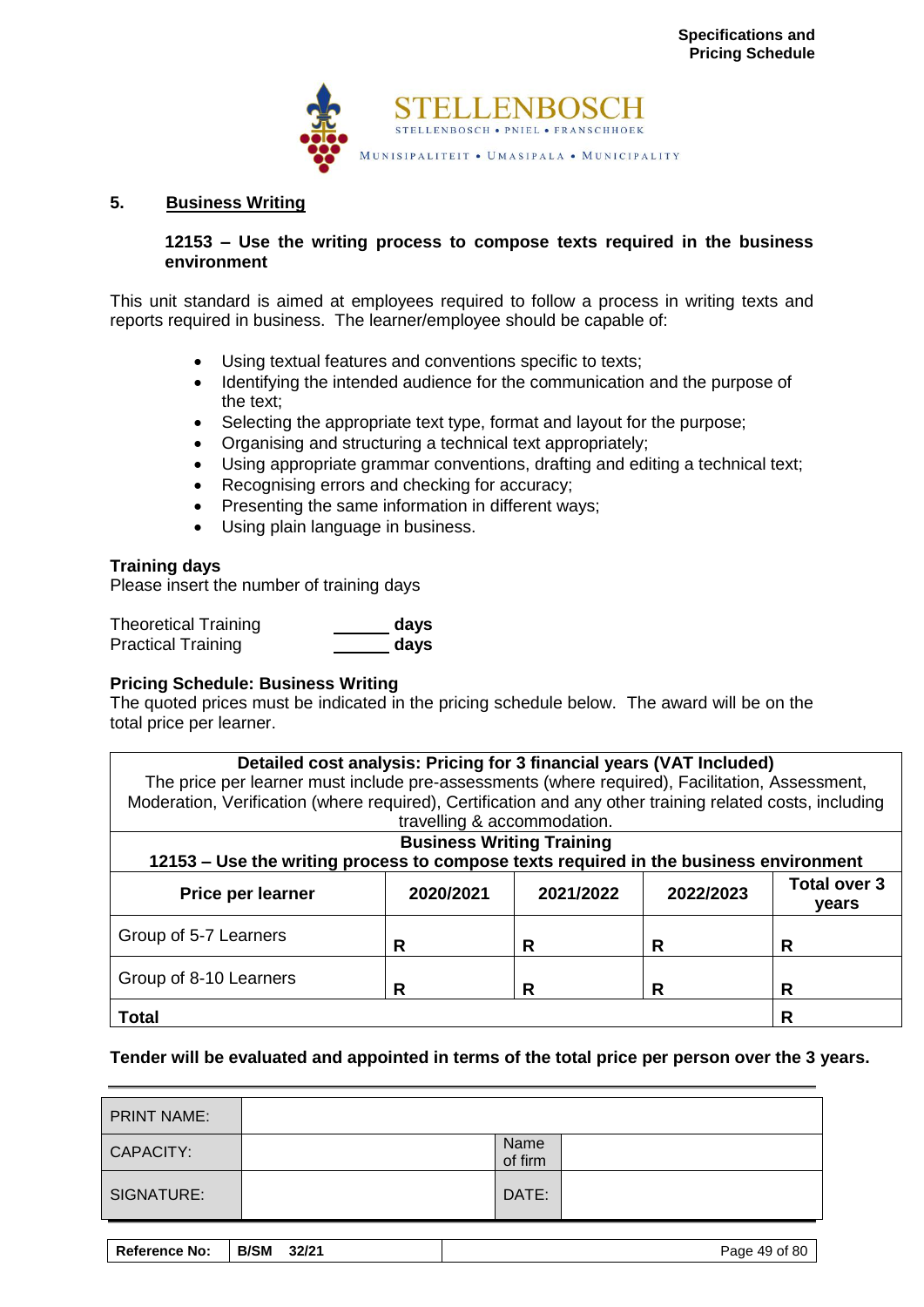

## **6. Write security reports and take statements training**

#### **11508 – Write security reports and take statements**

This unit standard is aimed at employees required to formulate and write security reports and to take down written statements. The learner/employee should be able to:

- Apply knowledge and understanding of the requirements for effective report writing
- Compile a complete and concise report; and
- Take a written statement

## **Training days**

Please insert the number of training days

Theoretical Training **days**<br>
Practical Training **days**<br> **days Practical Training** 

#### **Pricing Schedule: Write security reports and take statements training**

The quoted prices must be indicated in the pricing schedule below. The award will be on the total price per learner.

| Detailed cost analysis: Pricing for 3 financial years (VAT Included)                                     |                                                     |           |           |                              |  |
|----------------------------------------------------------------------------------------------------------|-----------------------------------------------------|-----------|-----------|------------------------------|--|
| The price per learner must include pre-assessments (where required), Facilitation, Assessment,           |                                                     |           |           |                              |  |
| Moderation, Verification (where required), Certification and any other training related costs, including |                                                     |           |           |                              |  |
|                                                                                                          | travelling & accommodation.                         |           |           |                              |  |
|                                                                                                          | Write security reports and take statements training |           |           |                              |  |
| 11508 - Write security reports and take statements                                                       |                                                     |           |           |                              |  |
| Price per learner                                                                                        | 2020/2021                                           | 2021/2022 | 2022/2023 | <b>Total over 3</b><br>years |  |
| Group of 5-7 Learners                                                                                    | R                                                   | R         | R         | R                            |  |
| Group of 8-10 Learners                                                                                   | R                                                   | R         | R         | R                            |  |
| Total<br>R                                                                                               |                                                     |           |           |                              |  |

| <b>CAPACITY:</b>                    |       | Name<br>of firm |               |
|-------------------------------------|-------|-----------------|---------------|
| SIGNATURE:                          |       | DATE:           |               |
| <b>Reference No:</b><br><b>B/SM</b> | 32/21 |                 | Page 50 of 80 |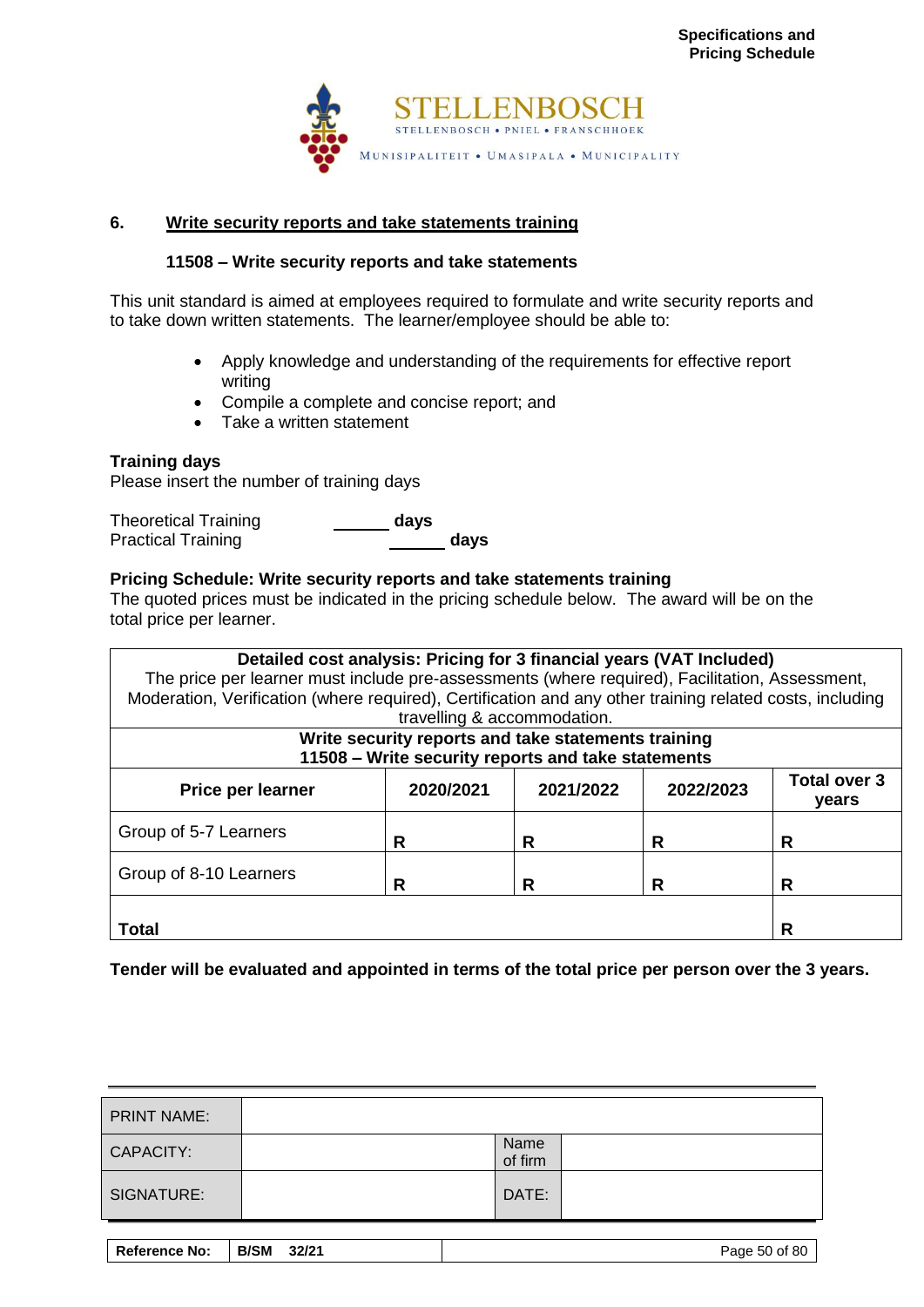

## **7. Refuse Truck Operations and Binlifting Training**

#### 7.1 **Pre- and Post-trip inspections with logbook entries**

Training for this learning area must be able to accommodate learners in the three official languages (Afrikaans, Xhosa and English). The training must include:

- Preparation for trip inspections;
- Pre- and post-trip inspections;
- Checking of oil fluid levels, tyres etc.
- Manage vehicle logbook
- Practical demonstrations.

#### **Training days**

Please insert the number of training days Theoretical Training **days Practical Training the Contract of the Contract of the Contract of the Contract of the Contract of the Contract of the Contract of the Contract of the Contract of the Contract of the Contract of the Contract of the Contra** 

## 7.2 **Refuse Truck Operations: Reversing, Guiding, Embarking & Disembarking**

- Training for this learning area must be able to accommodate learners in the three official languages (Afrikaans, Xhosa and English). The training must include:
	- Introduction to refuse truck operations;
	- Safety aspects and hand signs;
	- Reversing guide procedures;
	- Embarking & Disembarking
	- Common causes of injuries and precautions;
	- Practical demonstrations.

#### **Training days**

Please insert the number of training days Theoretical Training **days Practical Training days days** 

| <b>PRINT NAME:</b> |                 |  |
|--------------------|-----------------|--|
| CAPACITY:          | Name<br>of firm |  |
| SIGNATURE:         | DATE:           |  |
|                    |                 |  |

**Reference No: 8/SM 32/21 Page 51 of 80**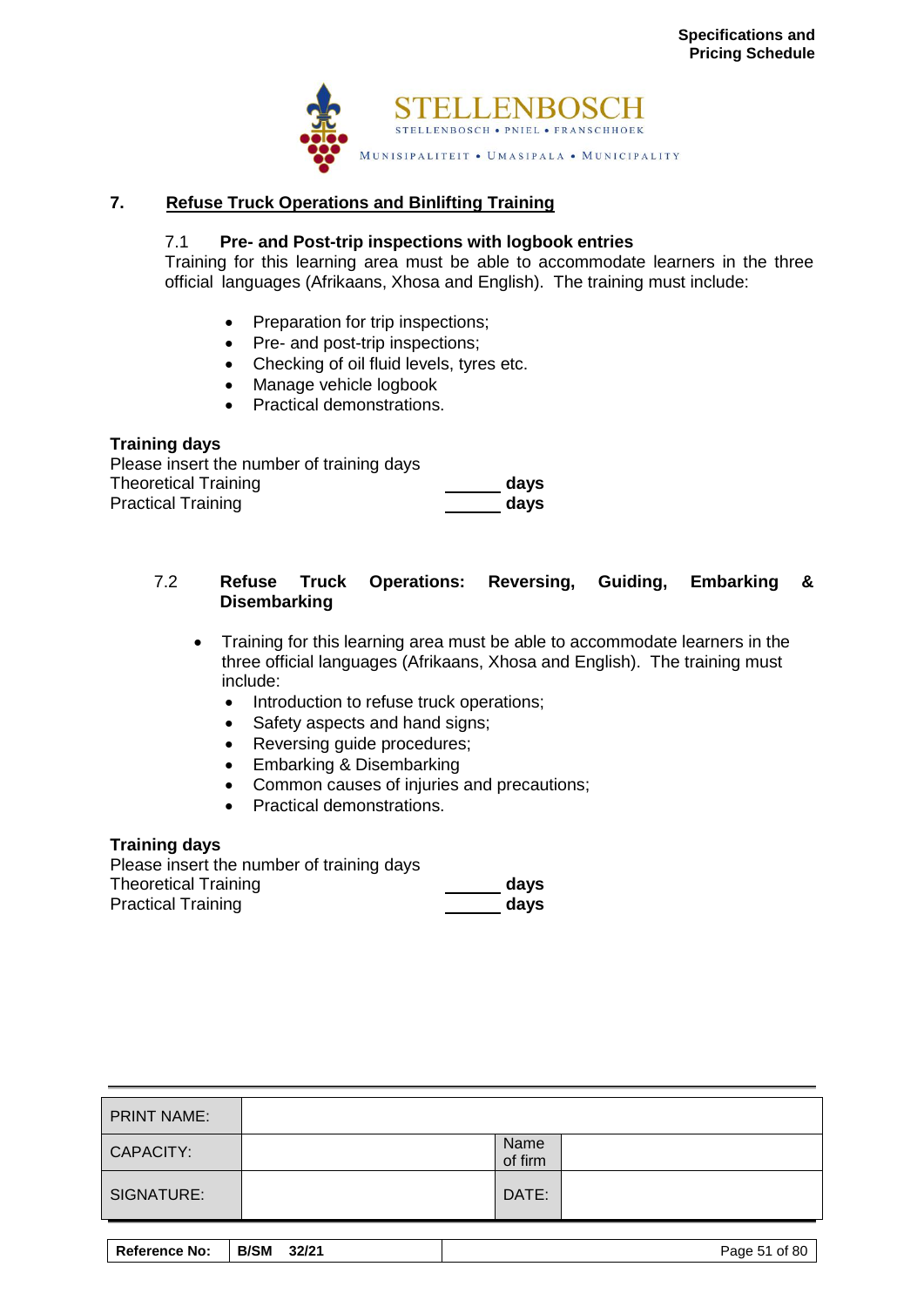

## 7.3 **Binlifting / Refuse Compactor Operating Procedures**

Training for this learning area must be able to accommodate learners in the three official languages (Afrikaans, Xhosa and English). The training must include:

- Introduction to Binlifting/Refuse Compactor Operating Procedures;
	- Operating instructions and general safety;
	- Controls and Components;
	- Daily and weekly maintenance;
	- Common causes of injuries and precautions;
	- Hydraulic system work;
	- Practical demonstrations.

## **Training days**

Please insert the number of training days Theoretical Training<br> **Practical Training**<br> **days**<br> **days Practical Training** 

## **Pricing Schedule: Refuse Truck Operations and Binlifting training**

The quoted prices must be indicated in the pricing schedule below. The award will be on the total price per learner.

## **Detailed cost analysis: Pricing for 3 financial years (VAT Included)**

The price per learner must include pre-assessments (where required), Facilitation, Assessment, Moderation, Verification (where required), Certification and any other training related costs, including travelling & accommodation.

| travelling a accommodation.                                              |                      |           |           |                              |
|--------------------------------------------------------------------------|----------------------|-----------|-----------|------------------------------|
| <b>Refuse Truck Operations and Binlifting Training</b>                   |                      |           |           |                              |
|                                                                          | 4 Learners per group |           |           |                              |
| Price per learner per learning area                                      | 2020/2021            | 2021/2022 | 2022/2023 | <b>Total over 3</b><br>years |
| Pre- and Post-trip inspections with<br>logbook entries                   | R                    | R         | R         | R                            |
| Refuse Truck Operations: Reversing,<br>Guiding, Embarking & Disembarking | R                    | R         | R         | R                            |
| Binlifting / Refuse Compactor Operating<br>Procedures                    | R                    | R         | R         | R                            |
| <b>Total</b>                                                             |                      |           |           | R                            |

| <b>PRINT NAME:</b>   |                      |                 |               |
|----------------------|----------------------|-----------------|---------------|
| <b>CAPACITY:</b>     |                      | Name<br>of firm |               |
| SIGNATURE:           |                      | DATE:           |               |
|                      |                      |                 |               |
| <b>Reference No:</b> | <b>B/SM</b><br>32/21 |                 | Page 52 of 80 |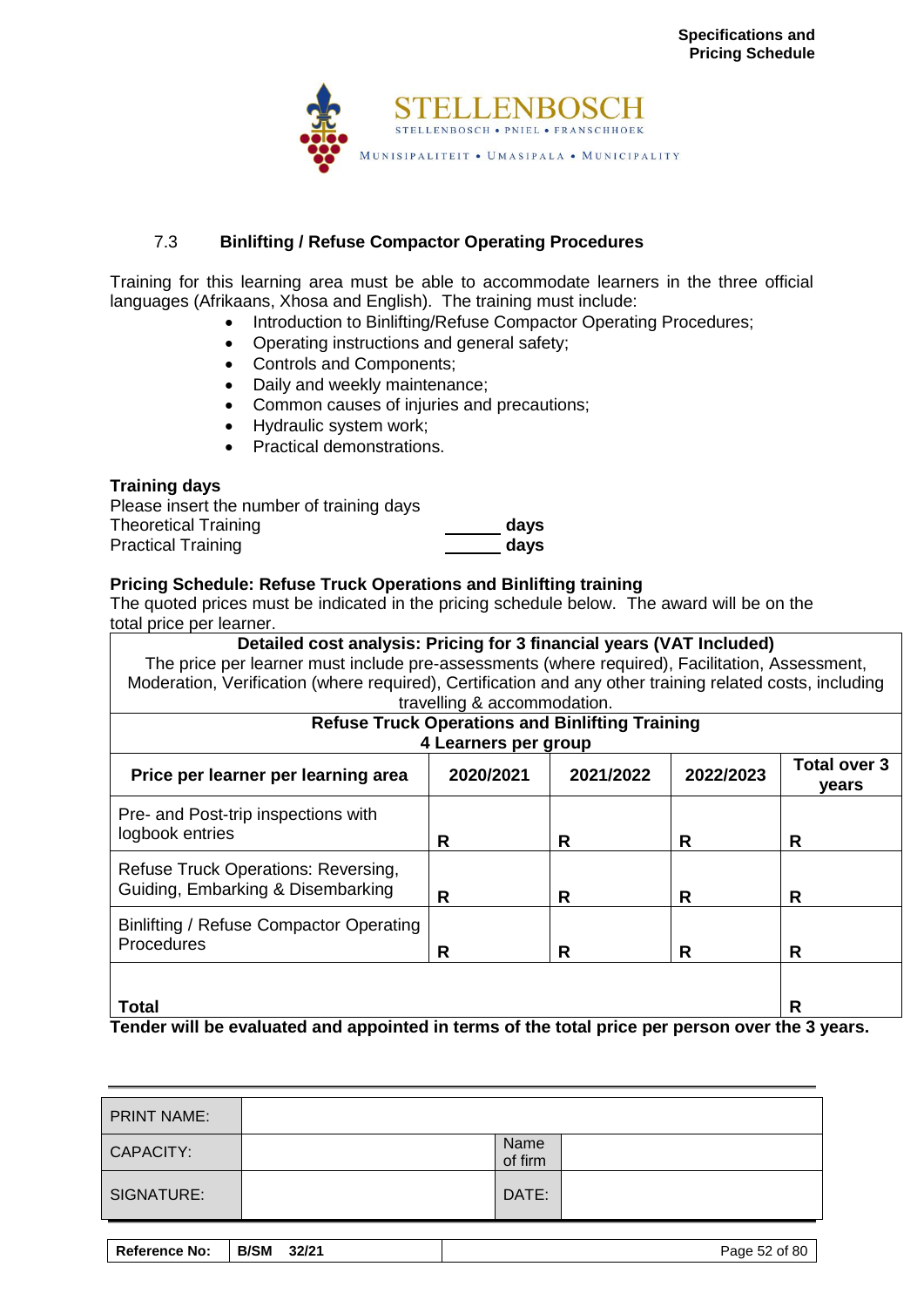

## **8. Backhoe/Loader (Digger) Training**

#### 262727 – Operate a backhoe/Loader (Digger)

This training must enable the learner to operate a backhoe/loader by understanding the functions of starting, shutting down and operating procedures for the machine. The learner must be capable of:

- Demonstrating knowledge of the functions of a backhoe/loader;
- Planning for work activities and prepare work area;
- Starting and shutting down backhoe/loader;
- Operating backhoe/loader;
- Transporting backhoe/loader to and from site (where applicable).

#### **Training days: New**

| Please insert the number of training days |      |
|-------------------------------------------|------|
| <b>Theoretical Training</b>               | days |
| <b>Practical Training</b>                 | days |

#### **Training days: Refresher**

| Please insert the number of training days |      |
|-------------------------------------------|------|
| <b>Theoretical Training</b>               | days |
| <b>Practical Training</b>                 | days |

#### **Pricing Schedule: Operate a backhoe/loader Training**

The quoted prices must be indicated in the pricing schedule below. The award will be on the total price per learner.

| Detailed cost analysis: Pricing for 3 financial years (VAT Included)<br>The price per learner must include pre-assessments (where required), Facilitation, Assessment,<br>Moderation, Verification (where required), Certification and any other training related costs, including |                                                                         |           |           |                              |
|------------------------------------------------------------------------------------------------------------------------------------------------------------------------------------------------------------------------------------------------------------------------------------|-------------------------------------------------------------------------|-----------|-----------|------------------------------|
|                                                                                                                                                                                                                                                                                    | travelling & accommodation.<br><b>Operate a Backhoe/loader Training</b> |           |           |                              |
| 4 Learners per group                                                                                                                                                                                                                                                               |                                                                         |           |           |                              |
| Price per learner per learning area                                                                                                                                                                                                                                                | 2020/2021                                                               | 2021/2022 | 2022/2023 | <b>Total over 3</b><br>years |
| Operate a backhoe/loader (New)                                                                                                                                                                                                                                                     | R                                                                       | R         | R         | R                            |
| Operate a backhoe/loader (Refresher)                                                                                                                                                                                                                                               | R                                                                       | R         | R         | R                            |
| <b>Total</b><br>R                                                                                                                                                                                                                                                                  |                                                                         |           |           |                              |

| <b>PRINT NAME:</b>   |                      |                 |               |
|----------------------|----------------------|-----------------|---------------|
| <b>CAPACITY:</b>     |                      | Name<br>of firm |               |
| SIGNATURE:           |                      | DATE:           |               |
|                      |                      |                 |               |
| <b>Reference No:</b> | <b>B/SM</b><br>32/21 |                 | Page 53 of 80 |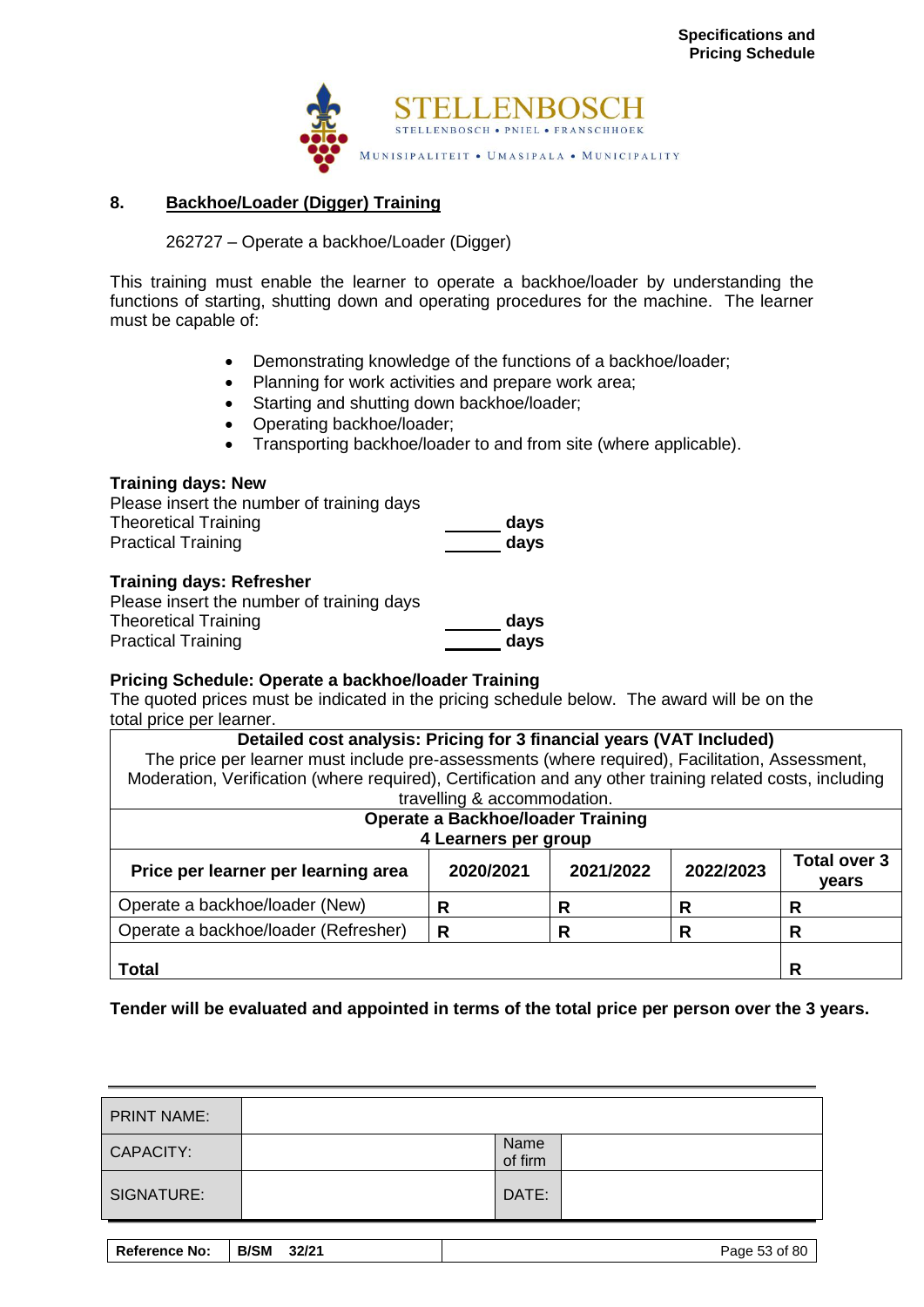

## **9. Project Management (Unit standard aligned)**

## **Fundamentals of Project Management**

This training must able learners to begin operating in a project environment by understanding the terminology used and interpreting and explaining fundamental concepts of project management. The training must include:

- The nature and application of the project;
- Basic terminology and definitions;
- Types of structures that are in a project environment;
- Application of organisation structures in a project environment;
- Major processes and activities required to manage a project;
- Project Management cycle & scope of the project;
- Problem Analysis & Feasibility studies;
- Project planning & budgeting;
- Conflict-, Time-, Risk- and Quality-Management;
- Project evaluation and closure

## **Training days**

Please insert the number of training days

Theoretical Training **days Practical Training Contract Contract Contract Contract Contract Contract Contract Contract Contract Contract Contract Contract Contract Contract Contract Contract Contract Contract Contract Contract Contract Contract Cont** 

## **Pricing Schedule: Project Management Training**

The quoted prices must be indicated in the pricing schedule below. The award will be on the total price per learner.

#### **Detailed cost analysis: Pricing for 3 financial years (VAT Included)**

The price per learner must include pre-assessments (where required), Facilitation, Assessment, Moderation, Verification (where required), Certification and any other training related costs, including

| travelling & accommodation.                                                                     |  |   |  |   |
|-------------------------------------------------------------------------------------------------|--|---|--|---|
| <b>Project Management Training</b><br><b>Fundamentals of Project Management</b>                 |  |   |  |   |
| <b>Total over 3</b><br>2022/2023<br>2021/2022<br>2020/2021<br>Price per learner<br><b>vears</b> |  |   |  |   |
| Group of 5-7 Learners                                                                           |  | R |  | R |
| Group of 8-10 Learners<br>R<br>R                                                                |  |   |  |   |
| <b>Total</b>                                                                                    |  |   |  | R |

| SIGNATURE:         | DATE:           |  |
|--------------------|-----------------|--|
| <b>CAPACITY:</b>   | Name<br>of firm |  |
| <b>PRINT NAME:</b> |                 |  |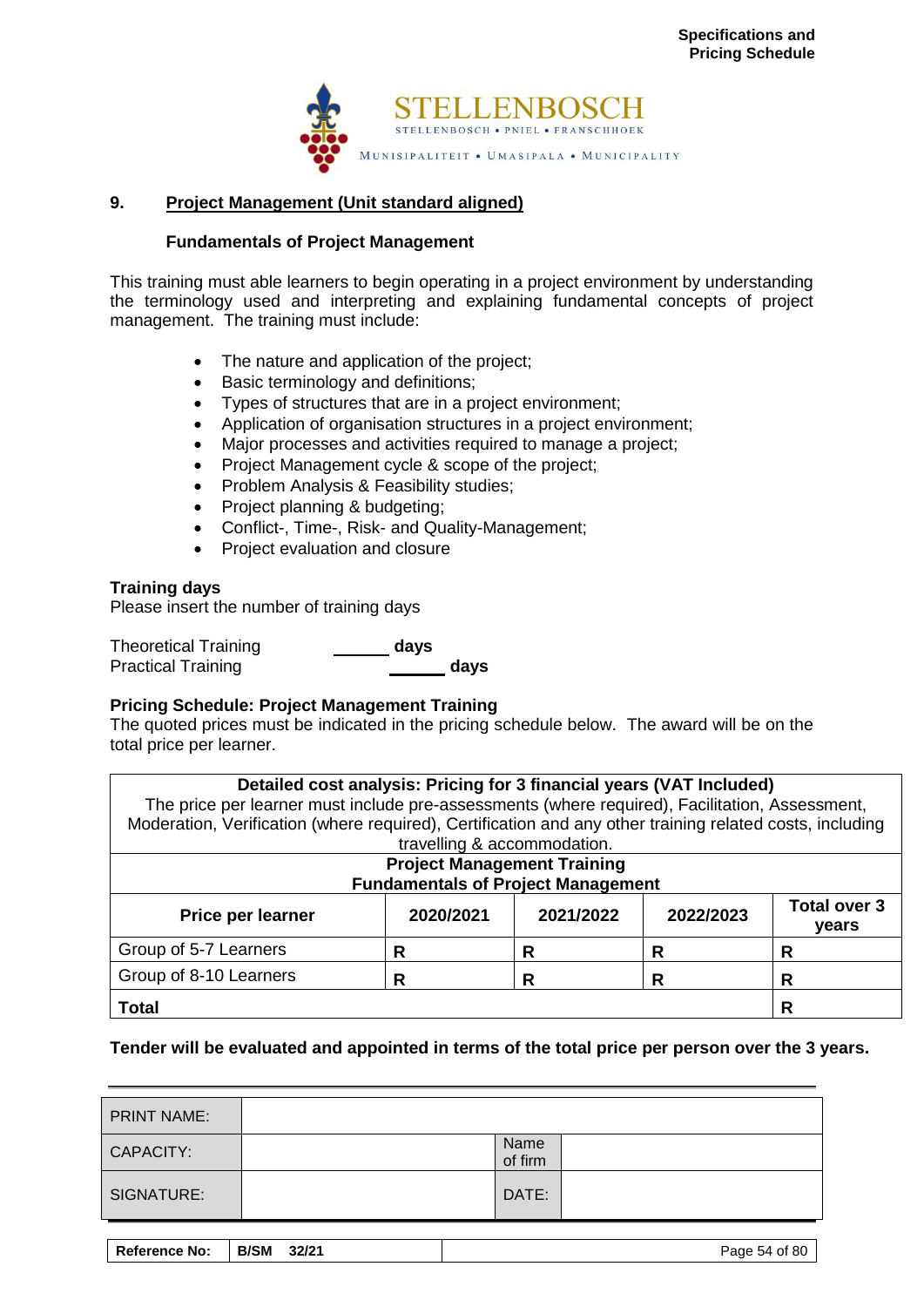

#### **10. Self Defence**

#### **Self Defence**

This training must able learners to understand the terminology used and interpreting and explaining fundamental concepts of self-defence. The training must include but are not limited to:

- Apply physical restraining techniques.
- Use a tonfa and or baton.
- Defend oneself against offenders.
- Demonstrate the application of the concept Verbal Judo.
- Demonstrate the application of searching techniques

#### **Training days**

Please insert the number of training days

Theoretical Training **days**<br>
Practical Training **days**<br> **days Practical Training** 

## **Pricing Schedule: Self Defence Training**

The quoted prices must be indicated in the pricing schedule below. The award will be on the total price per learner.

| Detailed cost analysis: Pricing for 3 financial years (VAT Included)<br>The price per learner must include pre-assessments (where required), Facilitation, Assessment,<br>Moderation, Verification (where required), Certification and any other training related costs, including |                             |           |           |                              |
|------------------------------------------------------------------------------------------------------------------------------------------------------------------------------------------------------------------------------------------------------------------------------------|-----------------------------|-----------|-----------|------------------------------|
|                                                                                                                                                                                                                                                                                    | travelling & accommodation. |           |           |                              |
| <b>Self Defence Training</b><br><b>Fundamentals of Project Management</b>                                                                                                                                                                                                          |                             |           |           |                              |
| <b>Price per learner</b>                                                                                                                                                                                                                                                           | 2020/2021                   | 2021/2022 | 2022/2023 | <b>Total over 3</b><br>years |
| Group of 5-7 Learners                                                                                                                                                                                                                                                              | R                           | R         | R         | R                            |
| Group of 8-10 Learners<br>R<br>R<br>R                                                                                                                                                                                                                                              |                             |           |           | R                            |
| <b>Total</b><br>R                                                                                                                                                                                                                                                                  |                             |           |           |                              |

| <b>PRINT NAME:</b>   |                      |                 |               |
|----------------------|----------------------|-----------------|---------------|
| <b>CAPACITY:</b>     |                      | Name<br>of firm |               |
| SIGNATURE:           |                      | DATE:           |               |
|                      |                      |                 |               |
| <b>Reference No:</b> | <b>B/SM</b><br>32/21 |                 | Page 55 of 80 |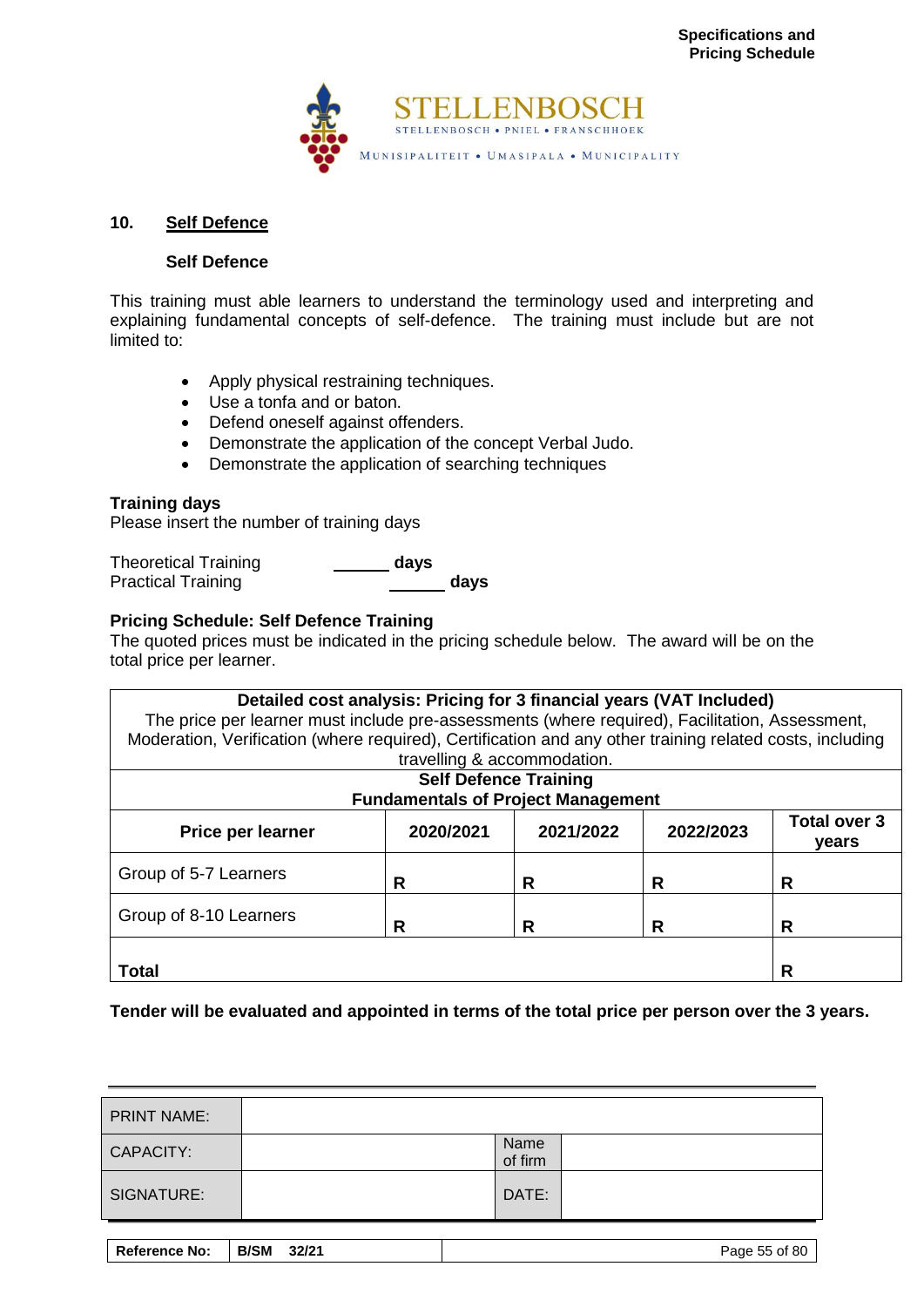

## **11. Firearms Training**

This training aimed at learners who need to:

- 11.1 117705: Demonstrate knowledge of the Firearms Control Act 2000 (Act No 60 of 2000);
- 11.2 119652 & 119649: Handle and use a shotgun**;**
- 11.3 119649: Handle and use a handgun;
- 11.4 119650: Handle and use a rifle;
- 11**.**5 123514: Handle and use a shotgun for business purposes;
- 123515: Handle and use a handgun for business purposes
- 11.7 123511: Handle and use a rifle for business purposes

## **Handgun & Shotgun**

The **service provider** must provide:

- a) A conducive venue for theoretical training (within the cape town area);
- b) An accredited venue (shooting range) for practical training (within the cape town area);
- c) Ammunition as per relevant shooting rounds below.

The **municipality** will provide:

a) The firearms (9mm, 12 Bore shotgun)

## **Rifle**

The **service provider** must provide:

- d) A conducive venue for theoretical training (within the cape town area);
- e) An accredited venue (shooting range) for practical training (within the cape town area);
- f) Ammunition as per relevant shooting rounds below.
- g) Firearms (rifle 223 rounds).

The service provider must provide proof of accredited shooting range in terms of the Firearms Control Act 2000 (Act No 60 of 2000).

| <b>PRINT NAME:</b> |                 |  |
|--------------------|-----------------|--|
| CAPACITY:          | Name<br>of firm |  |
| SIGNATURE:         | DATE:           |  |
|                    |                 |  |

| <b>Reference No:</b> | <b>B/SM</b><br>32/21 | Page 56 of 80 |
|----------------------|----------------------|---------------|
|                      |                      |               |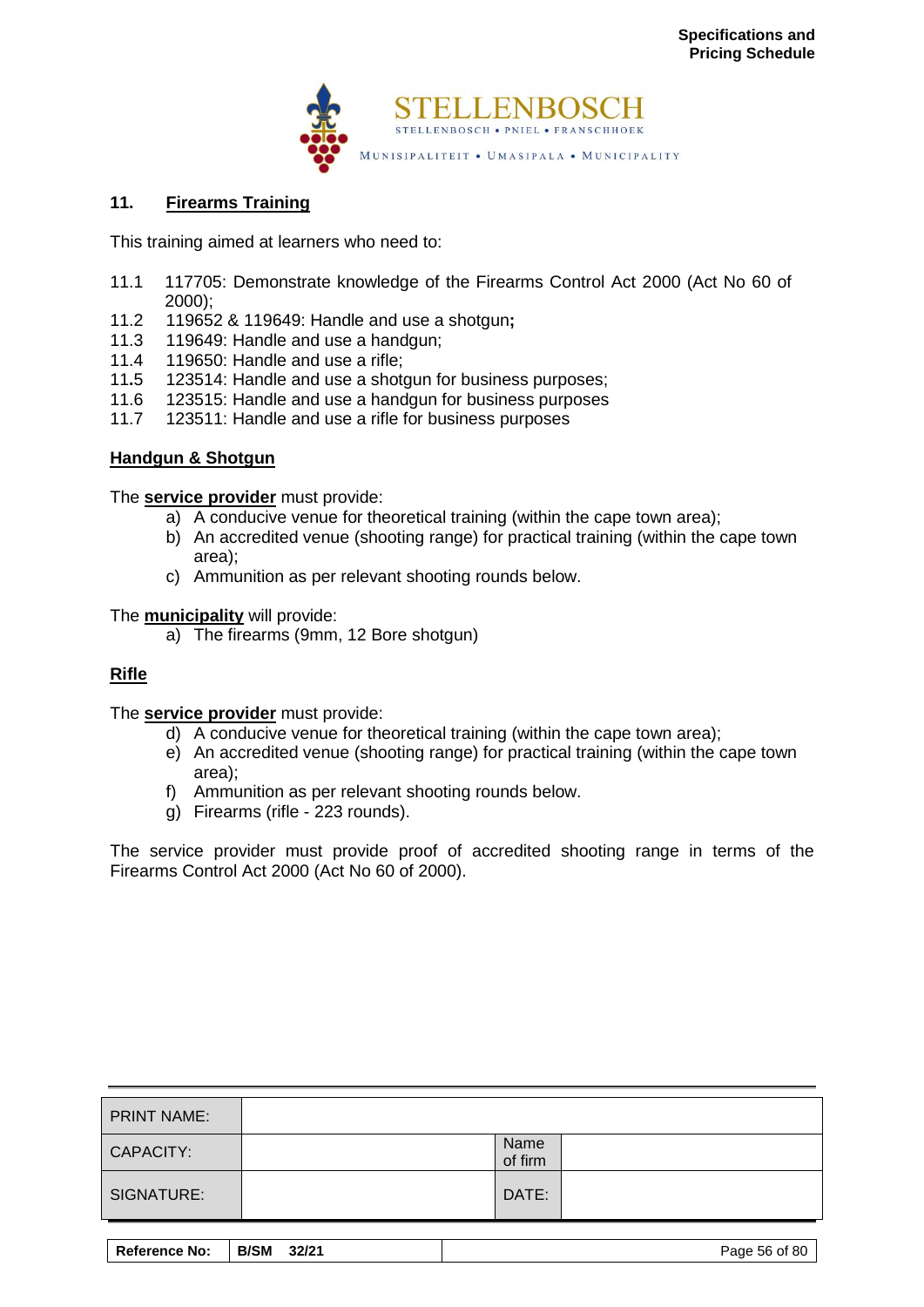

## **Pricing Schedule: Firearms Training**

The quoted prices must be indicated in the pricing schedule below. The award will be on the total price per learner.

## **Detailed cost analysis: Pricing for 3 financial years (VAT Included)**

The price per learner must include pre-assessments (where required), Facilitation, Assessment, Moderation, Verification (where required), Certification and any other training related costs, including travelling & accommodation.

| <b>Firearms Training</b>                |           |           |           |                              |
|-----------------------------------------|-----------|-----------|-----------|------------------------------|
| Price per learner per learning area     | 2020/2021 | 2021/2022 | 2022/2023 | <b>Total over 3</b><br>vears |
| Handgun (9mm)                           |           |           |           |                              |
| <b>Full Competency</b>                  |           |           |           |                              |
| 140 rounds per handgun                  | R         | R.        | R         | R                            |
| Shotgun (12 Bore shotgun)               |           |           |           |                              |
| <b>Full Competency</b>                  |           |           |           |                              |
| 80 rounds per shotgun                   | R         | R         | R         | R                            |
| Rifle (223 round Rifle)                 |           |           |           |                              |
| <b>Full Competency</b>                  |           |           |           |                              |
| 80 rounds per rifle                     | R         | R         | R         | R                            |
| Handgun (9mm)                           |           |           |           |                              |
| <b>Regulation 21: Practice shooting</b> |           |           |           |                              |
| 75 rounds per handgun                   | R         | R         | R         | R                            |
| Shotgun (12 Bore shotgun)               |           |           |           |                              |
| <b>Regulation 21: Practice shooting</b> |           |           |           |                              |
| 15 rounds per shotgun                   | R         | R         | R         | R                            |
| Rifle (223 round Rifle)                 |           |           |           |                              |
| <b>Regulation 21: Practice shooting</b> |           |           |           |                              |
| 40 rounds per rifle                     | R         | R         | R         | R                            |
| Total                                   |           |           |           | R                            |

| <b>PRINT NAME:</b>   |                      |                 |               |
|----------------------|----------------------|-----------------|---------------|
| CAPACITY:            |                      | Name<br>of firm |               |
| SIGNATURE:           |                      | DATE:           |               |
|                      |                      |                 |               |
| <b>Reference No:</b> | <b>B/SM</b><br>32/21 |                 | Page 57 of 80 |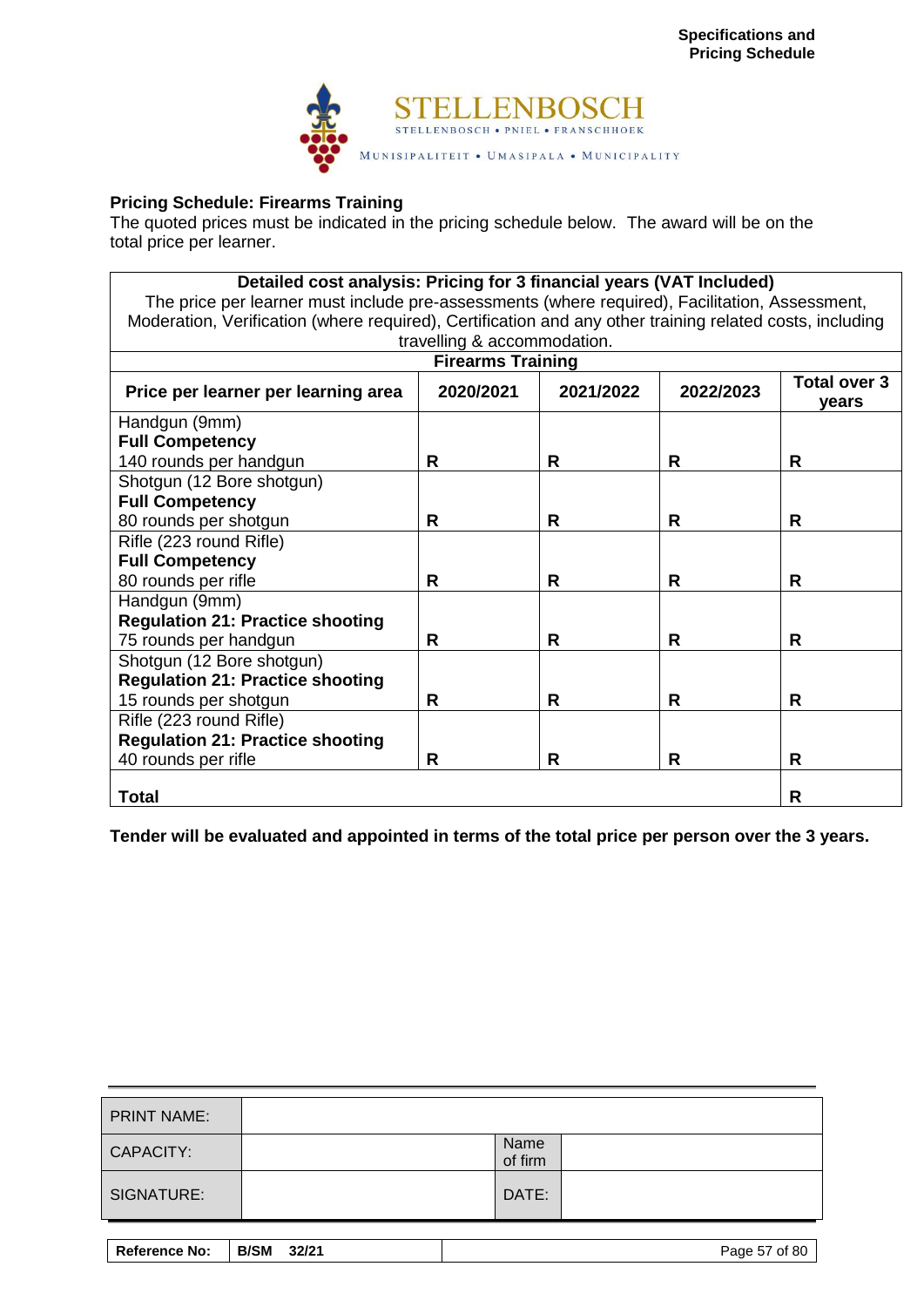

## **12. Brushcutter Training**

#### **Operate a brushcutter**

This training must enable the learner to operate a brushcutter by understanding the functions of starting, shutting down and operating procedures for the machine. The learner must be capable of:

- Implement the safety precautions and practices when operating a brushcutter;
- Use the various brushcutter attachments to suit different requirements;
- Operate a brushcutter in various locations and utilise the appropriate cutting and trimming heads;
- Conduct the preventative maintenance on a brushcutter.

#### **Training days: New**

| Please insert the number of training days |      |
|-------------------------------------------|------|
| <b>Theoretical Training</b>               | days |
| <b>Practical Training</b>                 | days |
|                                           |      |

#### **Training days: Refresher**

| Please insert the number of training days |      |
|-------------------------------------------|------|
| <b>Theoretical Training</b>               | days |
| <b>Practical Training</b>                 | days |

#### **Pricing Schedule: Operate a brushcutter Training**

The quoted prices must be indicated in the pricing schedule below. The award will be on the total price per learner.

| Detailed cost analysis: Pricing for 2 financial years (VAT Included)                                     |                                       |   |   |  |  |
|----------------------------------------------------------------------------------------------------------|---------------------------------------|---|---|--|--|
| The price per learner must include pre-assessments (where required), Facilitation, Assessment,           |                                       |   |   |  |  |
| Moderation, Verification (where required), Certification and any other training related costs, including |                                       |   |   |  |  |
|                                                                                                          | travelling & accommodation.           |   |   |  |  |
|                                                                                                          | <b>Operate a Brushcutter Training</b> |   |   |  |  |
| 4 Learners per group                                                                                     |                                       |   |   |  |  |
| 2021/2022<br>2022/2023<br>Price per learner per learning area<br><b>Total over 2 years</b>               |                                       |   |   |  |  |
| Operate a Brushcutter (New)                                                                              | R                                     | R | R |  |  |
| Operate a Brushcutter (Refresher)<br>R<br>R<br>R                                                         |                                       |   |   |  |  |
|                                                                                                          |                                       |   |   |  |  |
| R                                                                                                        |                                       |   |   |  |  |

| <b>PRINT NAME:</b>   |                      |                 |               |
|----------------------|----------------------|-----------------|---------------|
| <b>CAPACITY:</b>     |                      | Name<br>of firm |               |
| SIGNATURE:           |                      | DATE:           |               |
|                      |                      |                 |               |
| <b>Reference No:</b> | <b>B/SM</b><br>32/21 |                 | Page 58 of 80 |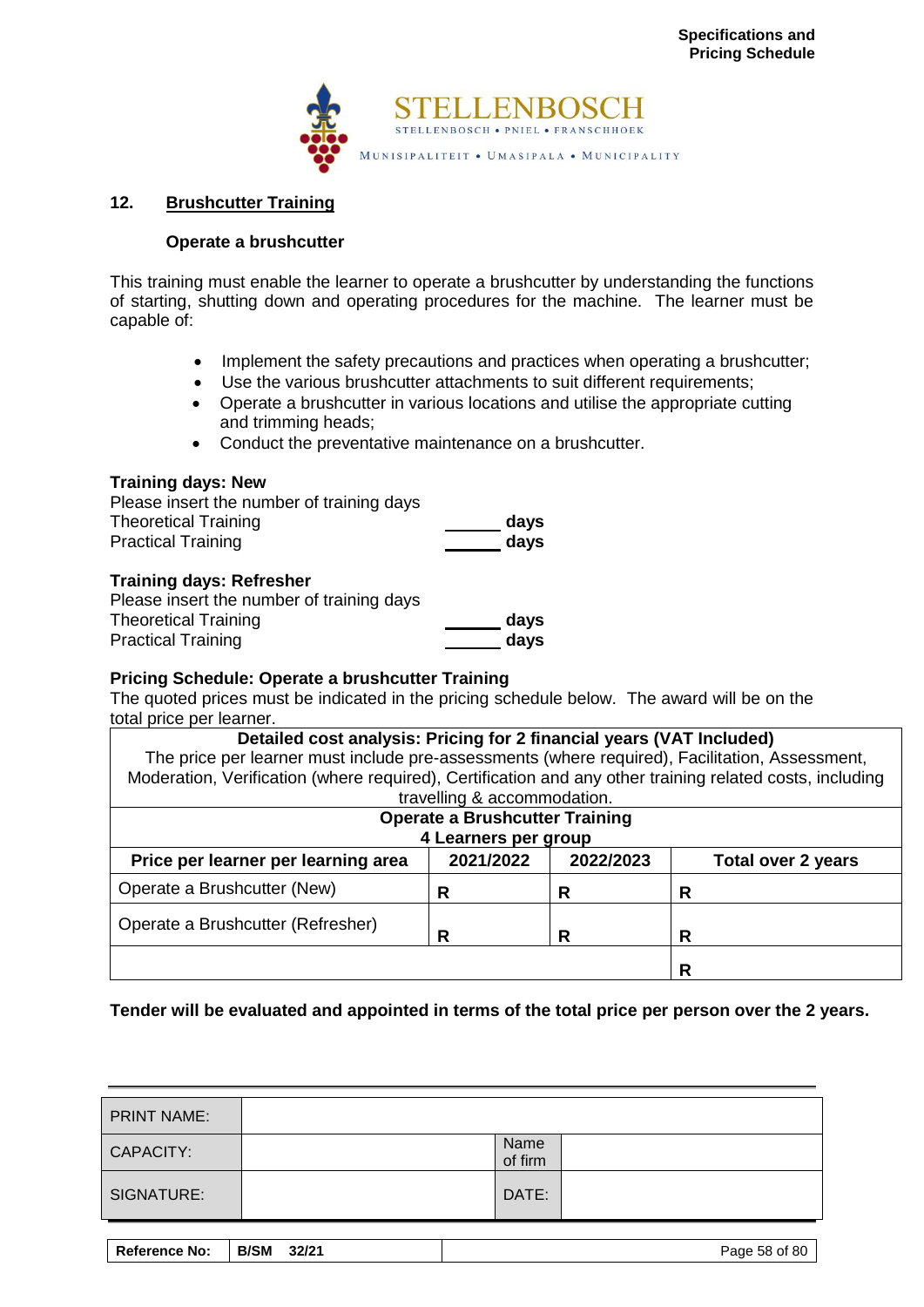

## **13. Chainsaw Training**

#### **Operate a chainsaw**

This training must enable the learner to operate a chainsaw by understanding the functions of starting, shutting down and operating procedures for the machine. The learner must be capable of:

- Demonstrate knowledge of chainsaw parts and functions;
- Carry out pre-operational checks on a chainsaw;
- Prepare and start a chainsaw;
- Demonstrate knowledge of safety during chainsaw use;
- Cut felled timer with chainsaw;
- Conduct maintenance on a chainsaw

#### **Training days: New**

| Please insert the number of training days |      |
|-------------------------------------------|------|
| <b>Theoretical Training</b>               | days |
| <b>Practical Training</b>                 | days |

#### **Training days: Refresher**

| Please insert the number of training days |      |
|-------------------------------------------|------|
| <b>Theoretical Training</b>               | days |
| <b>Practical Training</b>                 | days |

#### **Pricing Schedule: Operate a chainsaw Training**

The quoted prices must be indicated in the pricing schedule below. The award will be on the total price per learner.

## **Detailed cost analysis: Pricing for 2 financial years (VAT Included)**

The price per learner must include pre-assessments (where required), Facilitation, Assessment, Moderation, Verification (where required), Certification and any other training related costs, including

| travelling & accommodation.                                                         |   |   |  |  |  |
|-------------------------------------------------------------------------------------|---|---|--|--|--|
| <b>Operate a Chainsaw Training</b>                                                  |   |   |  |  |  |
| 4 Learners per group                                                                |   |   |  |  |  |
| 2021/2022<br>2022/2023<br>Price per learner per learning area<br>Total over 2 years |   |   |  |  |  |
| Operate a Chainsaw (New)                                                            | R | R |  |  |  |
| Operate a Chainsaw (Refresher)<br>R<br>R<br>R                                       |   |   |  |  |  |
| <b>Total</b><br>R                                                                   |   |   |  |  |  |

| <b>PRINT NAME:</b>   |                      |                 |               |
|----------------------|----------------------|-----------------|---------------|
| <b>CAPACITY:</b>     |                      | Name<br>of firm |               |
| SIGNATURE:           |                      | DATE:           |               |
|                      |                      |                 |               |
| <b>Reference No:</b> | <b>B/SM</b><br>32/21 |                 | Page 59 of 80 |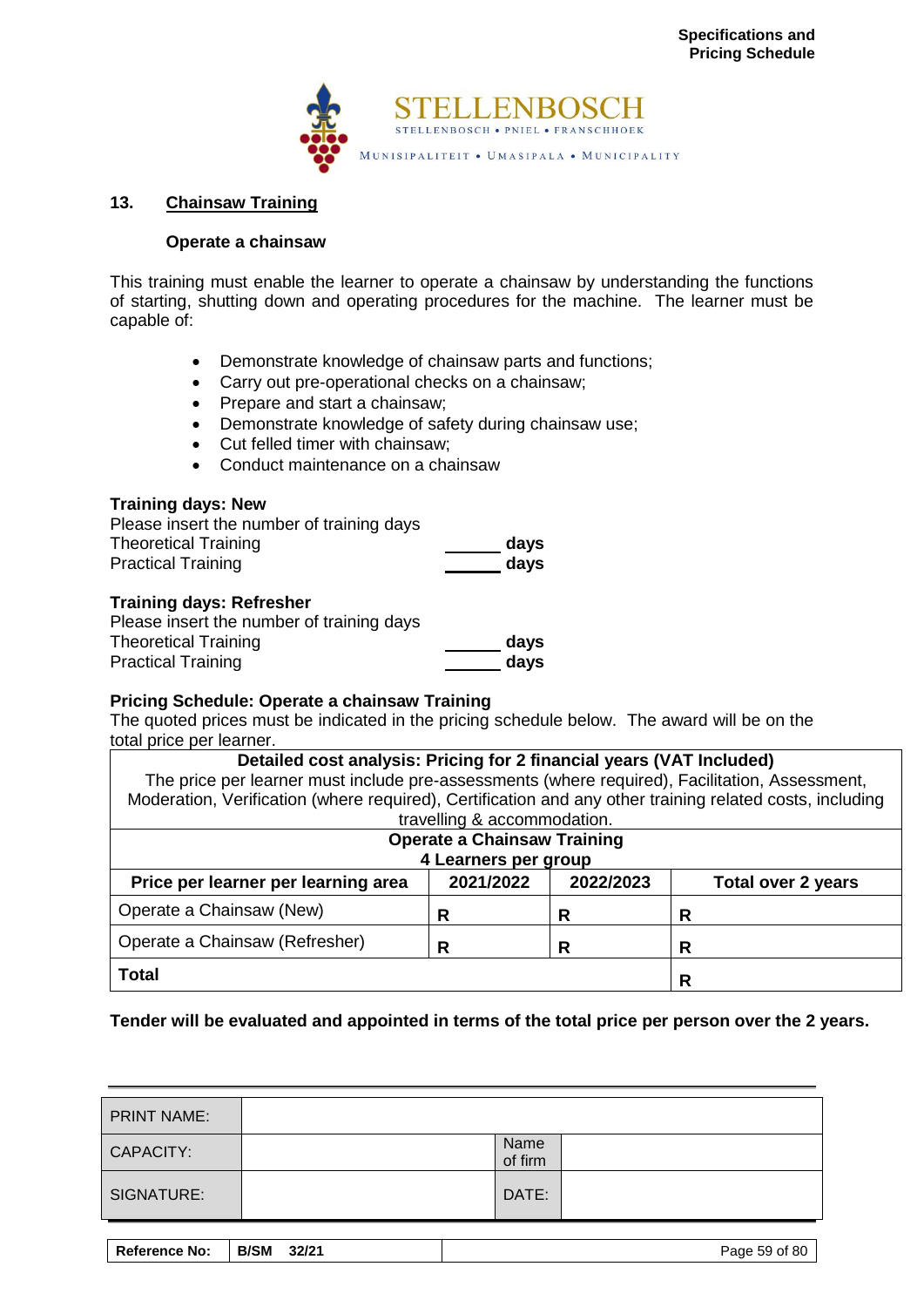

## **14. Truck mounted Crane Training**

#### **Operate a Truck mounted Crane**

This training must enable the learner to operate a truck mounted crane by understanding the functions of starting, shutting down and operating procedures for the machine. The learner must be capable of:

- Demonstrate knowledge of the functions of a truck mounted crane;<br>• Identify the safety and suitability of the crane:
- Identify the safety and suitability of the crane;
- Inspect and record the operational fitness of the components of the truck and crane;
- Operate the truck mounted crane;
- Access available support systems and emergency services in case of incidents and accidents;
- Conduct maintenance on a chainsaw

#### **Training days: New**

| Please insert the number of training days |      |
|-------------------------------------------|------|
| <b>Theoretical Training</b>               | davs |
| <b>Practical Training</b>                 | davs |

## **Training days: Refresher**

| Please insert the number of training days |      |
|-------------------------------------------|------|
| <b>Theoretical Training</b>               | days |
| <b>Practical Training</b>                 | days |

#### **Pricing Schedule: Operate a Truck mounted Crane Training**

The quoted prices must be indicated in the pricing schedule below. The award will be on the total price per learner.

**Detailed cost analysis: Pricing for 2 financial years (VAT Included)** The price per learner must include pre-assessments (where required), Facilitation, Assessment, Moderation, Verification (where required), Certification and any other training related costs, including

| travelling & accommodation.                                                                |                                               |   |   |  |  |  |
|--------------------------------------------------------------------------------------------|-----------------------------------------------|---|---|--|--|--|
|                                                                                            | <b>Operate a Truck mounted Crane Training</b> |   |   |  |  |  |
|                                                                                            | 4 Learners per group                          |   |   |  |  |  |
| 2021/2022<br>2022/2023<br>Price per learner per learning area<br><b>Total over 2 years</b> |                                               |   |   |  |  |  |
| Operate a Truck mounted Crane (New)                                                        | R                                             | R | R |  |  |  |
| Operate a Truck mounted Crane                                                              |                                               |   |   |  |  |  |
| (Refresher)<br>R<br>R<br>R                                                                 |                                               |   |   |  |  |  |
| Total<br>R                                                                                 |                                               |   |   |  |  |  |

| <b>PRINT NAME:</b> |                 |  |
|--------------------|-----------------|--|
| <b>CAPACITY:</b>   | Name<br>of firm |  |
| SIGNATURE:         | DATE:           |  |
|                    |                 |  |

| <b>Reference No:</b> | B/SM<br>32/21 | Page 60 of 80 |
|----------------------|---------------|---------------|
|                      |               |               |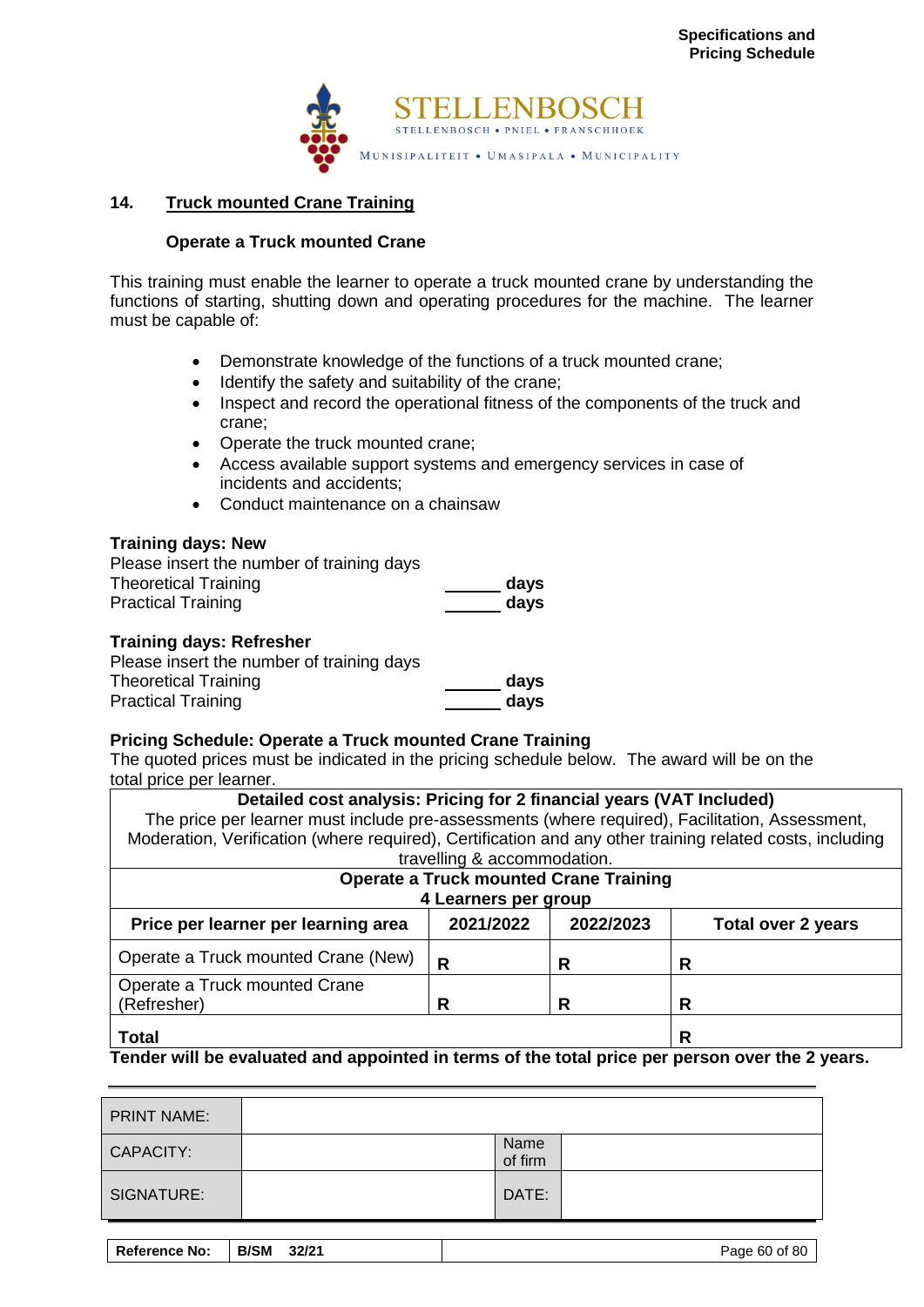

## **15. Operate a Mobile Elevating Work Platform Training**

This training must enable the learner to operate a mobile elevating platform by understanding the functions of starting, shutting down and operating procedures for the machine. The learner must be capable of:

- Identify applications to decide on appropriate Mobile Elevating Work Platform to be used;
- Assess risks in the work environment to prevent and eliminate safety hazards;
- Conduct pre-operation inspection of mobile elevating work platform;
- Place people, tools and equipment correctly and safely on mobile elevating work platform;
- Operate a mobile elevating work platform;
- Conduct shut-down procedures and stow mobile elevating platform safely;
- Faults and/or defects reporting (standard operation procedures).

## **Training days: New**

| Please insert the number of training days |      |
|-------------------------------------------|------|
| <b>Theoretical Training</b>               | days |
| <b>Practical Training</b>                 | days |

## **Training days: Refresher**

| Please insert the number of training days |      |
|-------------------------------------------|------|
| <b>Theoretical Training</b>               | davs |
| <b>Practical Training</b>                 | davs |

## **Pricing Schedule: Operate a Mobile Elevating Work Platform Training**

The quoted prices must be indicated in the pricing schedule below. The award will be on the total price per learner.

## **Detailed cost analysis: Pricing for 2 financial years (VAT Included)**

The price per learner must include pre-assessments (where required), Facilitation, Assessment, Moderation, Verification (where required), Certification and any other training related costs, including travelling & accommodation.

| <b>Operate a Mobile Elevating Work Platform Training</b>                                   |                      |   |   |  |  |  |
|--------------------------------------------------------------------------------------------|----------------------|---|---|--|--|--|
|                                                                                            | 4 Learners per group |   |   |  |  |  |
| 2021/2022<br>2022/2023<br>Price per learner per learning area<br><b>Total over 2 years</b> |                      |   |   |  |  |  |
| Operate a Mobile Elevating Work                                                            |                      |   |   |  |  |  |
| Platform (New)                                                                             | R                    | R | R |  |  |  |
| Operate a Mobile Elevating Work                                                            |                      |   |   |  |  |  |
| Platform (Refresher)<br>R<br>R<br>R                                                        |                      |   |   |  |  |  |
| <b>Total</b><br>R                                                                          |                      |   |   |  |  |  |

| <b>PRINT NAME:</b>   |                      |         |               |
|----------------------|----------------------|---------|---------------|
|                      |                      | Name    |               |
| <b>CAPACITY:</b>     |                      | of firm |               |
| SIGNATURE:           |                      | DATE:   |               |
|                      |                      |         |               |
| <b>Reference No:</b> | <b>B/SM</b><br>32/21 |         | Page 61 of 80 |

| <b>Reference No:</b> | B/SM | 32/21 | Page 61 of 80 |
|----------------------|------|-------|---------------|
|                      |      |       |               |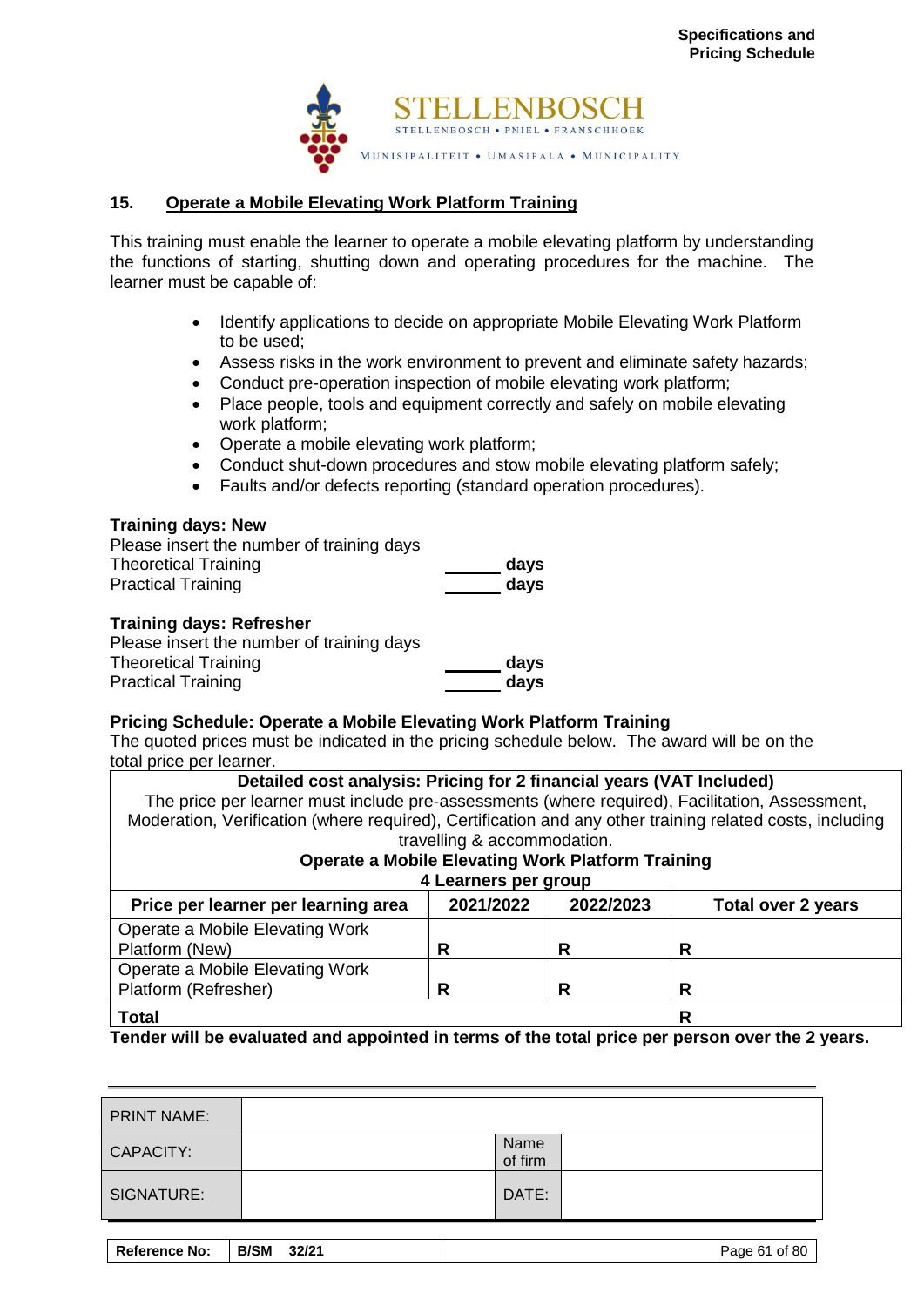

## **16. Workplace Skills Training**

The different learning areas must cover the essential information required to provide learners with an understanding of principles and application of relevant Workplace Skills. The following skills areas must be covered:

| No. | <b>Workplace Skills</b>                          | No of training<br>days |
|-----|--------------------------------------------------|------------------------|
| 1.  | Manage stress in the workplace                   |                        |
| 2.  | Handle and resolve conflict in the workplace     |                        |
| 3.  | Manage diversity in the workplace                |                        |
| 4.  | Principles of change management in the workplace |                        |
| 5.  | Motivate and Build a team                        |                        |
| 6.  | Solving problems and decision making             |                        |
| 7.  | Time management in the workplace                 |                        |
| 8.  | Manage Individual and Team Performance           |                        |
| 9.  | Coaching in the workplace                        |                        |
| 10. | Mentoring in the workplace                       |                        |
| 11. | Management functions                             |                        |

**The training must be unit standard aligned. Service providers must submit proof of relevant unit standards that they are accredited for.** 

| <b>PRINT NAME:</b>   |                      |                 |               |
|----------------------|----------------------|-----------------|---------------|
| <b>CAPACITY:</b>     |                      | Name<br>of firm |               |
| SIGNATURE:           |                      | DATE:           |               |
| <b>Reference No:</b> | <b>B/SM</b><br>32/21 |                 | Page 62 of 80 |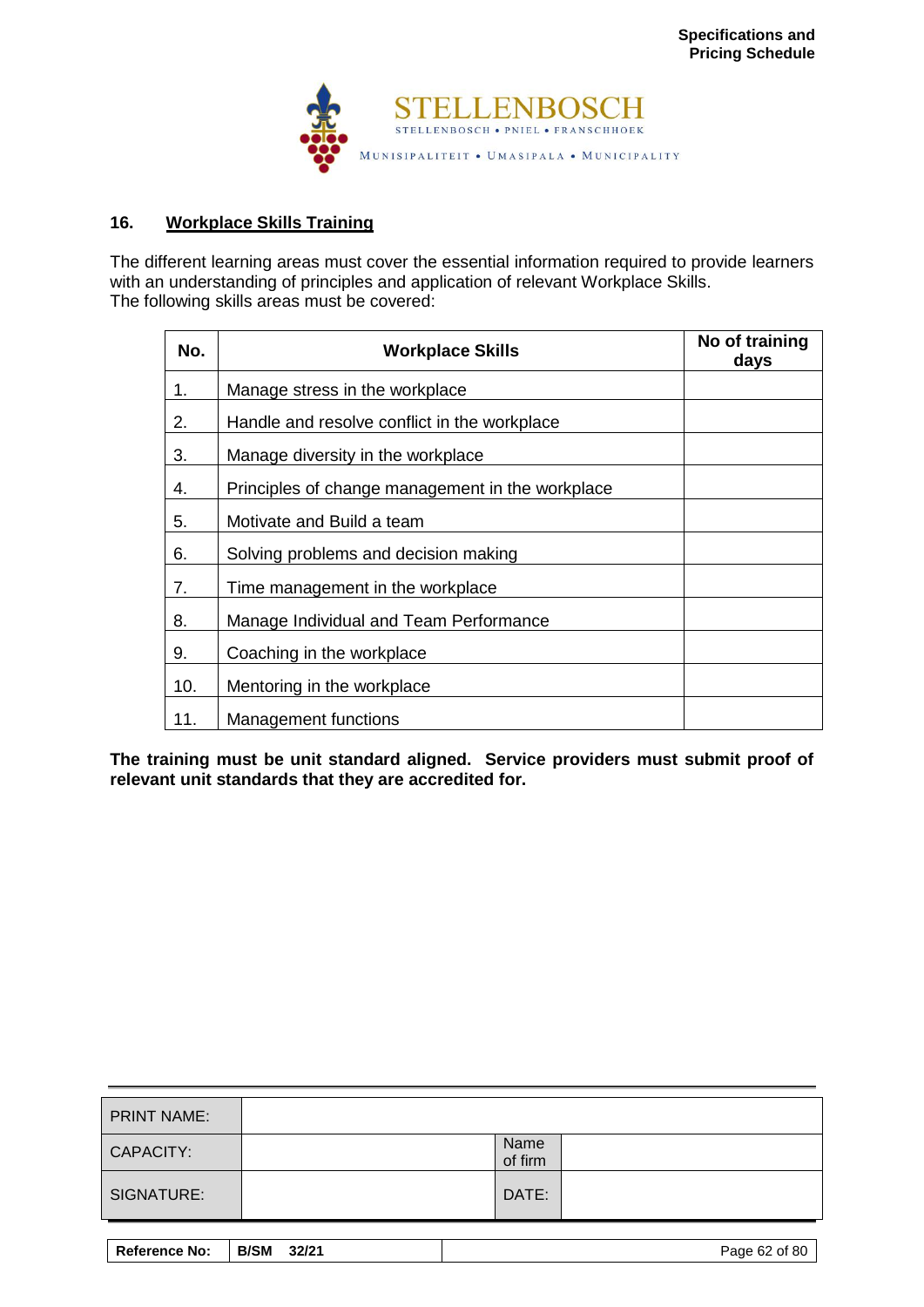

# **Pricing Schedule: Workplace Skills Training**

The quoted prices must be indicated in the pricing schedule below. The award will be on the total price per learner.

| Detailed cost analysis: Pricing for 2 financial years (VAT Included)<br>The price per learner must include pre-assessments (where required), Facilitation, Assessment,<br>Moderation, Verification (where required), Certification and any other training related costs, including<br>travelling & accommodation. |                              |   |              |  |  |
|-------------------------------------------------------------------------------------------------------------------------------------------------------------------------------------------------------------------------------------------------------------------------------------------------------------------|------------------------------|---|--------------|--|--|
| <b>Workplace Skills Training</b>                                                                                                                                                                                                                                                                                  |                              |   |              |  |  |
| Group of 5 - 8 learners                                                                                                                                                                                                                                                                                           |                              |   |              |  |  |
| Price per learner                                                                                                                                                                                                                                                                                                 | <b>Total over 2</b><br>years |   |              |  |  |
| Manage stress in the workplace                                                                                                                                                                                                                                                                                    | R                            | R | R            |  |  |
| Handle and resolve conflict in the workplace                                                                                                                                                                                                                                                                      | R                            | R | R            |  |  |
| Manage diversity in the workplace                                                                                                                                                                                                                                                                                 | R                            | R | R            |  |  |
| Principles of change management in the workplace                                                                                                                                                                                                                                                                  | R                            | R |              |  |  |
| Motivate and Build a team                                                                                                                                                                                                                                                                                         | R                            | R | R            |  |  |
| Solving problems and decision making                                                                                                                                                                                                                                                                              | R                            | R | R            |  |  |
| Time management in the workplace                                                                                                                                                                                                                                                                                  | $\mathsf{R}$                 | R | R            |  |  |
| Manage Individual and Team Performance                                                                                                                                                                                                                                                                            | R                            | R | R            |  |  |
| Coaching in the workplace                                                                                                                                                                                                                                                                                         | R                            | R | $\mathsf{R}$ |  |  |
| Mentoring in the workplace                                                                                                                                                                                                                                                                                        | R                            | R | R            |  |  |
| Management functions                                                                                                                                                                                                                                                                                              | R                            |   |              |  |  |
| <b>Total</b>                                                                                                                                                                                                                                                                                                      | R                            |   |              |  |  |

| <b>PRINT NAME:</b>   |                      |                 |               |
|----------------------|----------------------|-----------------|---------------|
| <b>CAPACITY:</b>     |                      | Name<br>of firm |               |
| SIGNATURE:           |                      | DATE:           |               |
|                      |                      |                 |               |
| <b>Reference No:</b> | <b>B/SM</b><br>32/21 |                 | Page 63 of 80 |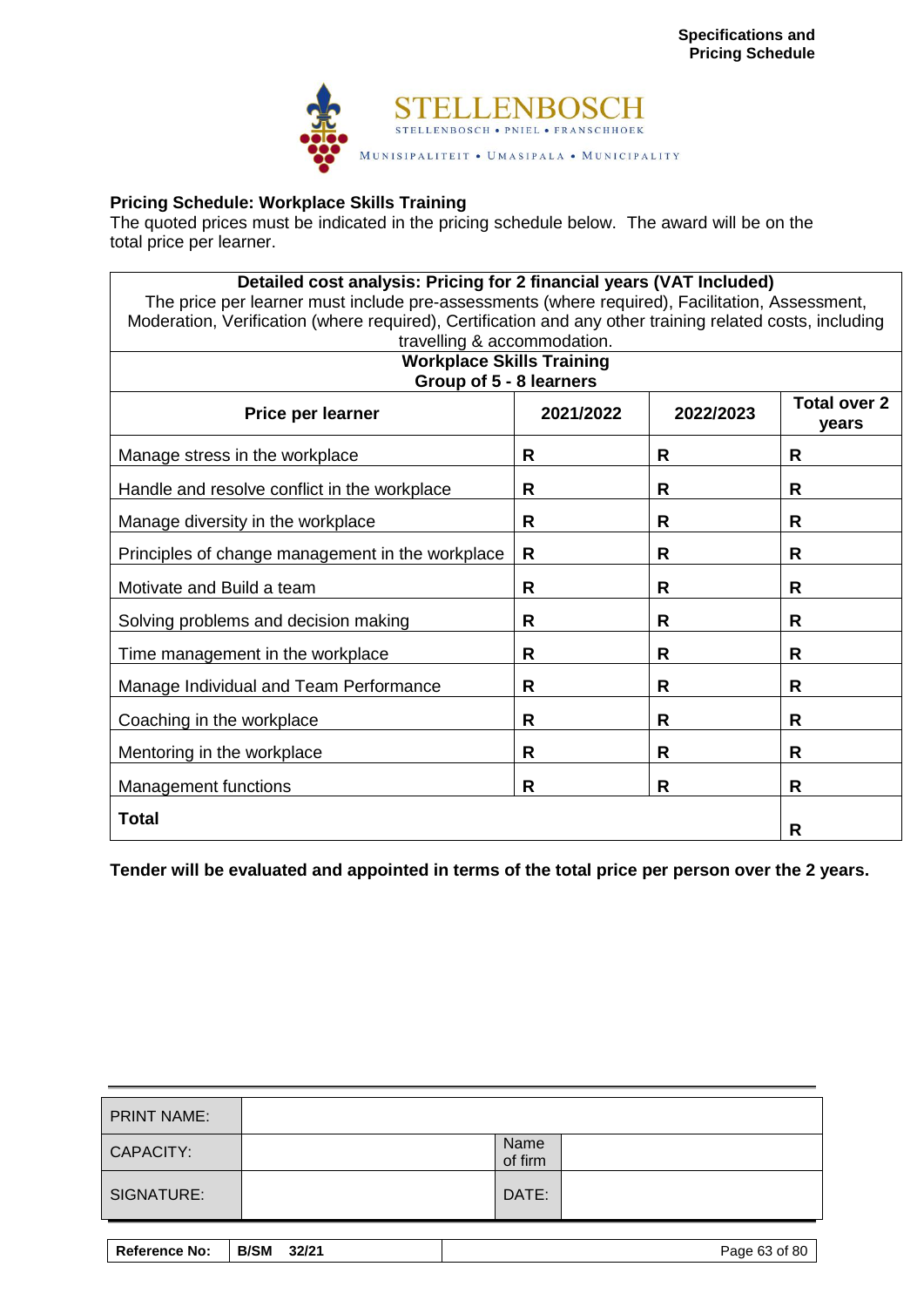

## **17. Xhosa/Afrikaans/English Training: Language Life Skills**

The different learning areas must cover the essential information required to provide learners with an understanding of relevant life skills.

The following skills areas must be covered:

| No. | <b>Language Life Skills</b>      | No of<br>training<br>hours | No of<br>training days |
|-----|----------------------------------|----------------------------|------------------------|
| 1.  | Xhosa Level 1 - Beginners        |                            |                        |
| 2.  | Xhosa Level 2 - Intermediate     |                            |                        |
| 3.  | Afrikaans Level - Beginners      |                            |                        |
| 4.  | Afrikaans Level 2 - Intermediate |                            |                        |
| 5.  | English Level 1 - Beginners      |                            |                        |
| 6.  | English Level 2 - Intermediate   |                            |                        |

**In addition to the pricing schedule, service providers must provide a detail schedule of hours and days of training per learning area.**

| <b>PRINT NAME:</b>   |                      |                 |               |
|----------------------|----------------------|-----------------|---------------|
| CAPACITY:            |                      | Name<br>of firm |               |
| SIGNATURE:           |                      | DATE:           |               |
| <b>Reference No:</b> | <b>B/SM</b><br>32/21 |                 | Page 64 of 80 |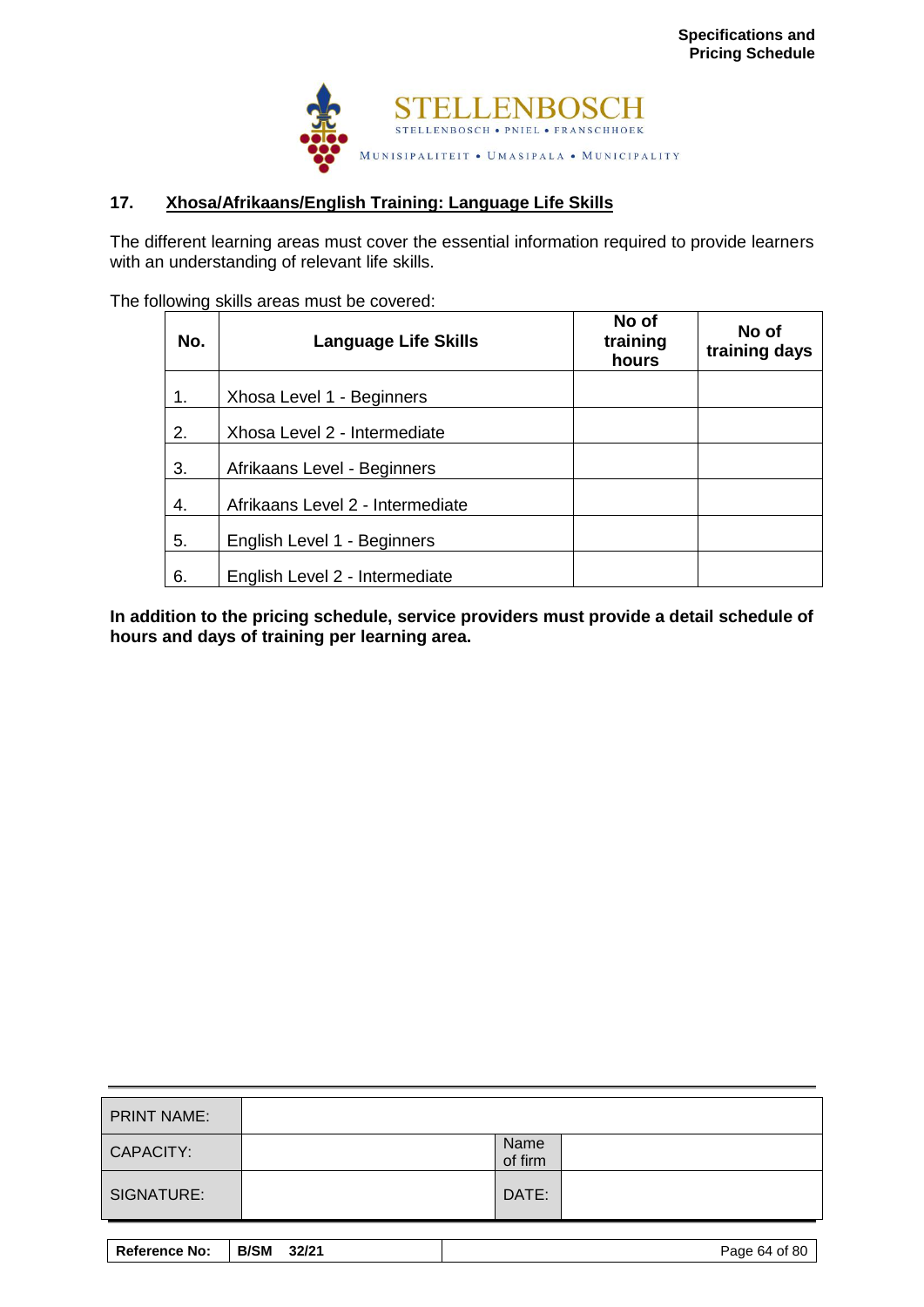

## **Pricing Schedule: Xhosa/Afrikaans/English – Language Life Skills Training**

The quoted prices must be indicated in the pricing schedule below. The award will be on the total price per learner.

| Detailed cost analysis: Pricing for 2 financial years (VAT Included)<br>The price per learner must include pre-assessments (where required), Facilitation, Assessment, |                             |           |                              |
|------------------------------------------------------------------------------------------------------------------------------------------------------------------------|-----------------------------|-----------|------------------------------|
| Moderation, Verification (where required), Certification and any other training related costs, including                                                               |                             |           |                              |
|                                                                                                                                                                        | travelling & accommodation. |           |                              |
| Xhosa/Afrikaans/English - Language Life Skills Training                                                                                                                |                             |           |                              |
|                                                                                                                                                                        | <b>Group of 6 learners</b>  |           |                              |
| <b>Price per learner</b>                                                                                                                                               | 2021/2022                   | 2022/2023 | <b>Total over 2</b><br>years |
| Xhosa Level 1 - Beginners                                                                                                                                              | R                           | R         | R                            |
| Xhosa Level 2 - Intermediate                                                                                                                                           | R                           | R         | R                            |
| Afrikaans Level - Beginners                                                                                                                                            | R                           | R         | R                            |
| Afrikaans Level 2 - Intermediate                                                                                                                                       | R                           | R         | R                            |
| English Level 1 - Beginners                                                                                                                                            | R                           | R         | R                            |
| English Level 2 - Intermediate                                                                                                                                         | R                           | R         | R                            |
| <b>Total</b>                                                                                                                                                           |                             |           | R                            |

| <b>PRINT NAME:</b>   |                      |                 |               |
|----------------------|----------------------|-----------------|---------------|
| <b>CAPACITY:</b>     |                      | Name<br>of firm |               |
| SIGNATURE:           |                      | DATE:           |               |
|                      |                      |                 |               |
| <b>Reference No:</b> | <b>B/SM</b><br>32/21 |                 | Page 65 of 80 |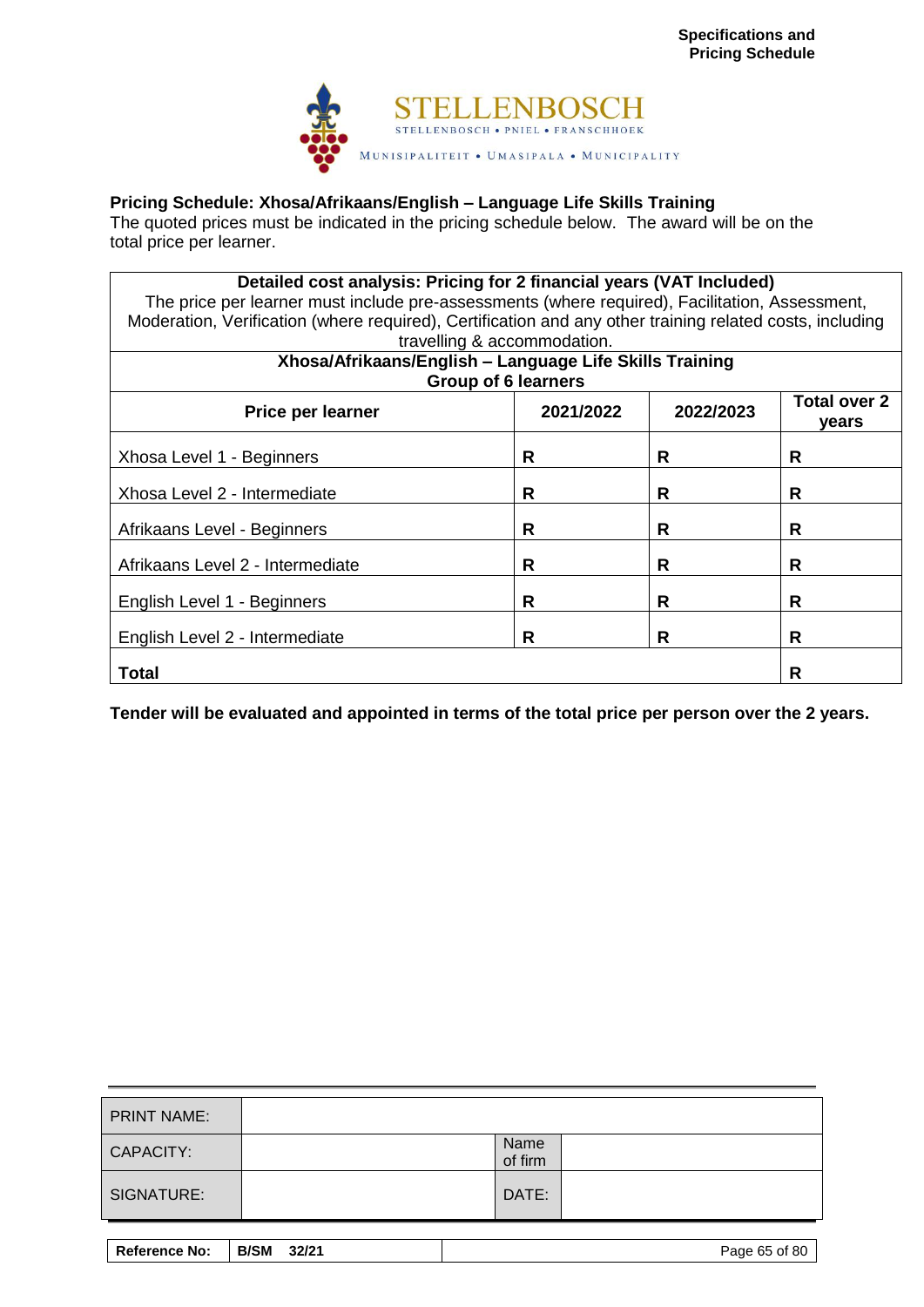

## **18. National Certificate: Water Reticulation Services**

## **SAQA ID: 23475, NQF Level 2**

Learners completing this qualification will be equipped with the knowledge and skills to work in a water services department or utility as a team leader attending to the construction and operations of a water reticulation system. Qualifying learners will be able to apply health and safety legislation in the workplace, plan work tasks, read and interpret maps and drawings, identify pipes, associated fittings, valves and meters in a water reticulation system and maintain, install and operate a water reticulation system.

#### **Services providers must be fully accredited with the relevant ETQA body to facilitate this qualification. In addition to the other proof required, they must also submit proof of**:

- a) Relevant accreditation as a company;
- b) Relevant accreditation to facilitate this qualification;
- c) Accredited assessors and moderators.

#### **Pricing Schedule: National Certificate: Water Reticulation Services SAQA ID: 23475, NQF Level 2**

The quoted prices must be indicated in the pricing schedule below. The award will be on the total price per learner.

| Detailed cost analysis: Pricing for 3 financial years (VAT Included)<br>The price per learner must include pre-assessments (where required), Facilitation, Assessment,<br>Moderation, Verification (where required), Certification and any other training related costs, including<br>travelling & accommodation. |                                                                                                |           |           |                       |  |
|-------------------------------------------------------------------------------------------------------------------------------------------------------------------------------------------------------------------------------------------------------------------------------------------------------------------|------------------------------------------------------------------------------------------------|-----------|-----------|-----------------------|--|
|                                                                                                                                                                                                                                                                                                                   | <b>National Certificate: Water Reticulation Services</b><br><b>SAQA ID: 23475, NQF Level 2</b> |           |           |                       |  |
| <b>Price per learner</b>                                                                                                                                                                                                                                                                                          | 2020/2021                                                                                      | 2021/2022 | 2022/2023 | Total over 3<br>years |  |
| Group of 5-7 Learners                                                                                                                                                                                                                                                                                             | R                                                                                              | R         | R         | R                     |  |
| Group of 8-10 Learners                                                                                                                                                                                                                                                                                            | R                                                                                              | R         | R         | R                     |  |
| Total                                                                                                                                                                                                                                                                                                             |                                                                                                |           |           | R                     |  |

| <b>PRINT NAME:</b>   |                      |                 |               |
|----------------------|----------------------|-----------------|---------------|
| <b>CAPACITY:</b>     |                      | Name<br>of firm |               |
| SIGNATURE:           |                      | DATE:           |               |
|                      |                      |                 |               |
| <b>Reference No:</b> | <b>B/SM</b><br>32/21 |                 | Page 66 of 80 |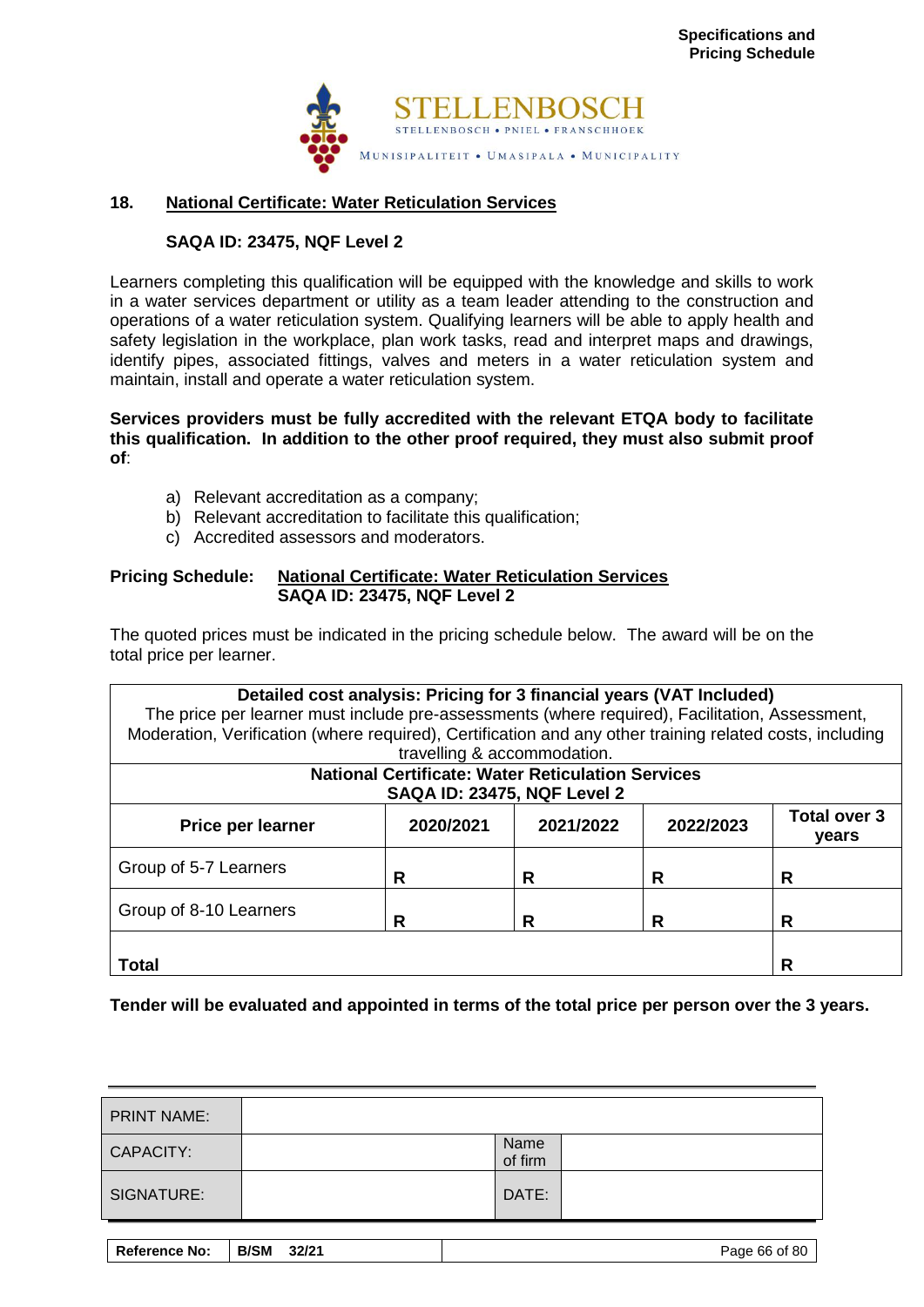

## **19. Earthing Training – Electrical Services**

This training must cover the essential information required to provide the learner with an understanding of principles and application in the Earthing field. The learner must be capable of:

- Importance of Earthing in Power Systems;
- Elements & Equipment of Earthing;
- Earth Electrodes;
- Substation Earthing:
- Measurement & Earthing;
- Lightning & Surge Protection;
- Practical Earthing Calculations;
- Testing of Earthing; and
- Earth/Ground resistivity

| <b>Training days:</b>                     | New  | <b>Refresher</b> |
|-------------------------------------------|------|------------------|
| Please insert the number of training days |      |                  |
| <b>Theoretical Training</b>               | davs | days             |
| <b>Practical Training</b>                 | days | days             |

#### **Pricing Schedule: Earthing Training**

The quoted prices must be indicated in the pricing schedule below. The award will be on the total price per learner.

#### **Detailed cost analysis: Pricing for 2 financial years (VAT Included)**

The price per learner must include pre-assessments (where required), Facilitation, Assessment, Moderation, Verification (where required), Certification and any other training related costs, including travelling & accommodation.

| <b>Earthing Training</b><br>4-5 Learners per group                                         |   |   |   |  |
|--------------------------------------------------------------------------------------------|---|---|---|--|
| 2021/2022<br>2022/2023<br>Price per learner per learning area<br><b>Total over 2 years</b> |   |   |   |  |
| Earthing – Electrical Services (New)                                                       | R | R | R |  |
| Earthing - Electrical Services<br>(Refresher)                                              | R | R | R |  |
| <b>Total</b>                                                                               |   |   | R |  |

| <b>PRINT NAME:</b>   |                      |                 |               |
|----------------------|----------------------|-----------------|---------------|
| <b>CAPACITY:</b>     |                      | Name<br>of firm |               |
| SIGNATURE:           |                      | DATE:           |               |
|                      |                      |                 |               |
| <b>Reference No:</b> | <b>B/SM</b><br>32/21 |                 | Page 67 of 80 |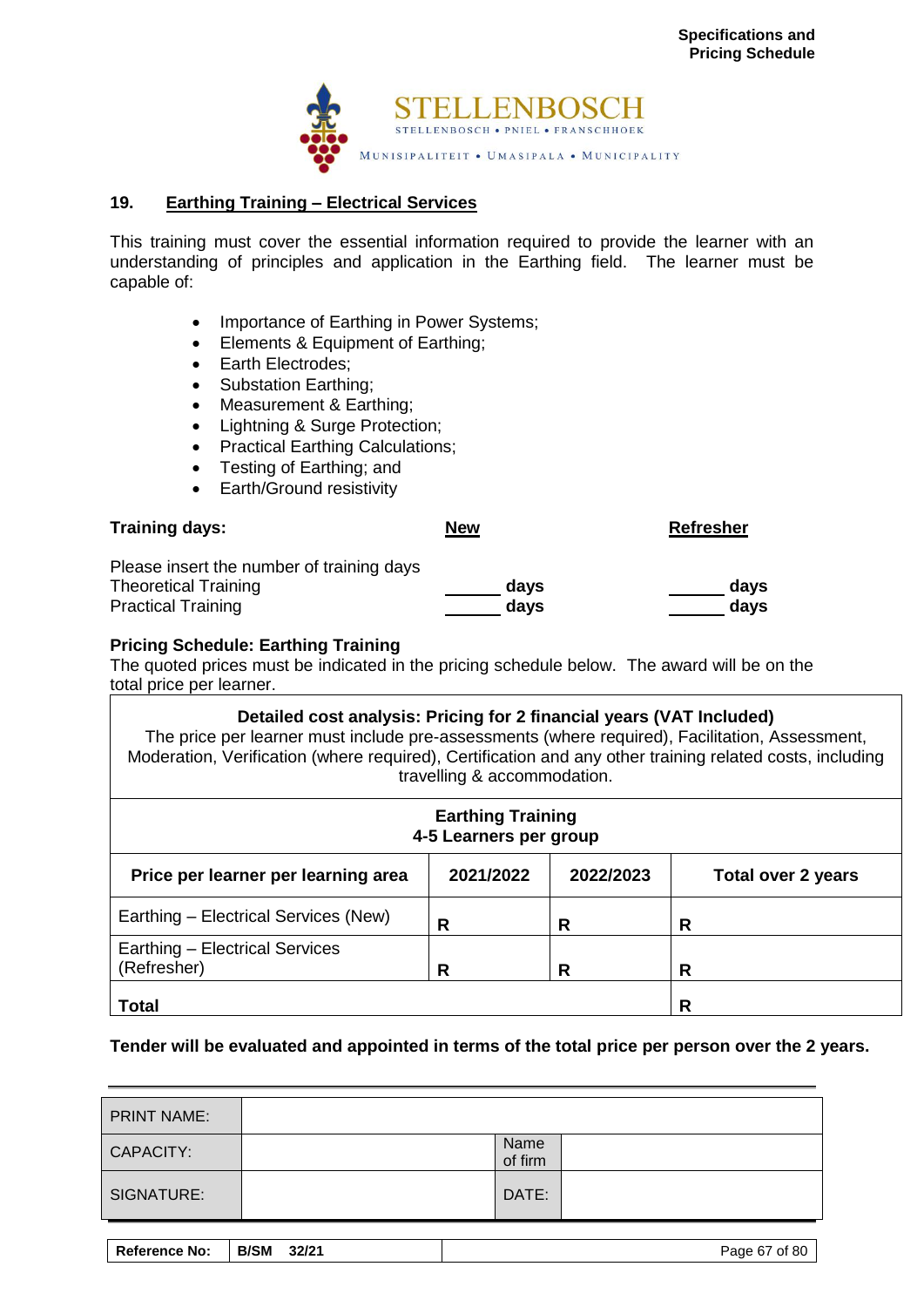

## **20. Low Voltage Training**

This training must cover the essential information required to provide the learner with an understanding of principles and application in the Low Voltage field. The learner must be capable of:

- Basic explanation of Electricity and Electrical circuits;
- Explanation of definitions;
- General Safety, Rules and Equipment;
- Basic Safety Restrictions;
- Work on Dead LV Mains and Apparatus;
- Rubber Gloves, Protective Glasses, Equipment, Ladder etc.
- Low Voltage systems and line configurations;
- Maintenance of safety belts and harnesses;
- Line clearances:
- Overhead/Underground materials;
- System Earthing;
- Basic Guarding and Traffic Control;
- Street lighting, practical work on Fault finding

| <b>Training days:</b>                     | New  | Refresher |
|-------------------------------------------|------|-----------|
| Please insert the number of training days |      |           |
| <b>Theoretical Training</b>               | davs | days      |
| <b>Practical Training</b>                 | davs | days      |

## **Pricing Schedule: Low Voltage Training**

The quoted prices must be indicated in the pricing schedule below. The award will be on the total price per learner.

| Detailed cost analysis: Pricing for 2 financial years (VAT Included)<br>The price per learner must include pre-assessments (where required), Facilitation, Assessment,<br>Moderation, Verification (where required), Certification and any other training related costs, including |                             |           |                    |  |
|------------------------------------------------------------------------------------------------------------------------------------------------------------------------------------------------------------------------------------------------------------------------------------|-----------------------------|-----------|--------------------|--|
|                                                                                                                                                                                                                                                                                    | travelling & accommodation. |           |                    |  |
|                                                                                                                                                                                                                                                                                    | <b>Low Voltage Training</b> |           |                    |  |
|                                                                                                                                                                                                                                                                                    | 4-5 Learners per group      |           |                    |  |
| Price per learner per learning area                                                                                                                                                                                                                                                | 2021/2022                   | 2022/2023 | Total over 2 years |  |
| Low Voltage Training - Electrical                                                                                                                                                                                                                                                  |                             |           |                    |  |
| Services (New)                                                                                                                                                                                                                                                                     | R                           | R         | R                  |  |
| Low Voltage Training - Electrical<br>Services (Refresher)                                                                                                                                                                                                                          | R                           | R         | R                  |  |
| <b>Total</b><br>R                                                                                                                                                                                                                                                                  |                             |           |                    |  |

| <b>PRINT NAME:</b>   |                      |                 |               |
|----------------------|----------------------|-----------------|---------------|
| <b>CAPACITY:</b>     |                      | Name<br>of firm |               |
| SIGNATURE:           |                      | DATE:           |               |
|                      |                      |                 |               |
| <b>Reference No:</b> | <b>B/SM</b><br>32/21 |                 | Page 68 of 80 |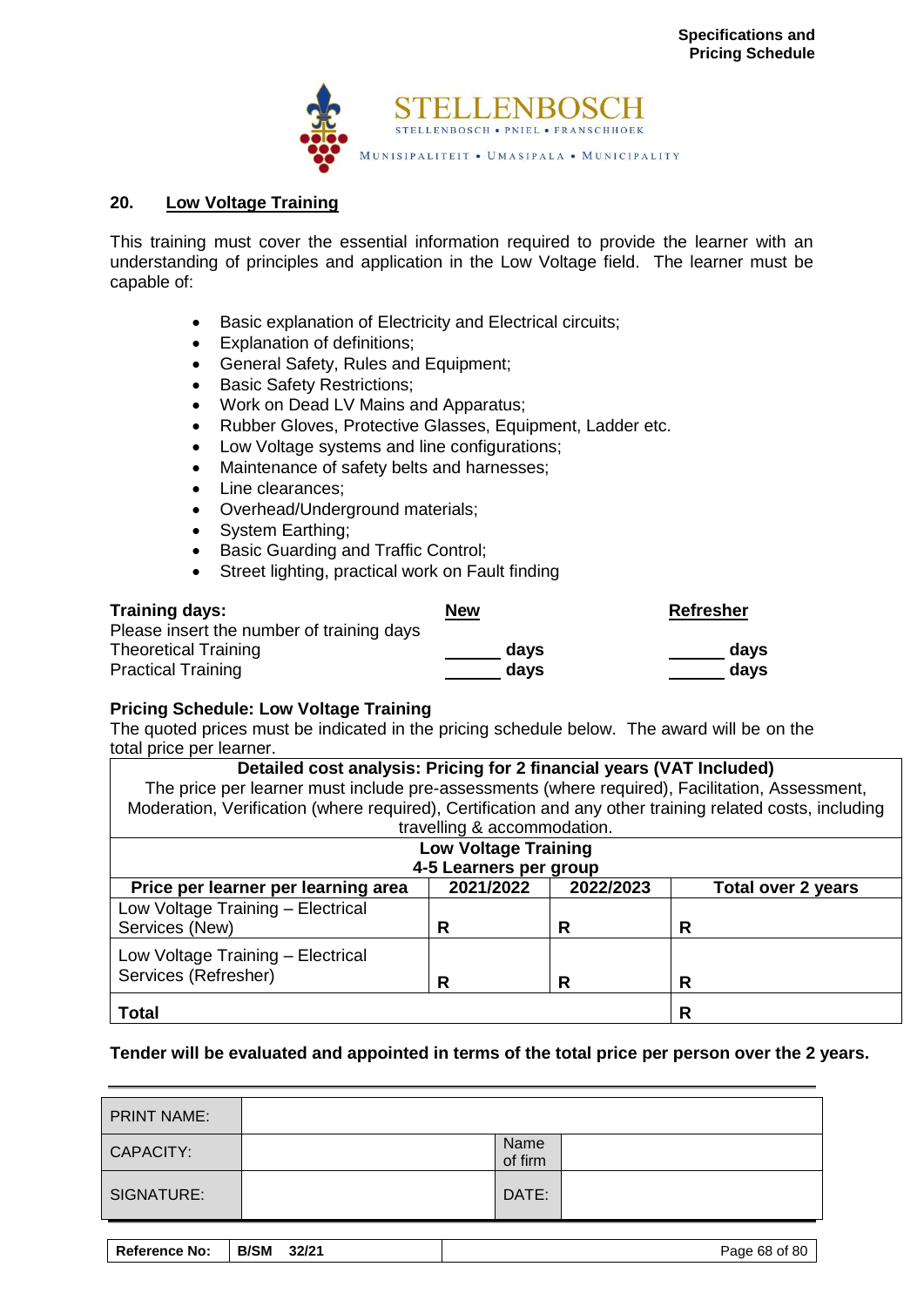

## **21. Solar PV Installation Training**

This training must cover the essential information required to provide the learner with an understanding of principles and application in the field of Solar PV Installation. The learner must be capable of:

- Introduction to building blocks of solar photovoltaic system;
- Applicable South African standards for SSEG;
- System configuration;
- Financing of PV projects;
- Off grid PV systems;
- Grid tied PV systems;
- Designing and sizing of small projects <10 KW peak;
- Designing and sizing of medium projects 10 KW peak < Pout > 1MW peak;
- Construction on PV systems;
- Commissioning & De-commissioning of PV systems;
- Operations and maintenance of PV systems;
- Types of DC/AC inverters;
- Costing of PV systems;
- Modelling and simulation tools;
- Power purchase agreements; and Case Study

| <b>Training days:</b>                     | <b>New</b> | <b>Refresher</b> |
|-------------------------------------------|------------|------------------|
| Please insert the number of training days |            |                  |
| <b>Theoretical Training</b>               | davs       | davs             |
| <b>Practical Training</b>                 | davs       | days             |

#### **Pricing Schedule: Solar PV Installation Training**

The quoted prices must be indicated in the pricing schedule below. The award will be on the total price per learner.

#### **Detailed cost analysis: Pricing for 2 financial years (VAT Included)**

The price per learner must include pre-assessments (where required), Facilitation, Assessment, Moderation, Verification (where required), Certification and any other training related costs, including travelling & accommodation.

| travelling a accommodation.                                                         |   |   |   |  |
|-------------------------------------------------------------------------------------|---|---|---|--|
| <b>Solar PV Installations Training</b>                                              |   |   |   |  |
| 4-5 Learners per group                                                              |   |   |   |  |
| 2021/2022<br>2022/2023<br>Price per learner per learning area<br>Total over 2 years |   |   |   |  |
| Solar PV Installations Training (New)                                               | R | R | R |  |
| Solar PV Installations Training                                                     |   |   |   |  |
| (Refresher)                                                                         | R | R | R |  |
| <b>Total</b><br>R                                                                   |   |   |   |  |

| <b>PRINT NAME:</b> |                 |  |
|--------------------|-----------------|--|
| <b>CAPACITY:</b>   | Name<br>of firm |  |
| SIGNATURE:         | DATE:           |  |
|                    |                 |  |

| <b>Reference No:</b> | <b>B/SM</b><br>32/21 | Page 69 of 80 |
|----------------------|----------------------|---------------|
|                      |                      |               |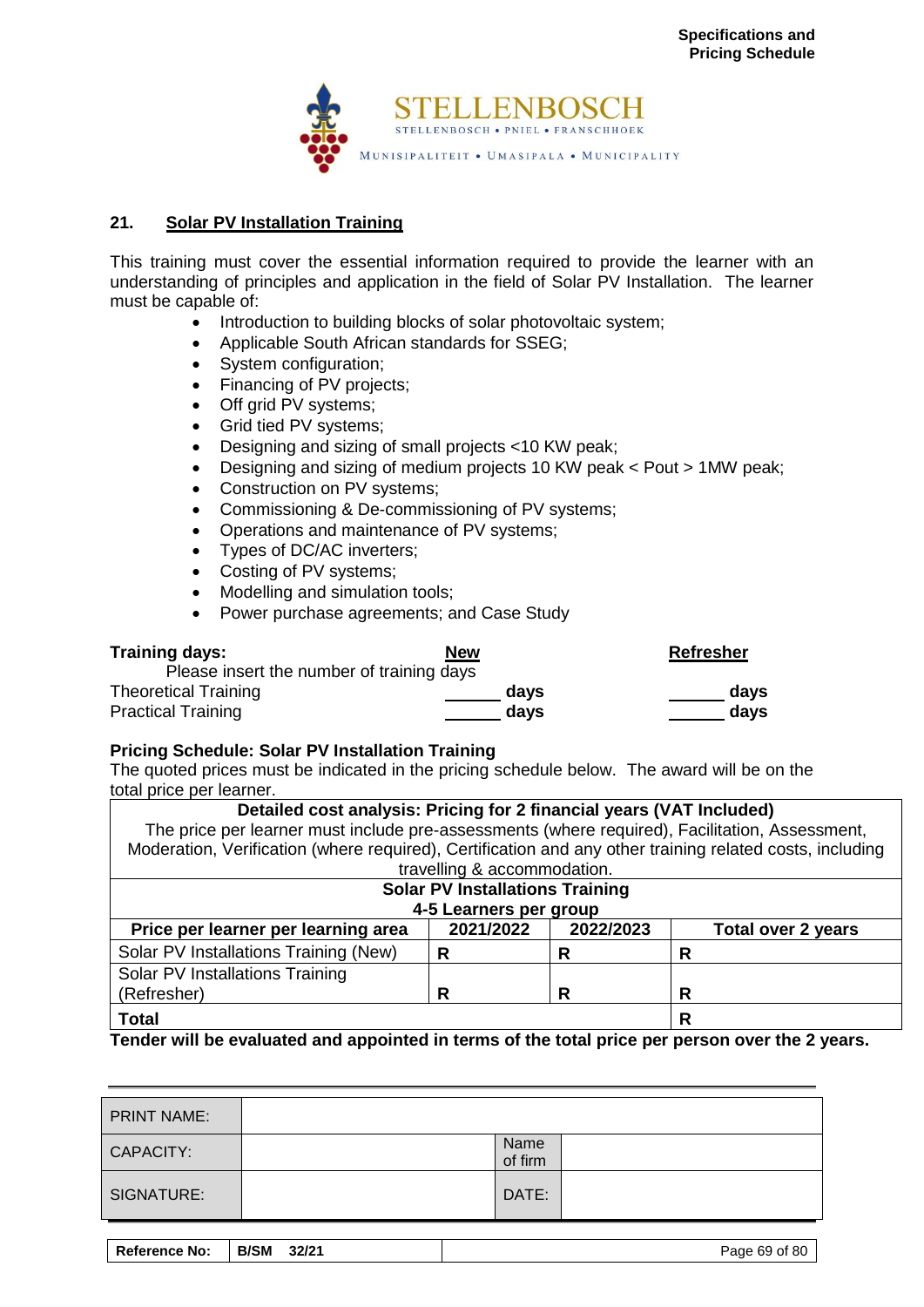

## **22. Advance Metering – Electrical Services Training**

This training must cover the essential information required to provide the learner with an understanding of principles and application in the field of Advance Metering – Electrical Services. The learner must be capable of:

- Understanding of principles of measurement kWh, kVAh and kvarh
- Power factor corrections
- Electricity tariffs
- Instrument current transformers, ratios and calculating errors
- 4 Quadrant direct online and CT/VT metering
- 3 Phase systems 2 and 3 element
- Load factor
- Theory and calculations of load curve, demand, Maximum demand
- Circuit faults
- NRS 057 (SANS 474:2009)
- Test / calibration equipment for all metering
- Maximum demand (Thermal & Block demand meters)
- Vectorial vs Arithmetic summation

| <b>Training days:</b>                     | <u>New</u> | <b>Refresher</b> |
|-------------------------------------------|------------|------------------|
| Please insert the number of training days |            |                  |
| <b>Theoretical Training</b>               | davs       | days             |
| <b>Practical Training</b>                 | davs       | days             |

## **Pricing Schedule: Advance Metering Training**

The quoted prices must be indicated in the pricing schedule below. The award will be on the total price per learner.

| Detailed cost analysis: Pricing for 3 financial years (VAT Included)<br>The price per learner must include pre-assessments (where required), Facilitation, Assessment,<br>Moderation, Verification (where required), Certification and any other training related costs, including<br>travelling & accommodation. |           |           |           |                              |
|-------------------------------------------------------------------------------------------------------------------------------------------------------------------------------------------------------------------------------------------------------------------------------------------------------------------|-----------|-----------|-----------|------------------------------|
| <b>Advance Metering Training</b><br>4-5 Learners per group                                                                                                                                                                                                                                                        |           |           |           |                              |
| Price per learner per learning area                                                                                                                                                                                                                                                                               | 2020/2021 | 2021/2022 | 2022/2023 | <b>Total over 3</b><br>vears |
| Advance Metering Training (New)                                                                                                                                                                                                                                                                                   | R         | R         | R         | R                            |
| Advance Metering Training (Refresher)                                                                                                                                                                                                                                                                             | R         | R         | R         | R                            |
| Total                                                                                                                                                                                                                                                                                                             |           |           |           | R                            |

| <b>PRINT NAME:</b>   |                      |                 |               |
|----------------------|----------------------|-----------------|---------------|
| <b>CAPACITY:</b>     |                      | Name<br>of firm |               |
| SIGNATURE:           |                      | DATE:           |               |
|                      |                      |                 |               |
| <b>Reference No:</b> | <b>B/SM</b><br>32/21 |                 | Page 70 of 80 |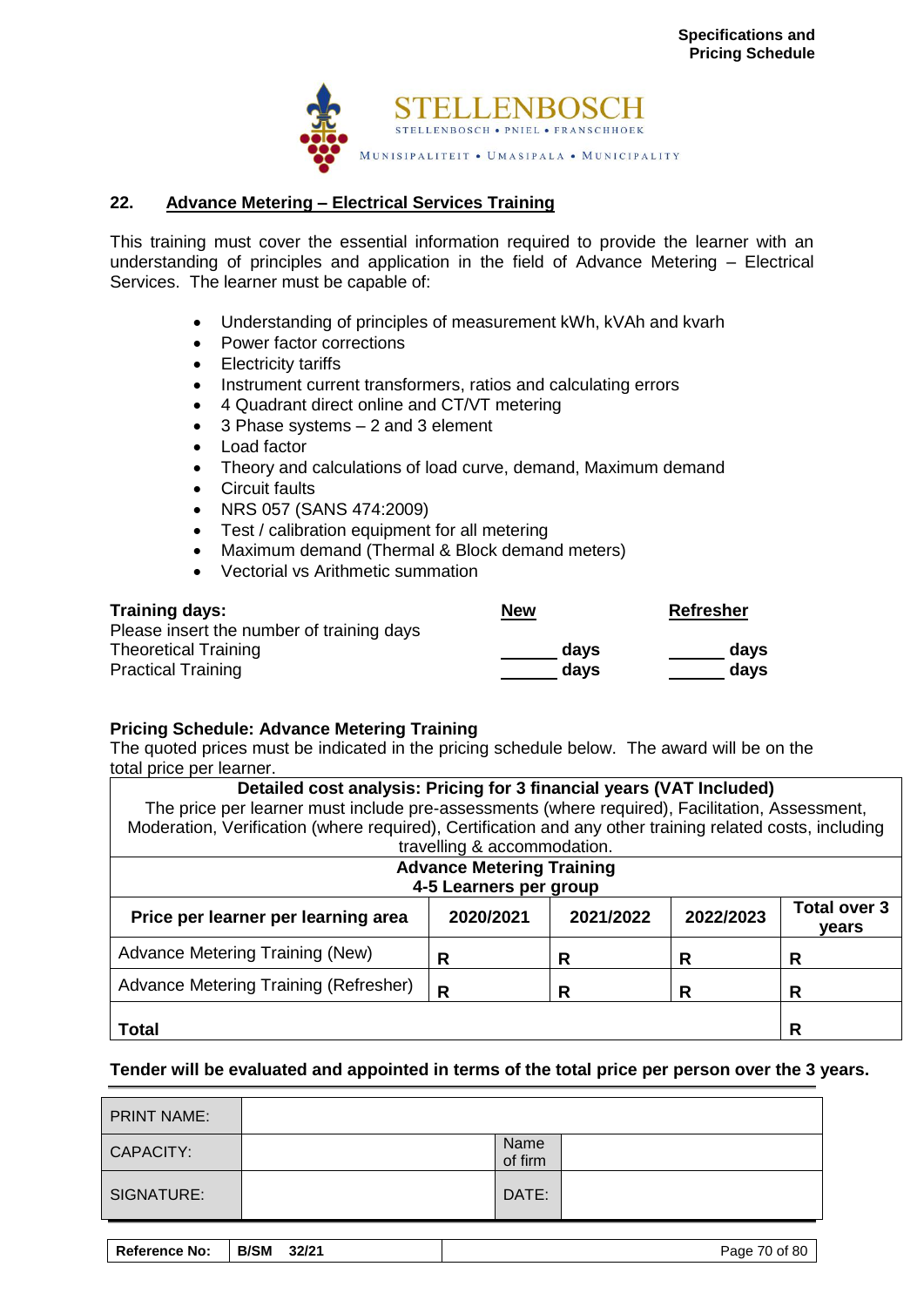

#### **23. Aerial Bundle Conductor (Medium & Low Voltage) Training**

This training must cover the essential information required to provide the learner with an understanding of principles and application in the field of Aerial Bundle Conductor (Medium & Low Voltage. The learner must be capable of:

- Introduction of ABC cable
- Safety rules and procedures
- Installation of ABC
- Tools and Equipment
- Pole preparation and dressing
- Running out preparation and running out
- Terminations strain and intermediate
- Tensioning, angle poles, intermediate poles
- Jointing and connections clamps
- Earthing of the ABC line
- Practical work on ABC system

| <b>Training days:</b>                     | New  | <b>Refresher</b> |
|-------------------------------------------|------|------------------|
| Please insert the number of training days |      |                  |
| <b>Theoretical Training</b>               | davs | davs             |
| <b>Practical Training</b>                 | days | days             |

#### **Pricing Schedule: Aerial Bundle Conductor (Medium & Low Voltage) Training**

The quoted prices must be indicated in the pricing schedule below. The award will be on the total price per learner.

| Detailed cost analysis: Pricing for 3 financial years (VAT Included) |                                                                                                                                                                                                            |           |           |                              |  |
|----------------------------------------------------------------------|------------------------------------------------------------------------------------------------------------------------------------------------------------------------------------------------------------|-----------|-----------|------------------------------|--|
|                                                                      | The price per learner must include pre-assessments (where required), Facilitation, Assessment,<br>Moderation, Verification (where required), Certification and any other training related costs, including |           |           |                              |  |
|                                                                      | travelling & accommodation.                                                                                                                                                                                |           |           |                              |  |
| Aerial Bundle Conductor (Medium & Low Voltage) Training              |                                                                                                                                                                                                            |           |           |                              |  |
|                                                                      | 4-5 Learners per group                                                                                                                                                                                     |           |           |                              |  |
| Price per learner per learning area                                  | 2020/2021                                                                                                                                                                                                  | 2021/2022 | 2022/2023 | <b>Total over 3</b><br>years |  |
| Aerial Bundle Conductor (MV & LV)<br>Training (New)                  |                                                                                                                                                                                                            | R         | R         | R                            |  |
| Aerial Bundle Conductor (MV & LV)                                    |                                                                                                                                                                                                            |           |           |                              |  |

# **Total R**

#### **Tender will be evaluated and appointed in terms of the total price per person over the 3 years.**

| <b>PRINT NAME:</b>   |                      |                 |               |
|----------------------|----------------------|-----------------|---------------|
| <b>CAPACITY:</b>     |                      | Name<br>of firm |               |
| SIGNATURE:           |                      | DATE:           |               |
|                      |                      |                 |               |
| <b>Reference No:</b> | <b>B/SM</b><br>32/21 |                 | Page 71 of 80 |

Training (Refresher) **R R R R R**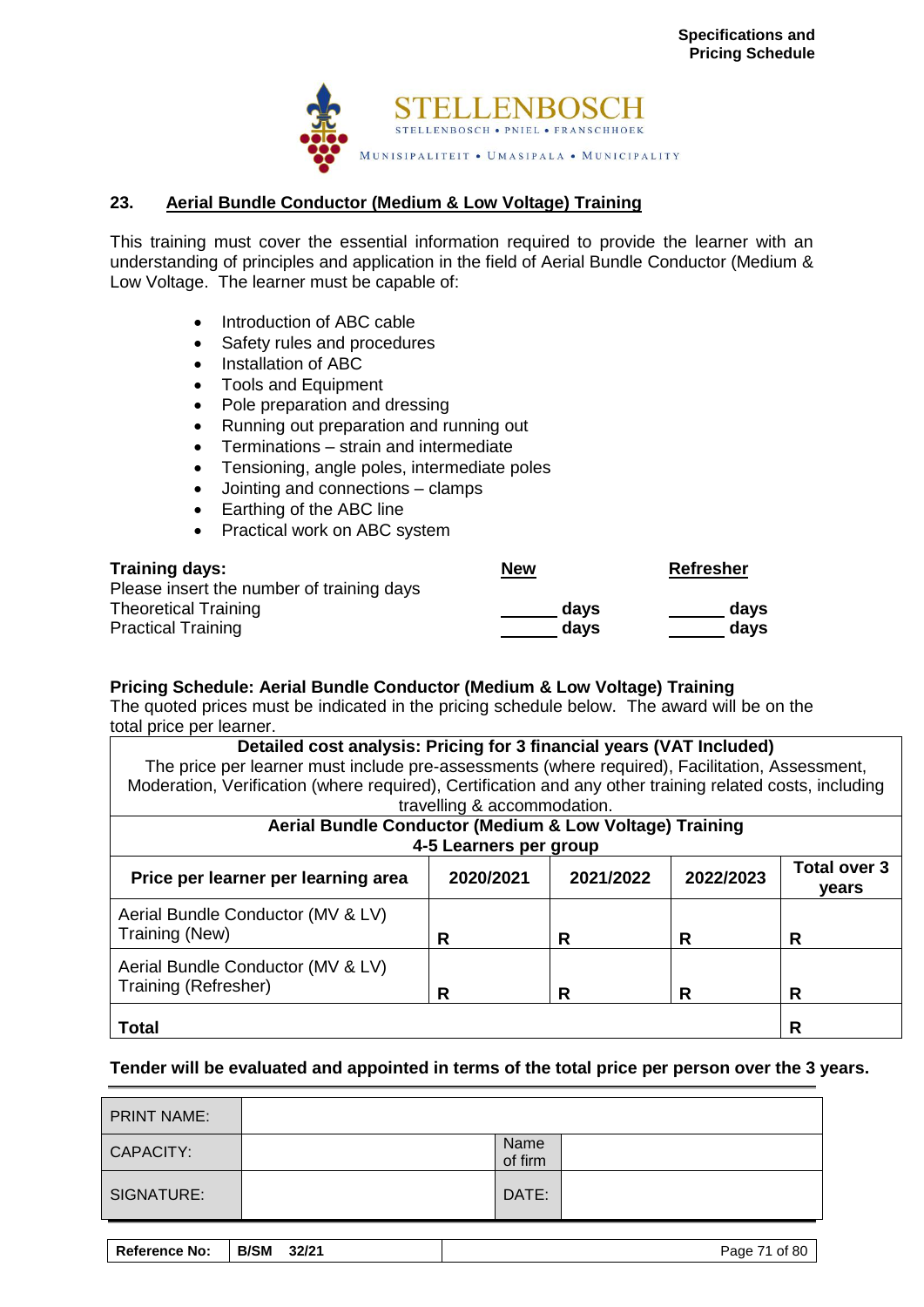

## **24. Operating Regulations for High Voltage Systems (ORHVS) Training**

This training must cover the essential information required to provide the learner with an understanding of principles and application in the field of ORHVS. The learner must include:

- Understanding of Occupational Health & Safety Act 85 of 1993;
- Duties and responsibilities of officials in terms of OHS Act;
- Understanding of what prohibited areas and live chambers are in a substation and who is authorised to access such areas;
- Requirements for supervision;
- Issuing, use and safe keeping of relevant keys;
- Responsibilities of authorise person to possess relevant keys.

| <b>Training days:</b>                     | New  | <b>Refresher</b> |
|-------------------------------------------|------|------------------|
| Please insert the number of training days |      |                  |
| <b>Theoretical Training</b>               | davs | davs             |
| <b>Practical Training</b>                 | davs | days             |

#### **Pricing Schedule: ORHVS Training**

The quoted prices must be indicated in the pricing schedule below. The award will be on the total price per learner.

| Detailed cost analysis: Pricing for 3 financial years (VAT Included)<br>The price per learner must include pre-assessments (where required), Facilitation, Assessment,<br>Moderation, Verification (where required), Certification and any other training related costs, including<br>travelling & accommodation. |                                                 |           |           |                              |
|-------------------------------------------------------------------------------------------------------------------------------------------------------------------------------------------------------------------------------------------------------------------------------------------------------------------|-------------------------------------------------|-----------|-----------|------------------------------|
|                                                                                                                                                                                                                                                                                                                   | <b>ORHVS Training</b><br>4-5 Learners per group |           |           |                              |
| Price per learner per learning area                                                                                                                                                                                                                                                                               | 2020/2021                                       | 2021/2022 | 2022/2023 | <b>Total over 3</b><br>years |
| <b>ORHVS Training (New)</b>                                                                                                                                                                                                                                                                                       | R                                               | R         | R         | R                            |
| <b>ORHVS Training (Refresher)</b>                                                                                                                                                                                                                                                                                 | R                                               | R         | R         | R                            |
| <b>Total</b>                                                                                                                                                                                                                                                                                                      |                                                 |           |           | R                            |

**Tender will be evaluated and appointed in terms of the total price per person over the 3 years.**

| <b>PRINT NAME:</b>   |                      |                 |               |
|----------------------|----------------------|-----------------|---------------|
| <b>CAPACITY:</b>     |                      | Name<br>of firm |               |
| SIGNATURE:           |                      | DATE:           |               |
|                      |                      |                 |               |
| <b>Reference No:</b> | <b>B/SM</b><br>32/21 |                 | Page 72 of 80 |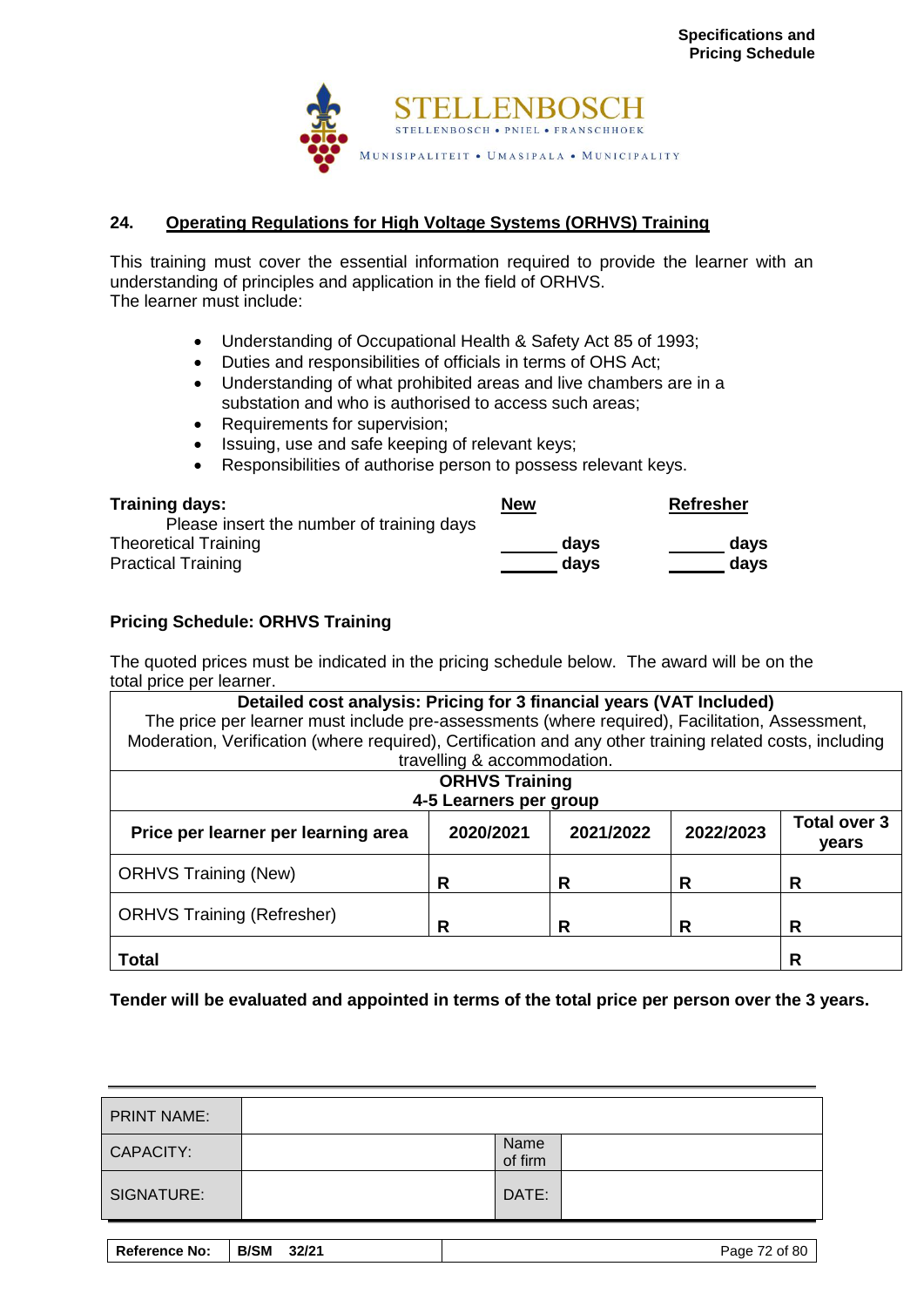

# **25. High Angle Rope Rescue 1 & 2 Training**

This training must cover the essential information required to provide the learner with an understanding of principles and application in the field of High Angle Rope Rescue 1 & 2. The learner must include:

- Demonstrate a working knowledge of the functioning, legislation and regulation of medical rescue (high-angle) in South Africa; Introduction to the high-angle environment;
- Construct and apply the various knots used during high angle rescue operations;
- Apply, care for, inspect, construct, store and record a log of various types of rescue equipment used;
- Correctly select, analyse and rig appropriate anchor points and systems;
- Simple anchors (single and 2-point) Anchors & Anchor systems
- Handle equipment and personnel in a safe and effective manner during a high angle rescue operation;
- Descend and Ascend a rope as part of a high angle rescue operation;
- Perform a single person pick off from above a stranded person;
- The training must cover abseiling, patient packaging, safety, rope & rope hardware, rigging, relay systems, pick-offs, stretcher evacuations, belay systems, system safety factors and mechanical advantage systems.

**Venue Preference:** Service Provider Venue within Cape Town

| <b>Training days:</b>                     | New  | <b>Refresher</b> |
|-------------------------------------------|------|------------------|
| Please insert the number of training days |      |                  |
| <b>Theoretical Training</b>               | davs | days             |
| <b>Practical Training</b>                 | davs | days             |

| <b>PRINT NAME:</b>   |                      |                 |               |
|----------------------|----------------------|-----------------|---------------|
| CAPACITY:            |                      | Name<br>of firm |               |
| SIGNATURE:           |                      | DATE:           |               |
|                      |                      |                 |               |
| <b>Reference No:</b> | <b>B/SM</b><br>32/21 |                 | Page 73 of 80 |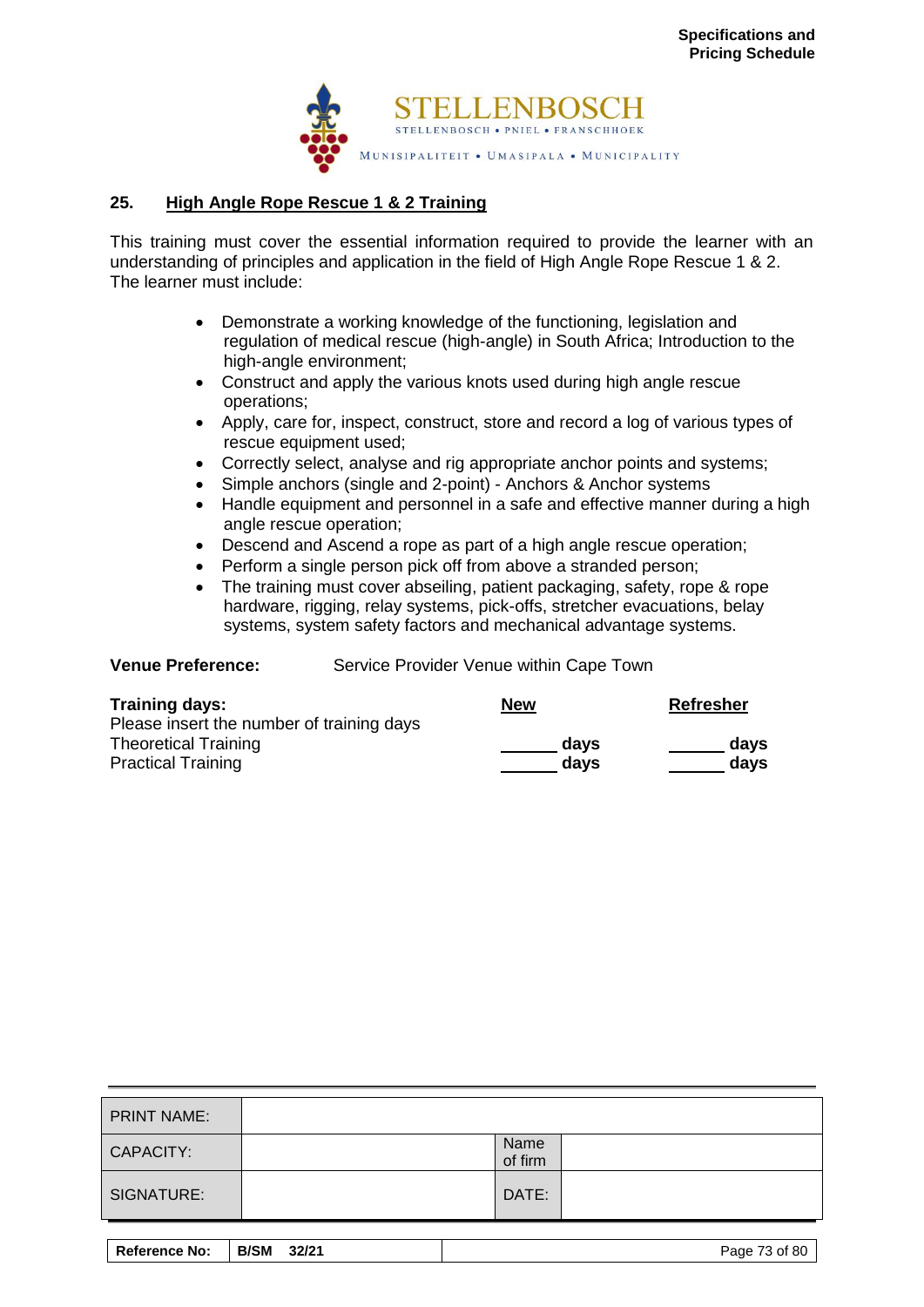

# **Pricing Schedule: High Angle Rope Rescue 1 & 2 Training**

The quoted prices must be indicated in the pricing schedule below. The award will be on the total price per learner.

| Detailed cost analysis: Pricing for 3 financial years (VAT Included)<br>The price per learner must include pre-assessments (where required), Facilitation, Assessment,<br>Moderation, Verification (where required), Certification and any other training related costs, including | travelling & accommodation. |                                       |           |                              |
|------------------------------------------------------------------------------------------------------------------------------------------------------------------------------------------------------------------------------------------------------------------------------------|-----------------------------|---------------------------------------|-----------|------------------------------|
|                                                                                                                                                                                                                                                                                    |                             | High Angle Rope Rescue 1 & 2 Training |           |                              |
|                                                                                                                                                                                                                                                                                    | 4-5 Learners per group      |                                       |           |                              |
| Price per learner per learning area                                                                                                                                                                                                                                                | 2020/2021                   | 2021/2022                             | 2022/2023 | <b>Total over 3</b><br>years |
| High Angle Rope Rescue 1 & 2<br>Training (New)                                                                                                                                                                                                                                     | R                           | R                                     | R         | R                            |
| High Angle Rope Rescue 1 & 2<br>Training (Refresher)                                                                                                                                                                                                                               | R                           | R                                     | R         | R                            |
| Total                                                                                                                                                                                                                                                                              |                             |                                       |           | R                            |

**Tender will be evaluated and appointed in terms of the total price per person over the 3 years.**

| <b>PRINT NAME:</b>   |                      |                 |               |
|----------------------|----------------------|-----------------|---------------|
| <b>CAPACITY:</b>     |                      | Name<br>of firm |               |
| SIGNATURE:           |                      | DATE:           |               |
|                      |                      |                 |               |
| <b>Reference No:</b> | <b>B/SM</b><br>32/21 |                 | Page 74 of 80 |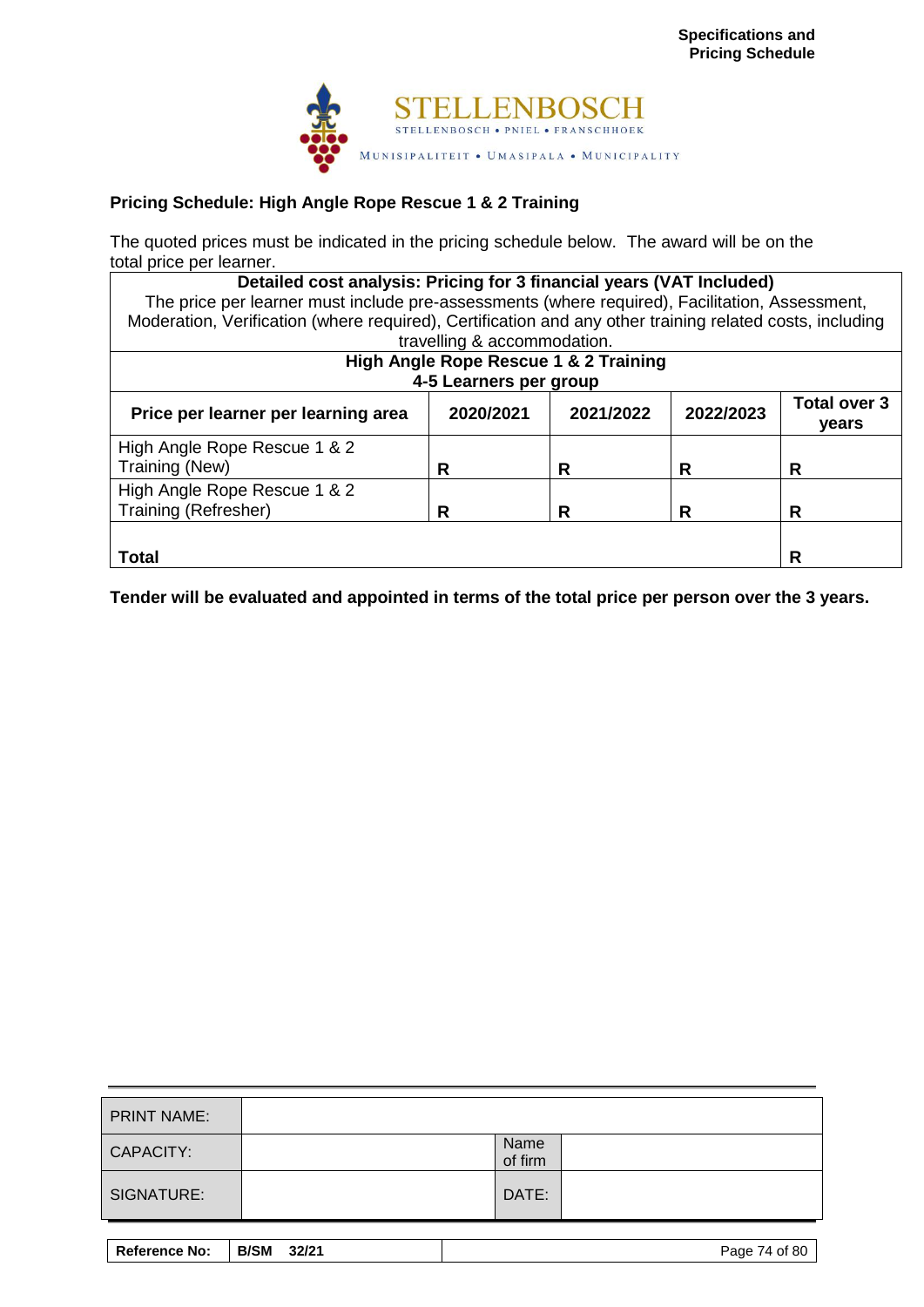

# **26. Roadside Safety Training (U/S 14561)**

This training must cover the essential information required to provide the learner with an understanding of principles and application in the field of Aerial Bundle Conductor (Medium & Low Voltage. Facilitation must be provided in Afrikaans, English and Xhosa.

The learner must be capable of:

- Identify staff to implement roadside safety;
- Identify and obtain required road traffic signs;
- Prepare site for traffic control;
- Execute efficient traffic control during maintenance activities
- •

| Training days:<br>Please insert the number of training days | <u>New</u> | <b>Refresher</b> |
|-------------------------------------------------------------|------------|------------------|
| <b>Theoretical Training</b>                                 | davs       | davs             |
| <b>Practical Training</b>                                   | days       | days             |

## **Pricing Schedule: Roadside Safety Training**

The quoted prices must be indicated in the pricing schedule below. The award will be on the total price per learner.

| Detailed cost analysis: Pricing for 3 financial years (VAT Included)<br>The price per learner must include pre-assessments (where required), Facilitation, Assessment,<br>Moderation, Verification (where required), Certification and any other training related costs, including<br>travelling & accommodation. |                                 |           |           |                              |
|-------------------------------------------------------------------------------------------------------------------------------------------------------------------------------------------------------------------------------------------------------------------------------------------------------------------|---------------------------------|-----------|-----------|------------------------------|
|                                                                                                                                                                                                                                                                                                                   | <b>Roadside Safety Training</b> |           |           |                              |
|                                                                                                                                                                                                                                                                                                                   |                                 |           |           |                              |
|                                                                                                                                                                                                                                                                                                                   | 4-5 Learners per group          |           |           |                              |
| Price per learner per learning area                                                                                                                                                                                                                                                                               | 2020/2021                       | 2021/2022 | 2022/2023 | <b>Total over 3</b><br>vears |
| Roadside Safety Training (New)                                                                                                                                                                                                                                                                                    | R                               | R         | R         | R                            |
| Roadside Safety Training (Refresher)                                                                                                                                                                                                                                                                              | R                               |           | R         | R                            |

**Tender will be evaluated and appointed in terms of the total price per person over the 3 years.**

**Total R**

| <b>PRINT NAME:</b> |                 |  |
|--------------------|-----------------|--|
| <b>CAPACITY:</b>   | Name<br>of firm |  |
| SIGNATURE:         | DATE:           |  |
|                    |                 |  |

| <b>Reference No:</b> | B/SM 32/21 | Page 75 of 80 |
|----------------------|------------|---------------|
|                      |            |               |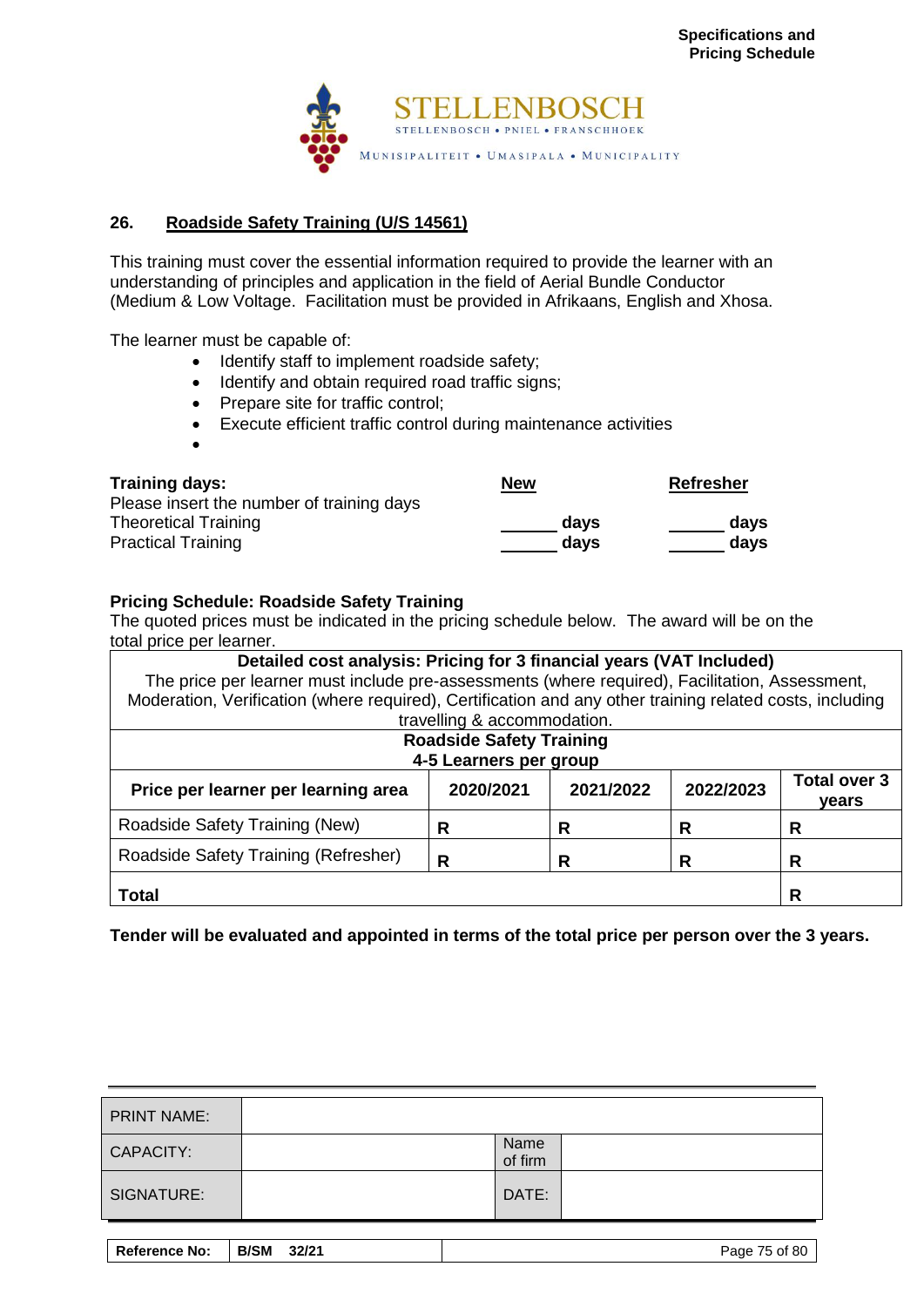

## **27. Learner and Driver's License training & testing**

This course must equip employees with learners and drivers training and testing to obtain the following:

#### **a) Learner License: Code 02 - Code B & Code 03 – Code C1**

Service Provider must comply with the following:

- Conduct 4 (4 hour) learner lessons per learner;
- Provide all required learning material for learner's lessons;
- Make appointments for the learners at Traffic testing centre (preferably Stellenbosch/ Franschoek Traffic Department). Alternative Traffic Departments within the Cape Town area can be used if the availability of driver license appointments is a constraint.

#### **b) Driver License: Codes B & C1**

Service Provider must comply with the following:

- Conduct minimum 20 (1 hour) driver lessons per learner;
- Provide all required learning material for driver lessons;
- Make driver license testing appointments for the learners at Traffic testing centre (preferably Stellenbosch/ Franschhoek Traffic Department). Alternative Traffic Departments within the Cape Town area can be used if the availability of driver license appointments is a constraint;
- Provide the vehicle for the driver's training and exam, compliant with road traffic requirements and properly insured for any incident including third party insurance.
- Cover all cost relevant to delivering a competent/licensed driver.

The service provider must also provide:

- A valid K53 Instructor Certificate issued by a Traffic Department;
- Signed attendance register
- Individual signed learner driving lesson attendance
- Copy of Learner Licenses issued
- Copy of Temporary Driver License issued

Formative and summative assessments are a requirement.

#### **Venue Preference**

Group of 5 or more for learner lessons- In-house (Stellenbosch Municipality) Less than 5 learners for learner lessons - Service Provider venue

- -

| <b>PRINT NAME:</b> |                      |                 |               |
|--------------------|----------------------|-----------------|---------------|
| <b>CAPACITY:</b>   |                      | Name<br>of firm |               |
| SIGNATURE:         |                      | DATE:           |               |
|                    |                      |                 |               |
| Reference No:      | <b>B/SM</b><br>32/21 |                 | Page 76 of 80 |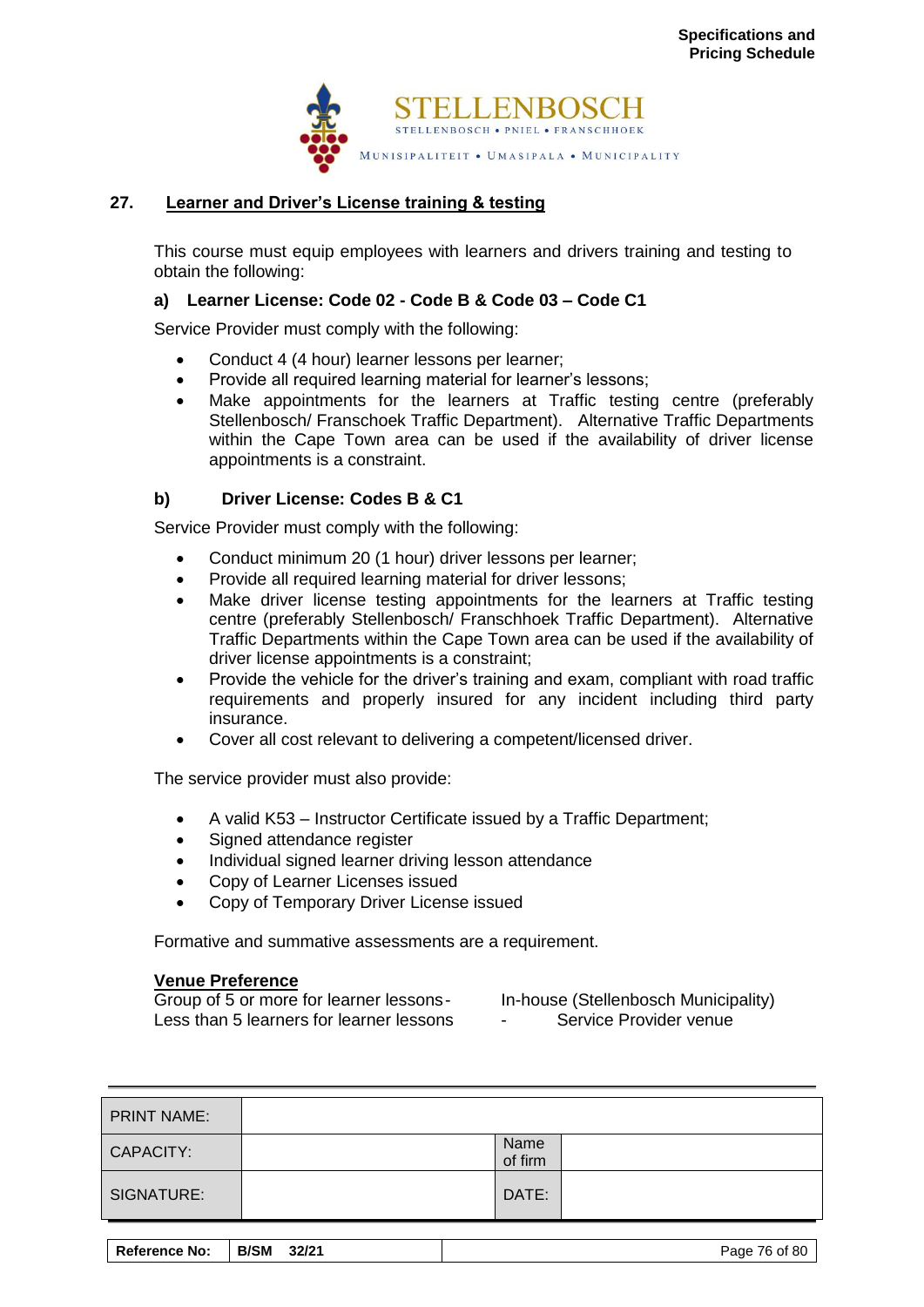

## **Pricing Schedule: Learner & Driver's License Training**

The quoted prices must be indicated in the pricing schedule below. The award will be on the total price per learner.

| The price per learner must include pre-assessments (where required), Facilitation, Assessment,<br>Moderation, Verification (where required), Certification and any other training related costs, including<br><b>Learner &amp; Driver's License Training</b> |                                       |  |  |
|--------------------------------------------------------------------------------------------------------------------------------------------------------------------------------------------------------------------------------------------------------------|---------------------------------------|--|--|
|                                                                                                                                                                                                                                                              |                                       |  |  |
|                                                                                                                                                                                                                                                              |                                       |  |  |
|                                                                                                                                                                                                                                                              |                                       |  |  |
|                                                                                                                                                                                                                                                              |                                       |  |  |
|                                                                                                                                                                                                                                                              | Total over 2<br>years                 |  |  |
|                                                                                                                                                                                                                                                              |                                       |  |  |
|                                                                                                                                                                                                                                                              |                                       |  |  |
|                                                                                                                                                                                                                                                              |                                       |  |  |
| R                                                                                                                                                                                                                                                            | R                                     |  |  |
|                                                                                                                                                                                                                                                              |                                       |  |  |
|                                                                                                                                                                                                                                                              |                                       |  |  |
|                                                                                                                                                                                                                                                              |                                       |  |  |
|                                                                                                                                                                                                                                                              | R                                     |  |  |
|                                                                                                                                                                                                                                                              |                                       |  |  |
|                                                                                                                                                                                                                                                              |                                       |  |  |
|                                                                                                                                                                                                                                                              |                                       |  |  |
|                                                                                                                                                                                                                                                              | R                                     |  |  |
|                                                                                                                                                                                                                                                              |                                       |  |  |
|                                                                                                                                                                                                                                                              |                                       |  |  |
|                                                                                                                                                                                                                                                              |                                       |  |  |
|                                                                                                                                                                                                                                                              | R                                     |  |  |
|                                                                                                                                                                                                                                                              |                                       |  |  |
| R                                                                                                                                                                                                                                                            | R                                     |  |  |
|                                                                                                                                                                                                                                                              |                                       |  |  |
| R                                                                                                                                                                                                                                                            | R                                     |  |  |
| <b>Total</b><br>R                                                                                                                                                                                                                                            |                                       |  |  |
|                                                                                                                                                                                                                                                              | 2021/2022<br>2022/2023<br>R<br>R<br>R |  |  |

**Tender will be evaluated and appointed in terms of the total price per person over the 2 years.**

| <b>PRINT NAME:</b>   |                      |                 |               |
|----------------------|----------------------|-----------------|---------------|
| CAPACITY:            |                      | Name<br>of firm |               |
| SIGNATURE:           |                      | DATE:           |               |
|                      |                      |                 |               |
| <b>Reference No:</b> | <b>B/SM</b><br>32/21 |                 | Page 77 of 80 |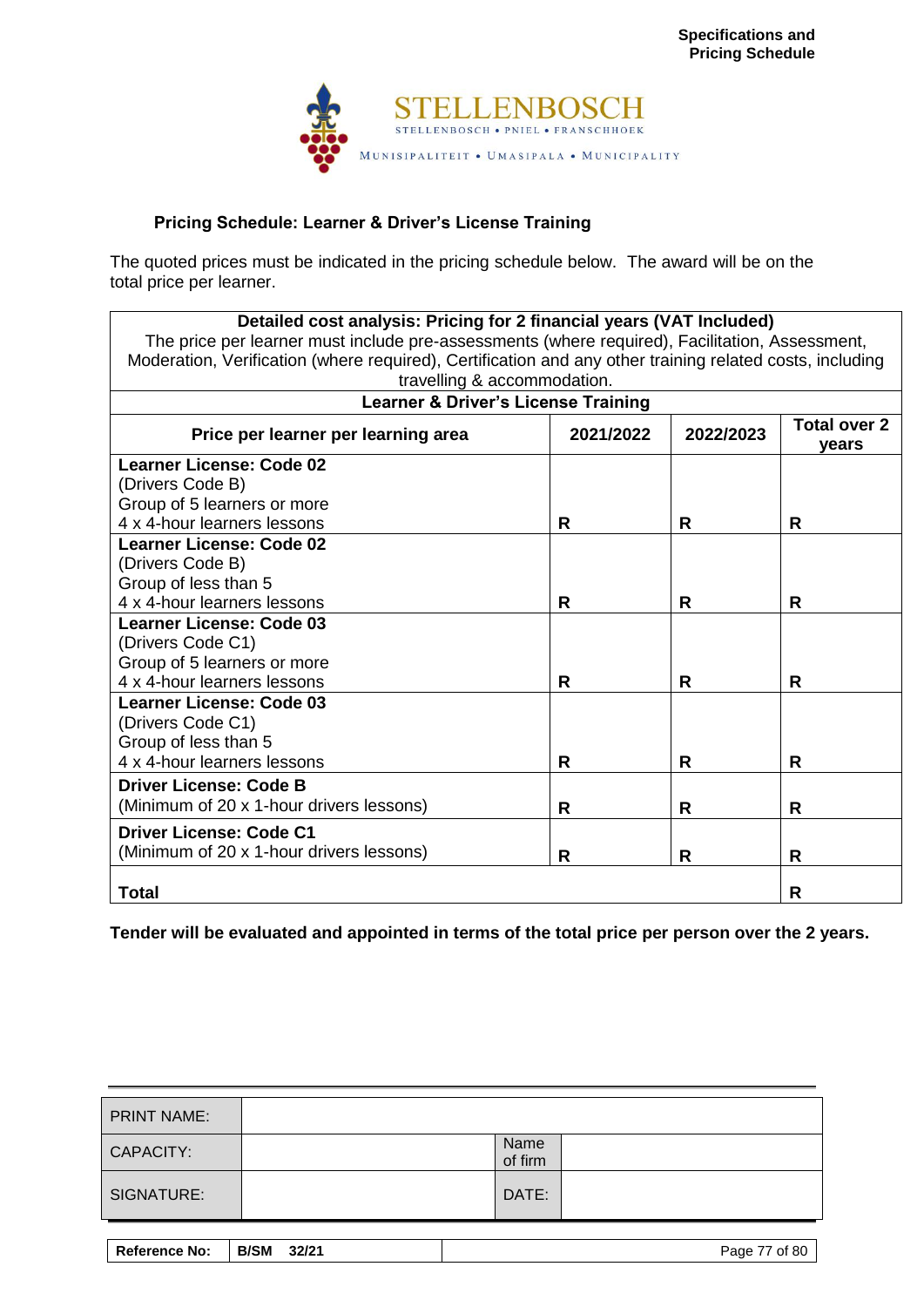

#### **16. SCHEDULE OF WORK EXPERIENCE OF THE TENDERER – CURRENT CONTRACTS**

| <b>CURRENT CONTRACTS</b>                   |       |                                                  |                       |                                               |                                 |
|--------------------------------------------|-------|--------------------------------------------------|-----------------------|-----------------------------------------------|---------------------------------|
| <b>EMPLOYER</b><br>(Name, Tel, Fax, Email) |       | <b>Contact Person</b><br>(Name, Tel, Fax, Email) | <b>NATURE OF WORK</b> | <b>VALUE OF</b><br><b>WORK (INCL.</b><br>VAT) | <b>DATE</b><br><b>COMPLETED</b> |
| Name                                       | Name  |                                                  |                       |                                               |                                 |
| Tel                                        | Tel   |                                                  |                       |                                               |                                 |
| Fax                                        | Fax   |                                                  |                       |                                               |                                 |
| Email                                      | Email |                                                  |                       |                                               |                                 |
| Name                                       | Name  |                                                  |                       |                                               |                                 |
| Tel                                        | Tel   |                                                  |                       |                                               |                                 |
| Fax                                        | Fax   |                                                  |                       |                                               |                                 |
| Email                                      | Email |                                                  |                       |                                               |                                 |
| Name                                       | Name  |                                                  |                       |                                               |                                 |
| Tel                                        | Tel   |                                                  |                       |                                               |                                 |
| Fax                                        | Fax   |                                                  |                       |                                               |                                 |
| Email                                      | Email |                                                  |                       |                                               |                                 |
| Name                                       | Name  |                                                  |                       |                                               |                                 |
| Tel                                        | Tel   |                                                  |                       |                                               |                                 |
| Fax                                        | Fax   |                                                  |                       |                                               |                                 |
| Email                                      | Email |                                                  |                       |                                               |                                 |
| Name                                       | Name  |                                                  |                       |                                               |                                 |
| Tel                                        | Tel   |                                                  |                       |                                               |                                 |
| Fax                                        | Fax   |                                                  |                       |                                               |                                 |
| Email                                      | Email |                                                  |                       |                                               |                                 |
| Name                                       | Name  |                                                  |                       |                                               |                                 |
| Tel                                        | Tel   |                                                  |                       |                                               |                                 |
| Fax                                        | Fax   |                                                  |                       |                                               |                                 |
| Email                                      | Email |                                                  |                       |                                               |                                 |

Attach additional pages if mores space is required.

| Number of sheets appended by the tenderer to this schedule (If nil, enter NIL) |  |
|--------------------------------------------------------------------------------|--|
|--------------------------------------------------------------------------------|--|

| <b>PRINT NAME:</b> |                 |  |
|--------------------|-----------------|--|
| CAPACITY:          | Name<br>of firm |  |
| SIGNATURE:         | DATE:           |  |

| <b>Reference No:</b> | <b>B/SM</b><br>32/21 | Page 78 of 80 |
|----------------------|----------------------|---------------|
|                      |                      |               |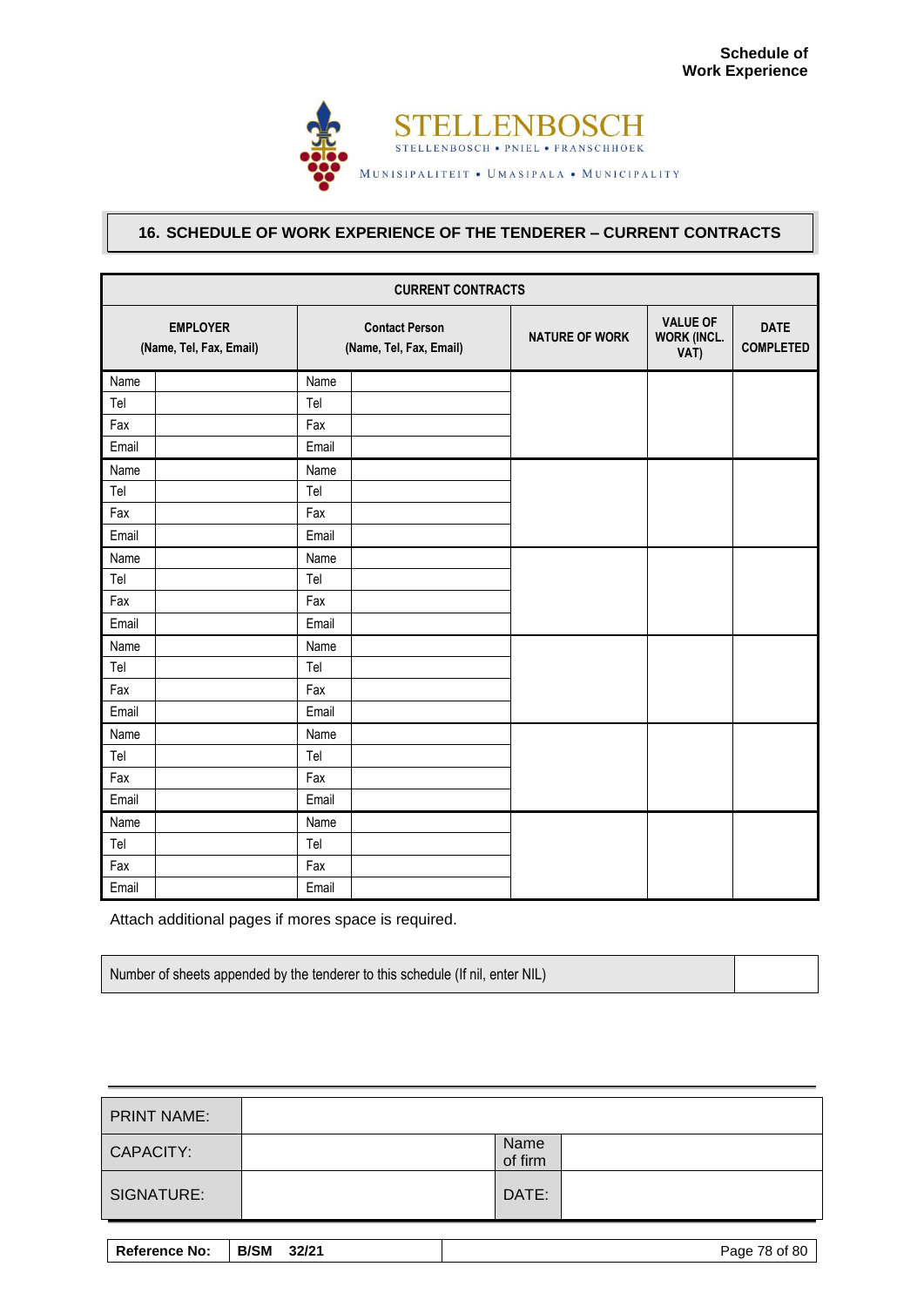

#### **17. SCHEDULE OF WORK EXPERIENCE OF THE TENDERER – COMPLETED CONTRACTS**

| <b>COMPLETED CONTRACTS</b>                                                                     |       |                       |                                               |                                 |  |
|------------------------------------------------------------------------------------------------|-------|-----------------------|-----------------------------------------------|---------------------------------|--|
| <b>EMPLOYER</b><br><b>Contact Person</b><br>(Name, Tel, Fax, Email)<br>(Name, Tel, Fax, Email) |       | <b>NATURE OF WORK</b> | <b>VALUE OF</b><br><b>WORK (INCL.</b><br>VAT) | <b>DATE</b><br><b>COMPLETED</b> |  |
| Name                                                                                           | Name  |                       |                                               |                                 |  |
| Tel                                                                                            | Tel   |                       |                                               |                                 |  |
| Fax                                                                                            | Fax   |                       |                                               |                                 |  |
| Email                                                                                          | Email |                       |                                               |                                 |  |
| Name                                                                                           | Name  |                       |                                               |                                 |  |
| Tel                                                                                            | Tel   |                       |                                               |                                 |  |
| Fax                                                                                            | Fax   |                       |                                               |                                 |  |
| Email                                                                                          | Email |                       |                                               |                                 |  |
| Name                                                                                           | Name  |                       |                                               |                                 |  |
| Tel                                                                                            | Tel   |                       |                                               |                                 |  |
| Fax                                                                                            | Fax   |                       |                                               |                                 |  |
| Email                                                                                          | Email |                       |                                               |                                 |  |
| Name                                                                                           | Name  |                       |                                               |                                 |  |
| Tel                                                                                            | Tel   |                       |                                               |                                 |  |
| Fax                                                                                            | Fax   |                       |                                               |                                 |  |
| Email                                                                                          | Email |                       |                                               |                                 |  |
| Name                                                                                           | Name  |                       |                                               |                                 |  |
| Tel                                                                                            | Tel   |                       |                                               |                                 |  |
| Fax                                                                                            | Fax   |                       |                                               |                                 |  |
| Email                                                                                          | Email |                       |                                               |                                 |  |
| Name                                                                                           | Name  |                       |                                               |                                 |  |
| Tel                                                                                            | Tel   |                       |                                               |                                 |  |
| Fax                                                                                            | Fax   |                       |                                               |                                 |  |
| Email                                                                                          | Email |                       |                                               |                                 |  |

The following is a statement of similar work successfully executed by myself / ourselves:

Attach additional pages if mores space is required.

Number of sheets appended by the tenderer to this schedule (If nil, enter NIL)

| <b>PRINT NAME:</b> |                 |  |
|--------------------|-----------------|--|
| <b>CAPACITY:</b>   | Name<br>of firm |  |
| SIGNATURE:         | DATE:           |  |

| <b>Reference No:</b> | B/SM | 32/21 | Page 79 of 80 |
|----------------------|------|-------|---------------|
|                      |      |       |               |